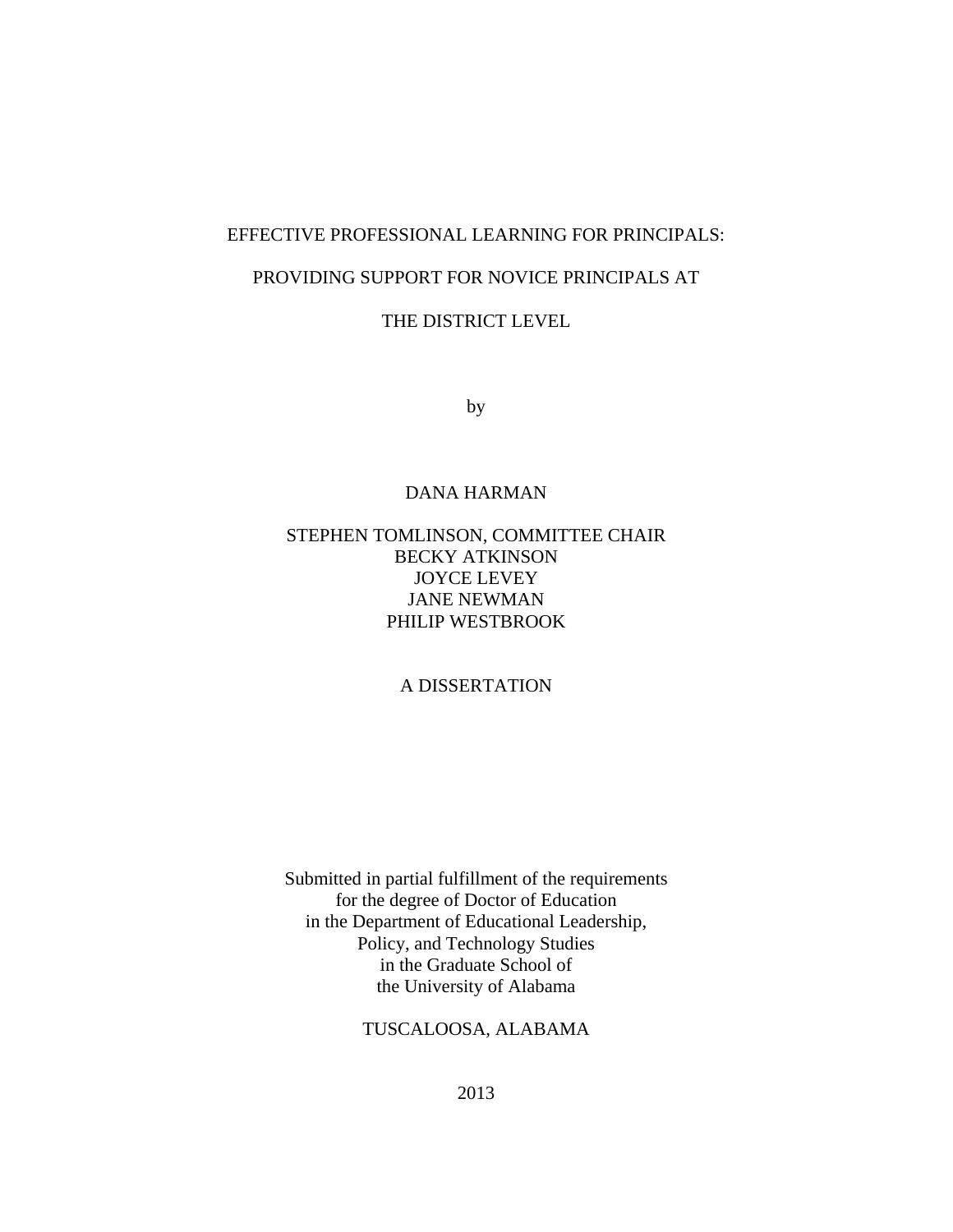Copyright Dana Harman 2013 ALL RIGHTS RESERVED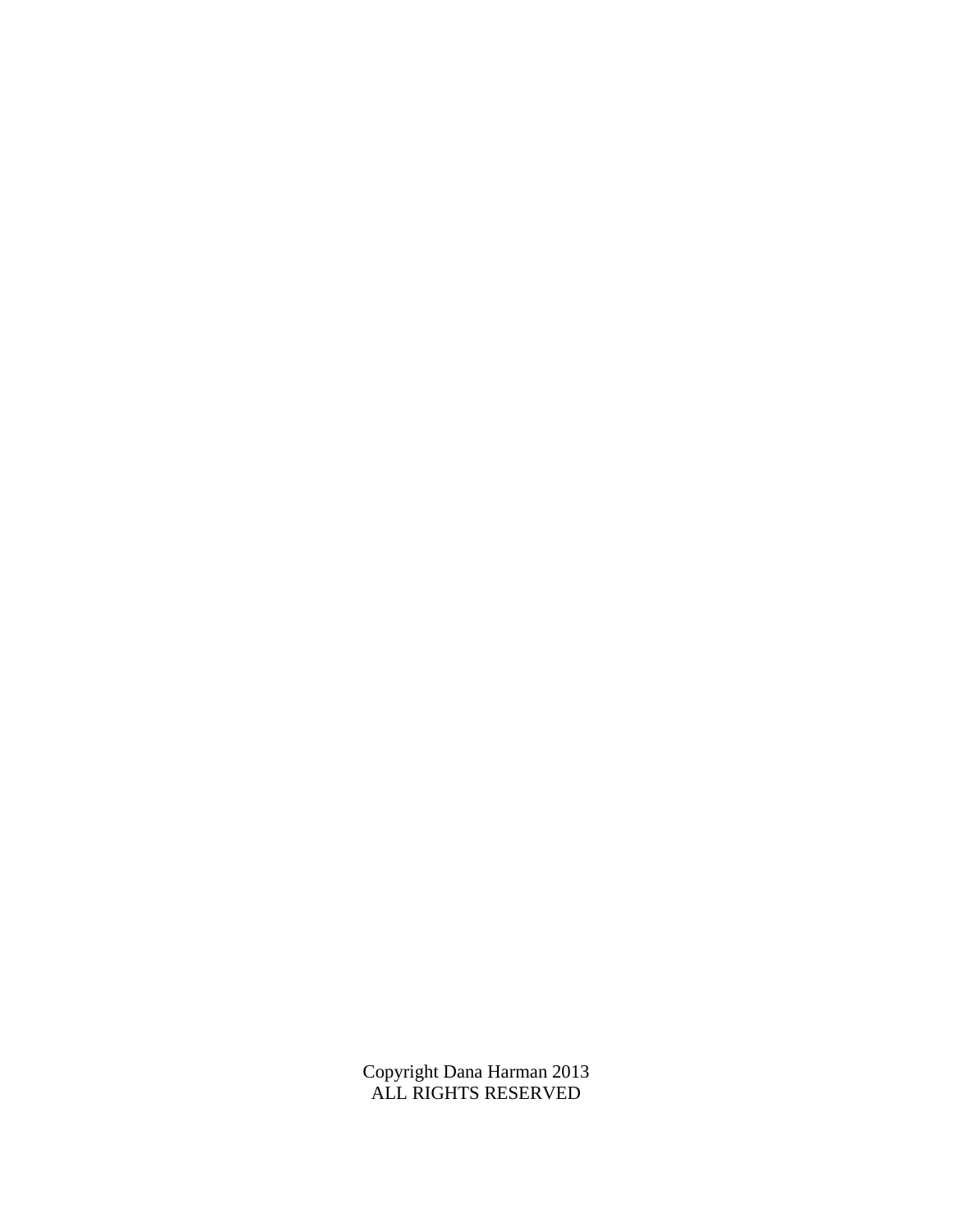## ABSTRACT

Being a school principal is harder than it has ever been before and is becoming increasingly more difficult due to constant, pressing economic, technological, and global changes. Most novice principals will not have a successful first-year experience; they will be expected to effectively lead their schools with little practical knowledge and minimal, if any, support from their school district. This study provides information describing the first-year experience of novice principals and what novice principals want from their district in terms of support and induction.

 The qualitative data used in the analysis are from interviews conducted with 7 principals, all having less than 5 years in the principalship. Findings show that novice principals want to participate in induction programs specifically designed to meet their needs as well meeting the district's needs. More specifically, they want well-suited mentors, regular formal meetings with their superintendent, and regular informal meetings with their peer groups.

 Considering that school improvement, strong student achievement, and a school culture focused on student learning almost solely rest on the quality of school leadership, this research is significant in identifying novice principals' needs for professional learning support at the district level. Furthermore, recent literature provided by the Georgia State Department of Education indicated the number of principals leaving their positions is increasing; many are retiring, but a large percentage is leaving the principalship, if not public education all together.

ii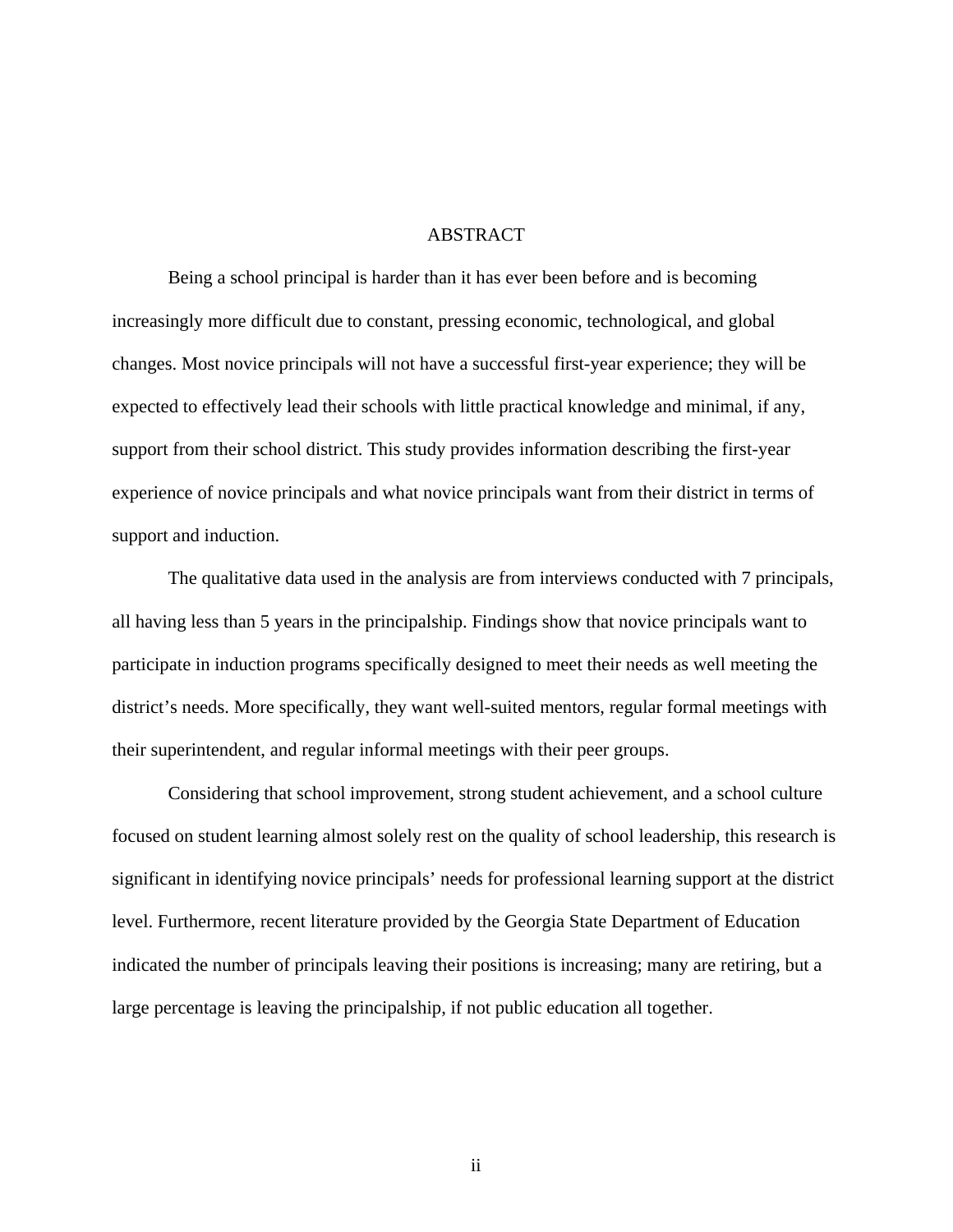## ACKNOWLEDGMENTS

 Earning my doctorate has always been on my list of life's goals. My original plan was to achieve this goal by the time I was 30, but life happened and 15 years later, my goal is now my reality. There have been so many people who have encouraged me on this journey; colleagues have given advice, friends have supported me through prayer and laughter, and my family has loved me unconditionally. Writing this dissertation has been a great life experience. I am a better person, teacher, and leader because I have learned, grown, and persevered.

 I would first like to thank the University of Alabama for this incredible learning opportunity. I have met so many incredibly gifted school administrators in my classes and have formed good friendships. My professors were very smart, well-prepared, and dedicated in their commitment to further my learning. I appreciate Dr. Stephen Tomlinson, my dissertation chair for his work in pushing me beyond my own limitations to produce high-quality work. Earning my doctorate from such an esteemed university is one of my greatest life accomplishments.

 I also want to thank my parents, John and Maggie Avery. They have believed in me my entire life; they have never doubted that I would be successful in achieving whatever goals I set for myself. I live my life convicted that I can be whatever I choose to be because my confidence has been grown and nurtured in my parents' love. I know how precious that is and am very grateful.

 Most importantly, I am most thankful for the love and support of Chuck, my husband, and my two sons, John and Mattox. This journey would have never been completed without their prodding, which was not always gentle, and their willingness to keep our lives going while I was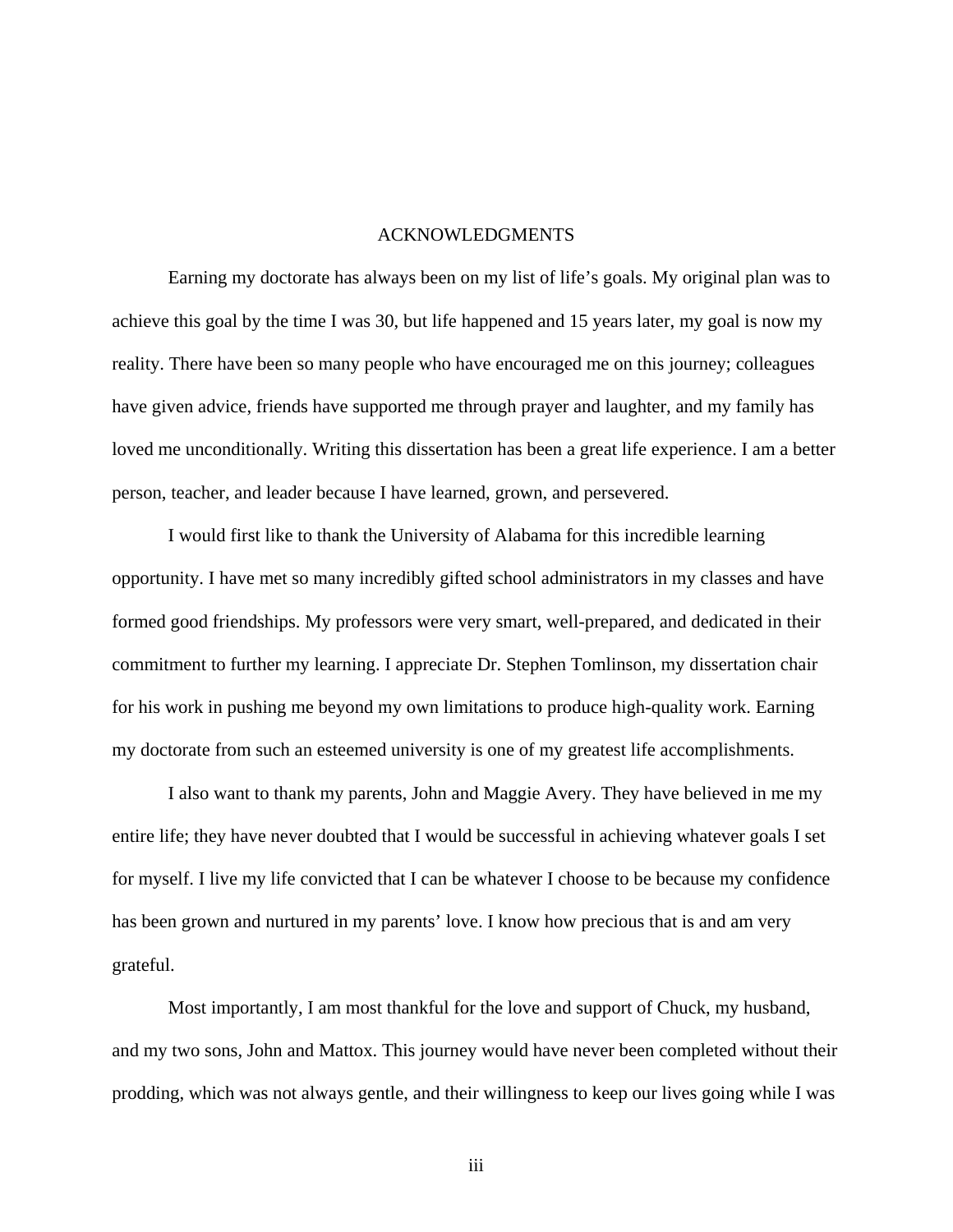attending classes, completing assignments, or locked away in the dining room writing. I appreciate their understanding, comfort, and encouragement. Being a mom, wife, principal, and student brought me to my knees more than once on this journey, but Chuck and the boys loved me through it. I am humbled by their unconditional love. Thank you for being my rock.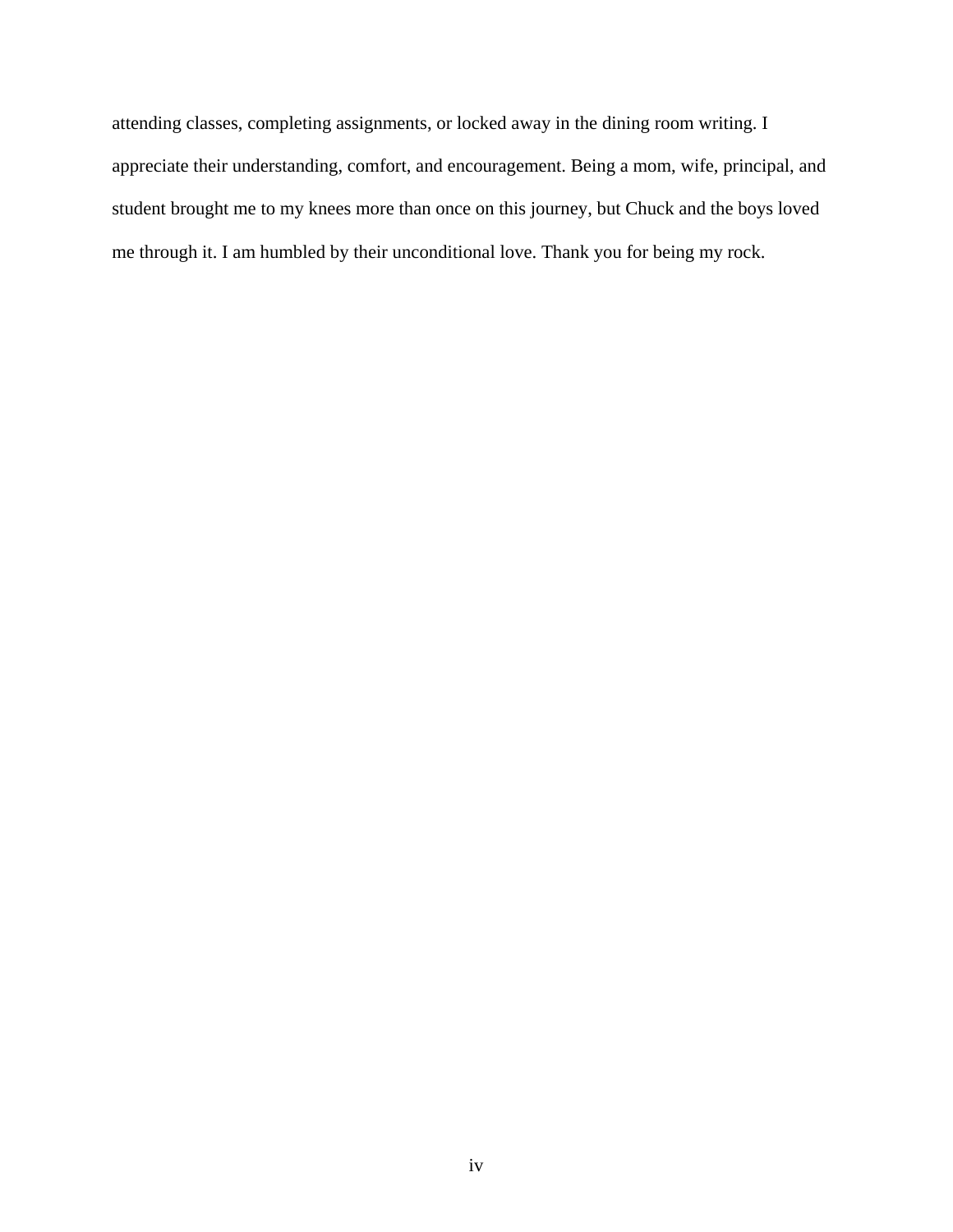# **CONTENTS**

| I                                                                      |
|------------------------------------------------------------------------|
|                                                                        |
|                                                                        |
|                                                                        |
|                                                                        |
|                                                                        |
|                                                                        |
|                                                                        |
|                                                                        |
|                                                                        |
|                                                                        |
|                                                                        |
|                                                                        |
|                                                                        |
|                                                                        |
| University Educational Administration Programs: The Need for Change 21 |
|                                                                        |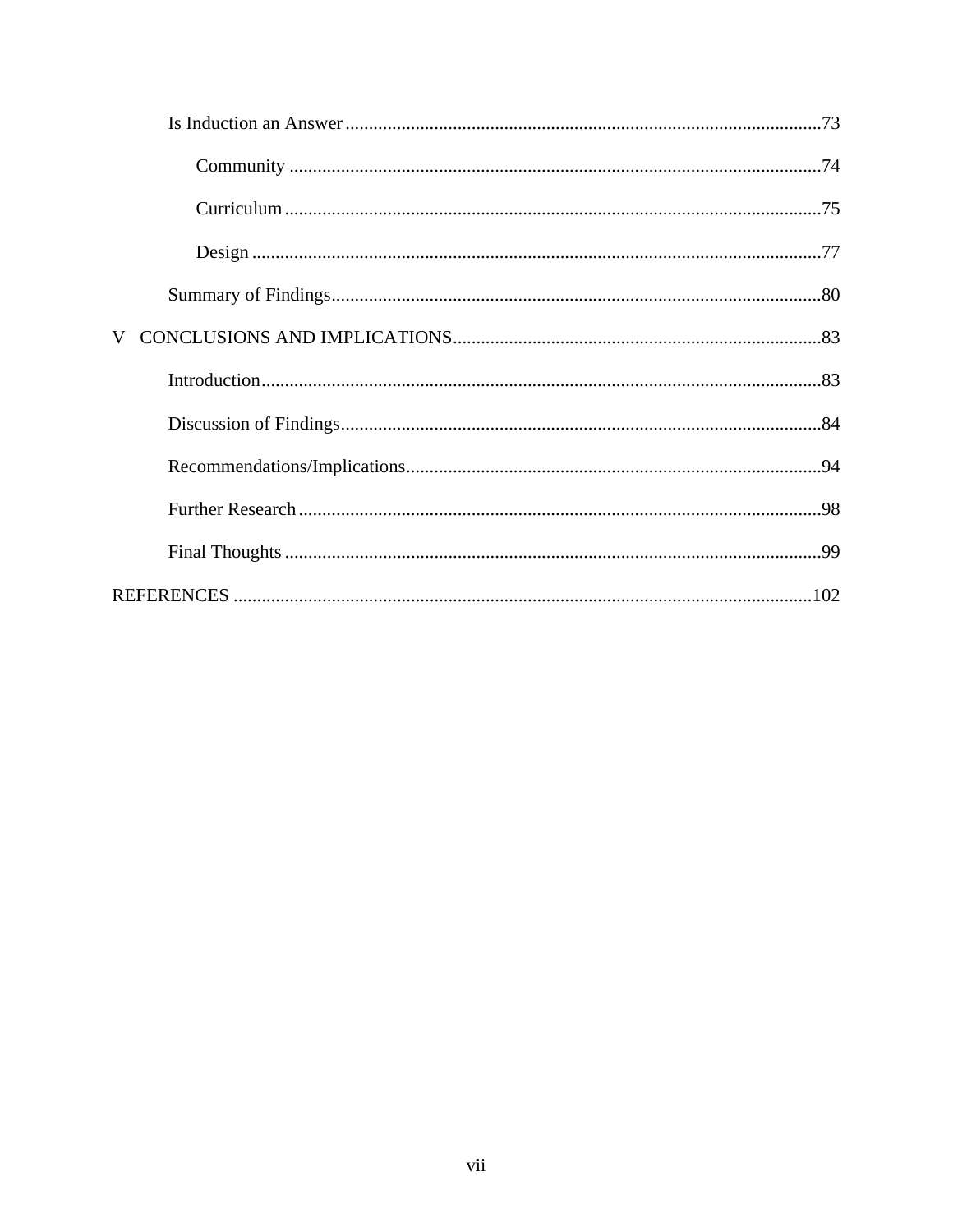# **LIST OF TABLES**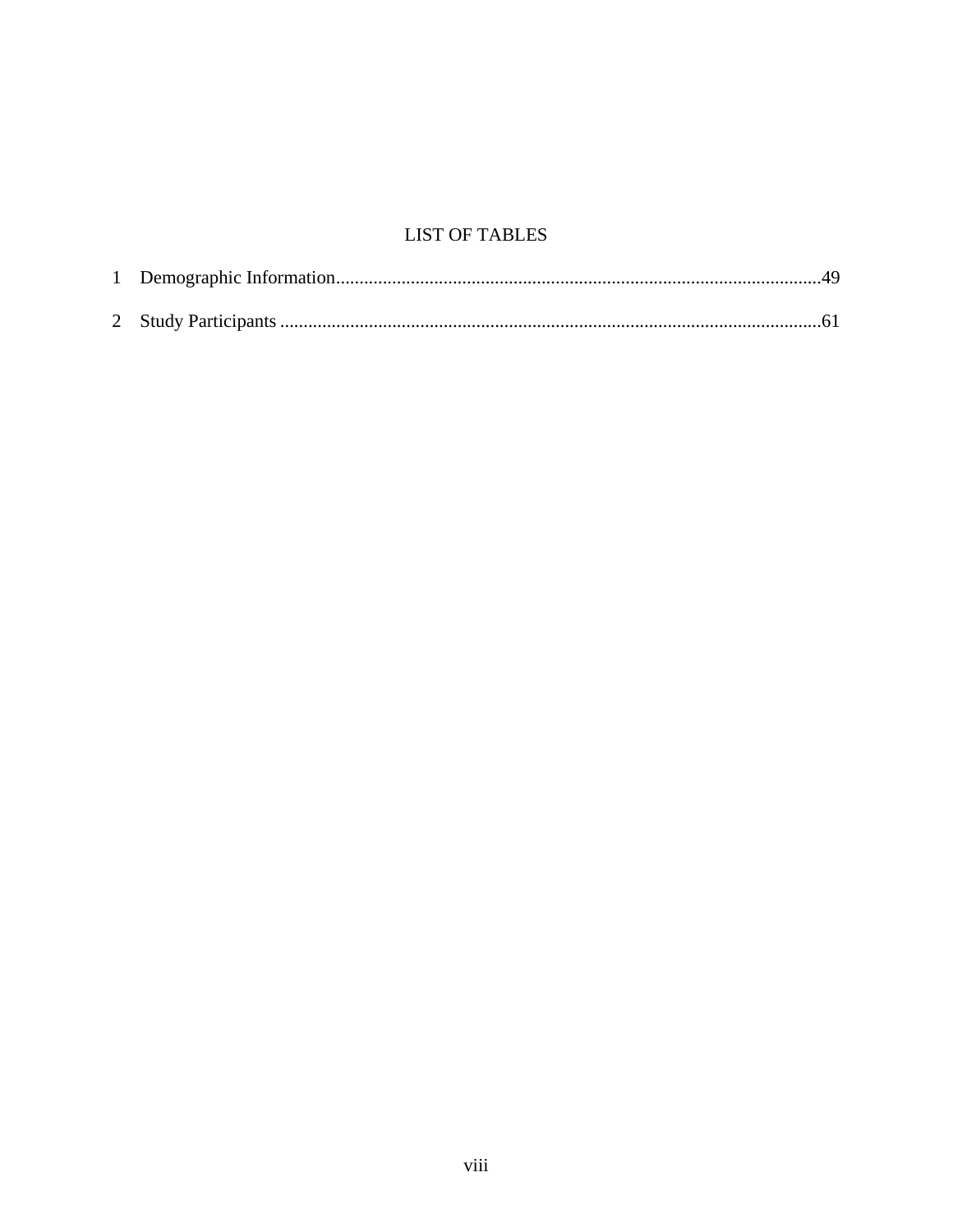# CHAPTER I

# INTRODUCTION TO THE PROBLEM

## **Introduction**

Ruth Smith is a novice principal; and although she is beginning her fourth year in the principalship, serving at two different levels, elementary and middle school, has left her unsure that she is an effective leader. When Ruth became an elementary school principal, she had little if any knowledge of the nuances of elementary education. Having been a middle school and high school teacher for 11 years, the only prior knowledge she brought into the position was from a parent's perspective.

 Because Ruth was a first-year principal, her school district assigned her a mentor. Her mentor had only a few months more experience than Ruth; she had many problems in her own school and little time to advise and coach Ruth through her first year. The school district did not provide support outside assigning a mentor; many district leadership team meetings, which could have been professional learning opportunities, were cancelled and the superintendent's book study group did not ever finish its assigned reading. Ruth's elementary principal colleagues shared that the system's philosophy for improving building-level leadership was, "Don't make your problems ours; you will hear from us when you mess up." Ruth's saving grace was her faculty at Rock Valley Elementary School; they accepted her lack of elementary school knowledge, and worked throughout the first year to teach her as much as possible about elementary curriculum, instruction, policies, and school culture.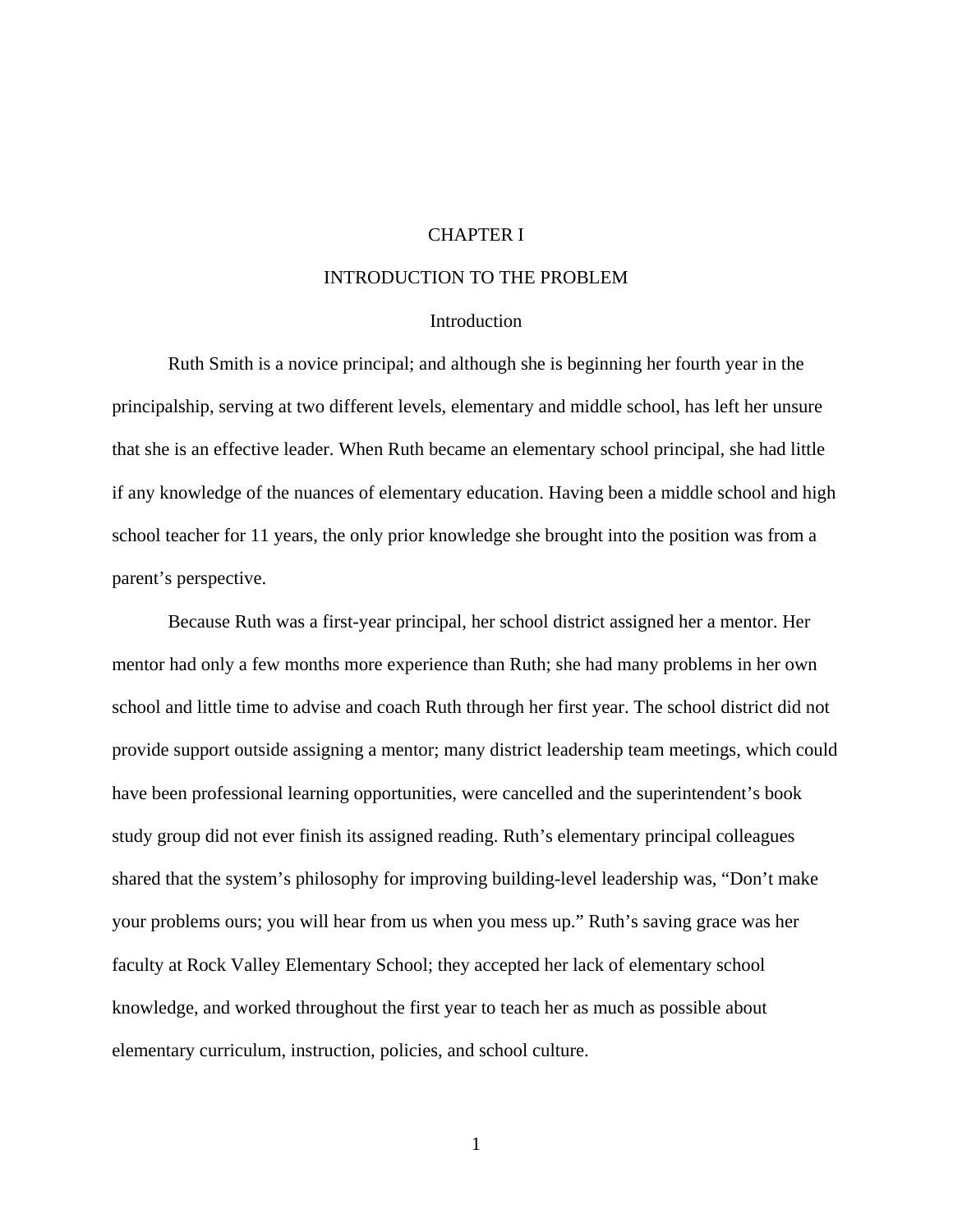After 3 years at Rock Valley, Ruth was reassigned to a middle school. She was much more confident about this position because her 7 years of teaching experience at this level made her credible to the faculty. She was also confident in her knowledge of a middle school culture.

 With this move, the system did not provide a mentor or coach. While Ruth did not believe she needed a mentor, she did wonder what support would be available if she required guidance. She met the other middle school principals, but she did not know them well enough to establish which ones she could turn to for advice. Moreover, when the superintendent met with Ruth to set his expectations for her performance, he explained that there was no reason why Avaville Middle School should not make AYP, given that the faculty was strong, there were good people in key positions, and the students were capable. He expected Ruth to move the school to the next level to ensure that the school made AYP that year, and every year. Ruth left the superintendent's office wondering how on earth she was going to do that without districtlevel support when the previous principal had not been able to do it in 7 years.

 Ruth's story is similar to the experiences of so many other novice principals. The school system leaders hire people they believe possess the talent and skills to be effective school leaders, but then give them the keys to the buildings and tells them that they will be contacted when there is a problem. New principals are cast out and expected to navigate a successful course through the perils of student safety, personnel issues, teacher accountability, and student achievement--all with few, if any, problems.

 After 4 years, Ruth is no longer a novice principal and yet there are times when she still feels alone, sometimes lost, and burdened. She expects support from the district level to help her become a successful, effective school principal. What is the school district going to do to provide support before she gives up and quits?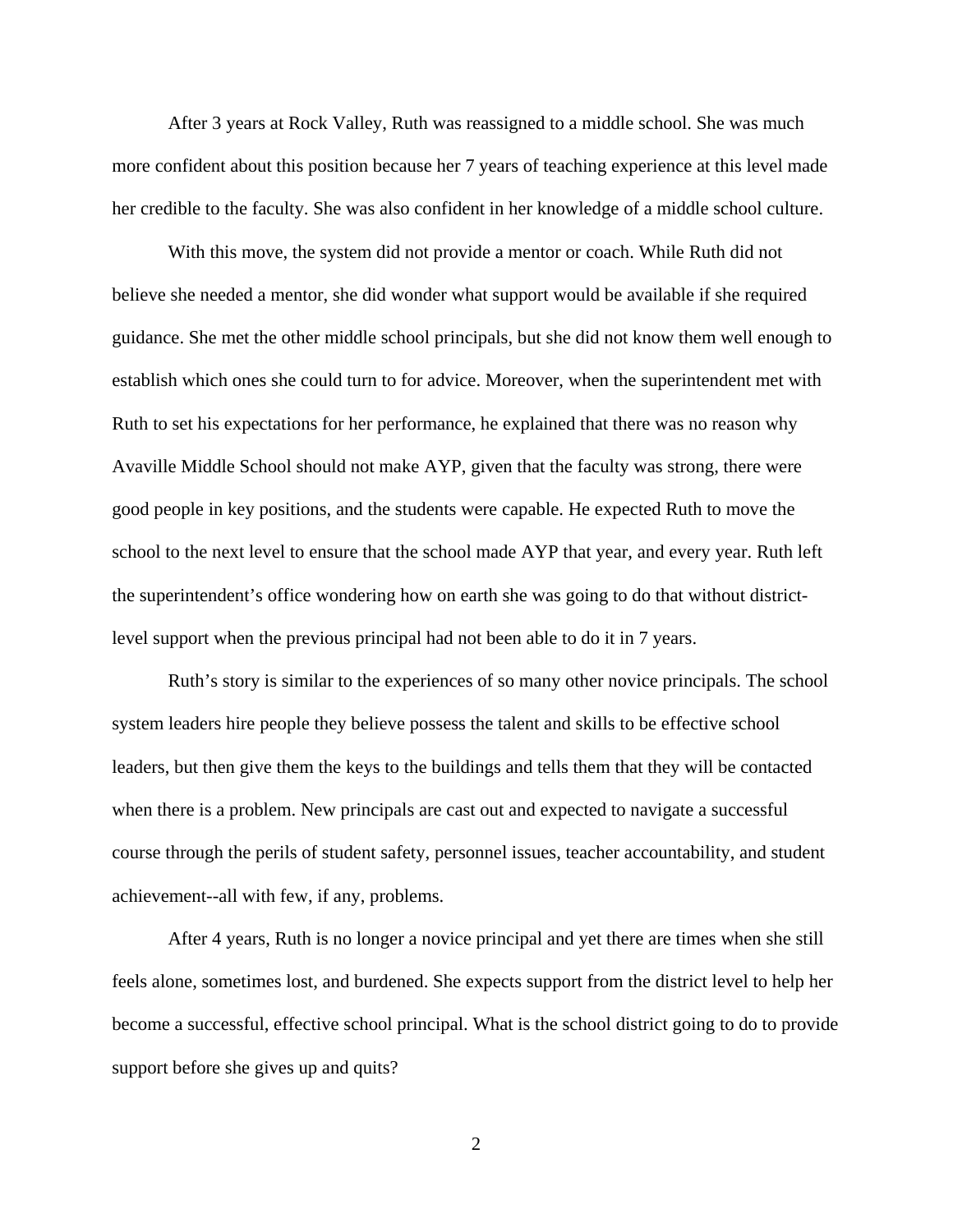I am Ruth; it is amazing that after 5 years as a principal, these feelings of insecurity still exist. I have just finished meeting with my protégé; it's true--the more things change, the more they stay the same. His frustrations and problems are the same as mine, but I am the experienced principal. What am I able to offer? What should my school district offer him in terms of support? Surely, there is more than my stumbling mentorship. My district, and school districts around the country, must begin to provide leadership development and support before novice principals like my protégé decide to leave the profession.

## Statement of the Problem

 Most new principals will struggle in their first-year experience. Being a school principal is harder than it has ever been before and is becoming increasingly more difficult, thanks to ever passing economic, demographic, technological, and global changes (Levine, 2005). Many novice principals struggle to effectively lead their faculties through the school improvement process. They feel isolated, and there is no one specifically available to offer them guidance. They have little practical knowledge to draw upon and have had few opportunities to gain practical expertise.

To overcome this shortfall of experienced educational leaders, some school districts have initiated principal induction programs in their school systems. Furthermore, those school districts have taken on the responsibility of leadership development and support in order to improve the skills of new principals while they are on the job. But there are many, if not most, that do not have induction programs in place for their first-year principals. Without such support, novice principals are overwhelmed with the demands and expectations of the job.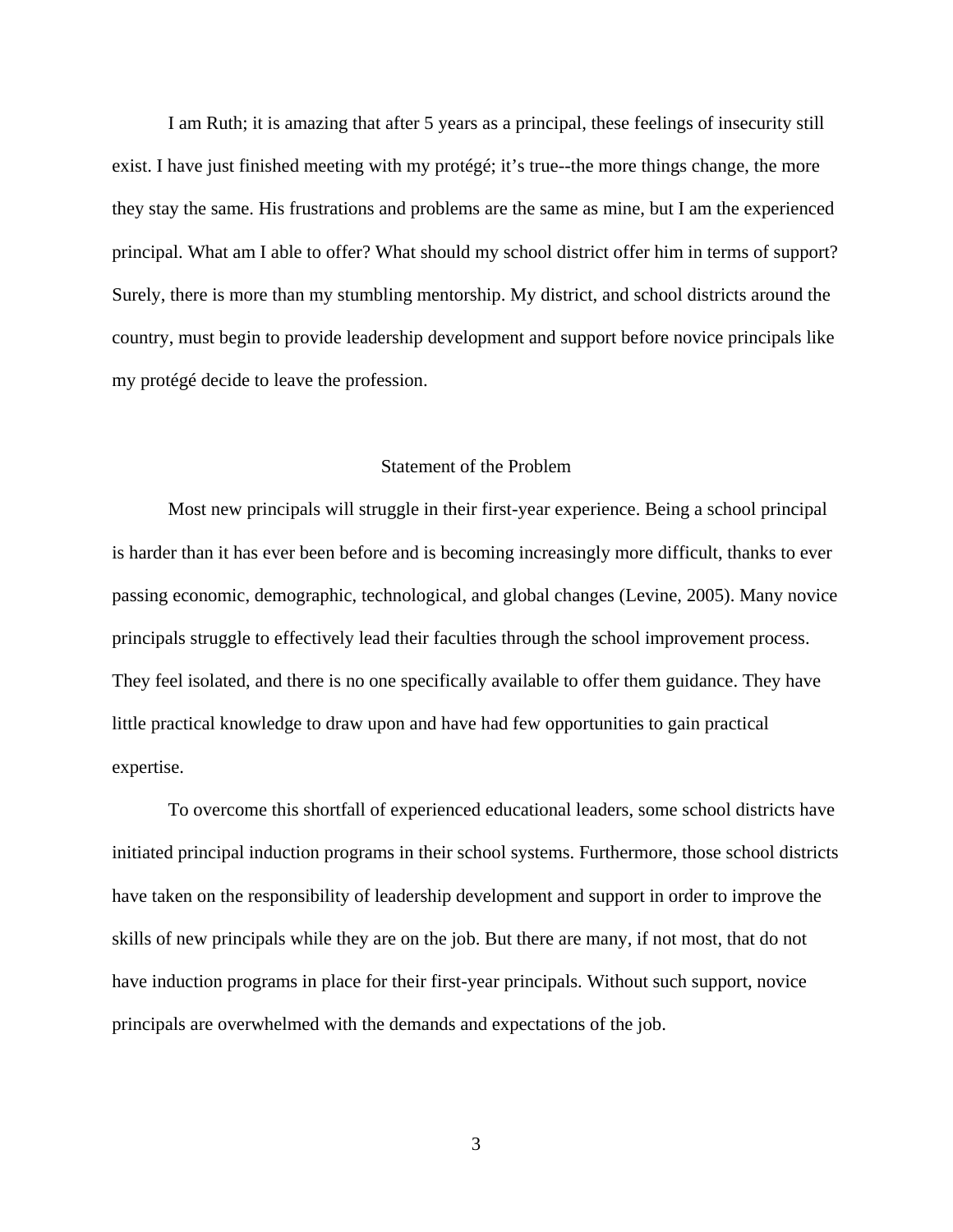This is just one of many reasons why there is a shortage of educational leaders who are ready to take on the principalship. Another reason is that so many sitting principals are leaving the profession, either by retiring or pursuing another career, it is virtually impossible to replace them with experienced people. Another reason is the dynamic change in the role of the principal from building manager to instructional leader. Finally, sitting principals are choosing to leave their positions because of increasing expectations for performance for which they do not believe they are ready. They have a degree in Educational Leadership, but they have no on-the-job experience. Without support from their district, these novice principals are struggling to make the connection between their theoretical knowledge and its practical application.

Why are Principals Leaving and Who Wants to Take Their Place?

 The principalship is in a precarious position. Principals are retiring at an alarming rate, and more principals are leaving the profession before retirement. Over the next 5 years, school districts are expecting to replace more than 60% of all principals. This percentage represents not only the retirement of the baby boomers, but also the principals who are leaving the profession. Over an 8-year period, the attrition rate of principals is 45% to 55%, with the greatest attrition occurring during the first 3 years on the job (Grogan & Andrews, 2002). Dwindling resources, overwhelming paperwork, crumbling facilities, and increasing demands for accountability are among the reasons why over 40% of principals have left the position over the last 10 years, a turnover rate that is likely to continue into the next decade (Matthews, 2002).

In Georgia, the attrition rate of principals is 14.4%; 310 principals left their positions at the end of the 2006 school year. The mean age of principals who left their positions in 2006 was 51.8 years, and they ranged in age from 28-70 years. The average experience of principals who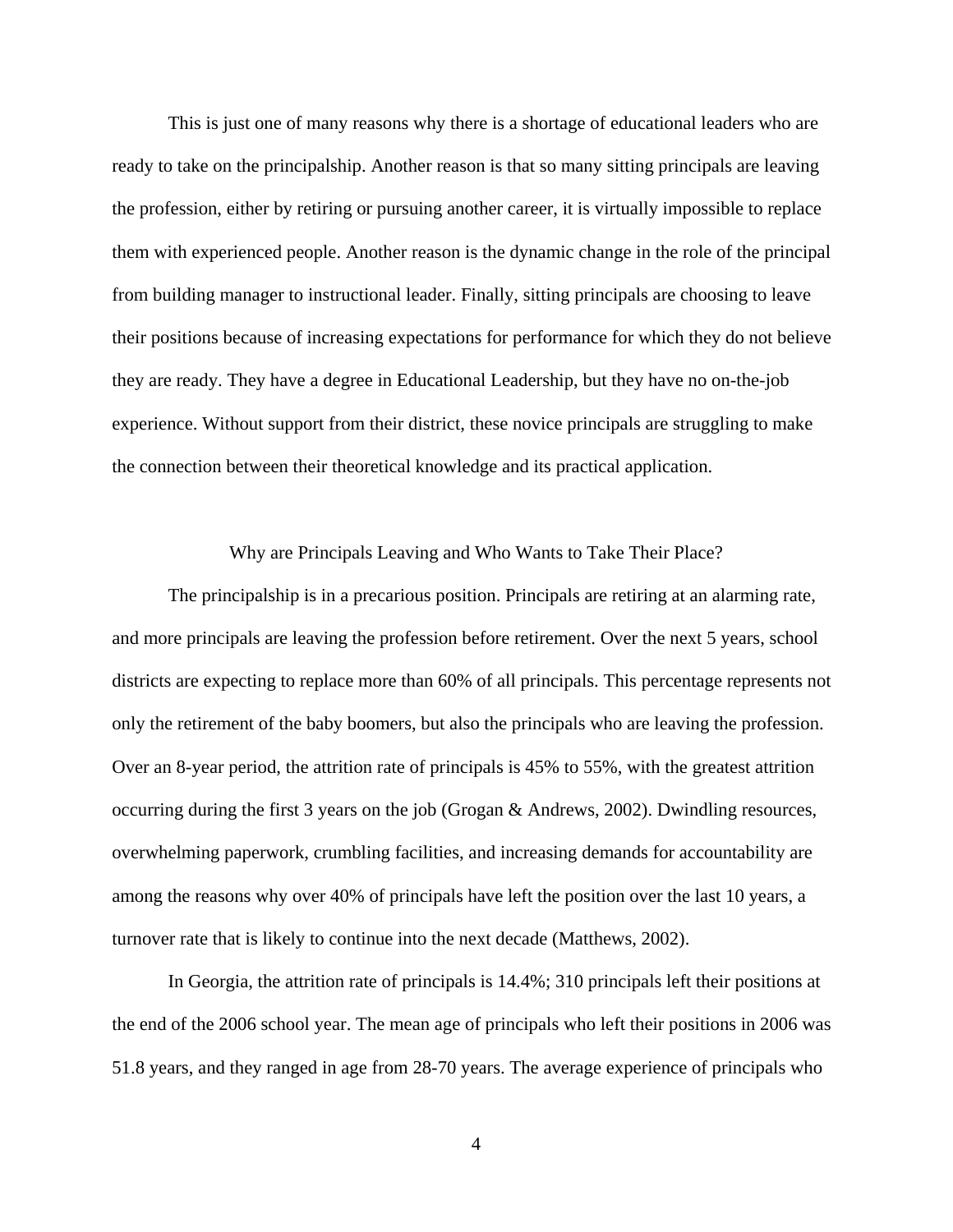leave continues to decline gradually every year, decreasing from 26.5 years in 2003 to 24.9 years in 2006. As in previous years, most principals  $(56.8\%, n = 176)$  who left their positions left the Georgia public school system altogether. Other principals who left their positions either returned to an assistant principalship (25) or returned to teaching (13) (Afolabi, Eads, & Nweke, 2008).

Most disconcerting is that there are educators with leadership certification who choose not to move into the principalship. Pounder and Crow (2005) asserted that educators across the board increasingly see the role of the principal as being more challenging and less desirable than the job is worth. Additional research findings suggest that the shortage of candidates seems to be attributed not only to the way we have chosen to operate schools, but also to three additional factors: (a) nature of the job, (b) insufficient salary to warrant the risks and personal time to assume the position, and (c) lack of mobility of candidates to accept jobs that are open. A fourth factor is, surely, the additional stress of meeting state benchmarks to remain accredited in this era of high stakes testing and accountability (Grogan & Andrews, 2002).

Irwin (2002) talked with principals about their increased level of stress. They were the first to arrive at school each morning, they stayed past normal working hours to meet with parents and community leaders, and they frequently gave up their personal time to attend student activities. A little more than a decade ago, principals were supervisors who handled discipline, buses, and lunchroom duties. They completed the minimum classroom observations, and spoke with parents at athletic events. Today's school leaders must increasingly work with teachers and parents to overcome obstacles that prevent students from achieving a quality education (Irwin, 2002). A decade later, leaders must have strategic plans in place that shape the learning environment and create a collaborative culture centered on student academic achievement. Principals must develop professional learning communities that maximize teachers' instructional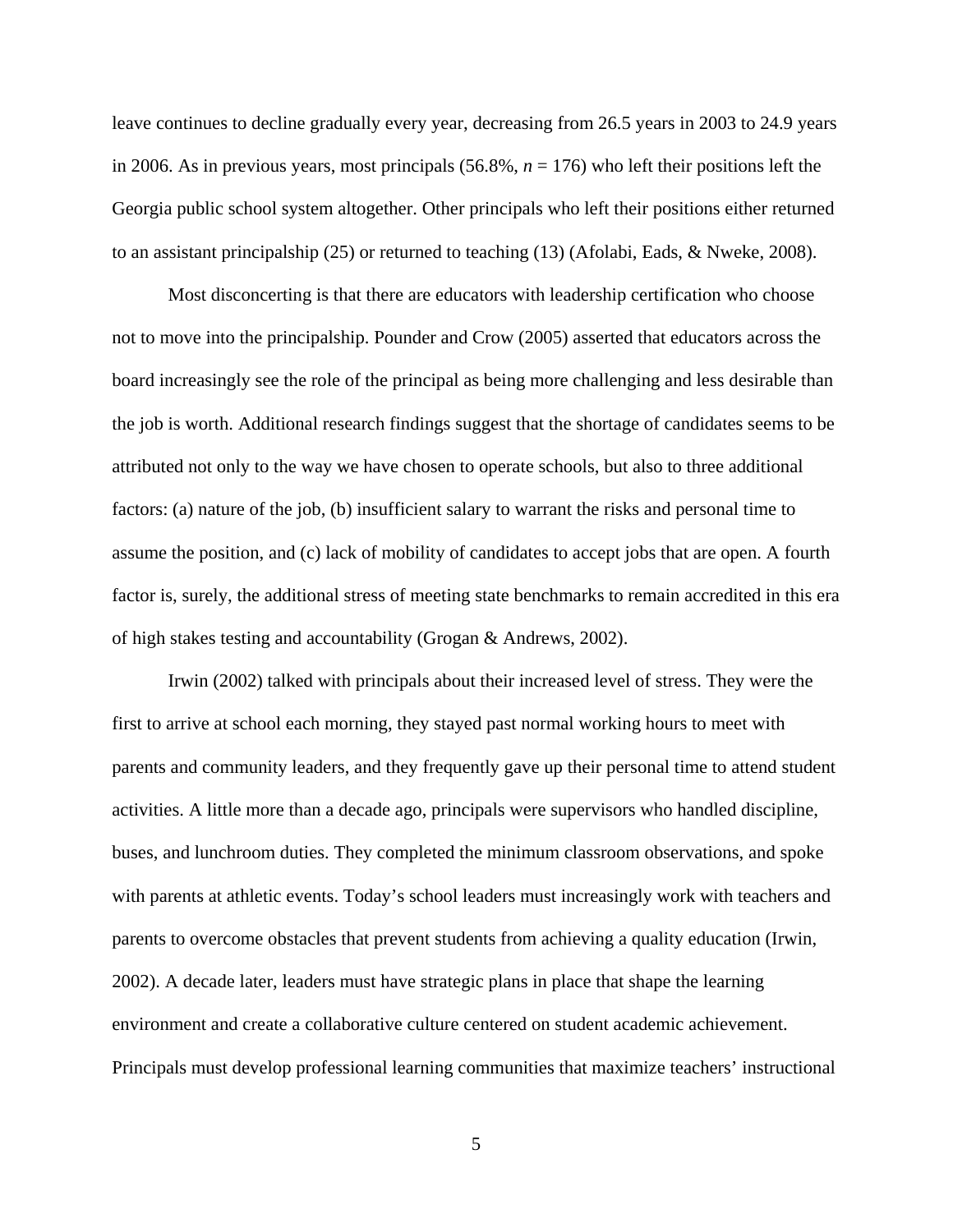skills and content knowledge. These are complex and demanding tasks. Irwin (2002) concluded, "It is no wonder that it has become extremely difficult to find new principals" (p. 41).

Many school districts in the nation are struggling to persuade educators with leadership certification to consider or prepare to move into the principalship (Lauder, 2000). A nationwide study of the school principalship found that the number of aspiring principals produced from university educational leadership programs is estimated to be two to three times the number of job vacancies, due to retirement and attrition; however, district-level leaders question the readiness of these candidates to become effective leaders. In fact, it is projected that of those candidates graduating from a university program, only a small percentage will have the skills necessary to be highly effective principals in their first year (Grogan & Andrews, 2002).

School districts with leadership development and support programs, however, are building a pool of principals who are ready to effectively face the overwhelming challenges in their first years. These superintendents realize the necessity of building upon the knowledge aspiring leaders have, to insure that they make the smooth transition into the principalship. They also realize the necessity of providing the support to maintain the district's leadership integrity.

Being a principal is challenging, gut-wrenching, heartbreaking work. With the exodus of so many principals, more and more candidates are unwilling to move into the leadership role. Why has being the principal become so difficult?

#### What is the Role of the Principal?

The principalship is a complex and demanding job, as the principal's office houses all the responsibility for school operations and student success (Linn, Sherman, & Gill, 2007). Principals in this 21st century are expected to know more and to do more, and yet maintain a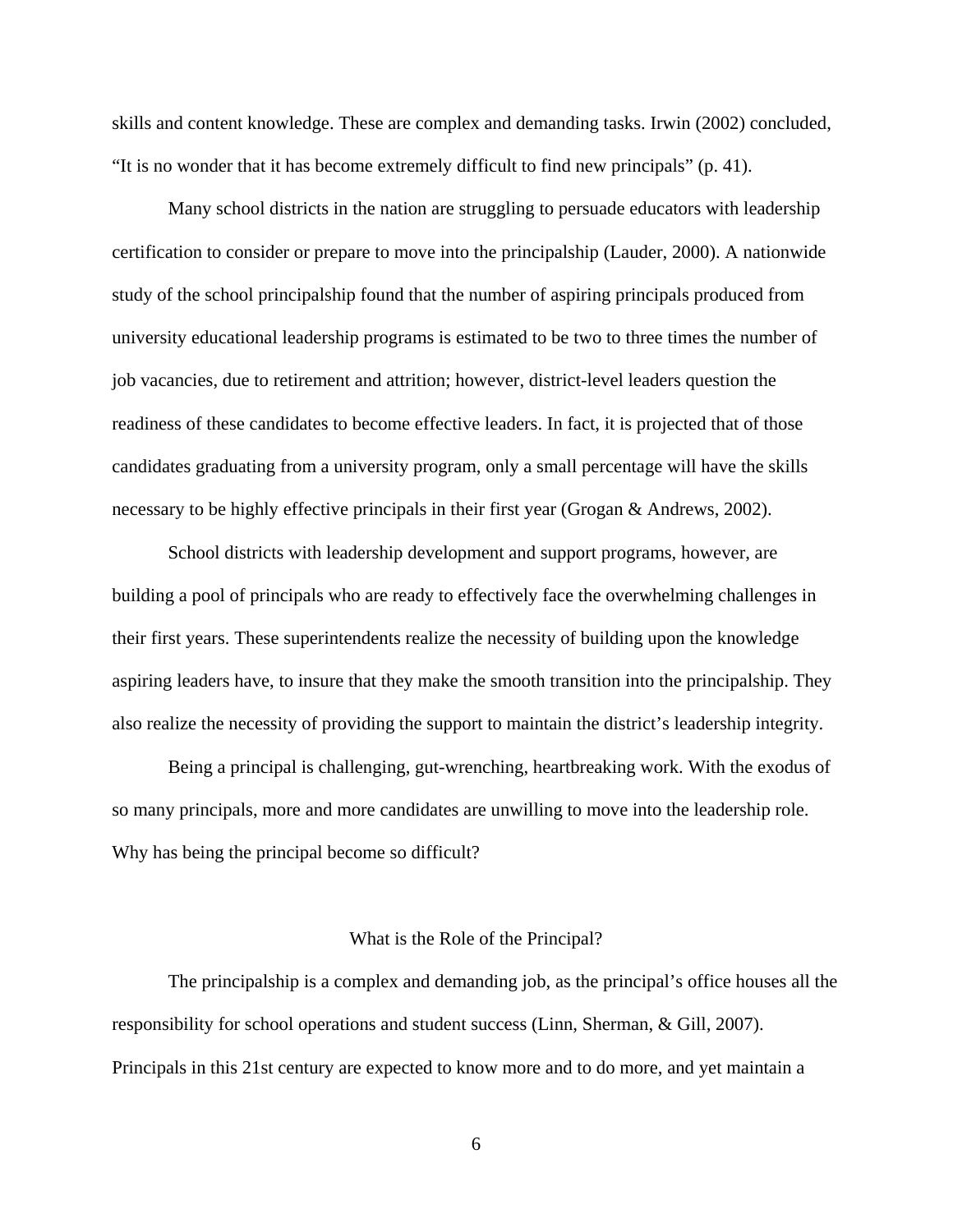balance so that they do not fail to meet those expectations. Even though the specific targets are constantly moving, principals are expected to have the skills set necessary for immediate success; for new principals, there is no time for failure or incompetence. In addition to building the skills set for overseeing school operations, principals must first become highly knowledgeable instructional leaders focused on student success.

Instructional leadership is one of seven correlates of the effective schools research conducted in the 1980s (Association for Effective Schools, 1996). The correlates are the means to achieving high levels of student learning. They have been replicated in numerous educational studies since the 1980s and the results indicate that when school improvement processes are founded upon the effective schools research, the proportion of students that achieve academic excellence either improves or remains the same.

In the effective school, the principal acts as an instructional leader and effectively and persistently communicates that mission to the staff, parents, and students. The principal understands and applies the characteristics of instructional effectiveness in the management of the instructional program. (Association for Effective Schools, 1996)

The principal's role as instructional leader has evolved over the past 2 decades. Preservice training is beginning to give way to dramatically different forms of principal preparation. Driving this monumental change is the understanding that what districts are looking for from school principals is much less managerial in nature and much more academic and instructional in nature. The reasons for this paradigm shift are clear. The push for unprecedented levels of improvement in student performance, epitomized by the federal No Child Left Behind Act, requires a different kind of leadership focused on instruction and achievement. Underpinning that recognition is a growing body of research on what good leaders do (Olson, 2007).

The principal is now, more than ever, the instructional leader of the school; as instructional leader, the principal has a myriad of duties and responsibilities. Instructional leaders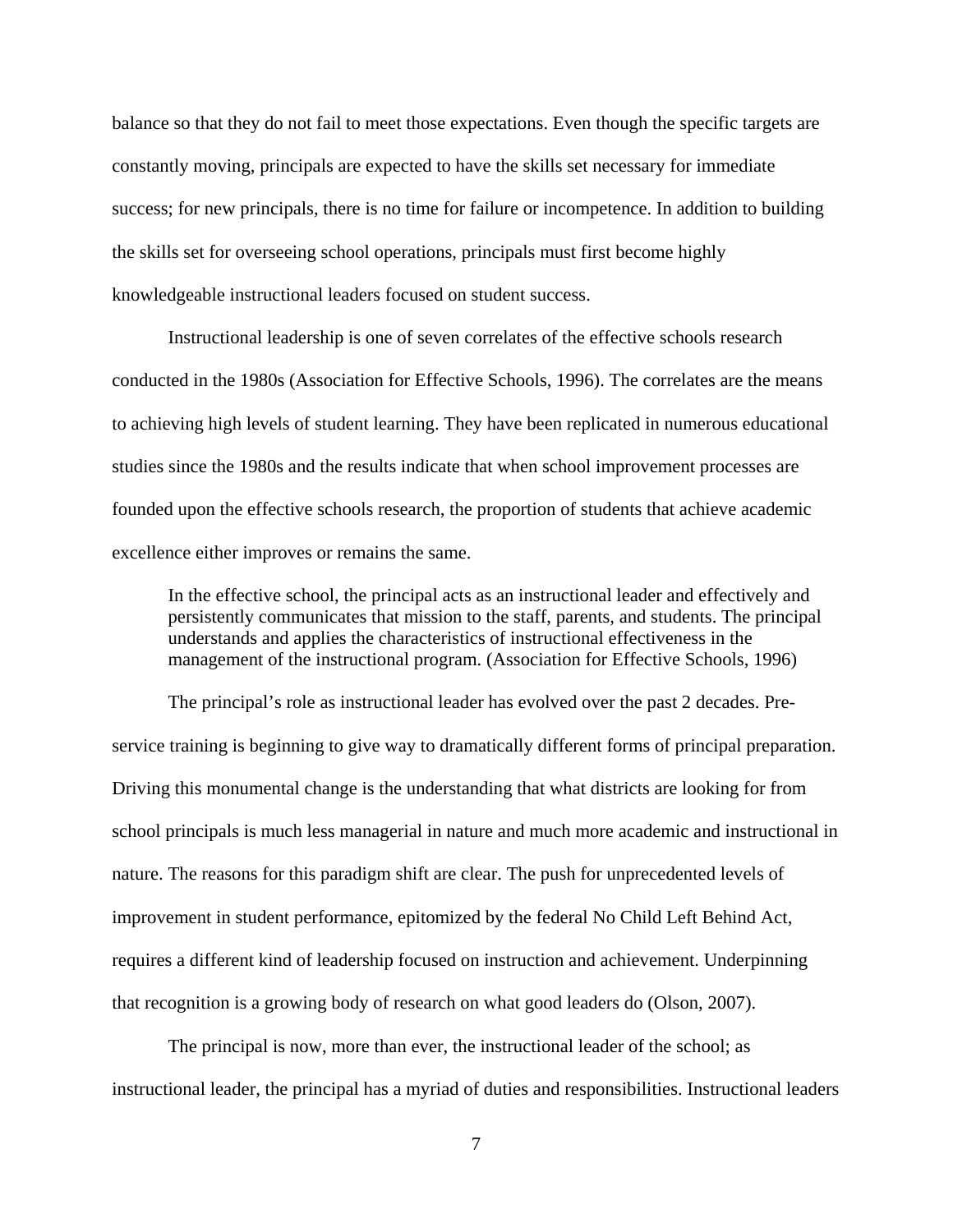analyze data, teach others how to analyze data, and lead others to make instructional decisions based on the data. Instructional leaders not only monitor the implementation of research-based instructional strategies, but also provide instruction and guidance to teachers as they work to improve the quality of instruction in their classrooms. Principals as instructional leaders guide professional learning programs within the school, sometimes as the participant and other times as the leader. The principal must also be knowledgeable about national trends in education such as standards-based instruction and grading or school reform movements. Moreover, the instructional leader must educate teachers and community members alike about the constant change in public education reform.

Principals are held accountable for their knowledge of research-based instructional strategies and monitoring their teachers for the classroom implementation of those strategies. Principals are required to analyze student achievement data, develop school improvement plans based on that data, and monitor the effectiveness of the plans. Principals are shadowed by accountability factors such as "Adequate Yearly Progress" and whether or not their schools are deemed "failing" schools.

The principal's role has shifted from managing and evaluating teachers to creating and maintaining a data-driven collaborative school culture (Bossi, 2007). The principal is both the instructional and learning leader, focused on the achievement of all students. This focus requires a new skills set. The principal must now be able to engage in systems thinking and demonstrate the ability to understand and guide the complex processes of evaluation, change, and group development (Bossi, 2007).

As instructional leaders, principals must build a professional learning community that participates in reflective practice, fully accepting total responsibility for setting student learning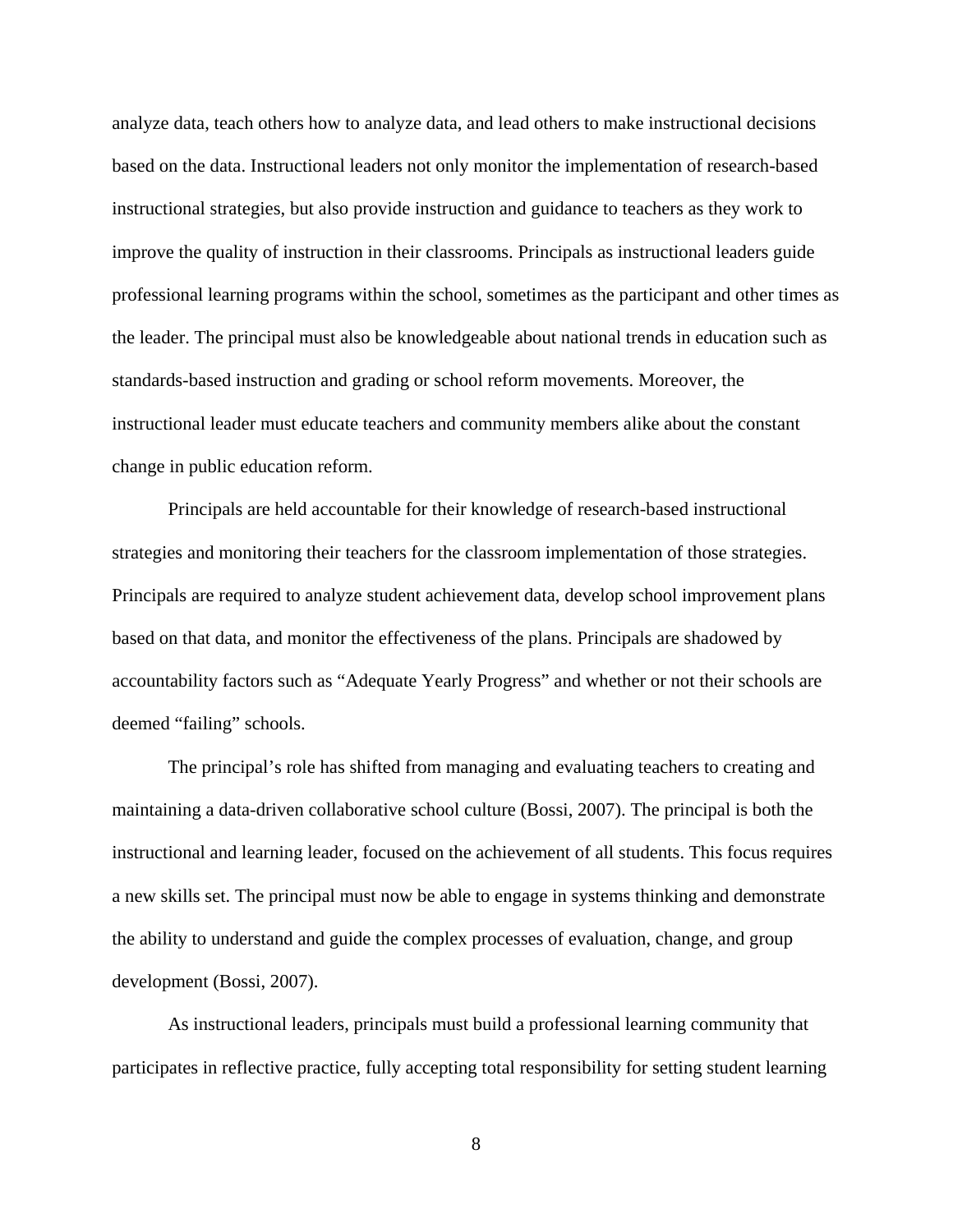goals and their achievement of those goals. To do this, principals gather, analyze, and respond to school data then work with teachers in planning, monitoring, and evaluating instructional strategies and resources at all levels to close any achievement gaps revealed in the data analysis (Bossi, 2007). The challenges of accountability can be overwhelming in and of themselves but take into account that these practices might cause teachers to consider a paradigm shift in their instructional values, and the stress of these challenges almost becomes overwhelming for a new principal.

Possibly one of the greatest challenges of being the instructional leader is keeping up-todate with current trends and research in educational reform. It is imperative to the quality of a school's instructional program that the principal knows, understands, and is able to make decisions based on the most current research.

It is important to note that some of the reform movements also contribute to the complex and changing portraits of principals (Hausman, Crow, & Sperry, 2000). One such reform is school choice. Evidence shows that managing the environment takes a great deal of time because of school choice initiatives, especially those initiatives that afford parents greater influence (i.e., school council elections and meetings). Principals spend more time giving parent tours, holding informational meetings, and creating marketing tools such as brochures.

The demands of school choice reform are similar to the demands of the standards and accountability reforms. Principals are under great pressure to devote the necessary time to each reform and there is not enough time in one day to devote to all reforms. The principal's primary role in accountability reform movements is that of an instructional leader. The primary role in school choice reform is one of community liaison and marketing manager. Very rarely is there enough time in one day to devote a sufficient amount of time necessary to ensure success.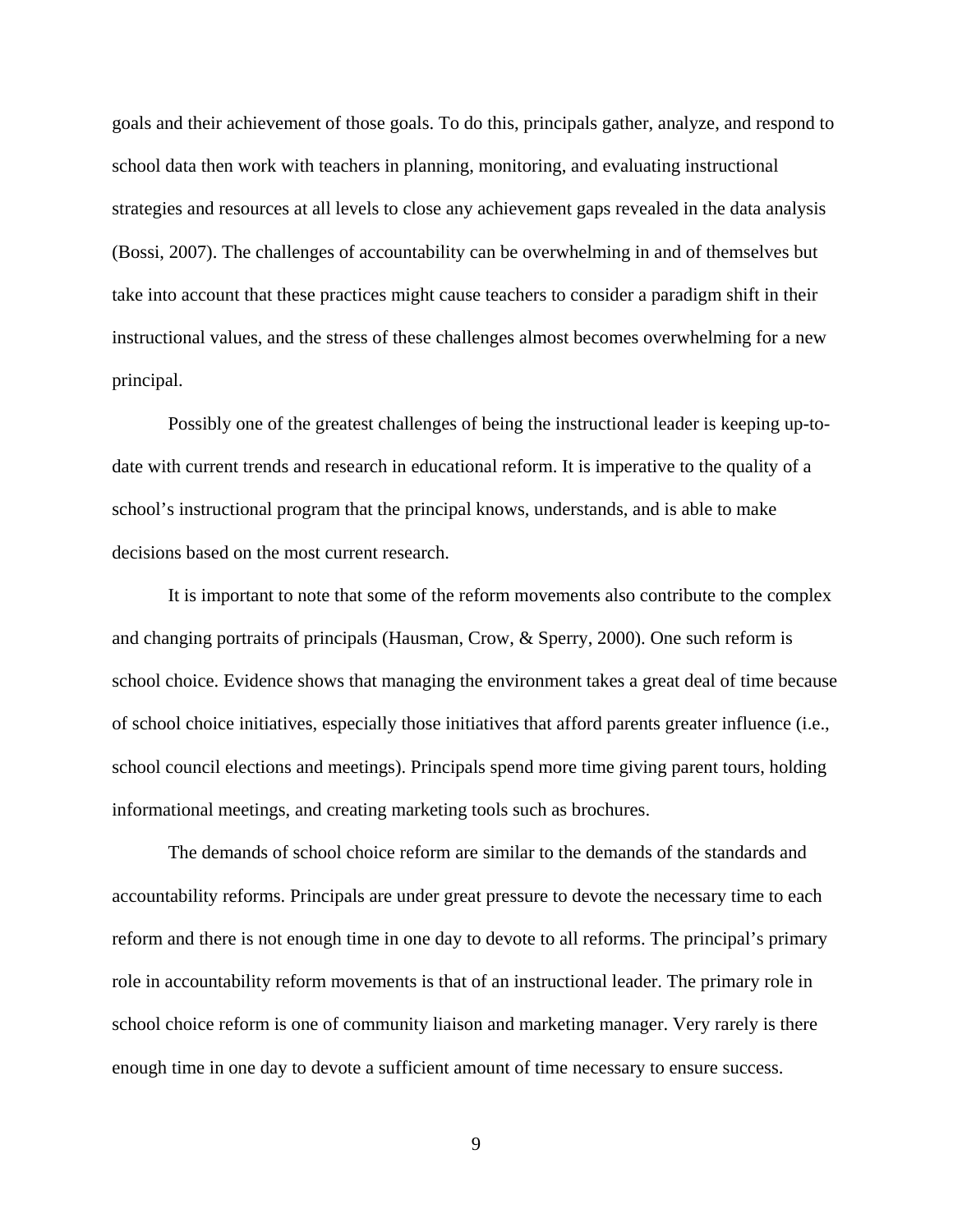One last school reform that places demands and expectations on principals is school and community collaboration. When the principal is not holding a school council meeting or observing classrooms to determine which instructional strategies most improve student achievement, he or she is reviewing the character education curriculum, meeting with the counselor to plan Red Ribbon Week, or talking with the local behavioral health institution to arrange for transportation for the two students who will begin their treatment the following week. The extent to which the school serves the needs of youth with disadvantages will be largely contingent on the school's leadership. The importance of interagency collaboration in school has only recently been emphasized and it is probable that the principal will serve at the nexus of this partnership and activate services for many students (Hausman, Crow, & Sperry, 2000).

The contextual nature of the position is inherent with conflicting demands and expectations, and yet school reform efforts in the last several years frequently propose a single concept that the principal needs to be an ideal principal (Hausman, Crow, & Sperry, 2000). Principals must be prepared to take on a world of "decentralized school structures, increasing and changing environmental boundaries and roles, less homogeneous schools, closer contact with stakeholders, and a market-driven view of education" (Hausman, Crow, & Sperry, 2000, p. 12).

In sum, the school principal's job has become almost overwhelming. No longer is the principal's primary role that of a building manager and supervisor. Additional roles are instructional leader, data analyzer and interpreter, school improvement plan developer, instructional monitor, professional learning coordinator, lead learner, and community liaison. Effective principals must focus on their interpersonal skills, capacity to read and adjust to a situation, and ability to understand and cope with far-ranging issues. They must be politically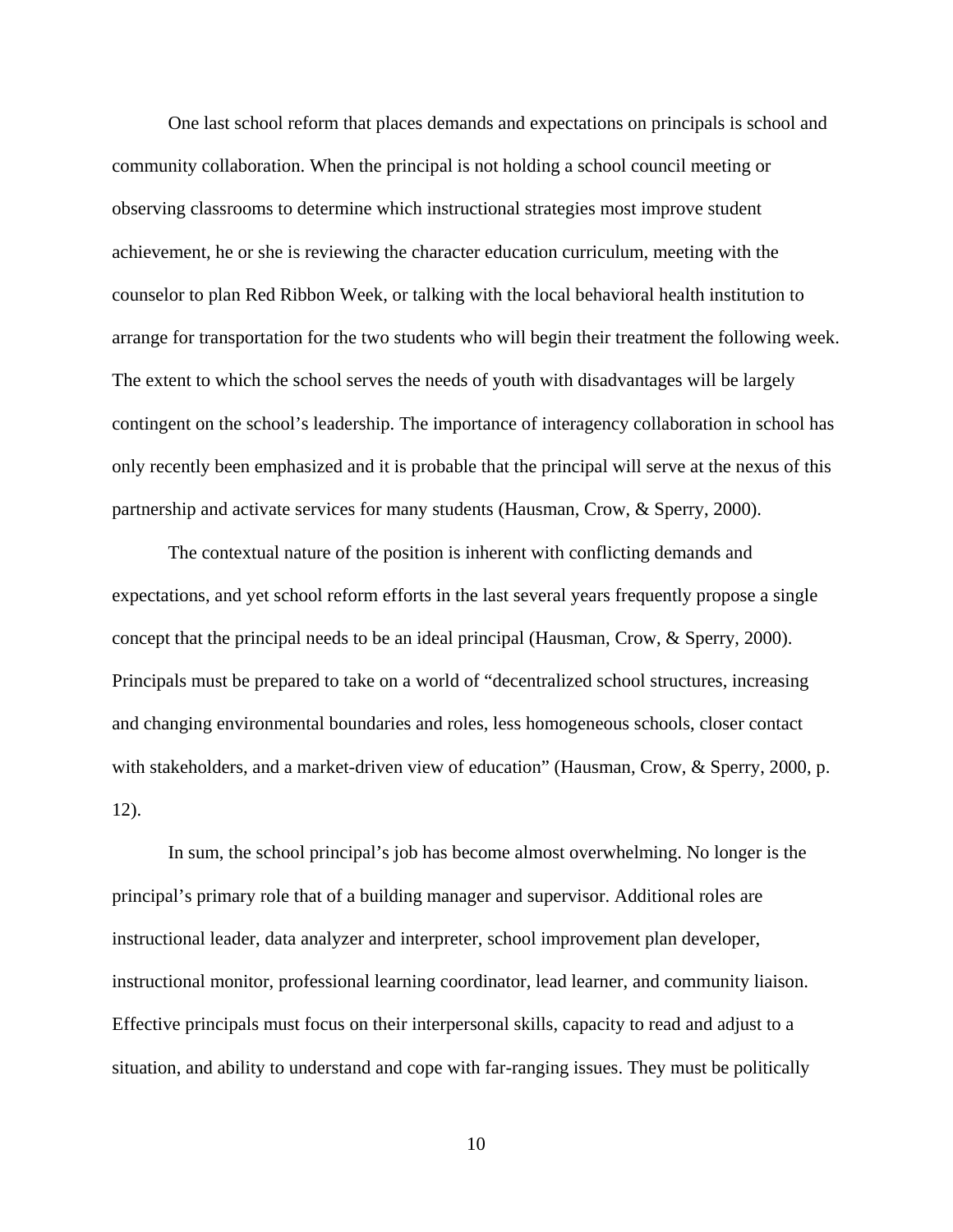astute, adaptable, and ethically grounded. It is understandable that educators with leadership certification are unwilling to leave the comfort of their classrooms to take on the extra work involved in being a principal in this era of accountability.

# I Have My Certification, but Am I Ready to be the Principal?

To what extent have university-based educational leadership programs evolved to meet the challenge of preparing principals? There are questions about the quality of educational leadership programs offered in colleges and universities. As a field, despite a few strong programs across the country, educational administration programs are weak in standards, curriculum, professoriate, the caliber of students, and scholarship (Levine, 2005).

An educator at Morehead State University, David Barnett (2004), conducted a study on the applicability of leadership training programs. The results of his research indicated that while the Interstate School Leaders Licensure Consortium (ISLLC) standards effectively described the responsibilities of school leaders, the leadership training programs did not provide adequate preparation of educators in their new role as administrators. In fact, the largest discrepancy in program offerings and principal needs was in the areas of instructional leadership and accountability.

 In a feature article entitled, "The Accidental Principal: What Doesn't Get Taught at Ed. Schools," Hess and Kelly (2005) summarized the findings of their research study. They explained the disparities between the content focus of courses taught in educational leadership programs and the actual content needs of administrators who are expected to be immediate, effective instructional leaders. In fact, their results indicated that only a small percentage of content classes introduced relevant issues such as accountability as a management issue, data analysis and improvement, and change. Hess and Kelly (2005) asserted that graduates of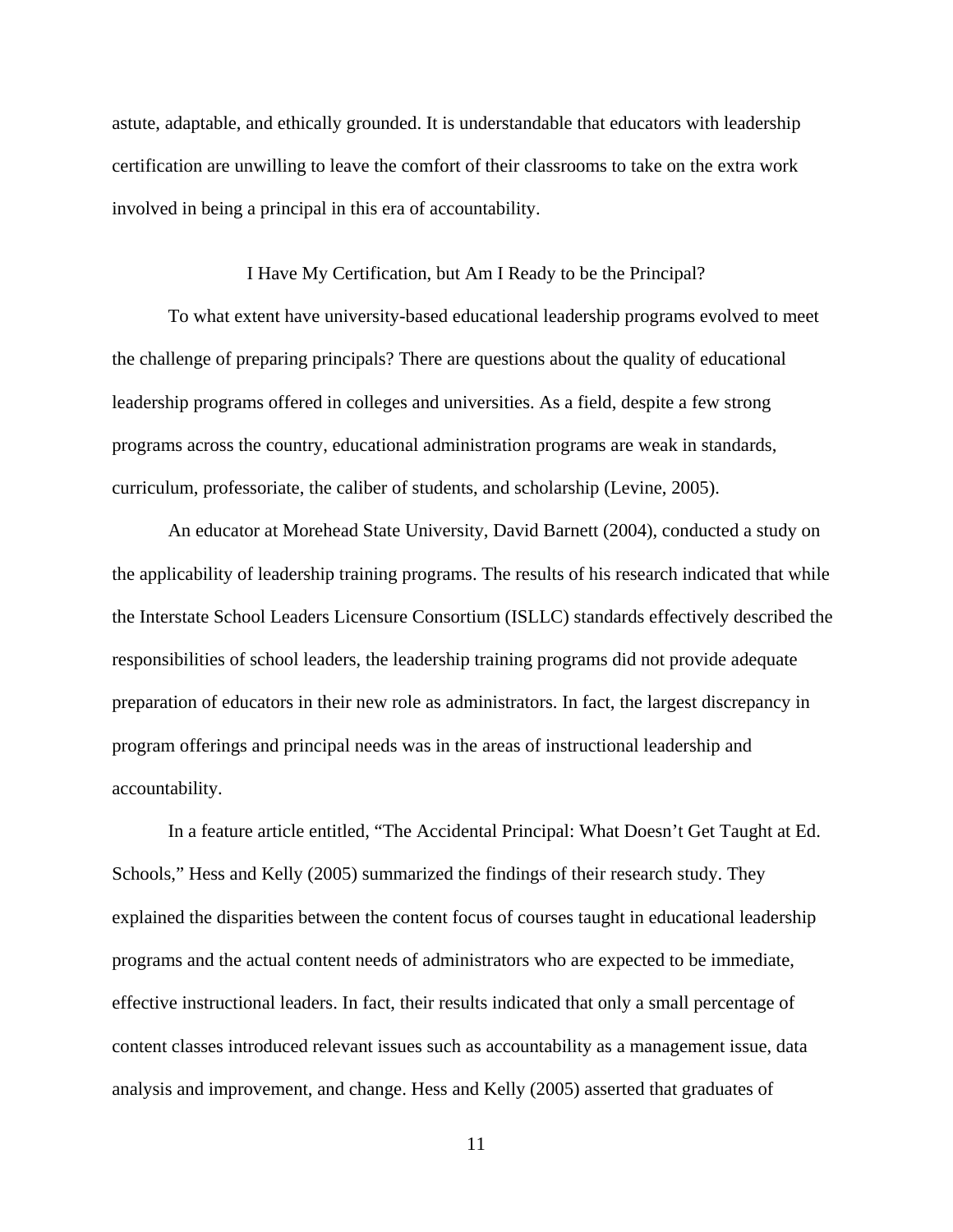principal preparation programs are ill-equipped for the challenges and opportunities posed by an era of accountability. The question of content is essential; principals receive limited training not only in the use of data and research, but also in personnel areas like termination and systematic evaluation of faculty.

 The content taught in traditional university programs suggests an emphasis on training candidates for more traditional leadership roles. Programs appear particularly unprepared to help principals meet the challenges of leading new schools, or operating in a changing policy environment. Many university programs fail to teach the array of skills necessary to lead effective schools (Hess & Kelly, 2005).

 Mohn and Machell (2005) studied the differences between staff development courses offered by school districts and university-based principal preparation programs. The purpose of the study was to offer a more unified model of school leader learning. The research indicated that the major distinctions between the two traditional types of learning were related to the focus of learning. University-based programs were often heavily theory-based with a strong emphasis on school management. There was also evidence to support that practitioners believe that the content taught in university-based programs was not connected to what leaders actually need to do in their schools; furthermore, university-based programs provided few practical skills for applying theoretical knowledge to the real world. Mohn and Machell (2005) asserted that the requirements and sanctions of the No Child Left Behind Act cause this to be an ideal time to reconceptualize learning for both aspiring principals and novice principals.

 In 2005, Arthur Levine, former President and Professor of Education at Teachers College, Columbia University, published a report, based on the results of a 4-year study of America's education schools, entitled *Educating School Leaders*. In the study, researchers used a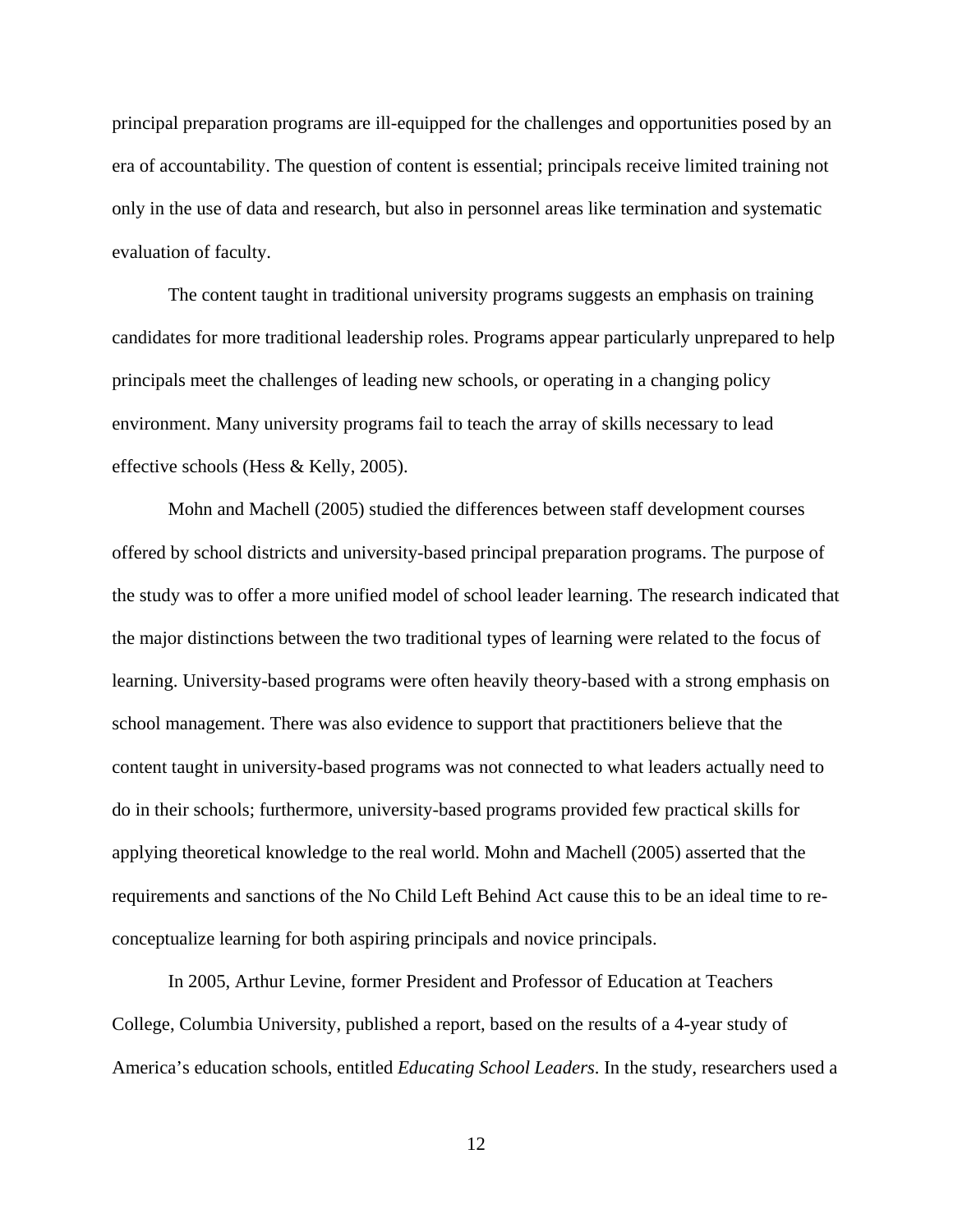9-point template to judge the quality of school leadership programs. The 9 points were purpose, curricular coherence, curricular balance, faculty composition, admission requirements, graduation standards (degrees), research, financial resources and systematic self-assessment. Levine (2005) reported, "The findings of this report were very disappointing. Collectively, educational administration programs are the weakest of all the programs at the nation's education schools" (p. 13).

 On the 9-point template, the majority of educational leadership programs ranged from inadequate to appalling, even at some of the country's leading universities. Levine (2005) found that the mission of the programs was unclear from their inception. The curricula were disconnected from leaders' needs and the professoriate was ill equipped to educate school leaders. Admission standards were incredibly low and the degrees awarded did not sufficiently meet the needs of today's schools and school leaders. Moreover, the research required from programs' students was detached from actual practice.

 According to educational administration alumni surveyed in this 4-year study, 56% reported that a most important resource that education schools needed to do a better job was building a faculty with more experience as practitioners (Levine, 2005). Forty percent stated a more relevant curriculum as one of the three most important resources for success, and 35% believed that the curriculum should require more clinical experiences.

Unfortunately, the metamorphosis of educational leadership programs is not keeping pace with the role changes of the principalship. The roles and daily activities of principals are constantly changing, but they are not educationally prepared to navigate those changes in order to be successful. Hess and Kelly (2005) discovered that a majority of new principals feel less than minimally prepared to take on the new challenges they face as leaders in the new era of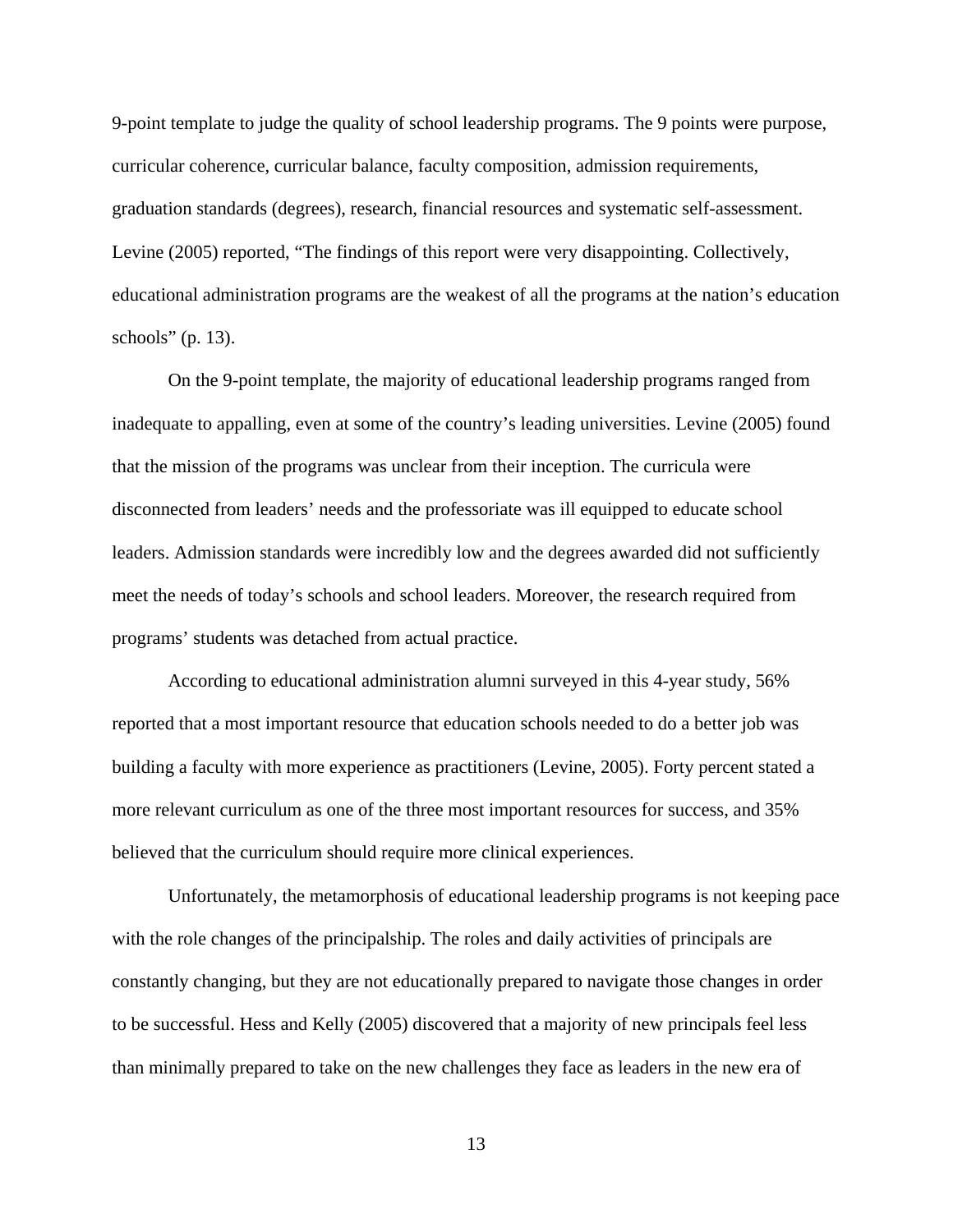accountability. There must be meaningful reform in the content taught in university educational leadership programs so that principals are better equipped to meet the challenges of school leadership in this era of accountability (Hess & Kelly, 2005).

In light of the need for meaningful reform, there are examples of leadership programs in which universities and school districts are working together to redesign principal preparation programs. From 2005 through 2008, the Southern Regional Education Board (SREB) worked with the Tennessee State Board of Education and two universities--East Tennessee State University and the University of Memphis--to pilot redesigned educational leadership preparation (SREB, 2008). This redesigned program was built around the following components:

- strong university-district partnerships;
- careful selection of candidates;
- intensive and authentic field-based experiences for candidates;
- courses reconceived and redesigned to prepare principals who can lead changes to foster greater motivation and achievement among all groups of students;
- significant mentoring support for all candidates from successful principals and former principals who have been trained to serve as mentors;
- peer support from candidates being trained in cohorts; and
- a high-level commission with diverse membership and a stare board of education mandate to study and recommend policy changes to reform school leader preparation statewide. (p. 1)

This redesigned leadership preparation program is one that represents true meaningful reform rather than patching holes in a faulty system. Redesigning state leadership standards as well as the state evaluation system is the beginning of reform necessary to develop high-quality instructional leaders.

In acknowledging the idea that new principals do not believe they are prepared for their

position, even though they have a Master's degree in Educational Leadership, school districts

should provide support necessary to bridge leadership theory and practical application. New

principals have fundamental, theoretical leadership knowledge; what they do not have is the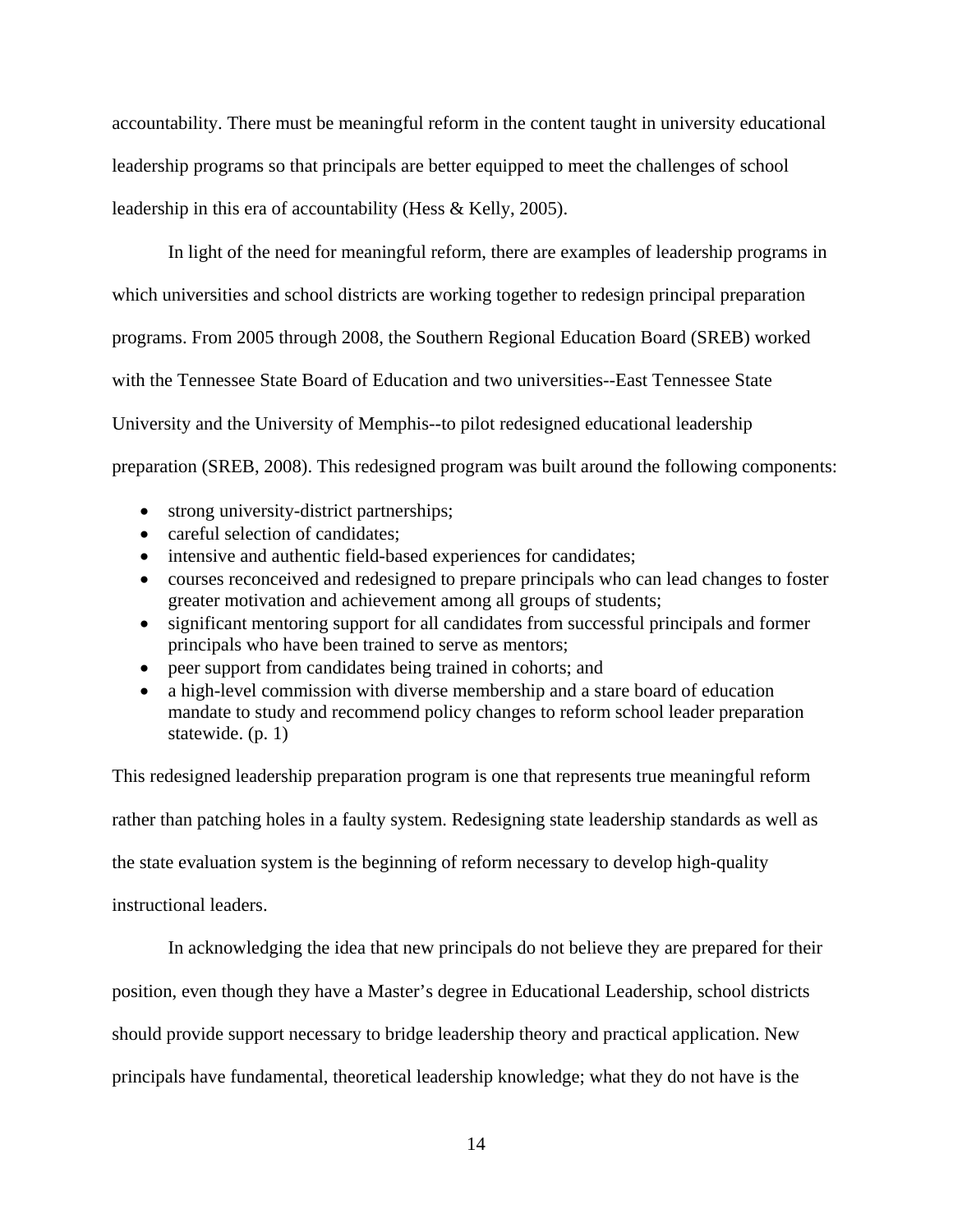"know-how," those practical competencies gained through working experience. Practice, without theory, cannot alone produce fully skilled behavior in complex situations; however, theory without practice has even less chance of success. Theory and practice are intertwined in a mutually supportive process as a new principal develops his or her skill (Benner, 2009). Both must be cultivated as a novice principal grows and gains expertise.

## Conclusion

Today's successful principal must demonstrate strong instructional leadership to meet the new and challenging goals set forward in this era of accountability (Quinn, 2002). The responsibility for raising achievement levels of all students rests squarely on the principal's shoulders. Today's principal must also be a manager, visionary, politician, strategist, community leader, and, after 9/11, an emotional leader as well (Kennedy, 2002).

 There are few principals prepared to successfully carry out all of these roles. Experienced teacher leaders who have a leadership degree are electing to stay in the classroom; new principals who just finished their university educational leadership programs are being placed in low-performing schools. Most new principals entering the profession lack the skills, knowledge, or experience to succeed. In some states, the transition time from assistant principal to principal is less than 2 years. In other states, a large percentage of principals have less than 3 years experience in the job. Even the experienced, successful principals are discovering they cannot sustain the level of energy and enthusiasm it takes to continue. Exhausted, they are leaving before retirement or at their first opportunity for retirement (Quinn, 2002).

 The principalship is in a precarious position. Novice principals need support and guidance during their first years in the principalship. School systems have the opportunity to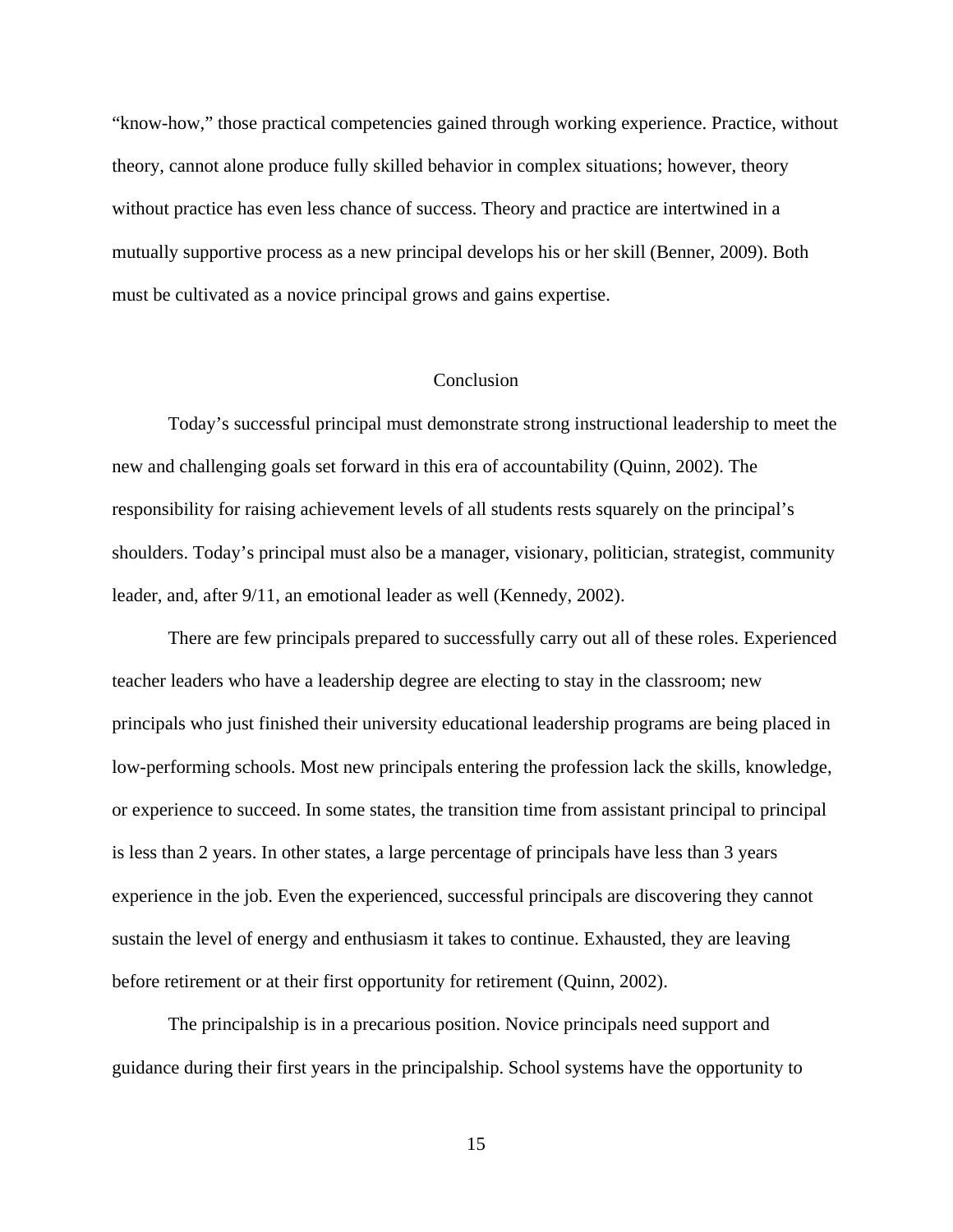develop quality principal candidates by committing to provide the support necessary to keep people in leadership positions. By supporting principals at the beginning of their careers, they will develop the skills and gain the experience that will help them successfully lead schools in this era of accountability.

## Significance of the Problem

 School improvement, strong student achievement, and a school culture focused on student learning almost solely rests on the quality of school leadership. "Everything rises and falls on leadership" (Maxwell, 1993, p. viii). In 2007-2008, 326 out of 2,100 Georgia public schools were in "Needs Improvement" status as defined by the No Child Left Behind Act (Afolabi, Eads, & Nweke, 2008). Of those 326, there were 115 schools at consequence level 3 or higher. Research supports that putting young, inexperienced principals in low-performing schools is a common practice, because the pool of candidates is so shallow, school districts have little choice. However, districts do have a choice about how much and what kind of support and development to provide for these novice principals.

What are school systems to do, given that university educational leadership programs are slow to make necessary changes to meet the challenging needs of school principals? There are school districts that are implementing programs for novice principals that provide the support necessary to develop leaders who will be successful and stay in leadership positions. What about all the school districts without a vision for leadership? As public education changes at rates unparalleled in its history, what will it take for districts to realize the incredible need for districtlevel leadership development and support?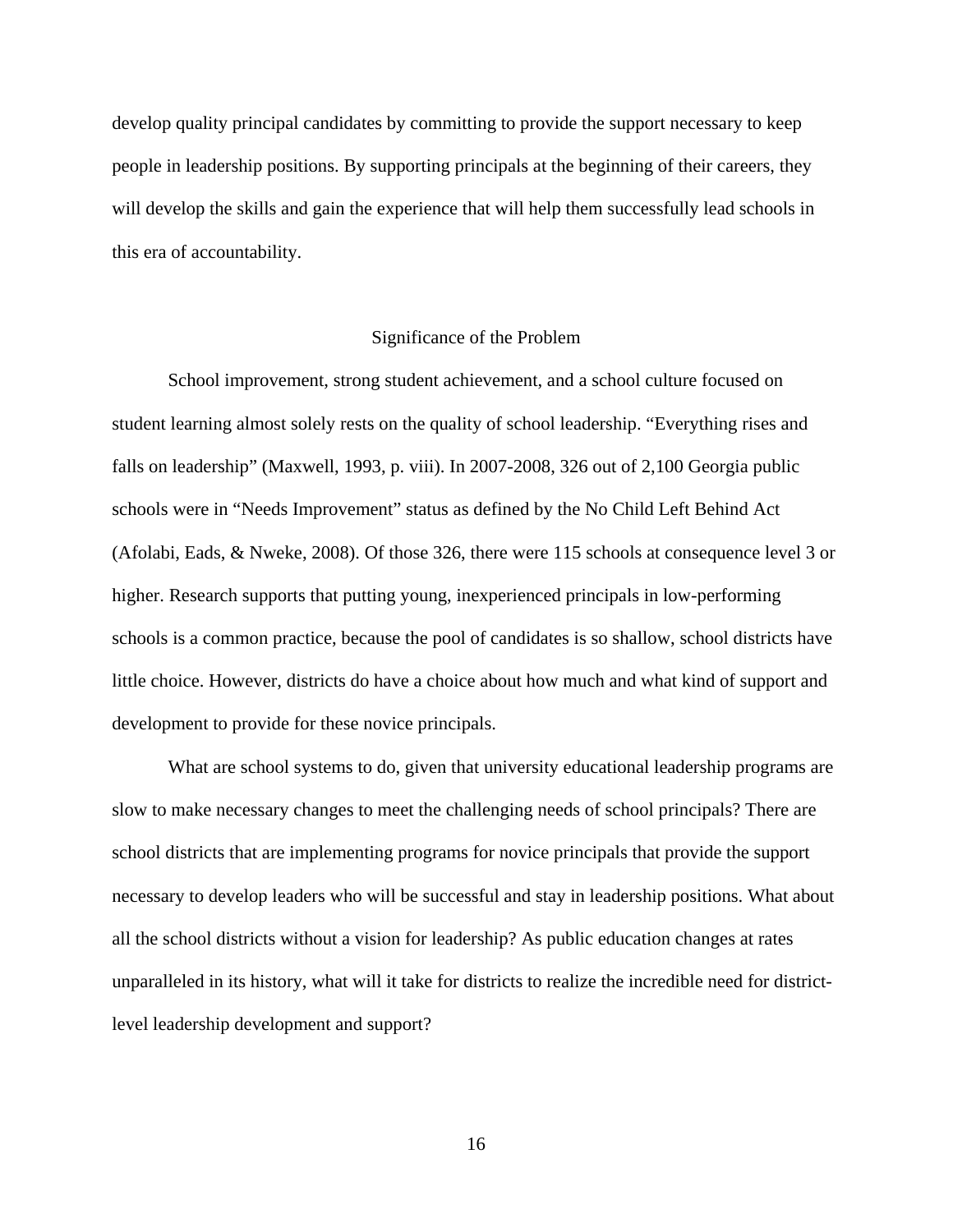#### Purpose

It is my goal that this study will prove to districts the monumental necessity of using their resources to create a systemic change that values leadership development and support. Without such reform, changes in leadership preparation are likely to be short-lived (SREB, 2008). Due to current economic conditions, districts are cutting leadership support programs from their budgets; it is a short-term, easy economic sacrifice, but at what long-term expense? Because leadership development is crucial to the long-term success of a school district, it is too important to make it dependent on funding.

What are the characteristic features of an effective professional learning program for novice principals? This study addressed this question by interviewing 7 novice principals whose districts did not provide a formal support program. For the purpose of this study, a "novice principal" is one who has served as a principal for less than 4 years. The purpose was to gather practicing novice principals' perspectives on their first-year experience and to learn if these principals think participating in a district new principals' induction program would have been useful during the first year in their position. Hopefully, professional development directors in public school systems will find the results of this research valuable in their efforts to create effective professional learning programs for novice administrators. Finally, university and college professors might use the information to assess the value of their curricula and build in ways to articulate with district programs for the improvement of leadership skills.

## Research Questions

The goal of this dissertation study was to answer the following research questions: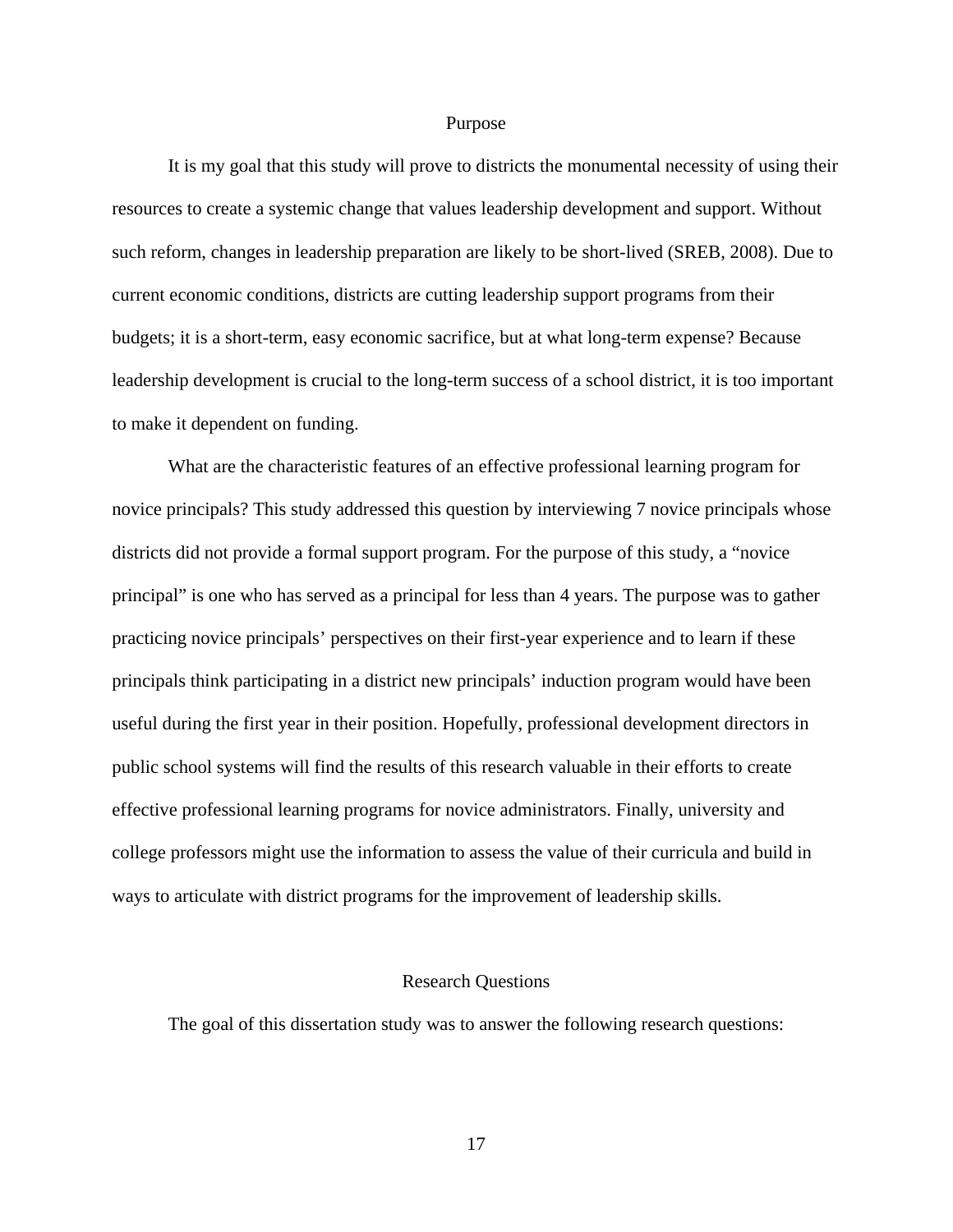1. What is the first-year experience of new principals who are not involved in a leadership induction program?

2. Do these new principals think participating in an induction program would have been beneficial during the first year? If so, what are their ideas about the curriculum and design of such a program?

## Definitions of the Study

*Novice*--principal who has 4 or fewer years in the principalship.

*Induction program*--designed to provide support and guidance necessary and unique to new principals.

*Formal support*--organized, planned meetings designed to focus on the needs and skills unique to new principals.

*Professional learning*--lessons and activities developed to teach new principals identified skills, theory, and practical application

*Mentor*--an advisor.

*Formal mentoring*--assigned relationship in which a mentor and a protégé are wellmatched; mentor and protégé have clear roles, goals, and expectations of their relationship.

 Participants in the study were employed in two Georgia school districts. Both districts were rural and had more than one middle school and high school; both educated approximately 12,000 students. Districts were comparable with reference to special education population, free and reduced lunch population, student ethnic populations, and graduation rate.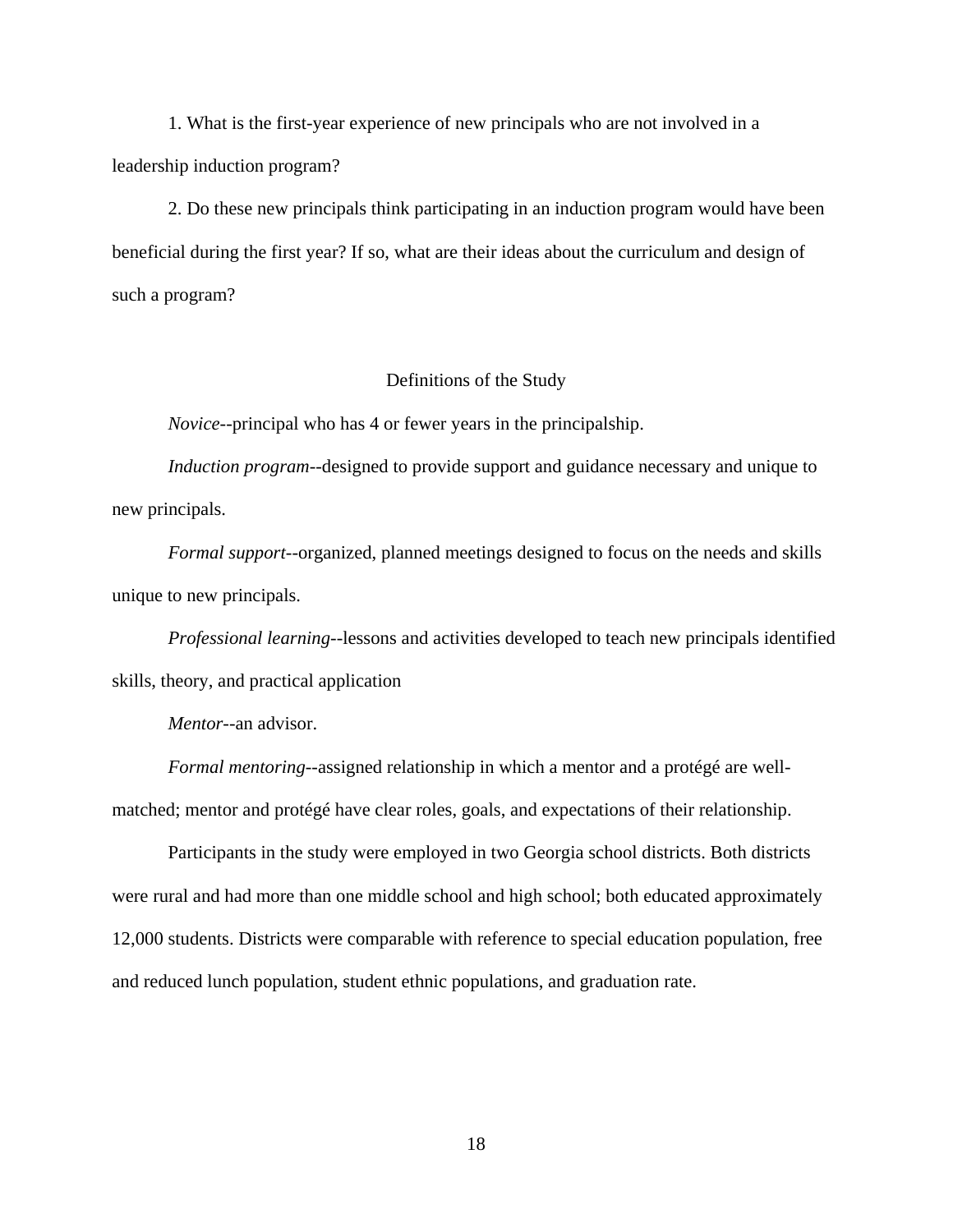#### Methodology

 I identified 7 novice principals whose districts did not offer the formalized support inherent in an induction program. I conducted qualitative research using phenomenological methods to learn more about new principals' first-year experiences. My goal was to gain insight into what these principals thought about participating in a district leadership induction program. Essentially, did they think an induction program would have been useful during their first year? Moreover, what components did they believe should be incorporated in such a support program?

In order to answer my research questions, I arranged formal interviews with each principal. I was interested in these principals' detailed descriptions of their first-year experiences. I hoped to gain insight into their thoughts, feelings, and ideas about that experience. I wanted to see the essence of that experience--stresses, goals, joys, frustrations, and needs. I then wanted to learn what these principals expected from their districts in terms of professional support during that year. What could that experience have been with the formal support of their districts? What could they have learned through an induction program instead of through "trial by fire?" What mistakes could have been thwarted? What more could have been achieved?

## Summary

Most new principals will struggle in their first-year experience. There are school districts that do not provide formal support through an induction program. That support is necessary to better ensure first-year success, which might convince principals to stay in this profession. The purpose of this qualitative study was to report the first-year experience of novice principals and discuss what these new principals think about participating in an induction program. Working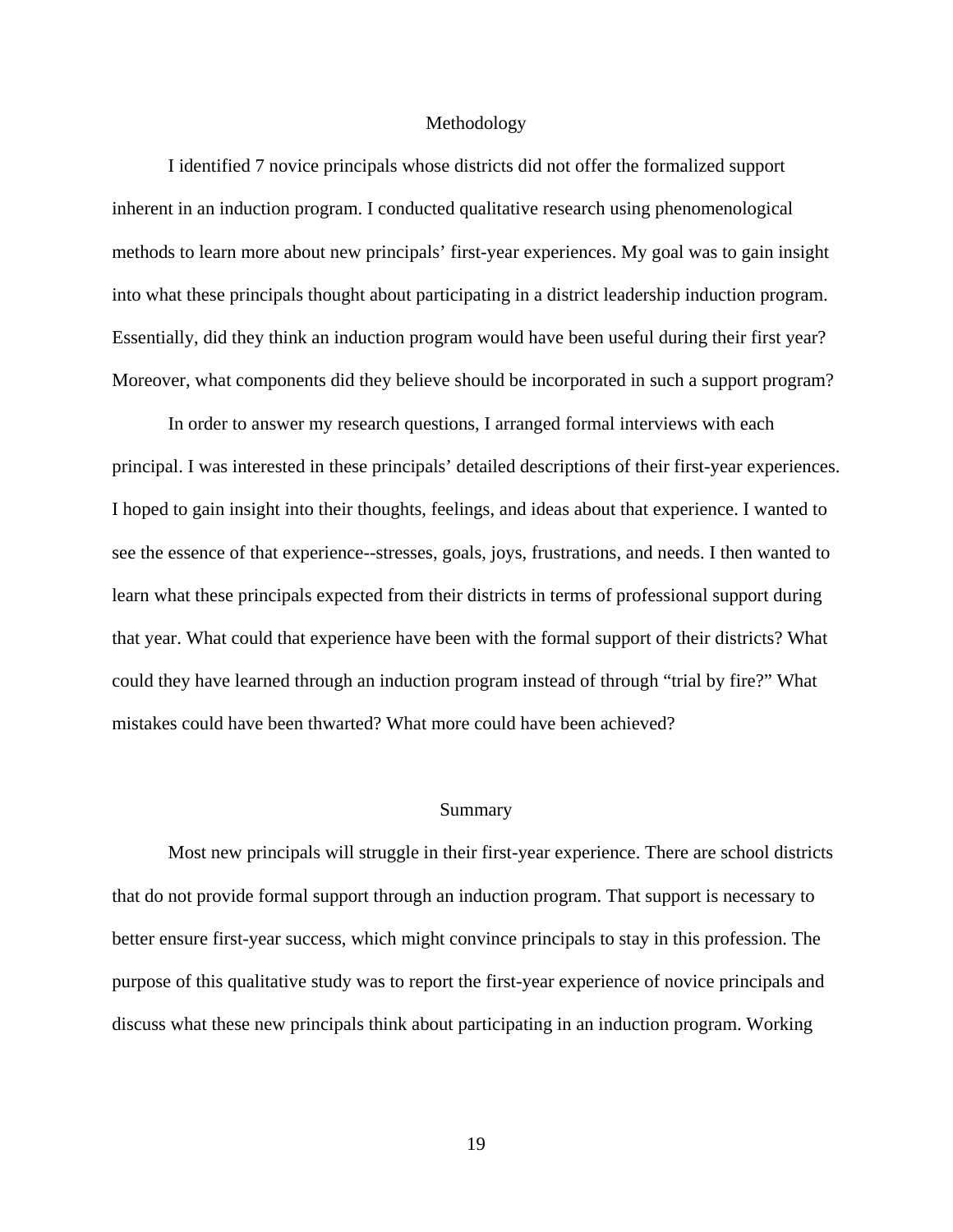directly with these principals provided a solid foundation for any school district to consider as it develops or revises its own leadership support program.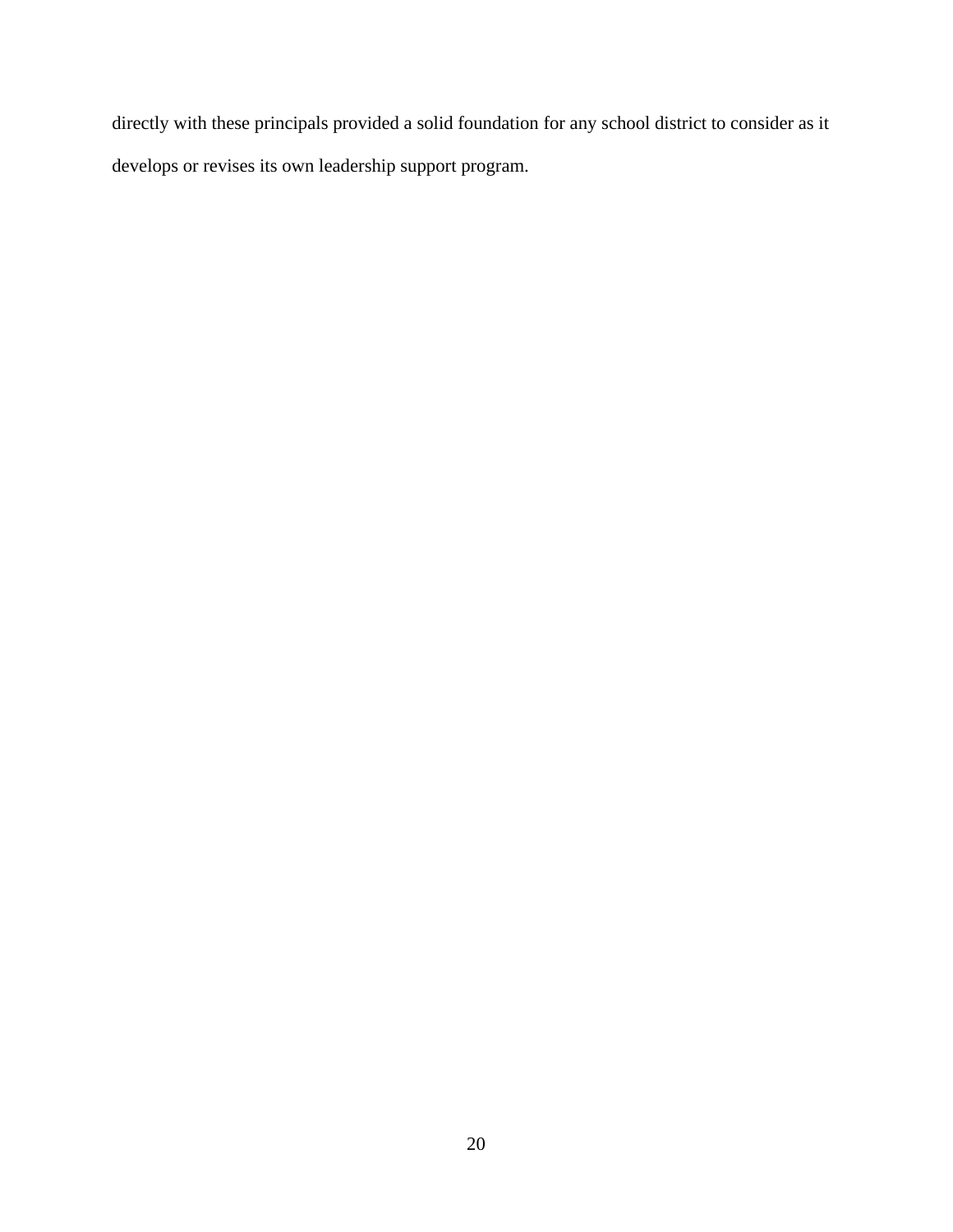# CHAPTER II

# REVIEW OF THE LITERATURE

# **Introduction**

What are school systems doing to support the success of their new, young leaders? An

assistant superintendent of human resources lamented:

I see the new, young ones struggling in their first administrative positions. Sometimes I feel like we row them out to the middle of the lake and just throw them in, hoping that they'll learn to swim. They are strong and brave, but the water is colder now, deeper now, and the shore is farther away that it was when I was thrown into my first leadership position. I wish I could help them, but I'm barely able to meet the demands of my own job. I'm not sure how, but we've got to do something. (Bossi, 2007, p. 33)

Literature relevant to this study is presented in this chapter. The primary focus of this review is research on effective professional learning for school leadership, primarily related to new or novice principals. The review is presented as follows: (a) the need for reformation of current university educational administration programs, (b) the professional development needs of principals, and (c) examples of effective professional learning programs.

University Educational Administration Programs: The Need for Change

 Researchers have conducted many studies that indicate university educational administration programs are in danger of becoming obsolete. For example, in *Questioning the Core of University-Based Programs for Preparing School Leaders*, Murphy (2007) contended that the fatal flaw of all university leadership programs is the "elevation of academe over the domain of practice" (p. 582). Universities have built their programs solely on theory and the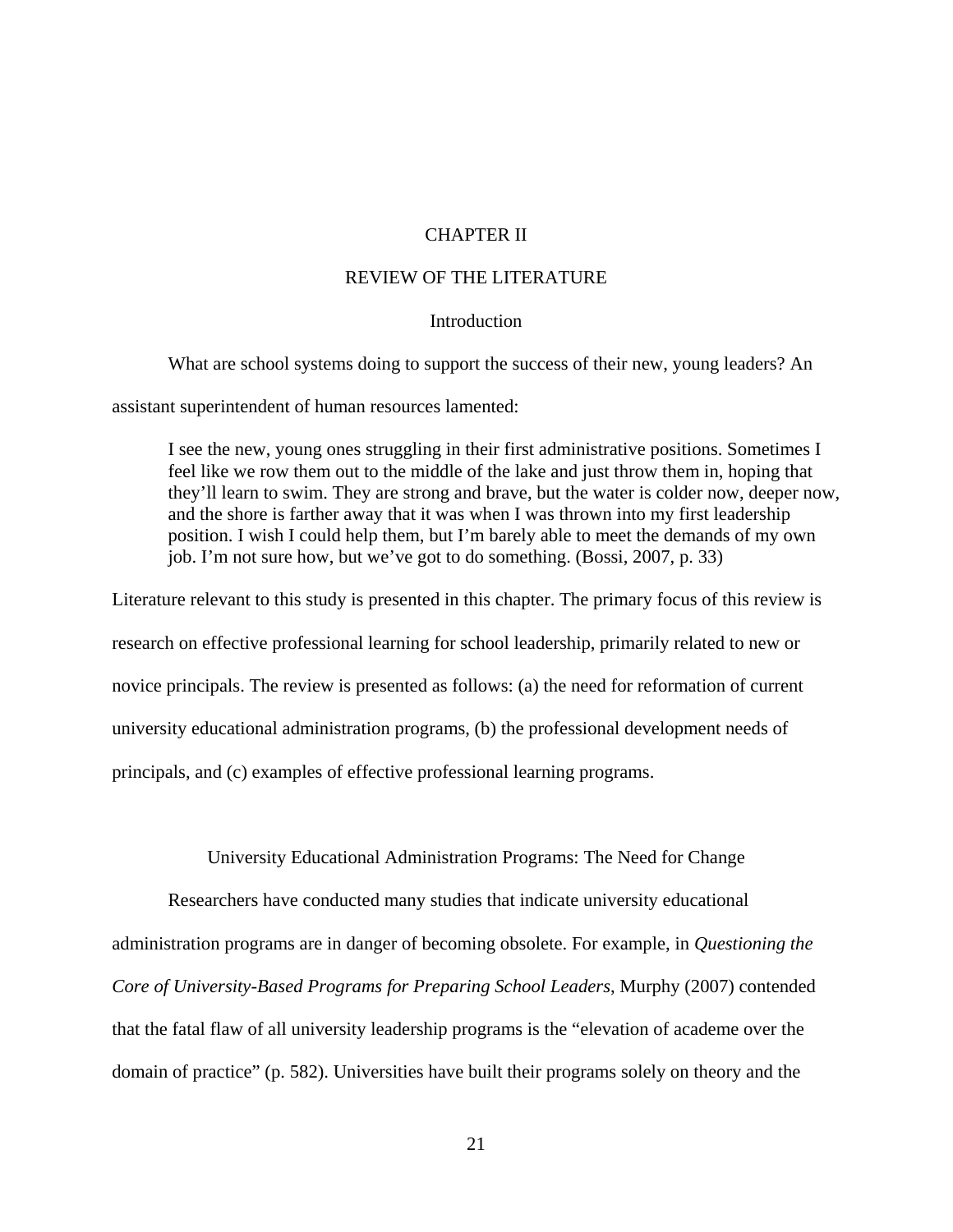academe of leadership thus marginalizing the importance of practice. Murphy (2007) further contended that universities marginalize practice and glorify knowledge generated by people who really do not know the business of schooling or leading schools. Even though there are universities working to redesign educational administration programs, many critics believe reform efforts are moving too slowly to teach leaders how to become the instructional leader in the school (Hackman & Alsbury, 2005).

 In the feature article of *Education Next*, "The Accidental Principal: What Doesn't Get Taught at Ed. Schools," Hess and Kelly (2005) explained the disparities between the content focus of courses taught in educational leadership programs and the actual needs of administrators who are expected to be immediate, effective instructional leaders. Their results indicated that only 13% of the time, specific coursework actually addressed how school management is linked to state assessments, standards-based accountability systems such as Adequate Yearly Progress (AYP), or any other demands of NCLB (Hess & Kelly, 2005). In fact, only 2% of all instruction emphasizes accountability as a management issue.

 Leadership also requires that principals be familiar with data and research. Hess and Kelly (2005) noted that approximately 29% of the instructional time categorized as "managing for results" addressed data, technology, or research skills. That 29% represented only 6% of the class sessions linking these skills with effective school management. The question of course content is pivotal. Their research indicated that principals receive very limited training about necessary leadership skills such as the use and analysis of data, technology, and research. Principals are also limited in their training in personnel issues such as hiring quality employees, terminating incompetent employees, and using data in the employee evaluation process.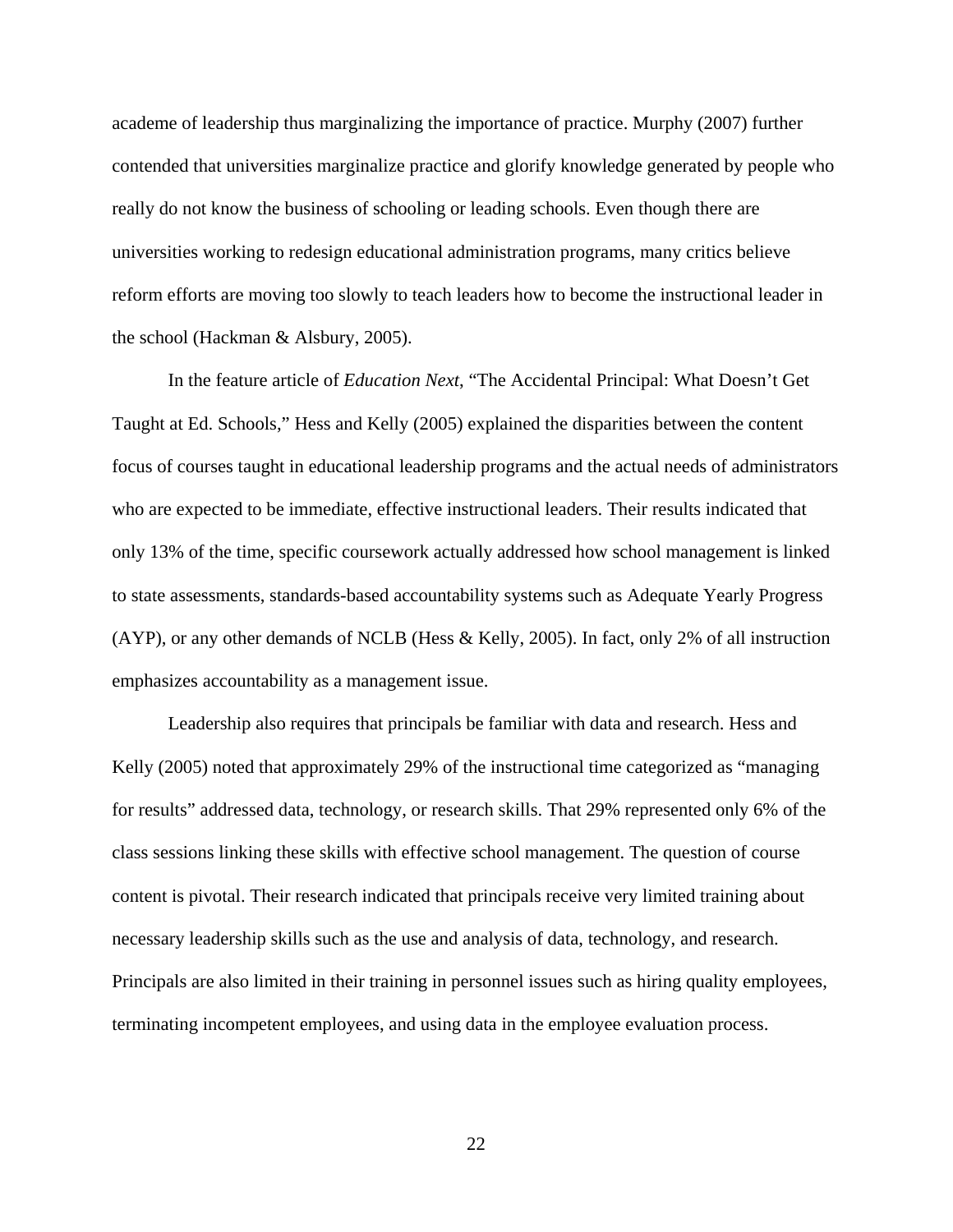In sum, the authors concluded that principal preparation programs continue to train principals to do the things they have traditionally done--manage facilities, develop budgets, monitor curricula, and encourage faculty. There must be a meaningful reform in the content taught in university educational leadership programs, they argue, so that principals are better equipped to meet the challenges of today's school leadership (Hess & Kelly, 2005).

 Practicing principals also advocate reform of preparation programs. Brown (2006) urged university leadership programs to adopt four changes to increase the likelihood of their graduates' success. In facing the accountability pressures in this *No Child Left Behind* era, universities must be willing to make the changes necessary to help develop educational leaders capable of overcoming new challenges. Brown (2006) suggested that universities raise admission requirements, rethink required coursework, establish appropriate program standards, and broaden the learning experience for leaders.

 Perhaps the greatest indictment of university educational administration programs comes from an extensive report published by the Education Schools Project in 2005. The report is based on a 4-year research study of programs across the nation, including case studies of 28 schools and departments of education chosen to reflect the diversity by region, religion, race, gender, and Carnegie type.

 Reporting the findings, Levine (2005) concluded that universities, policymakers, and school systems should pursue three strategies for improving the preparation of school administrators: eliminate the incentives that promote low quality educational leadership programs, enact high standards and close inadequate programs when necessary, and redesign curricula and degree options to make them more relative to the needs of the principals and superintendents. He offered the following recommendations: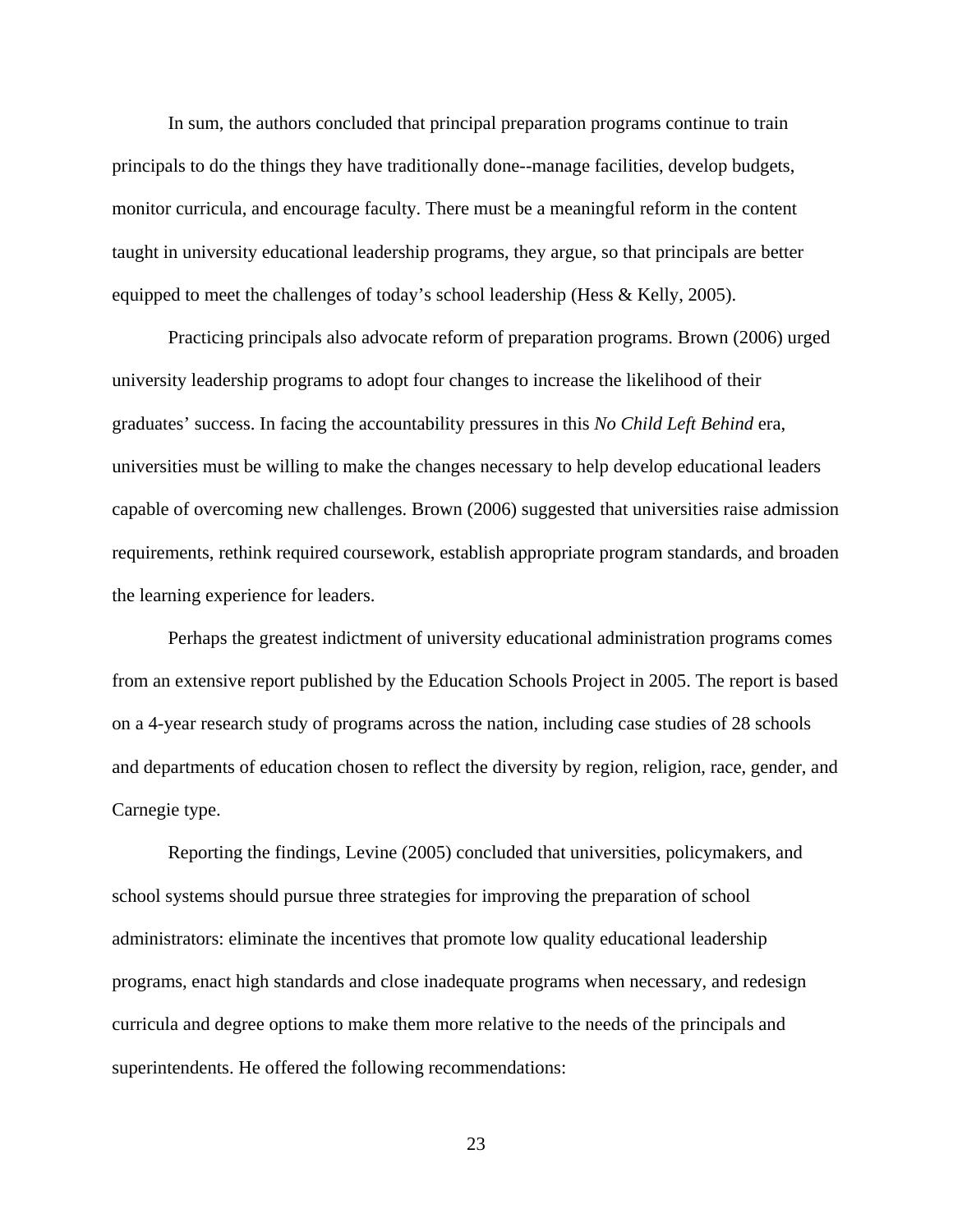- **School systems, municipalities, and states must find alternatives to salary scales that** grant raises merely for accumulating credits and degrees;
- Universities must champion high standards for education schools and their leadership programs by embracing financial practices that strengthen those programs;
- Weak programs should be strengthened or closed;
- The current grab bag of courses that constitutes preparation for a career in educational leadership must give way to a relevant and challenging curriculum designed to prepare effective school leaders. A new degree, the Master's in Educational Administration, should be developed;
- The doctor of education degree (Ed.D.) in school leadership should be eliminated; and
- The doctor of philosophy degree (Ph.D.) in school leadership should be reserved for preparing researchers. (pp. 63-68)

He concluded that the findings of this study would not surprise education schools or their leadership programs; in fact, Levine (2005) asserted that leaders of university programs typically deny their problems and resist improvement. Facing the facts, he cautions university-based programs to make the necessary reforms before they are completely replaced by alternative routes for people to enter school leadership careers.

## *Pioneering Change*

Responding to Levine's challenge, universities are working to improve their educational administration programs. Most notably, university faculty are joining with local school districts to redesign programs of study that better meet the complex needs of school principals. Martin and Papa (2008) contended that effective principal preparation requires a partnership between school districts and universities. Their article examined the major obstacles that stand in the way of closing the gap between university preparation and real-world practice. As Executive Director of the National Council of Professors of Educational Administration (NCPEA), Martin professed the NCPEA is dedicated to addressing the obstacles and resolving them.

One obstacle is that many educational leadership programs serve educators who are not interested in being a principal. The authors suggested that school districts partner with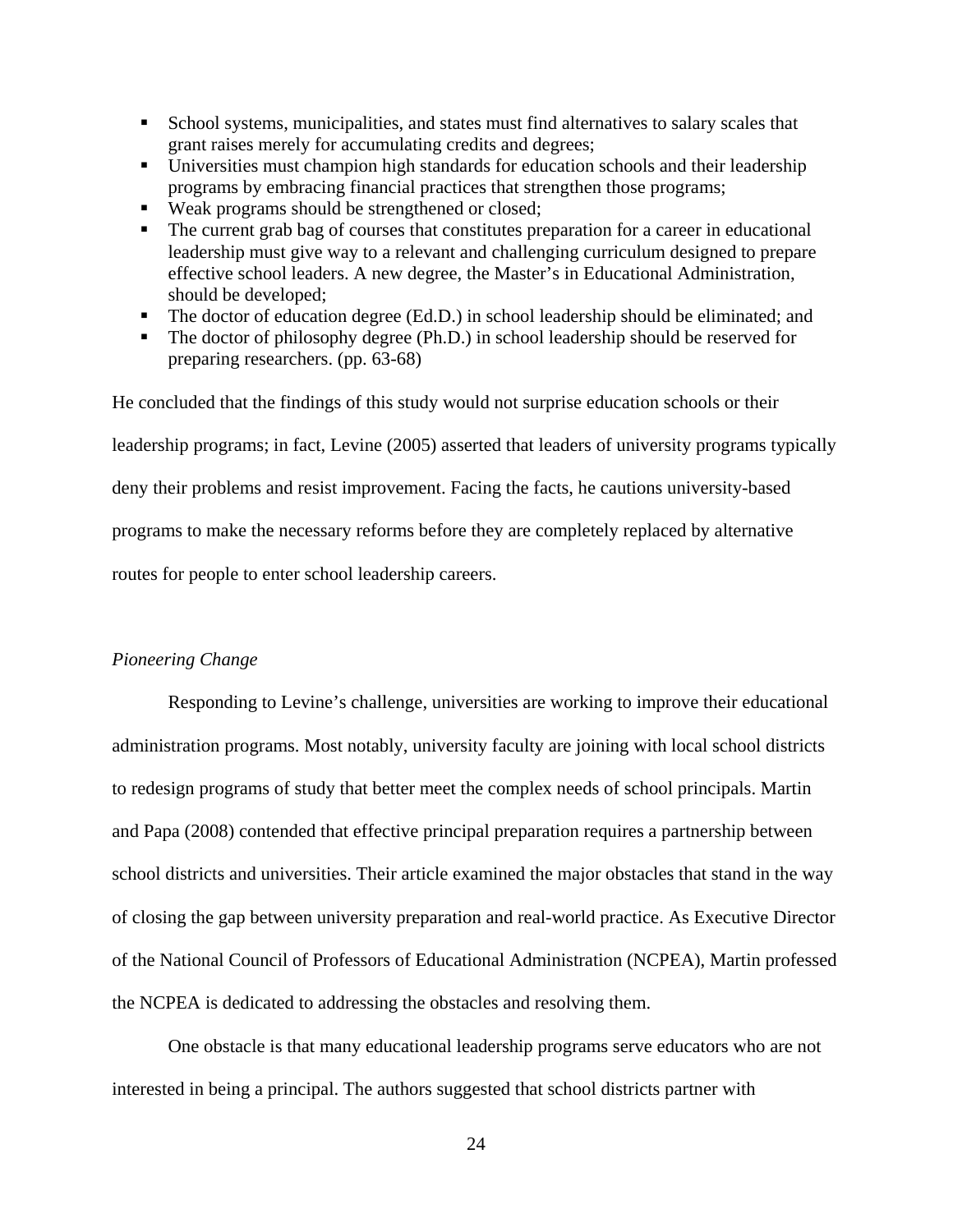universities to select candidates for master's degrees and entry into administrative certification programs. A partnership of this kind could decrease the number of educators who are not principal candidates and therefore possibly improve programs' effectiveness (Martin & Papa, 2008).

Another obstacle is that principal preparation places too much weight on class lectures and theory and not enough emphasis on practical application. Being an effective school leader is better achieved through action. Field-based activities that link theory and application should be designed to meet the needs of adult learners. The context of practical application activities should be the schools in which principal candidates serve. School districts and universities working together to design curricula, research, and application activities is an effective method to achieve the necessary balance between theory and practice (Martin & Papa, 2008).

Martin and Papa (2008) also cited that communication and collaboration between universities and school districts is short-term, isolated, and sporadic. In addition, preparation programs provide inconsistent systems for continued learning; practicing principals take the initiative to continue their training. However, the NCPEA supports the belief that many of the issues discussed in this article can be resolved through active, collaborative relationships between universities and their neighboring school districts.

 Quinn (2005) emphasized the need for universities to drastically change principal preparation programs to comply with the NCLB goal of improved student achievement. He provided many examples of partnerships between universities and school districts which reflect efforts to reform leadership development programs. Efforts include building on Interstate School Leaders Licensure Consortium (ISLLC) standards, candidate recruitment, and curriculum overhaul.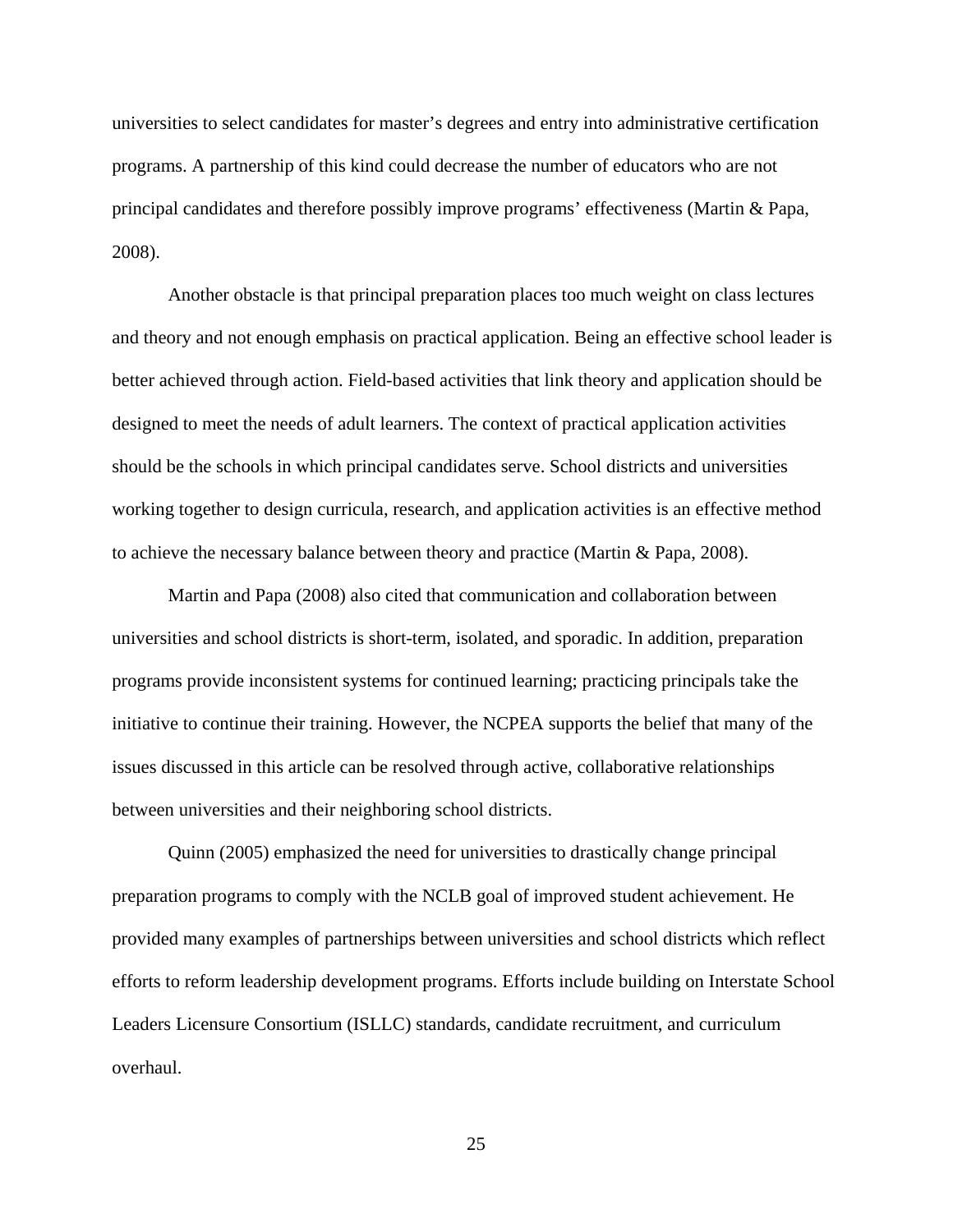One partnership that focuses on candidate recruitment is the program between University of North Texas and the Dallas Independent School District. Using several criteria, teams from both groups meet together to evaluate nominees. The criteria are as follows: a record of ongoing professional development, demonstrated knowledge of instructional technology, an increase in student achievement, and experience working with all stakeholders in a school community. In addition, nominees must meet the standard university admissions requirements. Similar partnerships are located at Rutgers University and the University of Buffalo in New York.

 Quinn (2005) also cited the partnership between the University of Oklahoma and the public schools of Tulsa and Oklahoma City. The reform efforts there focus on curriculum, with university students meeting regularly with school improvement teams to discuss real problems and examine possible solutions.

 Such collaboration between universities and school districts are the foundation for positive program reform. In this way, principal candidates can be more competent instructional leaders, qualified, and committed to meet the NCLB mandates.

 There are exemplary university/school district partnerships that provide extensive support to building principals; the Washoe County School District (WCSD) in Reno, Nevada, collaborated with the University of Nevada, the University of Phoenix, and the University of Pittsburgh to establish the Principals' Academy in 2001. The academy is a 10-tier model that professionalizes the principalship from pre-novice to distinguished expertise (Hall & Harris, 2008). The academy has provided leadership training, mentorship, coaching, and professional learning to practicing administrators as well as other professionals in different roles throughout the school district.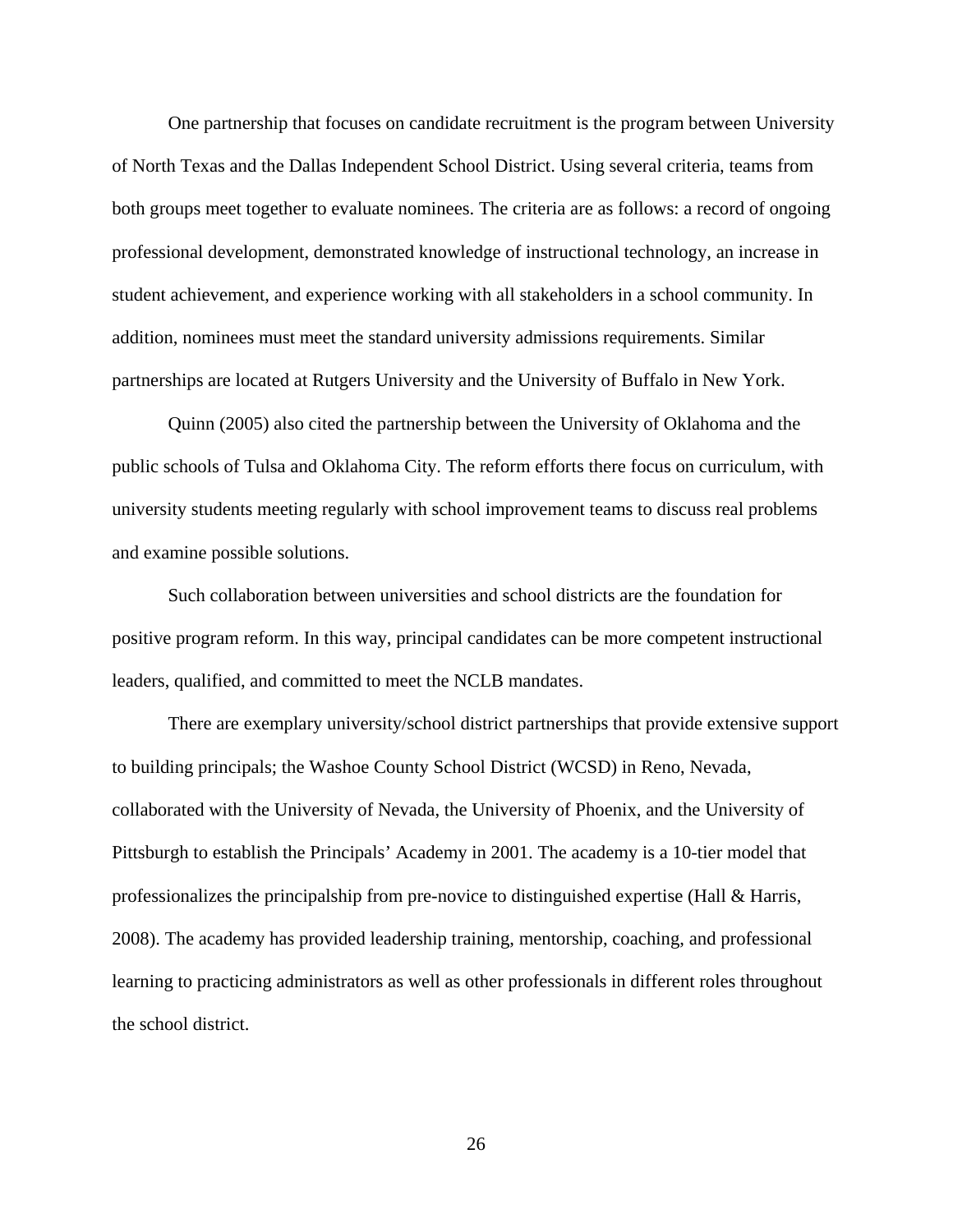Tier 1 is the recruitment phase in which participants are introduced to school administration. Tier 2 is an apprenticeship. In a joint effort with the universities, participants are offered college credit for internships outside their school settings. They collaborate with the sitting administrators and leaders and work directly with students, teachers, parents, and staff on a variety of initiatives in the school. Tier 3 is a leadership institute that focuses on preservice training to aspiring administrators. Again, the institute is a collaborative effort between the WCSD and the universities (Hall & Harris, 2008).

 Tier 5 is the "First Years" training series for all new principals in the WCSD; the principals are divided into cohort groups that meet regularly. They network with experienced mentor principals and participate in complex problem-solving exercises. Mentors meet with new principals in smaller learning communities to perform walk-throughs in schools, to engage in book studies, and to collaborate to build relationships and leadership capacity in first-year administrators.

 Tiers 6 through 10 are designed to further support new principals over the first 5 years of their administrative careers. There are mentorships, academic initiatives, veteran administrative support, and the opportunities for a doctorate as well as National Board Certification. WCSD recognizes that developing school principals as instructional leaders is essential to meaningful school improvement; the Principals' Academy is designed to support promising administrators as novices all the way through the continuum to expert building principals (Hall & Harris, 2008).

 In sum, universities must be aggressive in the improvement of educational administration programs. The metamorphosis has been slow; there are university faculty members who have not been open to reform efforts. However, with the support of highly influential organizations such as the SREB, there are universities who are taking the lead to bring about change. It will be a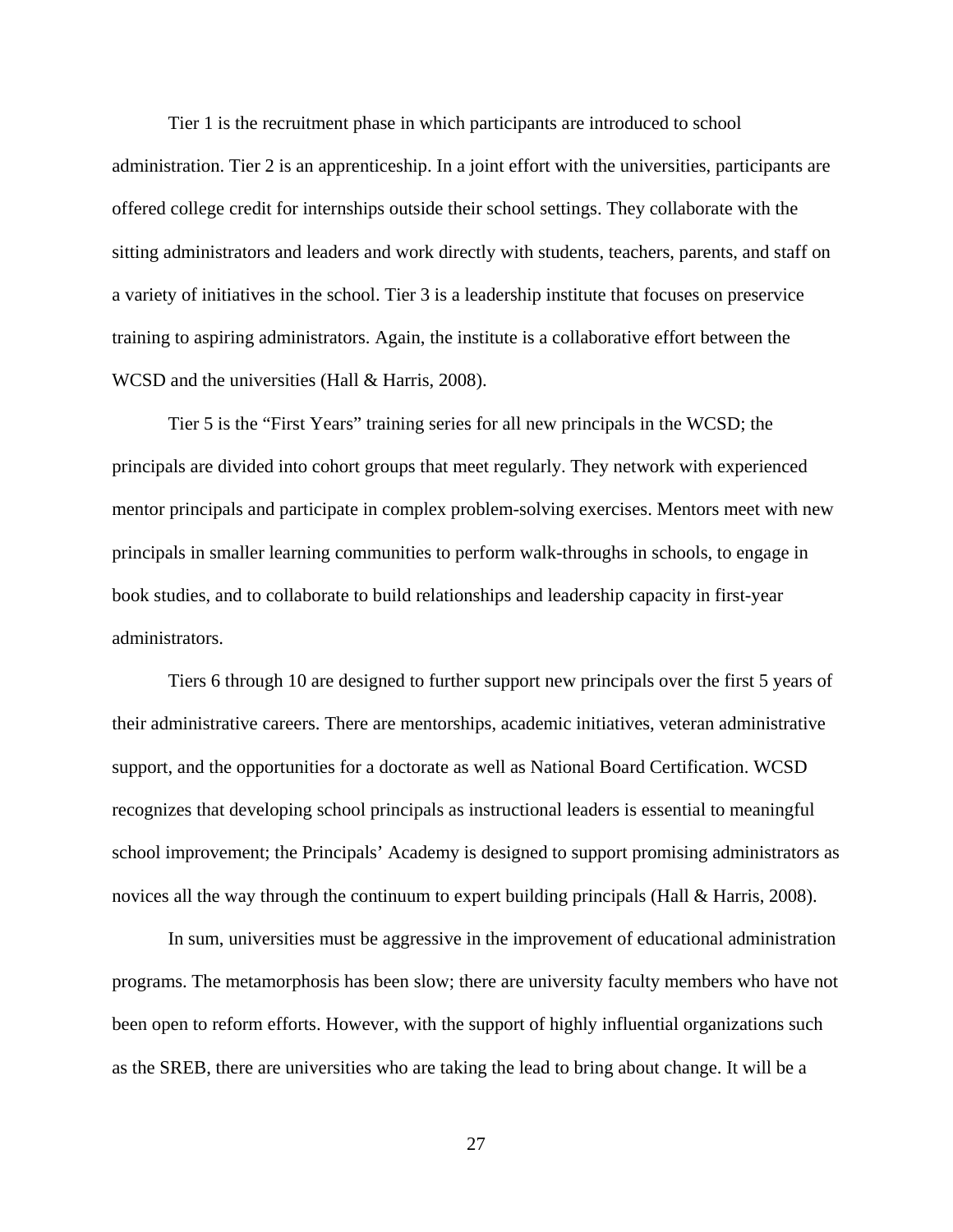disservice to children and schools if more academic institutions do not embrace the responsibilities of change.

### Professional Development: What Do Principals Need?

Before 2001, principals' daily roles and responsibilities were managerial in nature, governing the behavior of the people in the building as well as directing the facility itself. Since 2001, the role of the school administrator has changed from manager to instructional leader (Barnett, 2004). In addition to managing the daily activities in the school, the principal leads professional learning communities, analyzes student achievement data, develops a comprehensive school improvement plan, and presents all of this information to the school's stakeholders. The principal monitors classrooms to ensure teachers are focused on student learning and using effective, research-based instructional strategies to provide content knowledge. The principal engages in shared decision-making strategies; there is no longer a topdown hierarchy in which the principal governs autocratically.

In response to concerns that many university programs do not effectively blend theory and practice, Fleck (2007) addressed what veteran colleagues and school districts can do to help new principals be better prepared in their jobs. In order to share their best practices and strategies, veteran principal colleagues were encouraged to invite new principals to informal gatherings and to schedule regular luncheons. These small, informal meetings create opportunities to reflect and share concerns and build relationships. Furthermore, veteran principals should promote networking opportunities and should offer and ask for assistance with school problems. These kinds of interactions will build confidence in new principals (Fleck, 2007).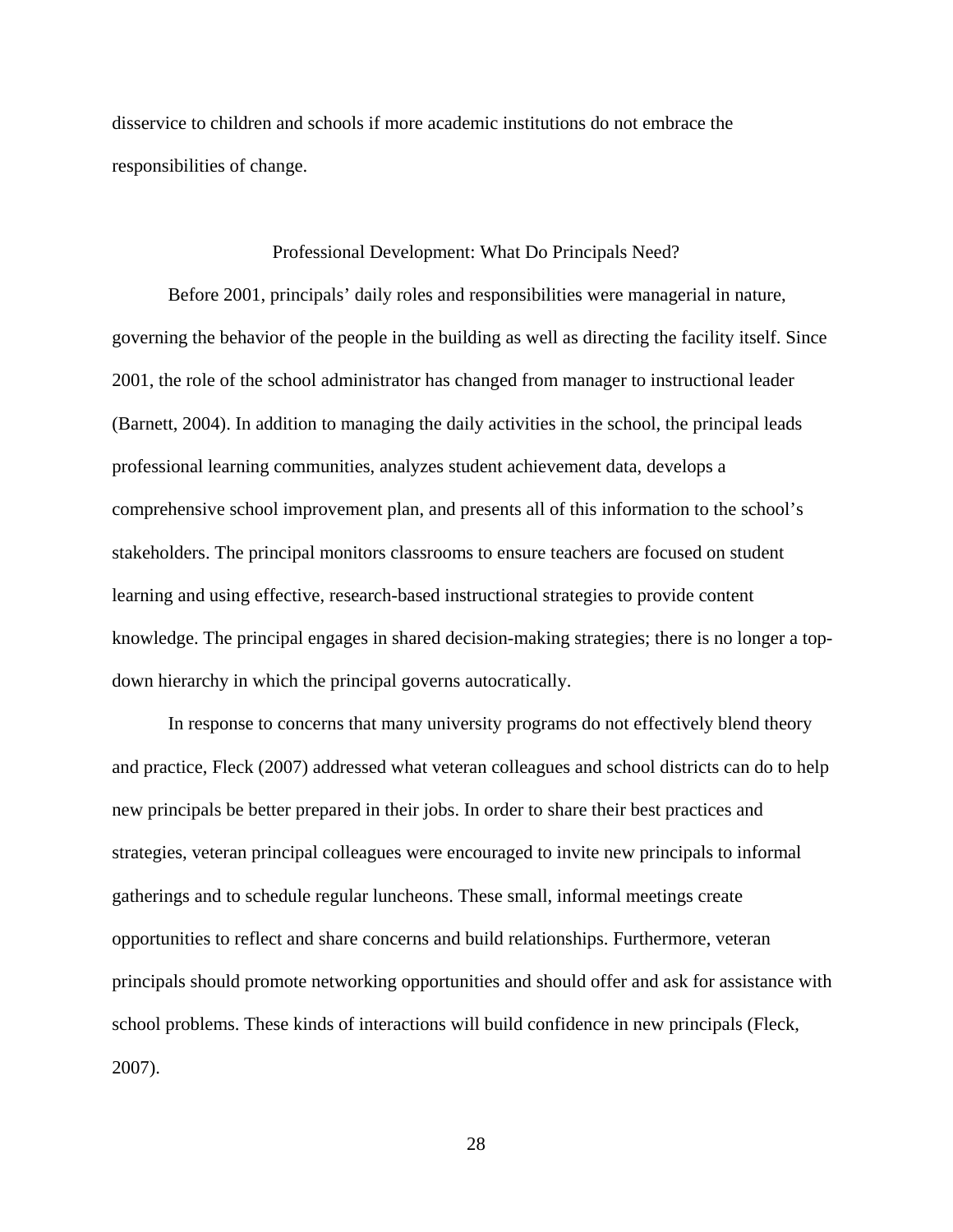The article also lists district-level constructs that bridge the gap between theory and practical knowledge. The author suggested that school districts need to

- Create a new principal induction program;
- Create a quality mentoring program;
- Set goals with new principals and meet to discuss them on a regular basis;
- **•** Create networking opportunities for new principals to meet together regularly;
- Require new principals to visit other principals within their district; and
- Encourage attendance at principal meetings within their region  $(p, 26)$

"Learning the work of any occupation is difficult and time-consuming," (Peterson & Cosner, 2005, p. 28). New school leaders need a variety of learning opportunities to acquire the skills and knowledge necessary to successfully accomplish what is expected of them. On-the-job training is the chief learning opportunity for many new principals; however, school districts can provide more effective professional development.

 Effective professional development is structured collaborative learning embedded within work context. Peterson and Cosner (2005) contended that school districts can use four different approaches to enhance leaders' opportunities to learn from on-the-job experience. One approach is to provide structured interactions with the superintendent; learning and support is viewed as more effective when the superintendent is aware of the principal's school context. If the superintendent has an in-depth knowledge of the principal's school, the principal can target problems to discuss during a structured meeting. Superintendents facilitate structured meetings by participating in joint school tours followed by analysis and by holding monthly meetings with principals with specific agendas focused on solving current daily problems in schools.

 A second approach is structured interactions with experienced administrators; these interactions can also support learning from one's experiences. School districts use regularly scheduled team meetings designed to address new principals' context-specific learning needs.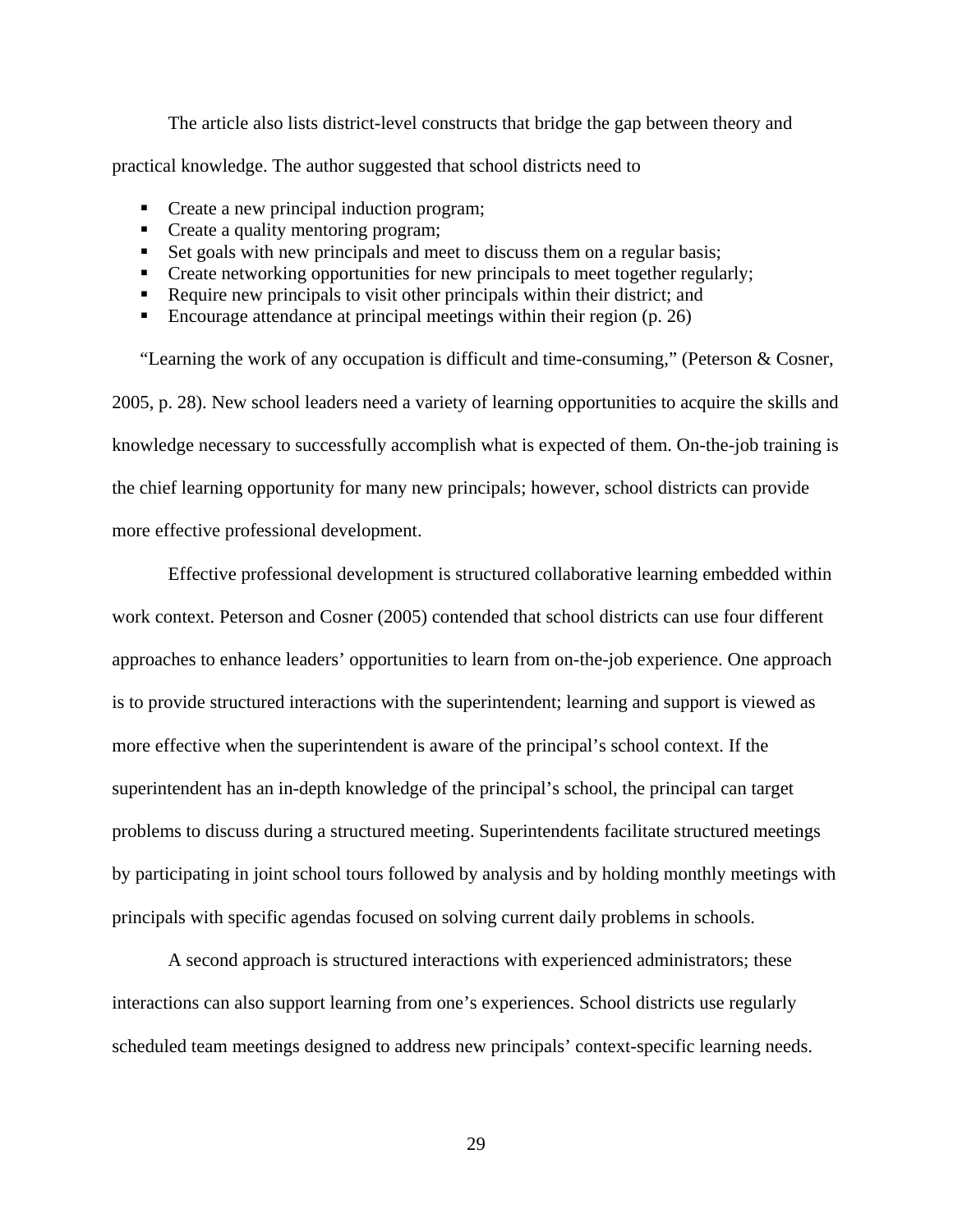These interactions provide opportunity for reflective discussions and deeper analyses of complex issues (Peterson & Cosner, 2005).

 Another approach that enhances a new principal's on-the-job training is having a mentor or coach. A mentor and coach provide critical job-embedded support not only to novice principals, but experienced principals as well. Mentors who regularly visit principals and observe classrooms gain important insight into a school's context thereby giving strong support to new principals who are learning on the job.

 A final approach suggested by Peterson and Cosner (2005) is customized, collaborative ventures between school districts and local universities. Designing professional development customized within the context of the local district allows for case-based and problem-based learning for new leaders. Analyzing learning cases and participating in structured discussions help principals be more effective in their daily work.

 Peterson (2002) asserted that successful professional development requires insightfully designed structures and value-driven cultural elements. Structures such as mission, curriculum, instructional approaches, and use of time are important to supporting learning. Cultural elements such as rituals, ceremonies, symbols, and values are also essential to building a sense of community, building a sense of commitment, and enhancing motivation to learn.

 Successful professional development programs for school administrators have common structural arrangements. Successful programs have a clear focus on specific leadership skills administrators need to improve student learning. Articulating the purpose of the program is essential to its success. In addition, curriculum coherence is vital to a program's success; the curricula should have an integrated, carefully planned set of topics, skills, and conceptualizations based on a defined sequence of well-considered learning objectives (Peterson, 2002). The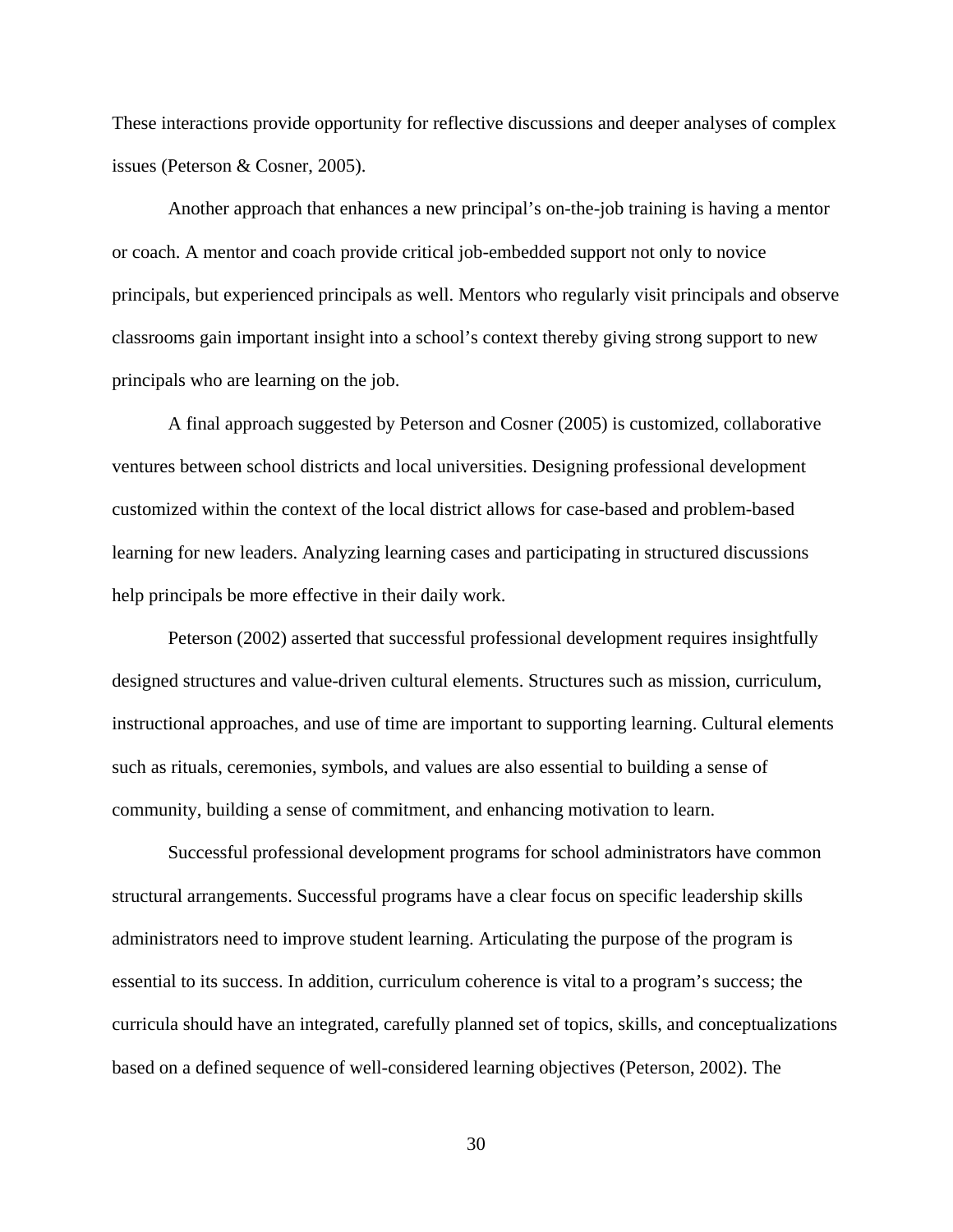instructional strategies used in the program are also key to a successful program. A variety of approaches includes experiential learning, small group work, simulation, role-playing, case study, and action research; the effectiveness of a program could improve through the use of a variety of instructional strategies geared toward adult learning.

 In sum, effective professional development for principals is essential to school improvement. Research indicates that traditional university preparation programs for principals are too theoretical and classroom-oriented, and, therefore, ineffective. The report not only outlines four sets of standards for principals' professional learning, but also suggests ways to improve professional learning at both the university and school district levels (NSDC, 2000).

 The four sets of standards for principals' professional learning outlined in this report are standards for student learning, teaching, staff development, and instructional leadership. The National Staff Development Council (NSDC) contended that any professional development must be founded upon one or more of these standards to be most effective. The council's suggestions for universities are that university training should be more job-embedded, continuous, and longterm. Regular school visits by principals to observe their peers' work are also advocated (NSDC, 2000). In conjunction with effective professional development at the university level, the NSDC suggested that school districts help principals distribute leadership, focus on selection and continuous learning of principals, fund apprenticeships, assign coaches, and make time for ongoing learning and development.

#### *Novice-Expert Theory*

 There is a relationship between theory and practice in the acquisition of skill. First-year principals have a great deal of theoretical knowledge about leadership, but they do not have a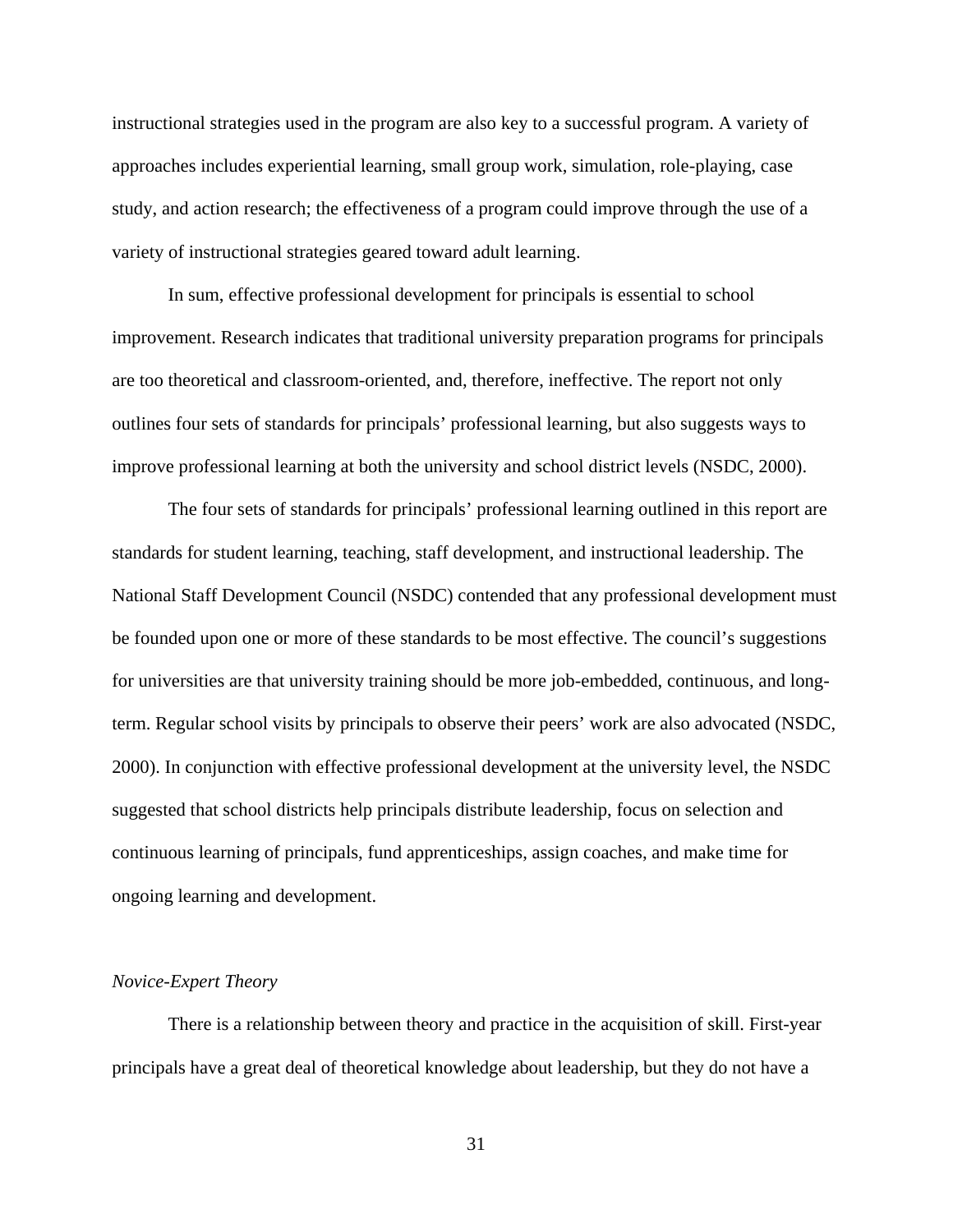great deal of practical knowledge. Even though many new principals serve as assistant principals, that experience does not necessarily provide the experiences and applications needed for novice principals to perform at an expert level.

In the 1970s, Hubert and Stuart Dreyfus began their seminal research on how people attain and master skills. They studied highly-skilled practitioners, and their research showed the qualitative changes in competence as a person moves from novice to expert (Hunt, 2008). People just do not "know more" or gain skill. Instead, they experience fundamental differences in how they perceive the world, how they approach problem solving, and how someone goes about acquiring new skills over time. In this model of skill acquisition, there are five stages: Novice, Advanced Beginner, Competent, Proficient, and Expert (Dreyfus & Dreyfus, 2009).

Through instruction, a novice acquires the rules for drawing conclusions or for determining actions, based on facts or features that are recognizable without experience. A novice can reasonably be expected to have this ability to recognize objective or subjective features based on prior experience in other life arenas (Dreyfus & Dreyfus, 2009). A novice practices rigid adherence to what he or she has been taught and are characterized as having little situational perception and no discretionary judgment.

In stage 2, the Advanced Beginner performance improves to a marginally acceptable level only after the novice has considerable experience coping with real situations (Dreyfus & Dreyfus, 2009). "Through practical experience in concrete situations with meaningful elements which neither the instructor nor student can define in terms of objective features, that advanced beginner starts intuitively to recognize these elements when they are present" (p. 38). These become "situational" elements that advanced beginners recognize without having prior concrete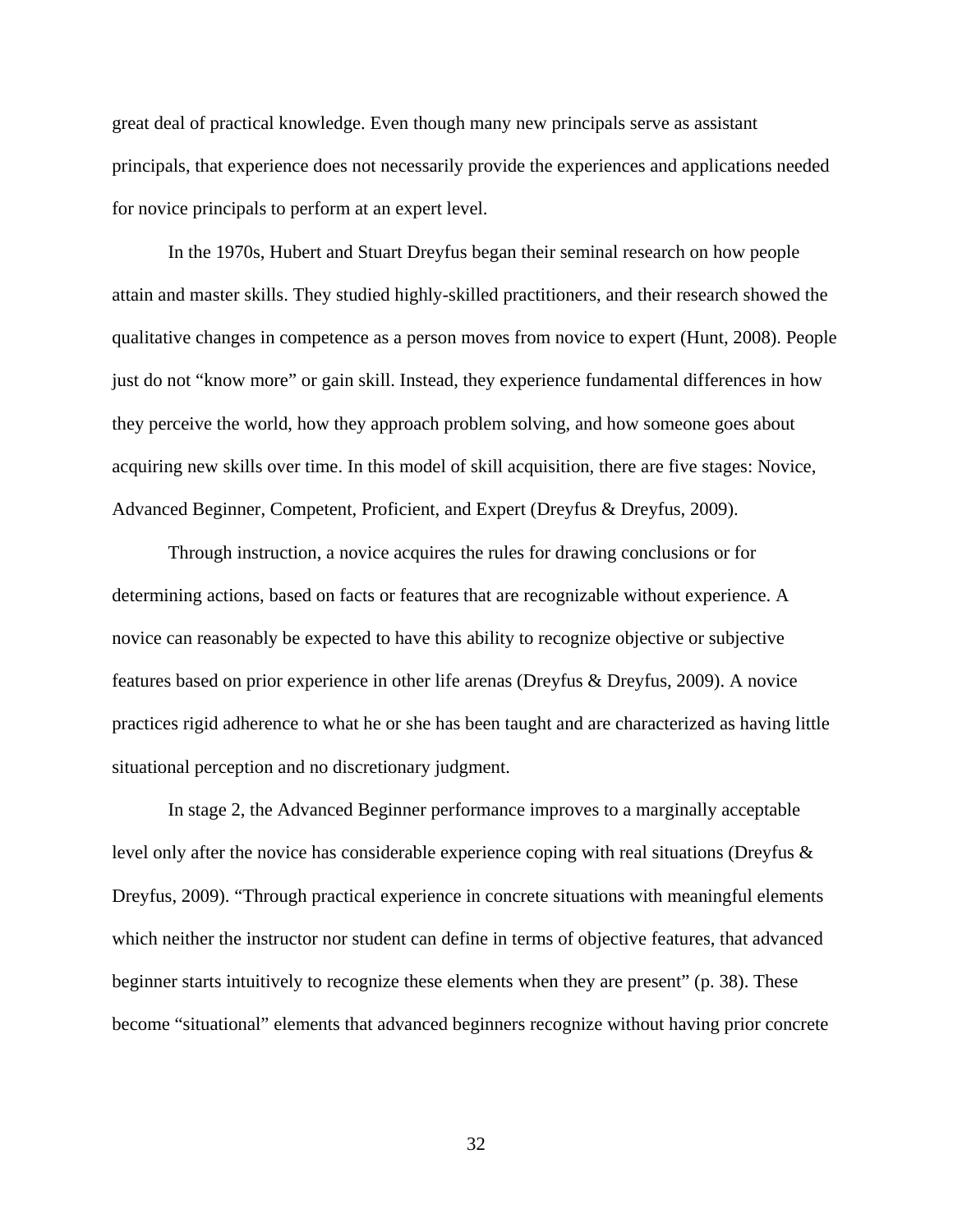experiences. An advanced beginner's situational perception is still limited, but guidelines for action are drawn based on similar prior experiences.

In stage 3, Competence, the learner gains more and more experience, which can be overwhelming in that the learner recognizes an incredible number of potentially relevant situational elements that might cloud judgment. To cope with this problem and move toward competence, people learn through instruction or experience to adopt a hierarchical perspective (Dreyfus & Dreyfus, 2009). A competent performer must devise new rules and reasoning procedures for a plan or perspective determination, so that already learned rules for actions based on relevant facts can then be applied.

At this stage, the learner feels great responsibility for his or her actions, which is not characteristic of a learner at the "novice" or "advanced beginner" stage. The competent performer, after wrestling with the question of a choice of perspective or goal, feels responsible for, therefore emotionally involved in, the result of that choice. If a learner moves to this stage and accepts this intuitive involvement, the stage is set for further advancement toward becoming an expert (Dreyfus & Dreyfus, 2009). A learner in this stage now sees actions in terms of longterm goals. A competent learner is conscious and deliberate in planning, and develops standardized procedures and routines.

As a learner moves toward stage 4, Proficient, he or she acquires the ability to discriminate among a variety of situations. Added to that concern and involvement, plans of action are intuitively evoked. Action becomes easier and less stressful as the learner simply sees what needs to be achieved rather than deciding by a calculative procedure (Dreyfus & Dreyfus, 2009). However, a proficient performer, seeing the goal and the important features of the situation, still must decide what to do. There is still a determination of actions. Someone in the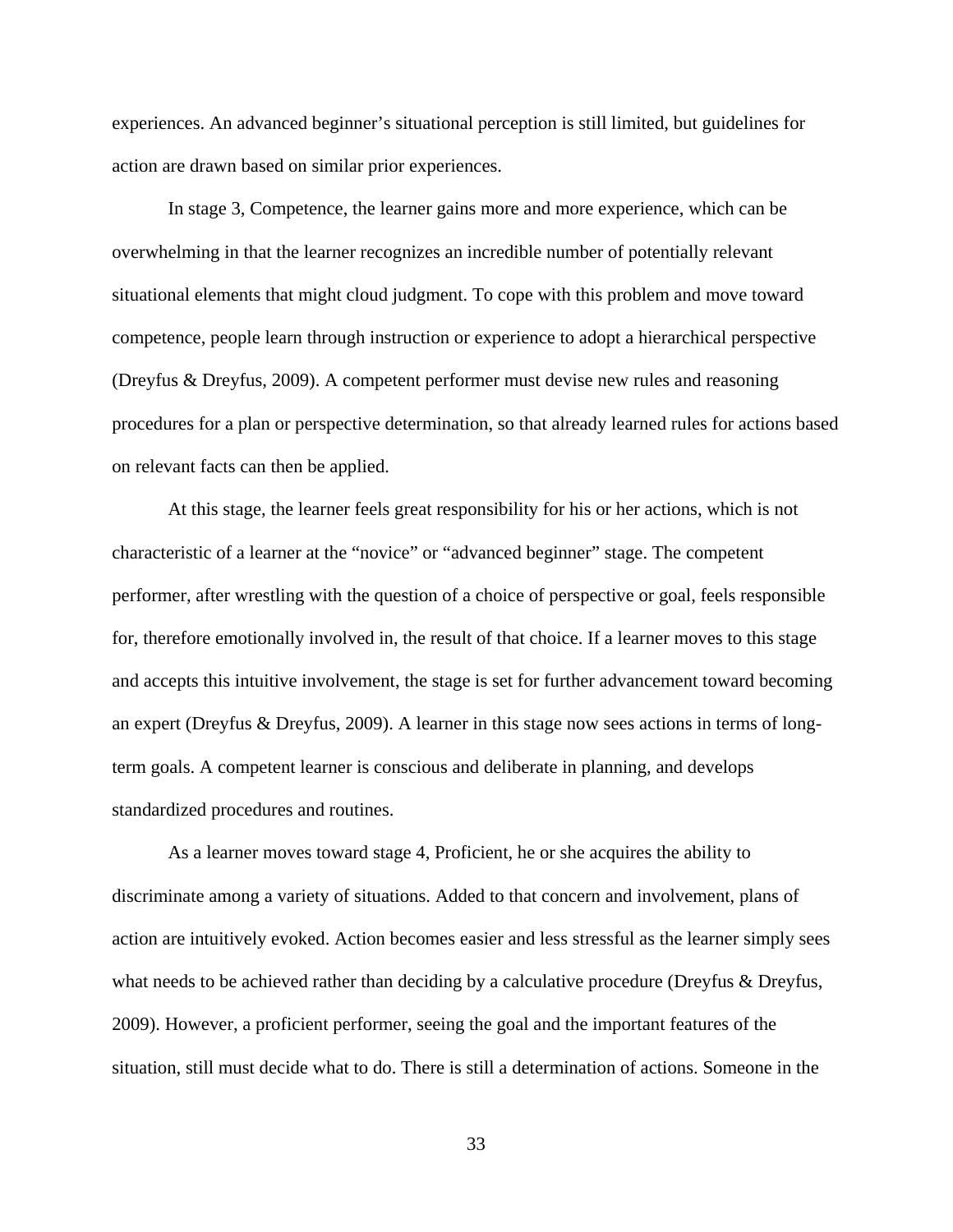"proficient" stage of skill acquisition sees situations holistically, but sees what is most important; therefore, decision making is less labored.

The expert not only knows what needs to be achieved, based on mature and practiced situational discrimination, but also knows how to achieve the goal. A more subtle and refined discrimination ability is what distinguishes the expert from the proficient performer (Dreyfus & Dreyfus, 2009). The expert not only sees what needs to be achieved, but also how to achieve it. Experts simply do what experience has shown normally works. While most expert performance is ongoing and non-reflective, the best of experts, when time permits, think before they act. They reflect upon the goal and upon the action that seems appropriate to achieving their goal (Dreyfus & Dreyfus, 2009). In essence, beginners follow rules and experts trust intuition. It is through achieving each level of skill acquisition, that a learner gains those experiences upon which intuition is nurtured.

This model of skill acquisition could be fundamental in informing the design of principal preparation programs. Education is one profession that does not inherently guide its leaders through the novice stage toward competence in skills and practice. There is no innate framework for this process to take place. Districts must be deliberate and conscientious in providing a program that identifies leadership potential and then develops that potential into expertise. One vehicle used to accomplish this task is professional learning.

#### Examples of Effective Professional Learning Programs

The NSDC has published a great deal of literature about professional learning for principals. Sparks, Executive Director of NSDC (2002), asserted that the strongest forms of professional learning for principals are job-embedded and standards-based. Educational Research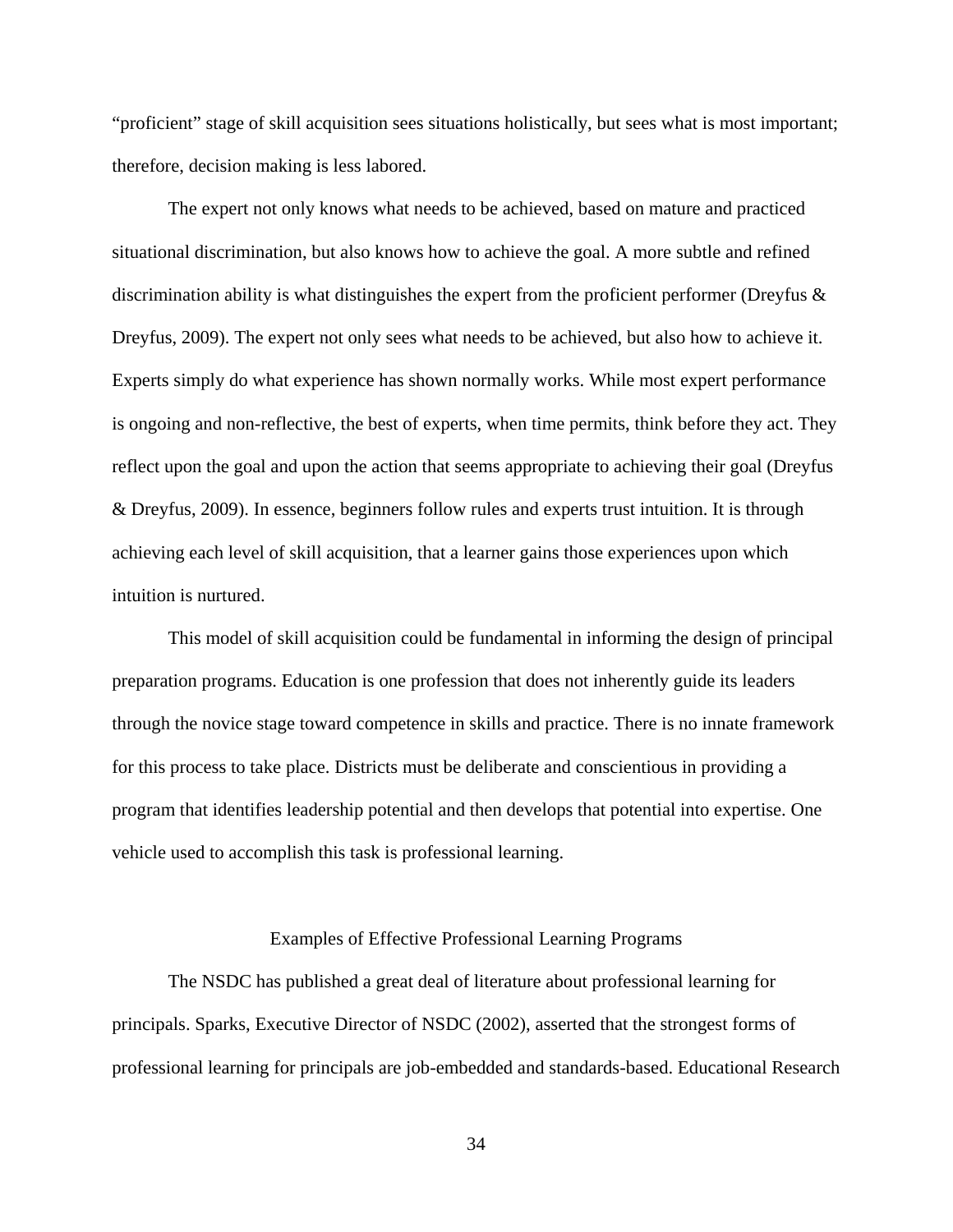Service's publication *Professional Development for School Principals* (as cited in Sparks, 2002) defined effective staff development as long term and planned, focused on student achievement, supportive of reflective practice, and designed with opportunities to work with peers.

Effective professional learning includes using data for continuous school improvement, training in interpersonal relationships, and studying organizational change processes. Furthermore, high quality methods of staff development include ongoing study groups, regular visits to colleagues' schools to learn more about instruction and to provide support, and frequent in-school coaching on critical skills such as monitoring teachers to improve classroom instruction, and the critique of student work samples (NSDC, 2000).

One model of effective professional learning involves a strong working relationship between school systems and universities that bridges the gap between theoretical concepts taught in the classroom and practices that comprise a principal's day (Davenport, 2001). An example of this model is the educational partnership between the Kansas State University College of Education and its local school districts. Devin (2004) outlined the steps taken to design the (PALA) Professional Administrative Leadership Academy. First, the PALA Planning Committee clarified the purpose of the academy, which was to increase the number of qualified candidates for future leadership positions in the participating school systems. The committee then outlined expectations for the project (Devin, 2004). Second, the committee developed the process for selecting participants. Establishing appropriate selection criteria was critical in finding candidates who could work through the complexities of leading schools in the NCLB era (Browne-Ferrigno & Shoho 2002). The planning committee then constructed the budget and identified available resources. Step four involved determining program content and establishing program standards. The committee decided that the ISLLC standards were the framework of the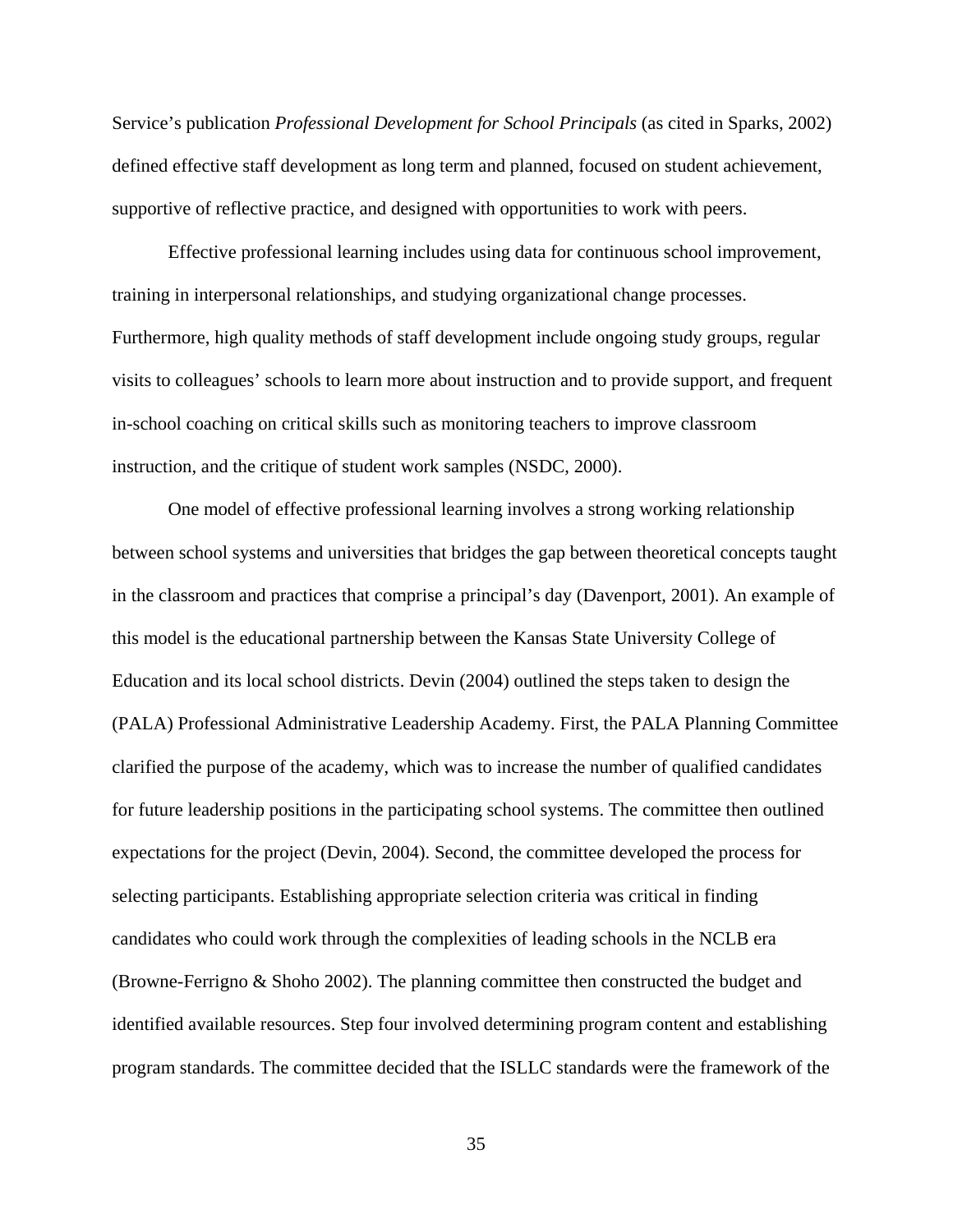curriculum and that the 21 competencies for principals identified by the National Policy Board for Educational Administration would intertwine through the standards and field experiences. Steps five and six focused on the assessment of student progress at the end of each year during the 2-year program. The assessment tool was a required Masters portfolio, consisting of selfreflection assignments, a mentoring log, feedback from mentors using specifically designed rubrics, and personal interviews (Devin, 2004).

The academy is one model used in effective professional learning programs. Others include learning portfolios, cohort groups, professional learning communities, and mentoring. Many effective programs use one or more of these models concurrently. One example is the learning program developed by Jefferson County Public Schools in Louisville, Kentucky (Richardson, 2000). This program, designed for middle school principals, has four components. The principals function as a cohort group founded upon common educational interests. They participate in a traditional institute of learning, meet regularly for staff development days dedicated to one specific area of instruction, and design their individual professional development plans as well as a peer evaluation program (Richardson, 2000).

The unified model of learning outlined by Mohn and Machell (2005) includes learning activities that focus on professional standards (ISLLC) combined with an emphasis on competencies related to school improvement. The learning activities occur at both school and district sites, and are facilitated by administrative practitioners and university faculty members. The target population is a combination of acting school principals and aspiring school principals.

Mohn and Machell (2005) contended that the use of both administrative practitioners and university faculty members provide a higher level of current practical knowledge, skills, and competencies that correlate with greater authentic learning. In addition, the target population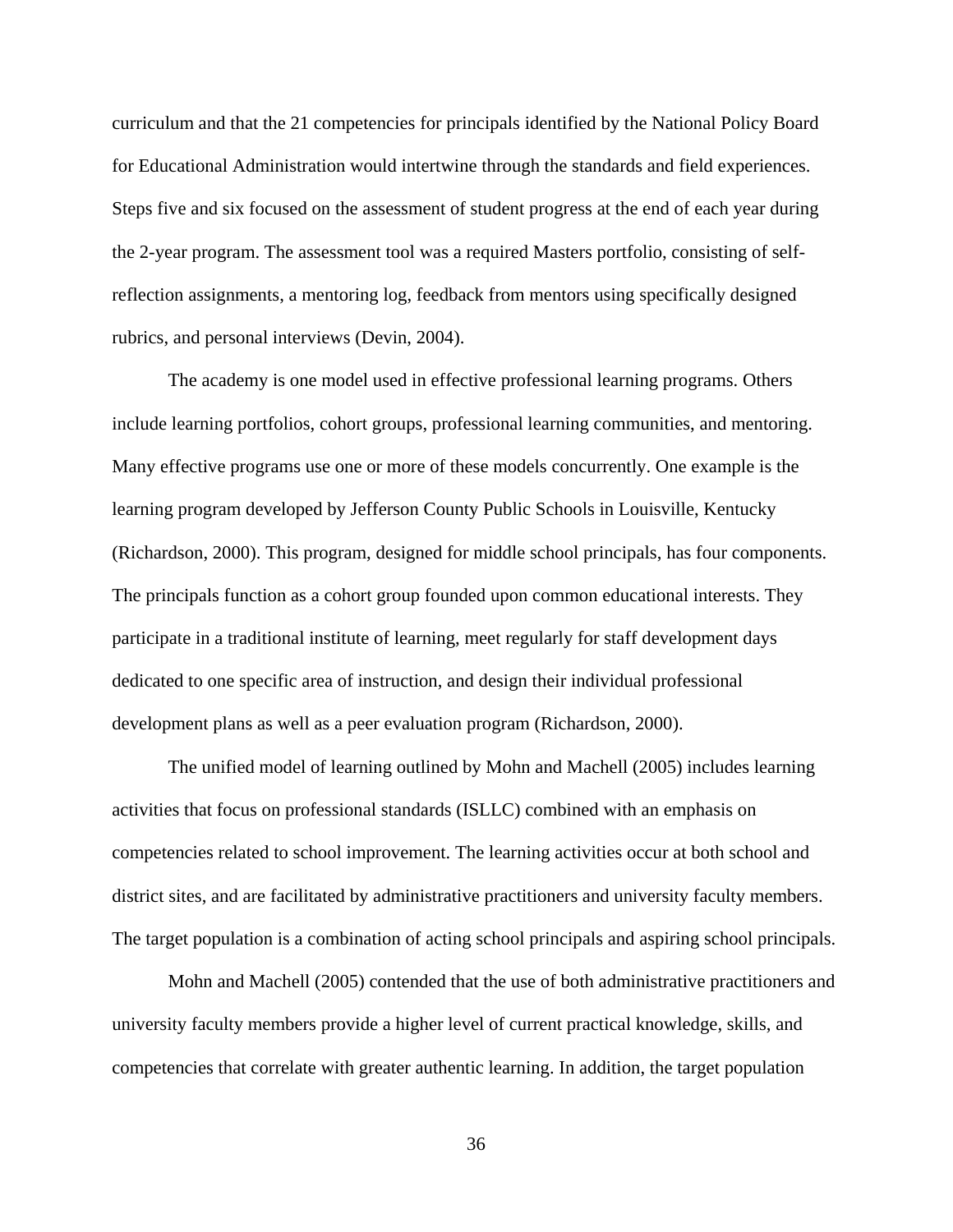creates a system of peer support and mentoring; that system of support is crucial to not only the learning activities such as field-based experiences, but also for the learners as they attempt to implement new learning into their leadership practices.

The Collaborative Principal Preparation Program (CPPP) is highlighted in this article. School administration faculty members from a regional state university met with superintendents from six suburban districts in a Midwestern metropolitan area in the fall of 2001 to develop the CPPP. One fundamental purpose of developing a new preparation program was to address the areas of concern about traditional principal preparation programs and the growing need for high quality leadership candidates to fill projected vacancies in administrative positions (Mohn  $\&$ Machell, 2005). Because districts sought high quality candidates, each district used its own selection criteria to identify potential administrative candidates who were perceived to have the potential to become strong instructional leaders; these candidates entered the program in the initial cohort.

Collaboration between the university and the school districts was a hallmark of the CPPP. A leadership team was created at the beginning of the program; the team consisted of a representative from each school district, the regional professional development center, and faculty members from the participating university. This instructional team met three times each year to coordinate activities, review progress, evaluate results, and make modifications to improve the program (Mohn & Machell, 2005).

Several components of the program were designed to specifically address the concerns related to traditional principal preparation programs. One component was the selection of university faculty; members of the university faculty group were former school administrators with extensive experience in public schools. The emphasis throughout the program was a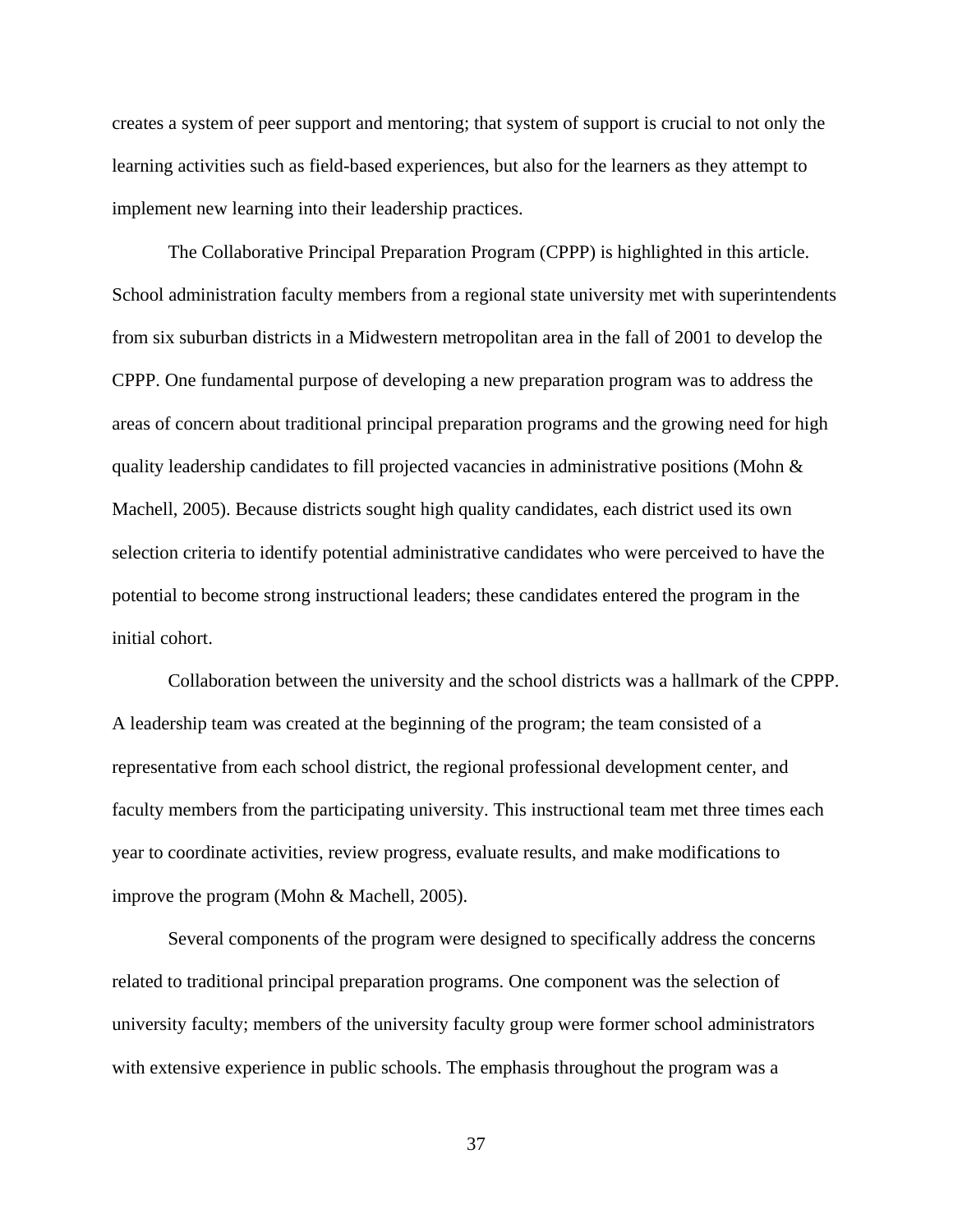balanced approach between theory and practice. Another concern was the content taught in the program classes; the leadership team reviewed course syllabi to make sure the material was relevant to the demands of school leadership. The leadership team also provided opportunities for practicing administrators to teach topics in courses in which they had expertise. In addition, participating districts selected strong instructional leaders to serve as mentors to students throughout the 2-year program. Students and their mentors worked together regularly to complete activities and assignments; this gave them the opportunity to reflect on the content being learned and its connection to administrative practice (Mohn & Machell, 2005).

A final component of the CPPP was a structured support system in the districts once candidates became practicing administrators. The CPPP worked to gain funding to support enhanced professional development opportunities for program students and their mentors. The goal was to put in place continuous improvement and structured support for new administrators (Mohn & Machell, 2005).

Mohn and Machell (2005) reported several strengths of the CPPP. First, the students are engaged in learning activities related to school improvement. The activities are structured to ensure that students worked regularly with their mentors.

Another strength of the program is mentors' participation in professional development. Mentors have the opportunity to learn from recognized authorities in order to enhance their skills as well as gain insight into the perspectives of an aspiring administrator. CPPP training opportunities are also made available to any district administrator who wished to attend. Training opportunities include walk-through supervision, data analysis, and performance-based teacher evaluation. Participating in these learning activities with aspiring leaders gives practitioners the opportunity to gain perspective from students and learn from each other.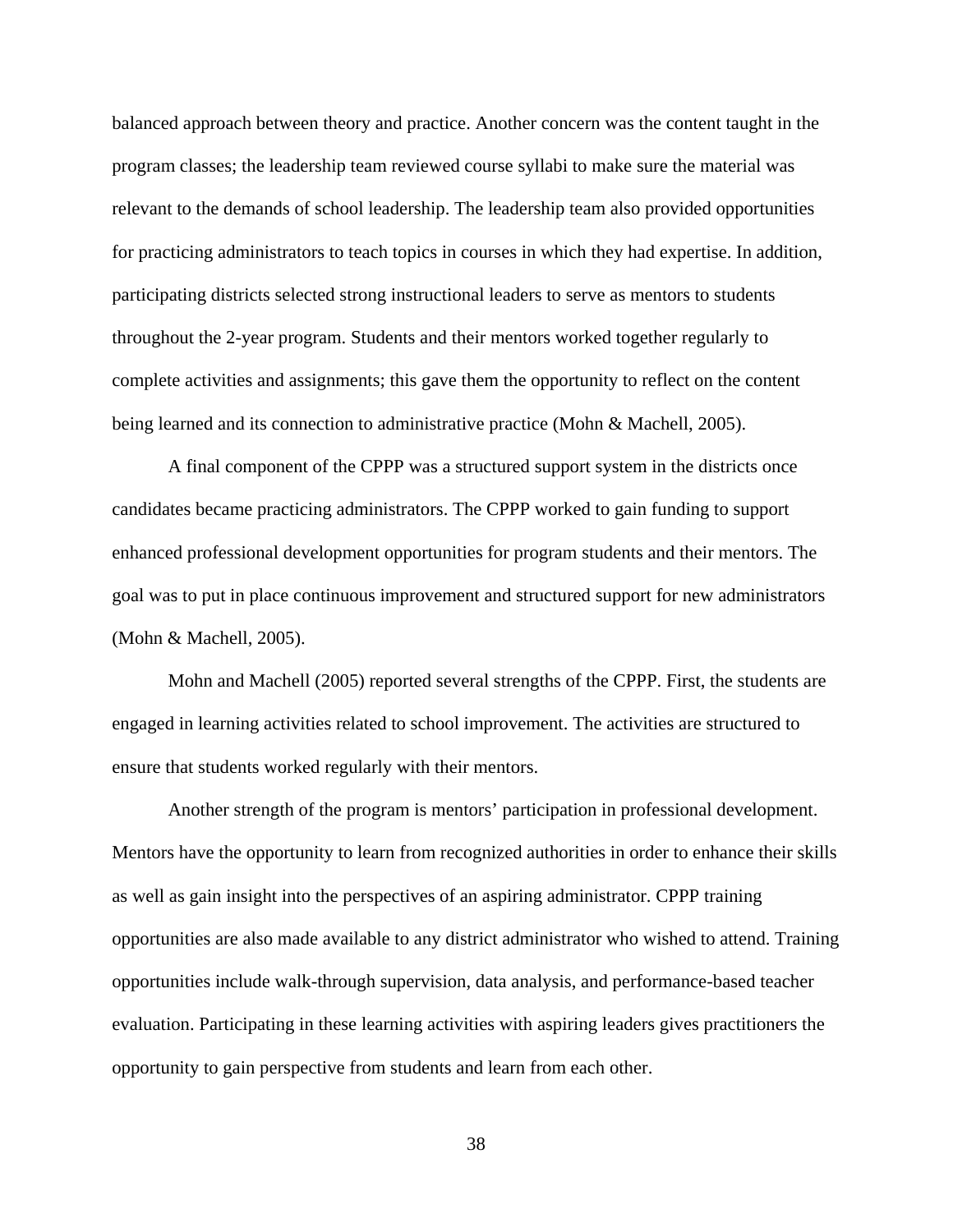The CPPP also provides university faculty members with the opportunity to participate in professional development activities that allow them to stay current in the areas of instructional leadership and school improvement. Systematic contact between school districts and university faculty members enable faculty members to establish a consistent perspective of what educational leadership students need to know to become effective instructional leaders.

This model of learning (CPPP) should give aspiring school leaders a strong knowledge base. The model "holds promise in terms of increasing organizational capacity by ensuring that all schools have in place a highly qualified school leader and a system for renewing this critical and rapidly diminishing human resource" (Mohn & Machell, 2005).

The National Institute of School Leadership (NISL) borrowed from the leadership practices of other professions to build an innovative program for principals. This principal training program resulted from a study that found disconnects between education leadership programs and what principals need to know and be able to do to guide improved instruction (Hughes, 2005). The program focus is training principals to be change agents in their schools, giving them strategies to change school culture through high expectations for all, a commitment to prove instruction, and a dedication to the single strategic goal--high achievement for all students.

 The NISL uses facilitators to train principals to head leadership teams. Those teams then train cohorts of school leaders in the skills needed to meet the requirements of increased accountability. The NISL program trains principals to do the following:

- Formulate a clear vision that inspires others;
- Think strategically;
- Lead the implementation of fully aligned, standards-based instructional systems;
- Build effective math, reading, and writing programs;
- Design and implement professional development programs;
- Manage for results that produce steady improvements in student achievement;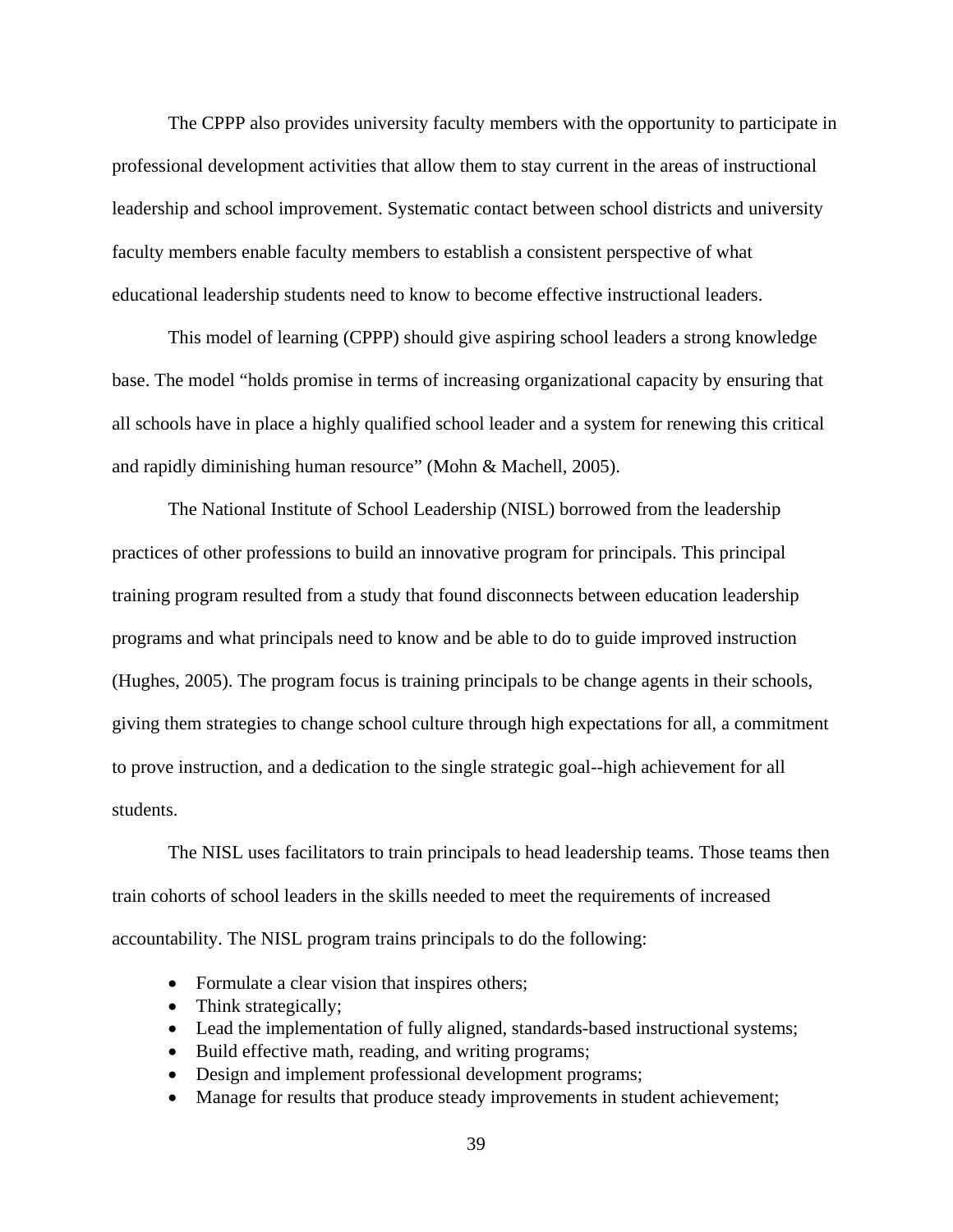- Coach faculty teams to get the job done; and
- Foster ethical and moral behavior in a just, fair, and caring culture. (p. 36)

The Southern Regional Education Board (SREB) recognized the critical role school

principals play in school improvement and increased student achievement. The organization is

taking deliberate steps to help states achieve their goal of improved school leadership (SREB,

2008). The SREB Learning-Centered Leadership Program is designed to assist states and school

districts with the reform of leadership preparation and professional development programs to

align such programs with accountability systems and standards that focus on student learning.

This program supports states and districts through major initiatives focused on research and

benchmark reports, program models, annual forums, and curriculum modules.

Through research and literature reviews, the SREB identified 13 "Critical Success

Factors" (CSFs) associated with building principals who have worked to improve student

achievement in their schools. These factors are the foundation of the work of the Learning-

Centered Leadership Program:

*Competency I: Effective principals have a comprehensive understanding of school and classroom practices that contribute to student achievement;* 

- CSF 1---Focusing on student achievement
- CSF 2---Developimg a culture of high expectations
- CSF 3---Designing a standards-based instructional system

*Competency II: Effective principals have the ability to work with teachers and others to design and implement continuous student improvement;* 

- CSF 4---Creating a caring environment
- CSF 5---Implementing data-based improvement
- CSF 6---Communicating
- CSF 7---Involving parents

*Competency III: Effective principals have the ability to provide the necessary support for staff to carry out sound school, curriculum, and instructional practices;* 

- CSF 8---Initiating and managing change
- CSF 9---Providing professional development
- CSF 10---Innovating
- CSF 11---Maximizing resources
- CSF 12---Building external support
- CSF 13—Staying abreast of effective practices. (pp. 2-3)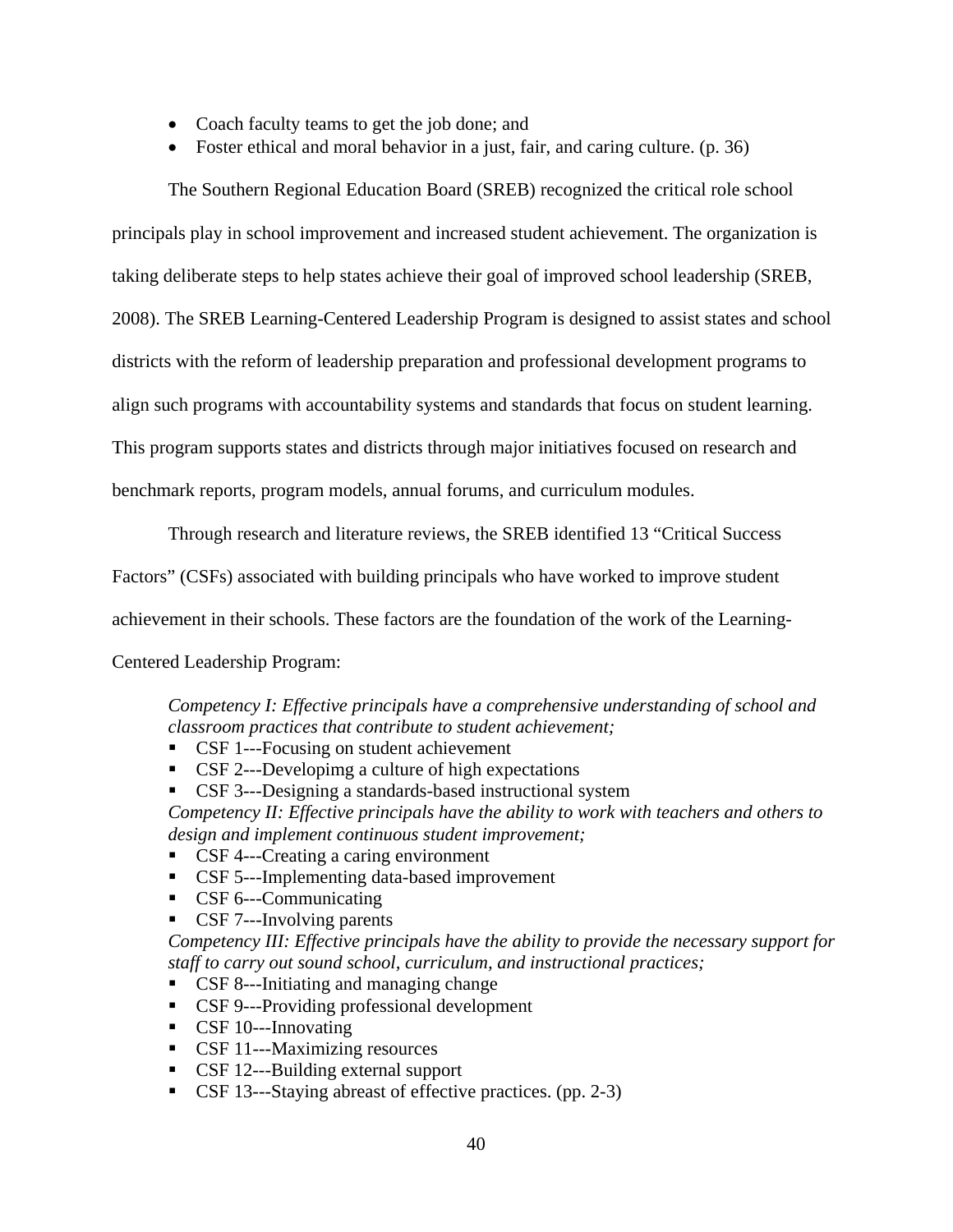#### Summary

Novice principals graduate from their university educational leadership programs lacking the skills necessary to be dynamic, even effective, leaders. According to Hess and Kelly (2005), "The principal's critical role in the No Child Left Behind era may just be taken for granted. There is growing evidence to suggest that the revolution in school organization, management, and curricular affairs may have left principals behind" (p. 35). School systems have taken opportunities to work with universities to design leadership learning that is theoretical yet applicable to the reality of school leadership. Effective professional learning for principals should be standards-based, job-embedded, and long-term. School principals must be more than building managers, they should become instructional leaders who affect change that improves student achievement.

This review presents several models of leadership development that go beyond the traditional university educational leadership programs. Undeniably, the question remains, are these programs producing more effective leaders? The purpose of this study was to learn about the first-year experience of novice principals who did not participate in a district induction program. Additionally, the purpose was to discover if novice principals think an induction program would have been useful to them during their first year. It is hopeful that my findings will inform the literature review. If the principalship is to survive, school districts need to make steady progress in developing exemplary leaders. This means providing support and guidance, including effective improvement strategies and appropriate training (Matthews, 2002). My findings might not only add to the literature, but also show just how much new leaders think induction programs are absolutely necessary to their success in their first year as principal.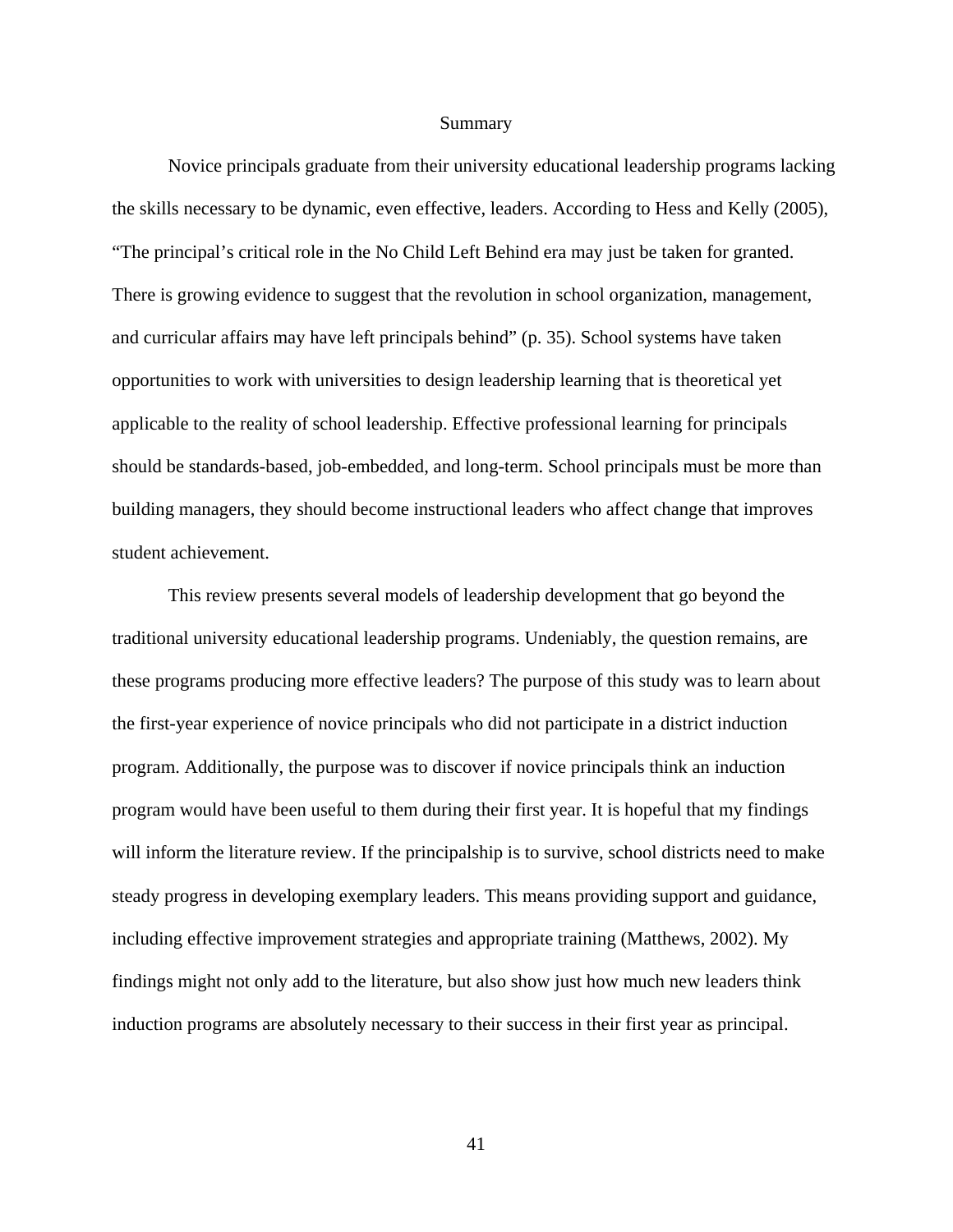## CHAPTER III

# METHODOLOGY AND PROCEDURES

## **Introduction**

 The purpose of this study was to describe the first-year experience of new principals. Moreover, do these principals think a district induction program for new principals would have been helpful to them during the first year? Essential to this research is the central question posed by Evans and Mohr (1999), "Can principals' professional development improve practice?"

 Leithwood, Strauss, and Anderson (2007) discovered that principals agreed that professional learning opportunities provided by their school districts positively affected their job performance. Positive feelings of efficacy were also found when districts provided individualized support for principals in accordance with the challenges they were facing in their schools. However, very little is known about how districts should design professional development programs that can develop and sustain effective leadership practices (LaPointe & Davis, 2006). It is my hope that this research study will provide relevant and timely knowledge of effective professional learning and induction for new principals.

## Research Questions

The goal of this dissertation study is to answer the following research questions: 1. What is the first-year experience of new principals who are not involved in a leadership induction program?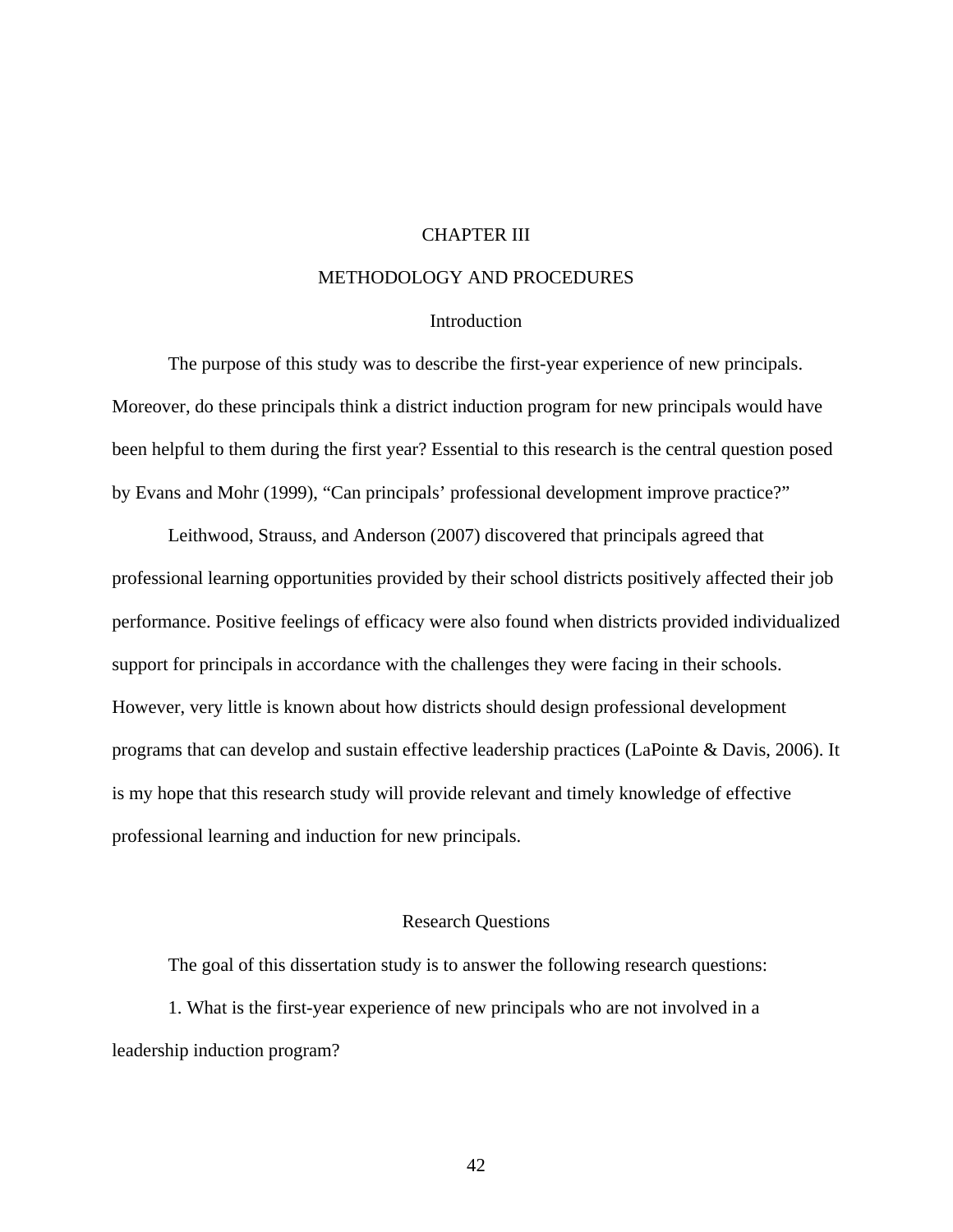2. Do these new principals think participating in an induction program would have been beneficial during the first year? If so, what are their ideas about the curriculum and design of such a program?

### Research Design

Answering these research questions demanded an understanding of the participants' beliefs about an induction program and its potential influence on their practices as school principals. This was best done through a qualitative inquiry designed to reveal the complexity of reasons and values that shape an individual's thought or action. I sought participants' beliefs and understandings about their first-year experience, which is best done through qualitative research. The strength of qualitative research is its ability to provide complex textual descriptions of how people experience a given phenomenon (Family Health International, 2010). Central to this approach are the assumptions that individuals are embedded in a social context of rules and practices that shape understanding and provide meaning and purpose to behavior. Furthermore, the key to explaining a person's actions is the discovery of their knowledge, beliefs, and desires; discovering their view of the situation, the goals they set, and the means they employ to achieve these ends. Moreover, the explanation results when the participants' understanding of this set of dynamic factors is made intelligible to the researcher. This is the purpose of qualitative inquiry.

#### *Overview of Qualitative Research*

 There are many kinds of qualitative research, methodology, and traditions of inquiry. In general, as Creswell (1998) explained, they share a common goal of exploring social or human problems. "The researcher builds a complex, holistic picture, analyzes words, reports detailed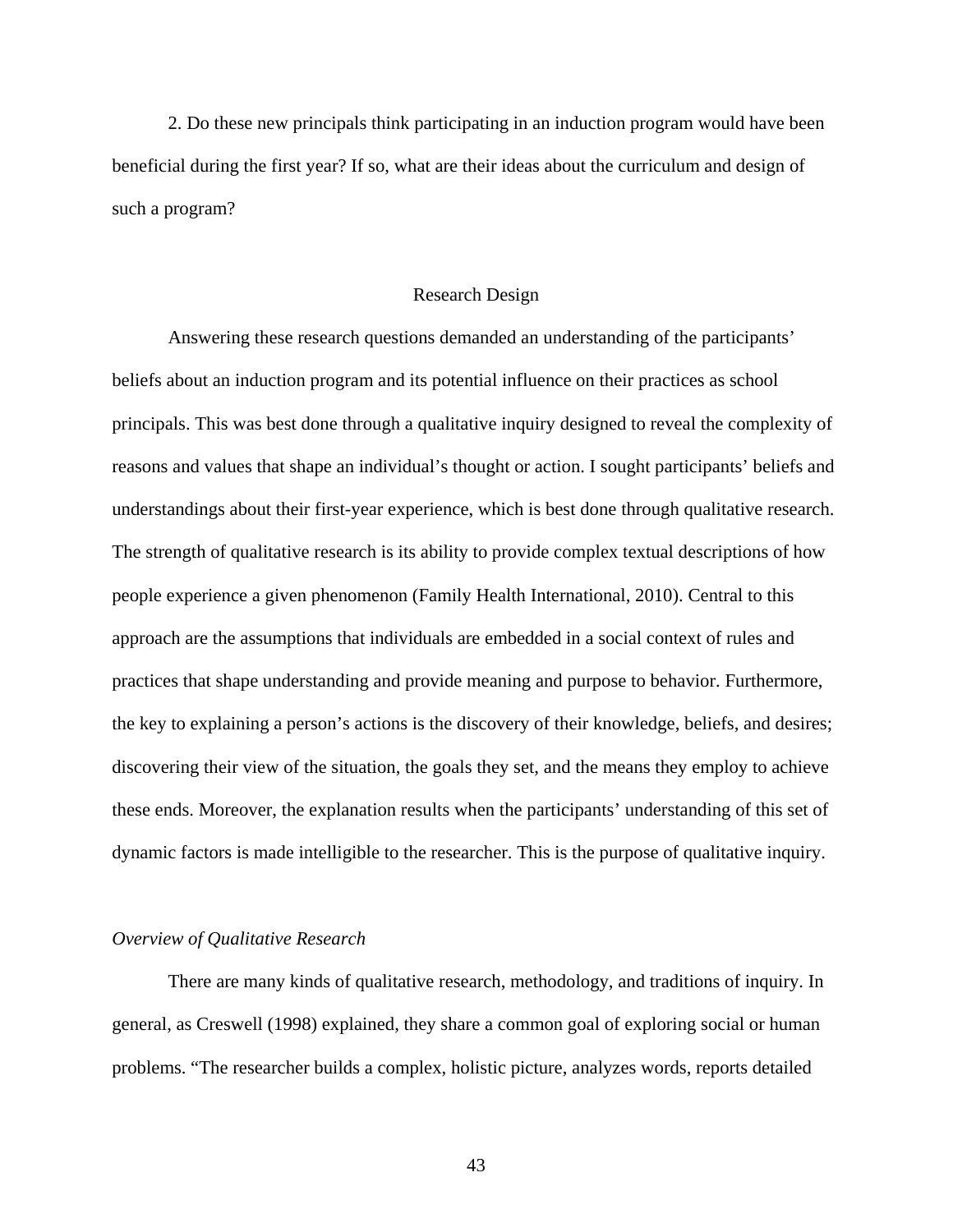views of informants, and conducts the study in a natural setting" (p. 15). Researchers undertake qualitative studies in a natural setting, playing a key role in collecting data as words or pictures. Other characteristics include the idea that the outcome is the process and not the product of the study, and that data are analyzed inductively, paying attention to participants' perspectives and meanings, and the researcher uses expressive language (Creswell, 1998).

 Qualitative research seeks out the "why," not the "how" of its topic through the analysis of unstructured information; it is used to gain insight into people's attitudes, behaviors, value systems, concerns, motivations, aspirations, culture, or lifestyles. Ospina (2004) listed several reasons to use qualitative inquiry as a research method:

- To explore a phenomenon that has not been studied before (and that may be subsequently developed quantitatively)
- To add rich detail and nuance that illustrates or documents existing knowledge of a phenomenon, generated quantitatively
- To better understand a topic by studying it simultaneously (triangulation) or concurrently with both methods (mixing quantitative and qualitative methods at the same time or in cycles, depending on the problem)
- To advance a novel perspective of a phenomenon well studied quantitatively but not well understood because of the narrow perspectives used before
- To try to "understand" any social phenomenon from the perspective of the actors involved, rather than explaining it (unsuccessfully) from the outside
- To understand complex phenomena that are difficult or impossible to approach or to capture quantitatively
- To understand any phenomenon in its complexity, or one that has been dismissed by mainstream research because of the difficulties to study it, or that has been discarded as irrelevant, or that has been studied as if only one point of view about it was real. (p. 9)

Five traditions of qualitative inquiry and research design are biography, ethnography,

phenomenology, grounded theory, and case study. One qualitative approach,

phenomenological research, seemed the best suited to the goals of this study.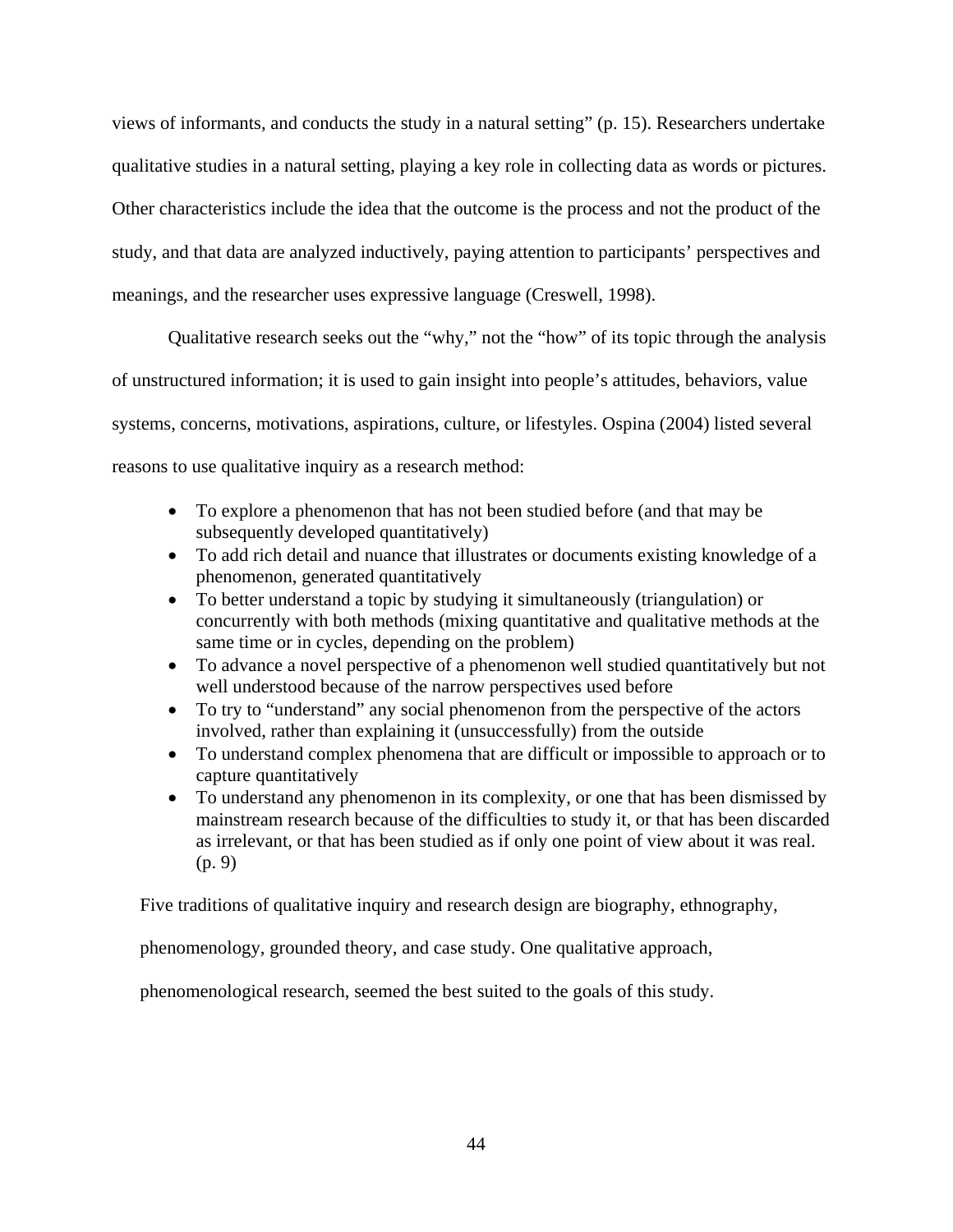### *Phenomenological Research*

The empirical phenomenological approach involves returning to experience in order to obtain comprehensive descriptions that provide the basis for a reflective structural analysis that portrays the essences of the experience (Moustakas, 1994). The aim is to determine what an experience means for the persons who have had the experience and are able to provide a comprehensive description of it. The researcher derives the essences, or meanings, of the experience from these individual descriptions.

Meaning is at the heart of a phenomenology of science; intentional experiences, phenomena, are inseparable from their meaning. Meaning directs a person's interaction with a phenomenon and characterizes the rational component of that intentional experience. Because all knowledge and experience are connected to phenomena, inevitably, a unity must exist between ourselves as "knowers" and the things or objects we come to know and depend on (Moustakas, 1994).

Brentano (1973, as cited in Moustakas, 1994), distinguished between the natural sciences and the human sciences. The need to make this distinction emerged out of a growing discontent with a philosophy of science that failed to take into account the experiencing person, the connections between human consciousness and the objects that exist in the material world. Bretano's insight into the intentional character of consciousness provided inspiration for Husserl's transcendental phenomenology. Both men believed in the intentional nature of consciousness, the necessity of self-evidence, the value of inner perceptions, and the dependence of knowledge on self-experience.

Husserl's phenomenology (Moustakas, 1994) emphasizes subjectivity, discovery of the essences of experiences, and provides a systematic and disciplined methodology for the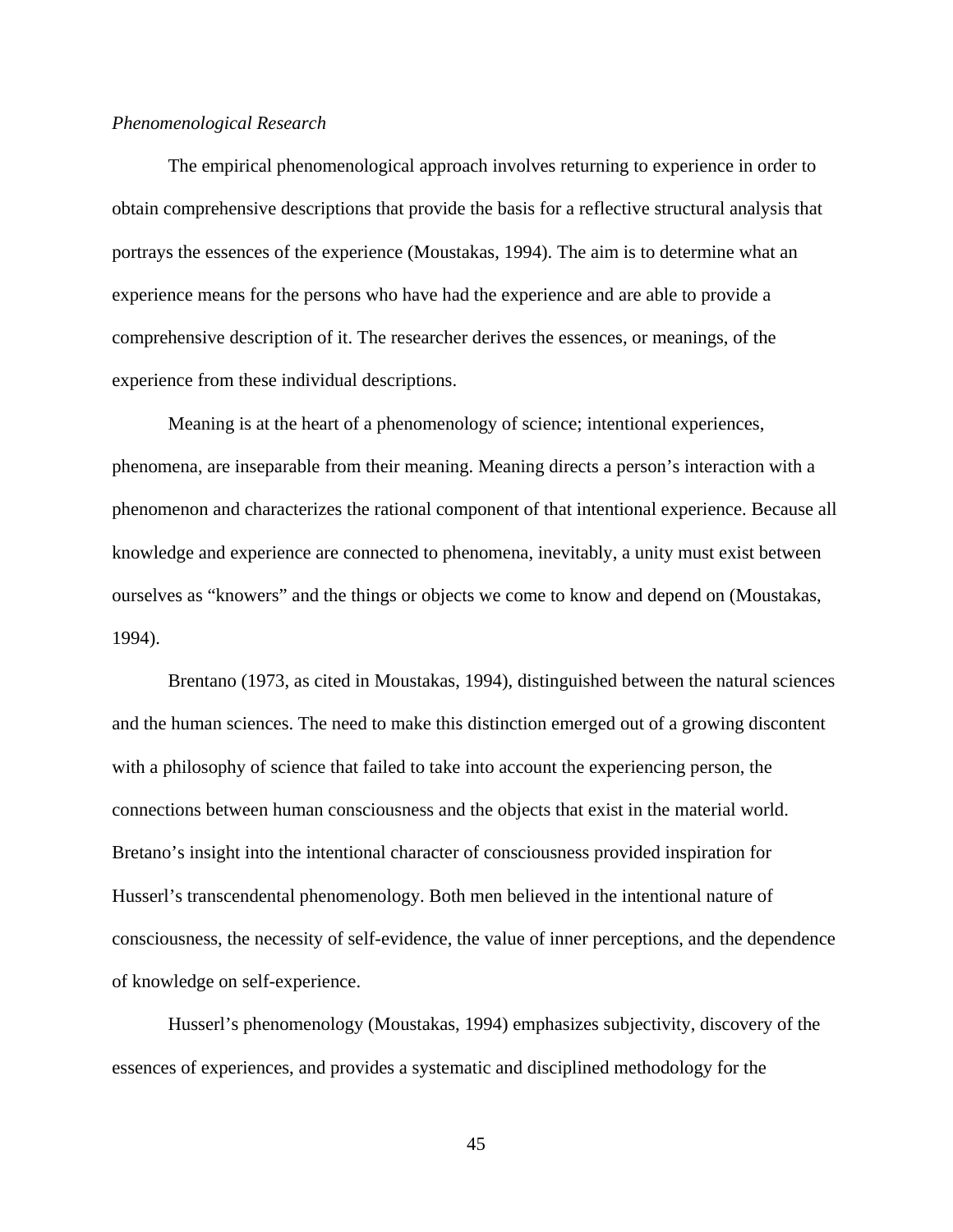derivation of knowledge. Husserl's approach is called "phenomenology" because it focuses only on the data available to the consciousness--the appearance of objects. In phenomenological studies, the investigator abstains from making suppositions, focuses on a specific topic freshly and naively, constructs a question or problem to guide the study, and derives findings that provide the basis for further research and reflection. It is a "science" because it renders knowledge that cannot be called "contingent." It is logical in its assertion that the only thing we know for certain is what appears in consciousness, and that fact is a guarantee of its objectivity.

But can objectivity really be guaranteed when dealing with people's consciousness? Maybe consciousness is better defined as looking at all perspectives of a phenomenon; perhaps objectivity comes through acknowledging and accepting personal bias. I am a biased researcher; as a principal who did not have a successful first year, by my own definition, I want to believe that being in an induction program would have made me more successful. I have made assumptions on which I base my belief that being in an induction program would have made me a better leader. I assume that my peers had the same frustrations I did as a new principal. I assume that their experience was like mine or worse; I assume that everyone wants formal support and guidance from our district leaders. Being so passionate about this topic has created my biased view; I really want to discover that participating in an induction program as a new principal is the "silver bullet" that will make the first-year experience more successful for more new leaders.

To summarize, phenomenology is a scientific study of the appearance of things, of phenomena. To review, the following principles summarize the core ideas of phenomenology (Moustakas, 1994):

1. The focus is on the appearance of things, removed from everyday routines and biases, from what we are told is true in the natural world of everyday living;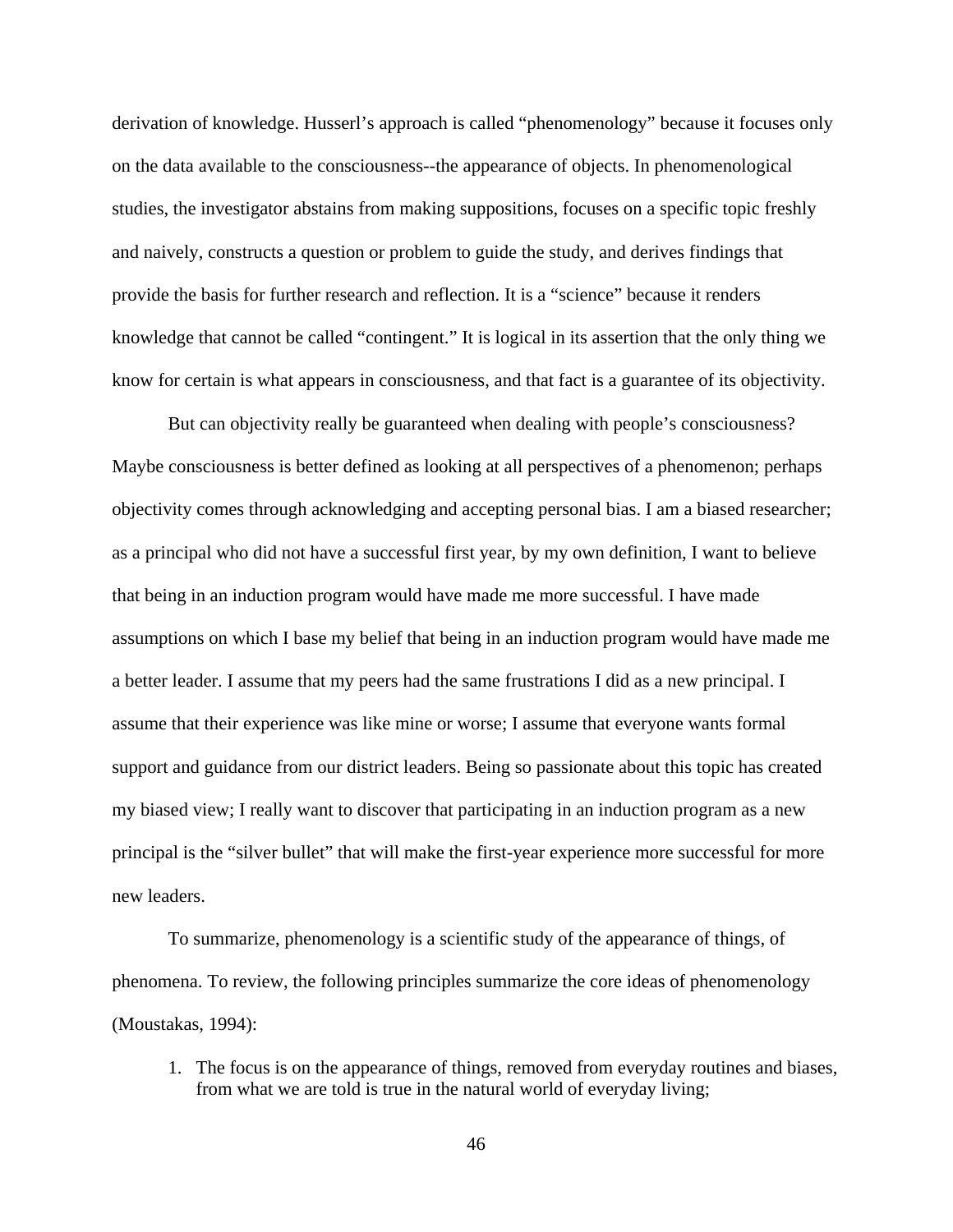- 2. Phenomenology is concerned with wholeness, with examining the phenomenon from many sides, angles, and perspectives until a unified vision of the essences is achieved;
- 3. Phenomenology seeks meanings from appearances and arrives at essences through intuition and reflection on conscious acts of experience; and
- 4. Phenomenology is committed to descriptions of experiences, not explanations or analyses. Descriptions retain, as close as possible, the original texture of things, and their phenomenal qualities. (pp. 58-59)

## *Justification for Using the Phenomenological Approach*

 In conducting a qualitative research study, there are five traditions of inquiry available to the researcher. Which tradition to use is determined by the goal of the research study. If the purpose of a study is to explore the life of an individual, the best tradition to use is the biography. The grounded theory approach will work if the researcher's purpose is to develop a theory grounded in data from a specific field. The focus of an ethnography is describing and interpreting a cultural and social group. A researcher might choose the case study approach if his focus is developing an in-depth analysis of a single case or multiple cases. Finally, the focus of the phenomenological approach is understanding the essence of experiences about a phenomenon (Creswell, 1998).

In phenomenological science a relationship always exists between the external perception of natural objects and internal perceptions, memories, and judgments. The objective reality of phenomenology is the manifest presence of what appears and can be recognized only subjectively by the person who is perceiving the experience (Moustakas, 1994).

The functions of phenomenology support this researcher's belief that it is the best research approach to use for this qualitative study. One function of a phenomenological approach is that it seeks to determine meanings derived from experiences, not matters of fact. Another function is that it offers direct insight into the essence of things, growing out of reflective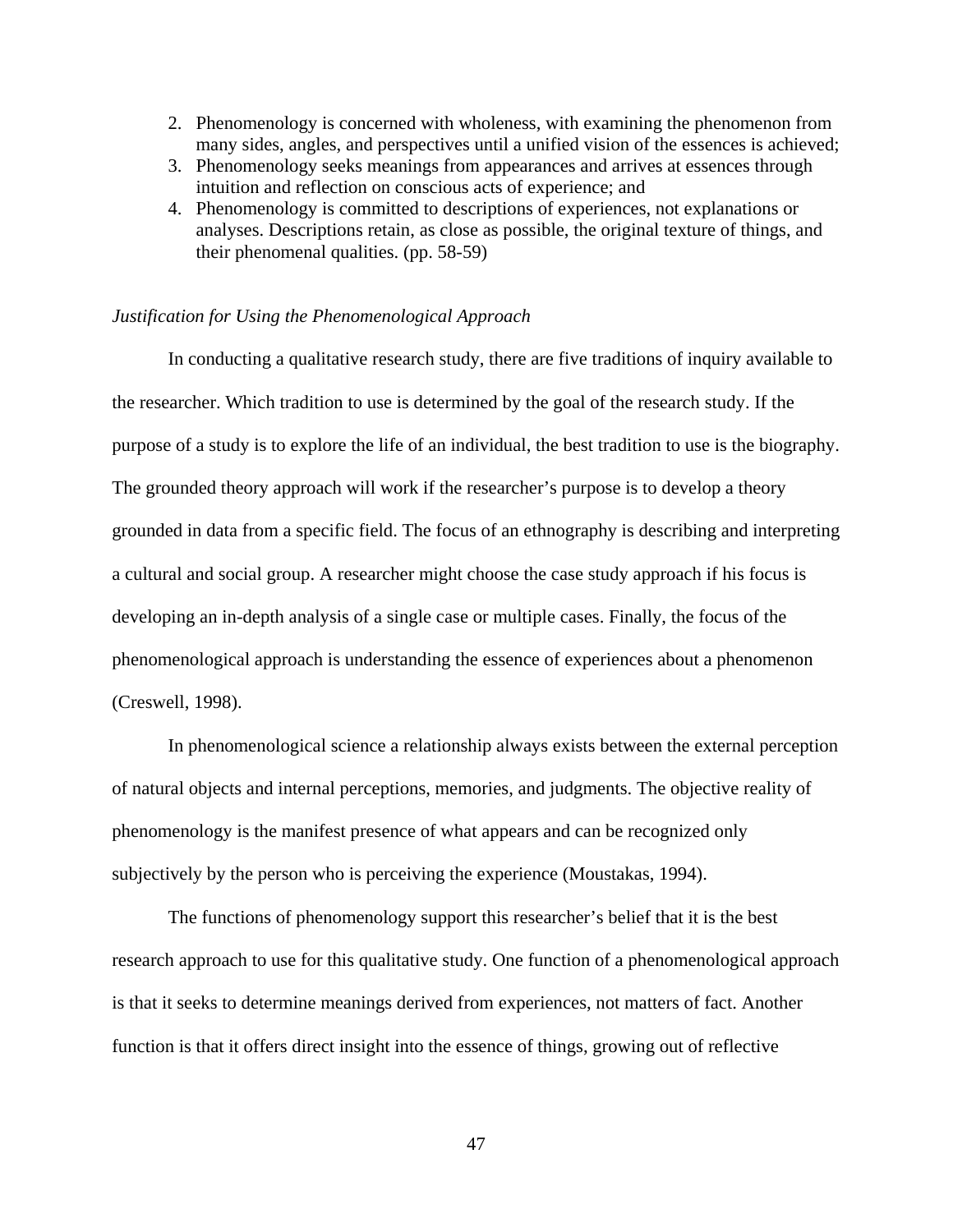description. Finally, the phenomenological approach seeks to obtain knowledge through a state of pure subjectivity, while retaining the values of thinking and reflecting (Moustakas, 1994).

The core ideas of phenomenology are based on the premise that "human experience makes sense to those who live it, prior to all interpretations and theorizing. Objective understanding is mediated by subjective experience" (Creswell, 1998, p. 86). A phenomenological study describes the meaning of lived experiences for many individuals about the phenomenon or concept, which, in this study, is their first-year experience. An additional phenomenon, or lack thereof for this study, is participants' thoughts about participation in a district induction program for new principals.

## Population and Participants

 A purposive sampling of 7 novice principals participated in this study and worked in 2 school districts. Two of the participants had an established professional relationship with me; using that relationship to network, I solicited 5 more novice principals who agreed to participate in this study. Both school districts were located in Georgia; the following 2010-2011 demographic information is outlined on each district's report card, which is located on the State's Department of Education website (see Table 1).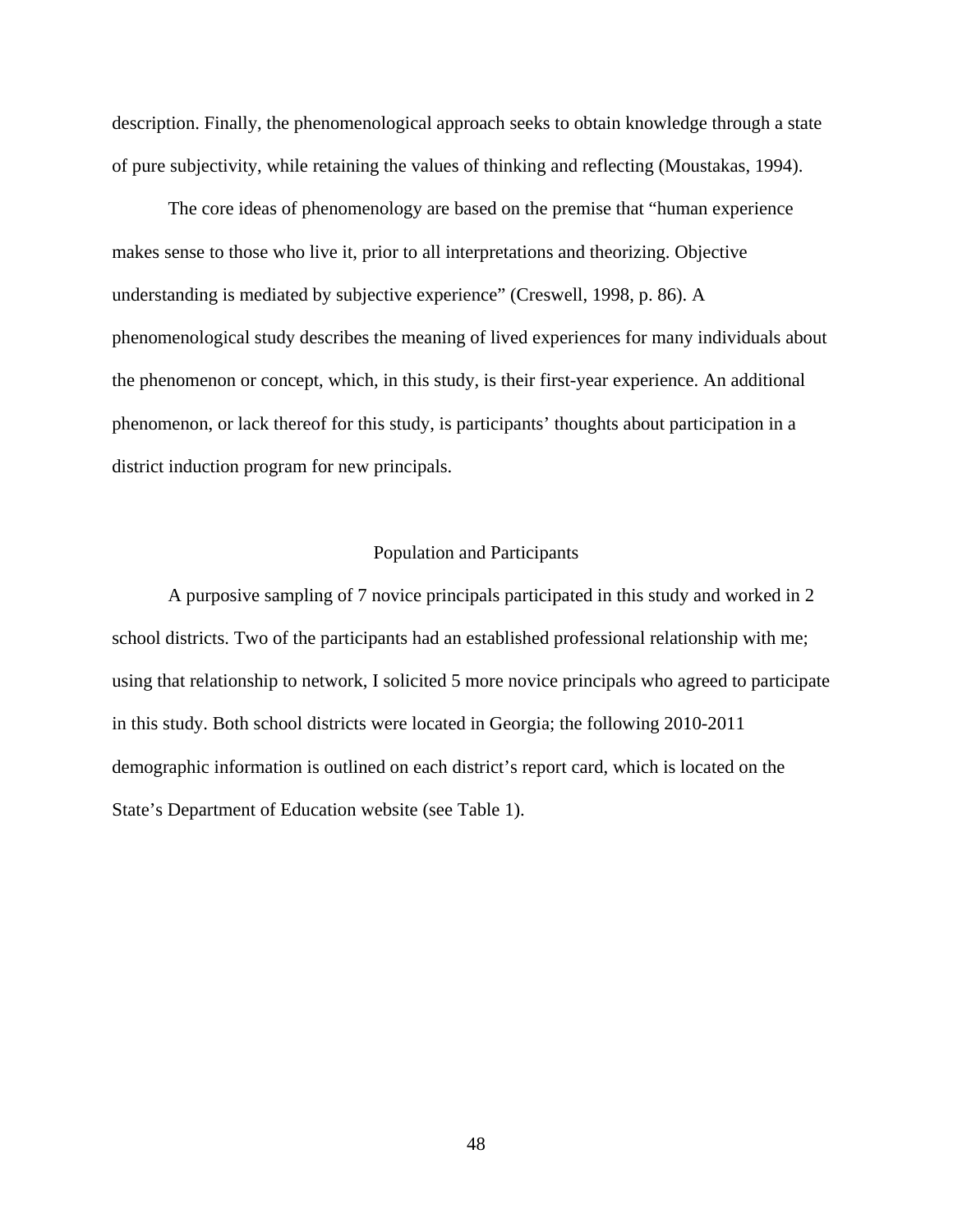## Table 1

*Demographic Information* 

| Criteria                                             | District 1 | District 2 |
|------------------------------------------------------|------------|------------|
| K-12 Enrollment                                      | 10,242     | 14,048     |
| Asian students                                       | $1\%$      | $0\%$      |
| <b>Black students</b>                                | 45%        | 18%        |
| Hispanic students                                    | 4%         | 7%         |
| White students                                       | 48%        | 69%        |
| Multiracial students                                 | 2%         | 6%         |
| K-12 percentage--students with disabilities          | 10%        | 13%        |
| K-12 percentage--gifted students                     | 6%         | 9%         |
| K-12 percentage--economically disadvantaged students | 71%        | 61%        |
| 2011 Food Stamp households                           | 6,585      | 7,552      |
| Per capita income                                    | \$27,890   | \$27,871   |
| 2011 Graduation rate                                 | 74%        | 76%        |

 District 1 offered an academy for new administrators from 2004-2006. The academy was cut when the district cut personnel. From 2006-2007, the district paid for its new principals to participate in leadership program offered by a leadership institute endorsed by the State Department of Education. The district has not had a formal support program for new principals in place since 2008. However, district personnel meet monthly with all principals; these meetings serve to disseminate information, review data and initiatives, and discuss student achievement.

 The focus on leadership development evolved in District 2 during the course of this research study. The change occurred with the new superintendent. Under the leadership of the former superintendent, new principals were assigned a mentor; these mentors were either retired principals or principals also serving in the district. However, there was no formal mentoring program in place. New principals participated in the same informational, supervisory meetings as the other district leaders. These meetings took place monthly and were focused on district improvement initiatives. The superintendent also led annual book studies, which were introduced each summer at a district leadership retreat.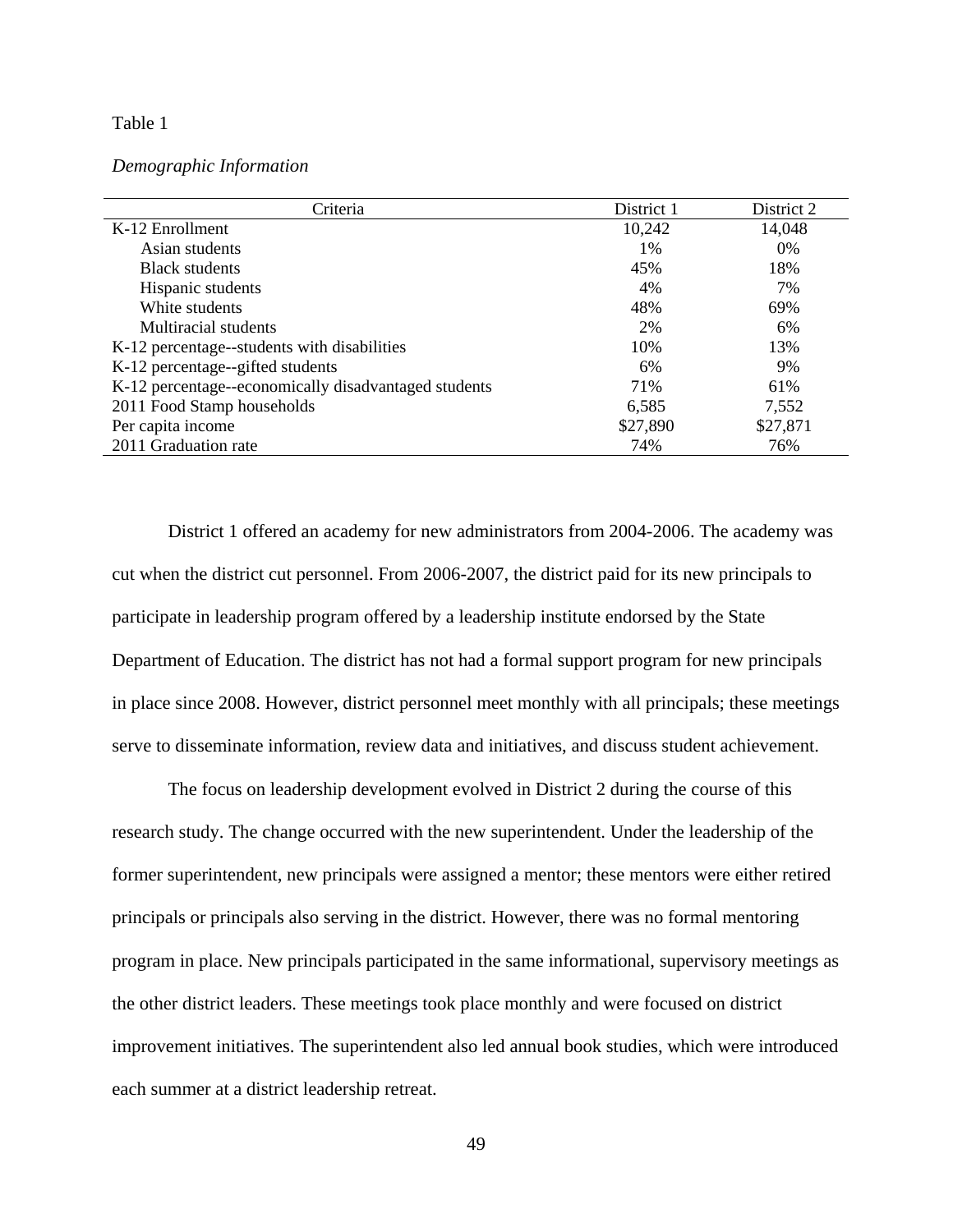The new superintendent continued with the similar monthly meetings, and added not only a professional learning component for all principals, but a focused learning environment for new principals also. New principals now meet regularly with the superintendent as well as a consultant on a monthly basis. Meetings are designed to support new principals in leading their schools through an improvement process. In these meetings, principals receive guidance and advice as well as have the opportunity to work with other new principals on their work tasks.

### *Participants*

All principals were novice principals, which, defined in this study, means they had been principals for no more than four years. Three principals were in their first year, two were in their second, and two were in their third year. McCartney, Turner, and Ford were in their first year. McCartney had been an assistant principal at both the elementary and high school levels for at least five years before becoming an elementary school principal. Turner had been an assistant principal at both the middle and high school levels for several years and was a middle school principal. Ford served as an assistant principal for 3 years at the elementary level before becoming an elementary principal.

Principals Dylan and Jackson were in their second year as principals. Both served as assistant principals in other districts before becoming principals in their current districts. Dylan had been a high school assistant principal for 3 years; he was currently the principal of a similarly large high school in a district comparable to his previous district. Jackson served as a high school assistant principal for 2 years before becoming a high school principal. He moved from a one-high school district in Georgia to a two-high school district also in Georgia.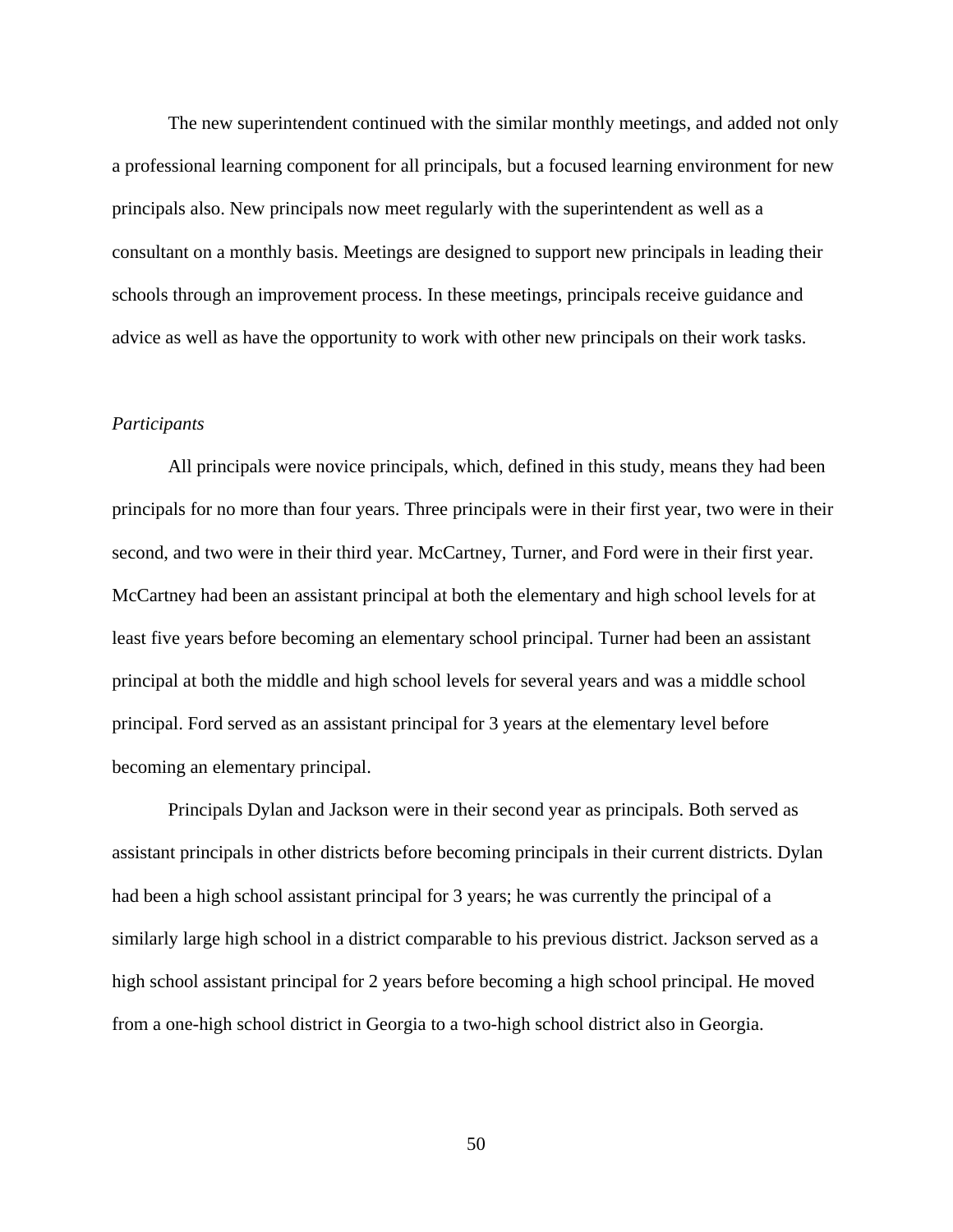Principals Springsteen and Nicks are in their third year as principals. Springsteen was a high school assistant principal for 4 years before becoming a middle school principal. He stayed in the same district and in the same cluster of schools; his middle school fed students into the high school where he served as assistant principal. Nicks actually began her career as an educational leader at the district level. After serving as Director of High School Education for a number of years, she is currently a high school principal in that district.

Study participants can also be categorized by the amount of formal support they received from their district in their first year. Nicks, Springsteen, Dylan and Jackson had little formal support from their districts; all attended monthly district principals' meetings. Neither Nicks nor Jackson had support outside those meetings. Dylan and Springsteen had a mentor who was a retired high school principal and former superintendent. They met informally and sporadically during that first year. McCartney, Ford, and Turner had minimal support from their district; all were assigned the same consultant who served as their mentor. They met monthly, using a formal agenda developed by the consultant and their superintendent.

All participants faced problems specific to the first-year experience. With the exception of Principal Ford, all were new to their schools. They spent time learning names and faces, learning about the community, and studying achievement data and the school improvement plan. They spent time sifting through documents and information trying to get an accurate perspective on the strengths and areas for improvement in their new schools.

A few participants faced the challenges created by regular turnover in the school's leadership. Principal Dylan is the third principal in 5 years at his high school; both his faculty and student body can be described as transient. Principal Nicks took over her school in the middle of the year after the former principal left after only 1.5 years in the position. Principal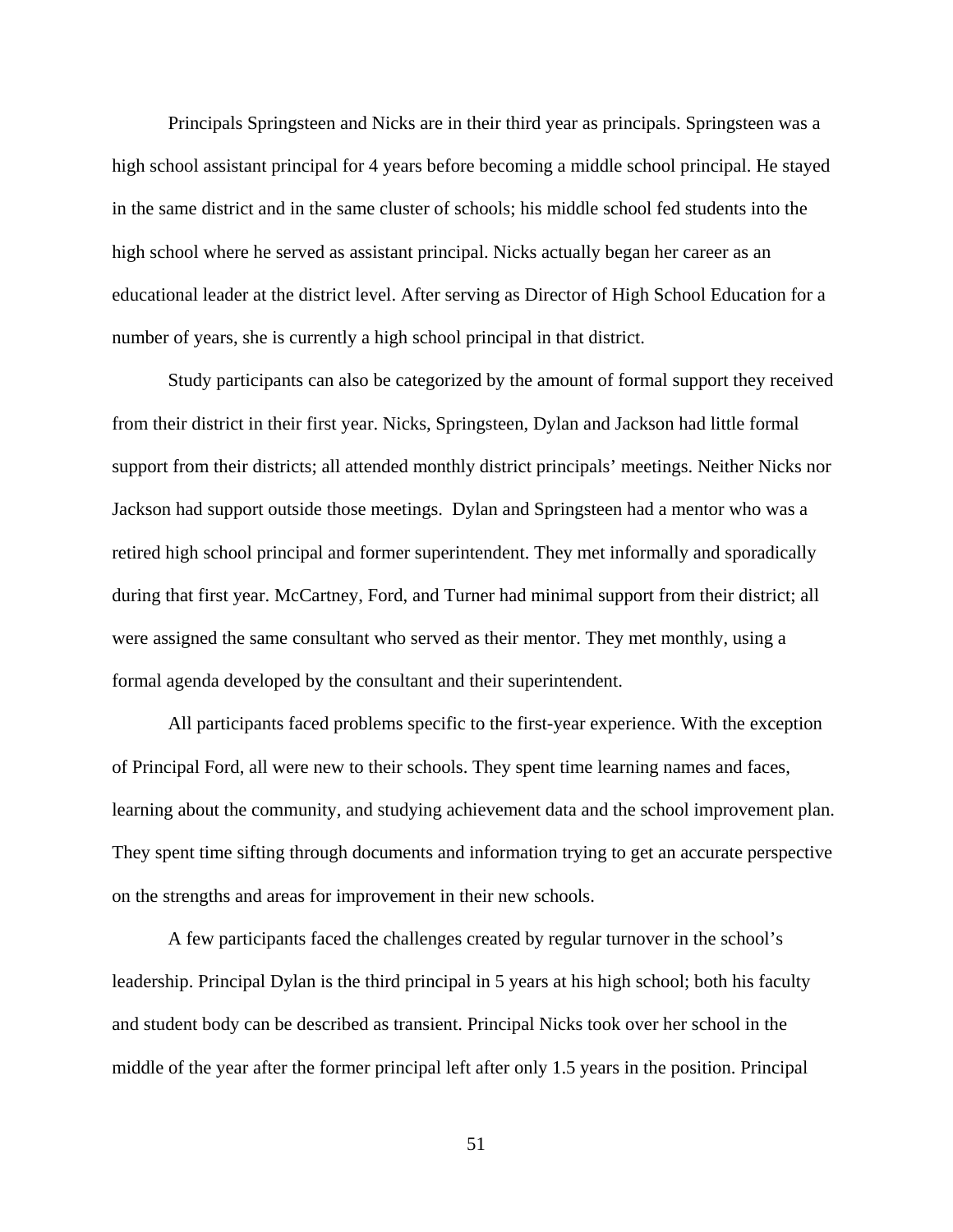Turner became the principal when the former principal left in the middle of his second year and an interim principal finished out the year.

All principals face a myriad of problems during their first year, but Jackson and Nicks faced an additional set of problems due to their schools' participation in a state school improvement grant. The challenge that made their schools eligible for the grant was poor academic performance, especially in math. Nicks' school had not made Adequate Yearly Progress (AYP) in 7 years. The challenges of the grant were associated with financial and academic accountability. The Georgia Department of Education assigned a full-time school improvement specialist to the school to support quarterly monitoring, but it [GADOE] did not provide guidance about managing budgets nor did it disperse funds until the end of the first semester. According to Nicks, the grant accountability requirements for administrators interfered with the opportunity to conduct the work. The requirements are in addition to district expectations of school administrators.

These participants dealt with many problems unique to their first-year experience. Some were experiencing additional problems singular to their school situation. Regardless, an induction program might have been successful in providing a foundation for developing leadership skills and practice.

## Data Collection

 Evidence from phenomenological research is derived from first-person reports of life experiences. I first asked two former colleagues to participate in the study. Having been in education for almost 25 years, I have met many people in different school situations. Even though we had not maintained consistent communication throughout those years, I reached out to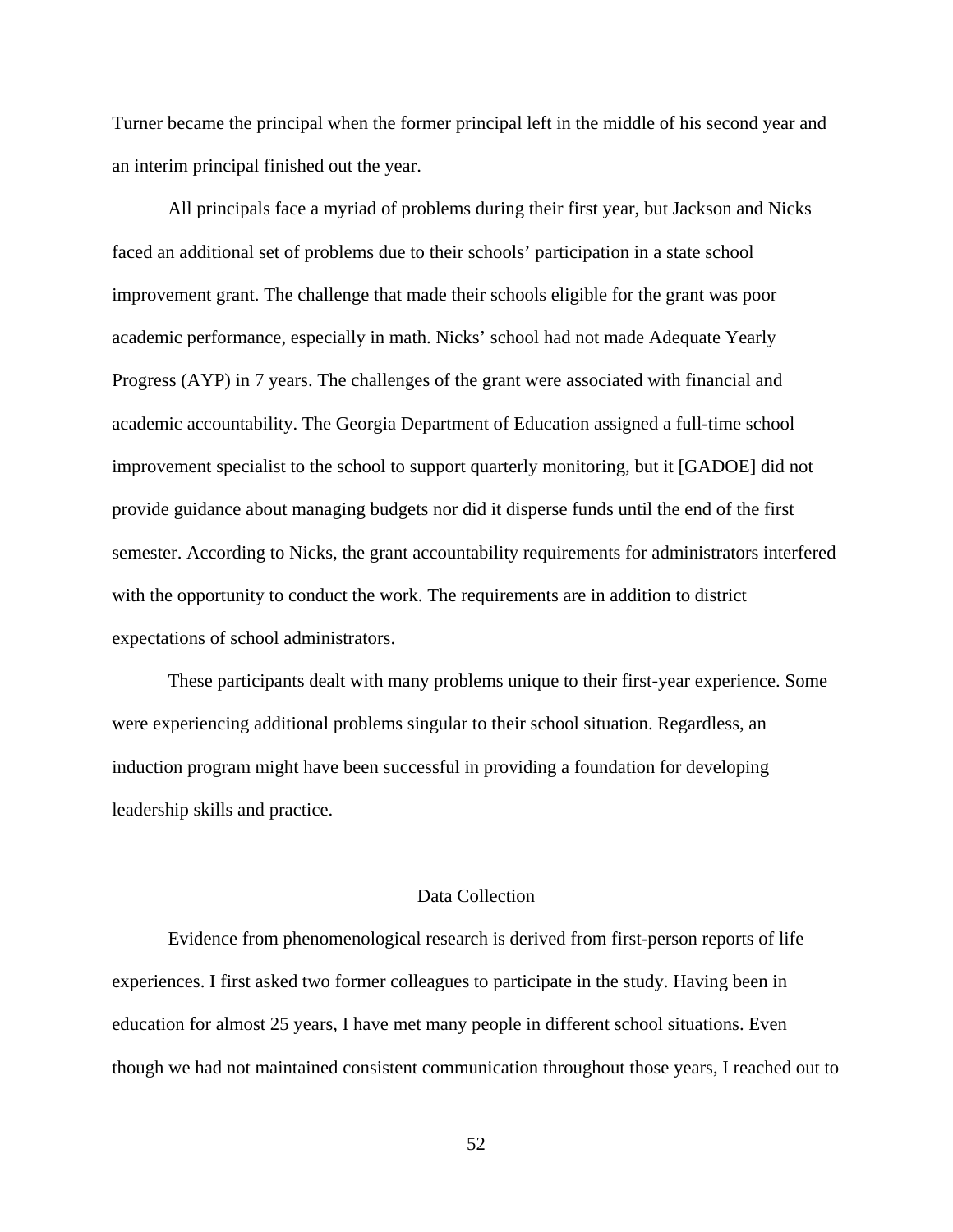them because they were novice principals. I worked with one colleague 22 years ago; we were teachers in the same middle school, but at different grade levels. She left that school after 4 years and moved to another district in the state. I worked with the other colleague almost 15 years ago when I was a high school teacher. We were both English teachers, but worked in different schools in the same district. We met at district meetings while working together on curriculum units of study. I had had positive professional working relationships with these potential participants; I hoped they would agree to participate in my study because I was not a stranger to them. Often, people choose not to participate in research studies because they are too busy and do not have a connection with the study. I have often refused or disregarded requests to participate in dissertation studies and surveys myself. Because our prior relationship was professional in nature and short-lived, I believed they could be impartial and unbiased in their participation and responses to my interview questions.

My former colleagues agreed to participate and gave me suggestions of other novice principals to contact about participating in the study. All initial contact was made through faceto-face conversations, emails and phone calls. Novice principals interested in participating in the study were contacted to schedule an initial meeting; of course, it was in these initial meetings that the researcher explained informed consent. Potential participants reviewed the form and the researcher outlined confidentiality; it was explained that pseudonyms would be used for both school districts and participants in order to protect their identities. If the principal agreed to participate in the study, the researcher obtained informed consent at that time and scheduled an interview for a later date. Interviews, approximately 60-90 minutes, were conducted with each participant at his or her school; the interview was structured using an interview protocol sheet. The protocol sheet detailed the research questions of this study. The researcher audiotaped the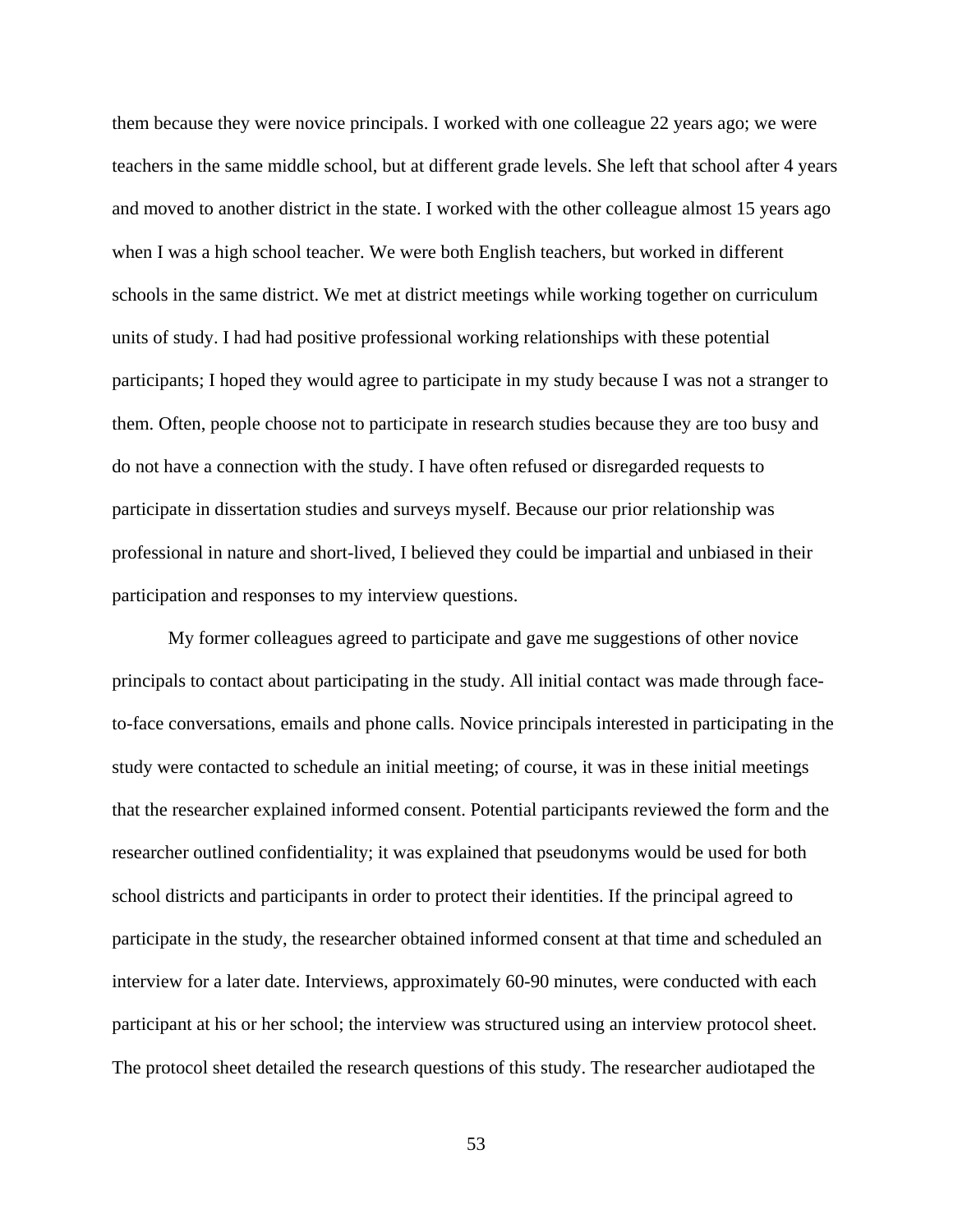interview; at a later date, the audiotapes were transcribed and organized with the interview notes into a narrative. The narrative was sent to the participants for review. Any necessary follow-up was conducted via email.

 As with any qualitative research study, there are field issues to consider, especially during the interview process. With phenomenological interviews, asking appropriate questions and relying on participants to discuss the meaning of their experiences requires a skillful interviewer (Creswell, 1998). Because of my prior professional relationships with two of the participants it was important that the interview did not become conversational in nature. This was a daunting task. It was difficult to maintain an objective distance during the interviews. It was also important not to make inferences about participants' comments or try to assimilate their thoughts with my own ideas about formal support from the district. It was challenging to ensure that discussion stayed focused on their answers.

 While reading through the interview scripts, making notes in the margins, the researcher found and listed statements of meaning for individuals and then grouped those statements into meaning units. After a general classification of ideas and thoughts, the actual data analysis process began.

### Data Analysis

There is no consensus about the best way to analyze qualitative data (Creswell, 1998). There are common features in different analysis processes; generally, the researcher begins with a general review of all of the information gathered. Data analysis is an exceptionally detailed, extensive process; the first step is "horizontalization," where interview notes are organized by similar statements. Statements are classified into "clusters of meanings" defined by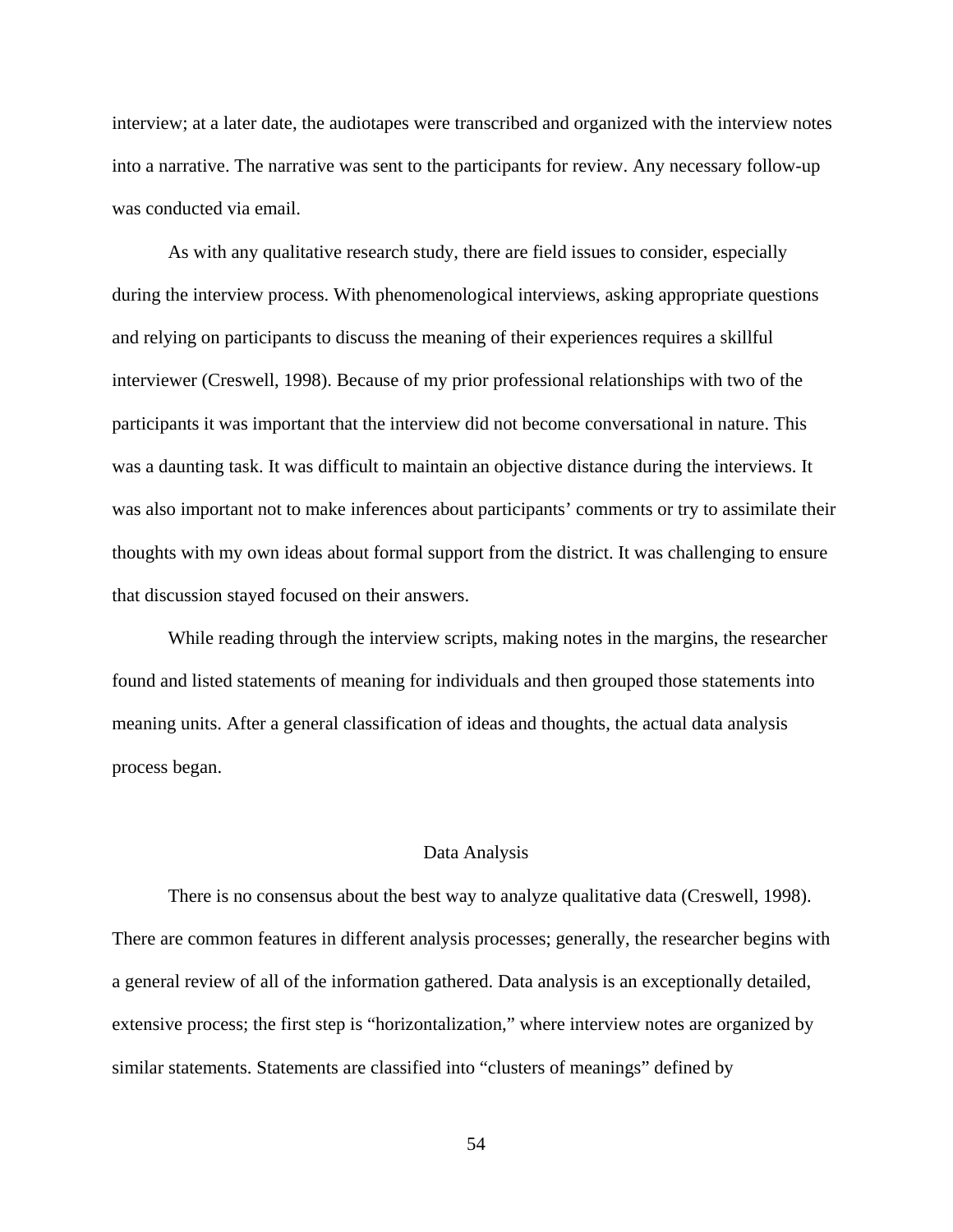phenomenological concepts. These clusters are then compiled into a "textural description" of what was experienced and a "structural description" of how it was experienced (Creswell, 1998, p. 55).

After each interview, transcripts were typed and sent via email to each participant for review and approval. Once approved, I began the initial coding process by organizing my notes, aligning participants' answers by question. My goal was to see if there were words or ideas common to all participants' answers. I then highlighted identical words as well as words with similar meanings to see if a common theme emerged. My notes outlined not only common words and ideas within each answer to each question, but also commonalities throughout all questions. After highlighting common words and ideas, I began to group them according to possible themes. I discovered that participants' descriptions of their first-year experience were similar in nature to their descriptions of their self-confidence, the benefits of participating in a formal support program, and their advice to other first-year principals. I also discovered similarities in participants' answers to questions about curriculum and format of an induction program.

 After the initial review and sorting, the researcher will begin reducing the data, establishing codes or categories. Eventually, a visual display of the information will be produced to show its organizational flow (Creswell, 1998). After the initial process, I created a matrix consisting of the common words and ideas in order to look for common themes or categories. In studying the data, I reduced all the data into major themes that encompassed most of the meanings of common words, phrases, and ideas. One major theme was isolation; this word most identified with the emotions associated with the first-year experience, a new principal's confidence, and participants' ideas about the benefits of participating in an induction program. Participants used words like, "shock," "overwhelming," "reassurance," "validation," and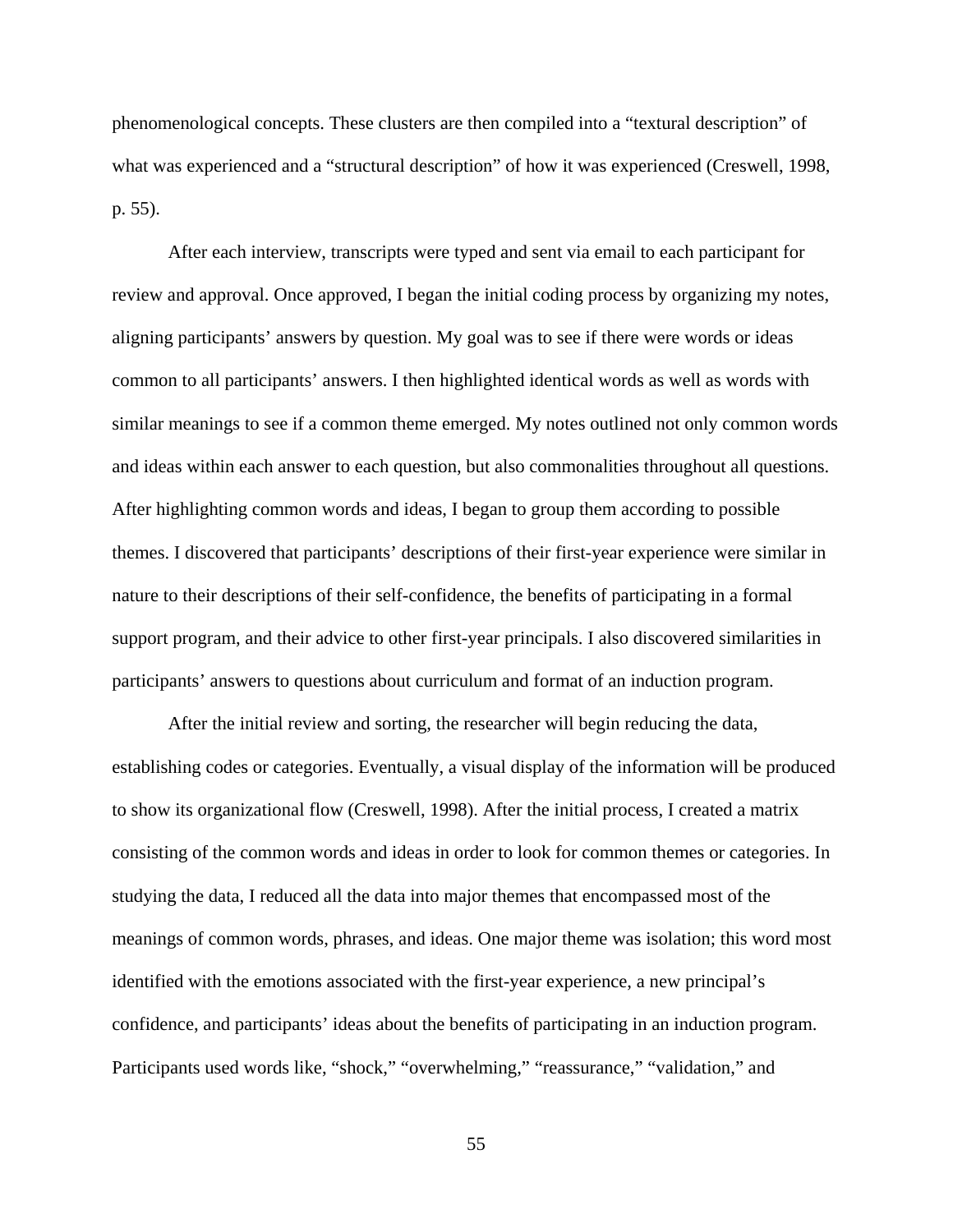"affirmation." These words or similar words expressing the same sentiment led me to the theme of isolation. Additionally, "community" is the word I considered as I analyzed participant responses about the format of an induction program. All participants noted that they wanted someone, whether it is a mentor or a small peer group, to work with or talk to about the experiences they had during their first year. "Community" is, in my mind, a word that connotes "an emotional sense of belonging," "a working with others toward a common goal."

 Another major theme I discovered was a lack of knowledge. In deeply analyzing participant responses, the theme is more about a lack of working knowledge. The participants did not state that they did not know about such topics as budget and finance or personnel. Their responses reflected that they did not know how to apply that knowledge in a way that met the expectations of their district. An idea stated by 5 out of the 7 participants was that they needed to know about the district's improvement plan and have an outline of the tasks necessary for achieving the initiatives of that plan.

 Through analysis, more questions emerged. I needed more information about the participants' experiences in their Educational Leadership programs, and I also want to learn more about their experiences as assistant principals. I emailed all participants to inquire about these experiences; 5 out of the 7 replied. I analyzed their responses within the context of the major themes that had already emerged from the analysis. I also looked for other possible themes. Responses provided additional insight into the theme of working knowledge and how it is different from theoretical knowledge. I also gathered insight that suggested further research needs to be done about the purpose and philosophy of the assistant principalship.

 Phenomenological data analysis proceeds through the methodology of reduction, the analysis of specific statements and themes, and a search for all possible meanings; for this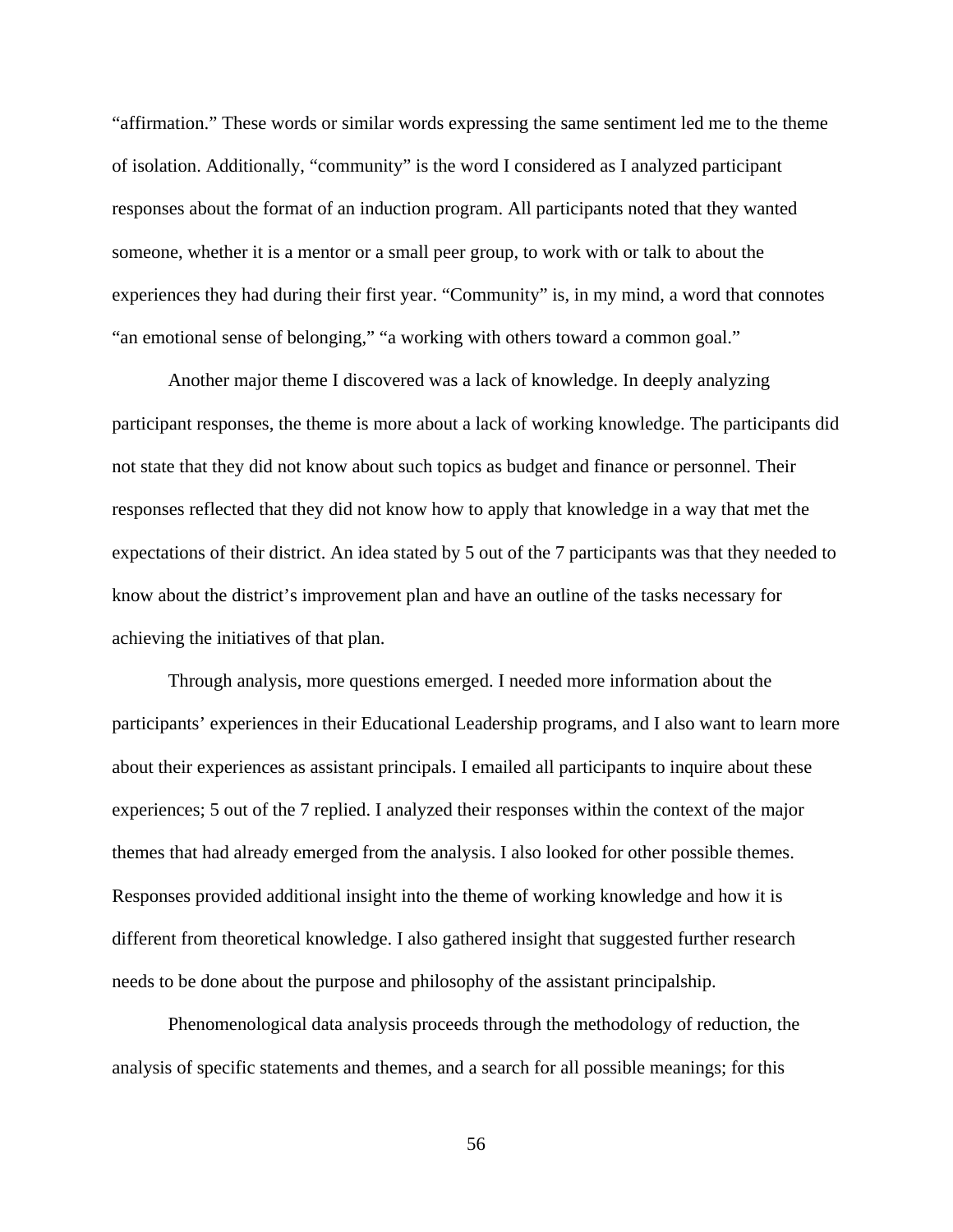phenomenological study, the analysis approach advocated by Creswell (1998) was used. He cited

the steps of a modification of the Stevick-Colaizzi-Keen method advanced by Moustakas (1994):

- The researcher begins with a full description of his or her own experience of the phenomenon.
- The researcher then finds statements (in the interviews) about how individuals are experiencing the topic, lists out these significant statements (horizonalization) and treats each statement as having equal worth, and works to develop a list of nonrepetitive, nonoverlapping statements.
- These statements are then groups into "meaning units," the researcher lists these units, and he or she writes a description of the "textures" (textural description) of the experience--what happened--including verbatim examples.
- The researcher next reflects on his or her own description and uses imaginative variation or structural description, seeking all possible meanings and divergent perspectives, varying the frames of reference about the phenomenon, and constructing a description of how the phenomenon was experienced.
- The researcher then constructs an overall description of the meaning and the essence of the experience.
- This process is followed first for the researcher's account of the experience and then for that of each participant. After this, a "composite" description is written. (pp. 147-150)

The study ends with the researcher having a better understanding of the "essence" of the individuals' experiences with the phenomenon. For this study, the "essence" is more about participants' lack of experience with the phenomenon. The purposive sampling of 7 novice principals was a group of people who had not participated in an induction program; my purpose in selecting these participants was to learn more about their first-year experience without the formal support of an induction program. That essence, combined with my learning more about what participants would have liked to have had in terms of formal support, gave me a better understanding of the possible components and design of an effective induction program.

## Researcher Positionality

I have been a principal for 5.5 years now; even though I consider myself an effective and successful leader, I truly believe that my skills and knowledge-base would be stronger now had I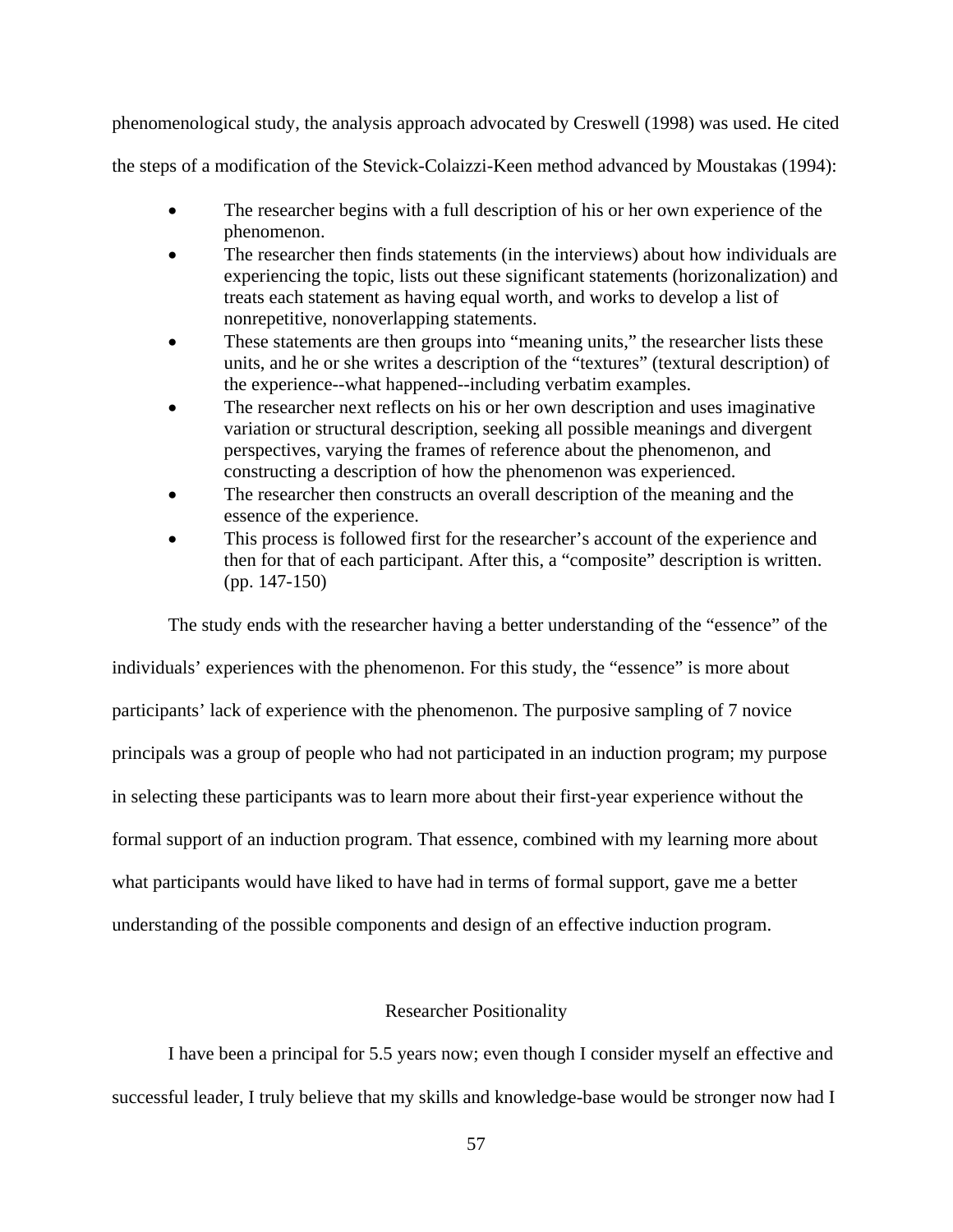had the opportunity to participate in an organized support program during the first 2 years of my principalship. Of my own accord, I attended seminars, workshops, and conferences; I read books and journal articles. But I did not have a base with which to work through my learning; there was no group or cohort with which to discuss my new knowledge or ideas for school improvement. Learning and knowledge are most meaningful when people talk together about what the learning means to them and how they plan to use it.

 There were two reasons I wanted to conduct this qualitative study; I wanted to learn about other novice principals' first-year experiences. I wanted to know if others think an induction program would have been useful during that first year. Qualitative research allowed me to do that; the qualitative approach emphasized the researcher's role as an active learner who can tell the story from the participants' view (Creswell, 1998). I wanted to be an active learner in this process.

 In addition, I wanted to use the results of this study to help articulate to my district the rationale for instituting a new principals' support program. When I move into a district-level leadership position, I will be prepared to offer to the district an opportunity to develop strong leadership skills in new principals. Moreover, there will be a framework in place that guides new principals in implementing effective leadership practices in their schools.

 Being so passionate about this topic led me to worry about being an effective researcher. It was essential for me to practice reflexivity, or self-awareness, so that I did not taint the information with my own bias. In phenomenology, the concept of the Epoche is essential; in the Epoche, the researcher sets aside prejudgments, biases, and preconceived ideas in order to understand the phenomenon from the participants' point of view (Creswell, 1998). No position whatsoever is taken in the Epoche; every quality has equal value and nothing is determined in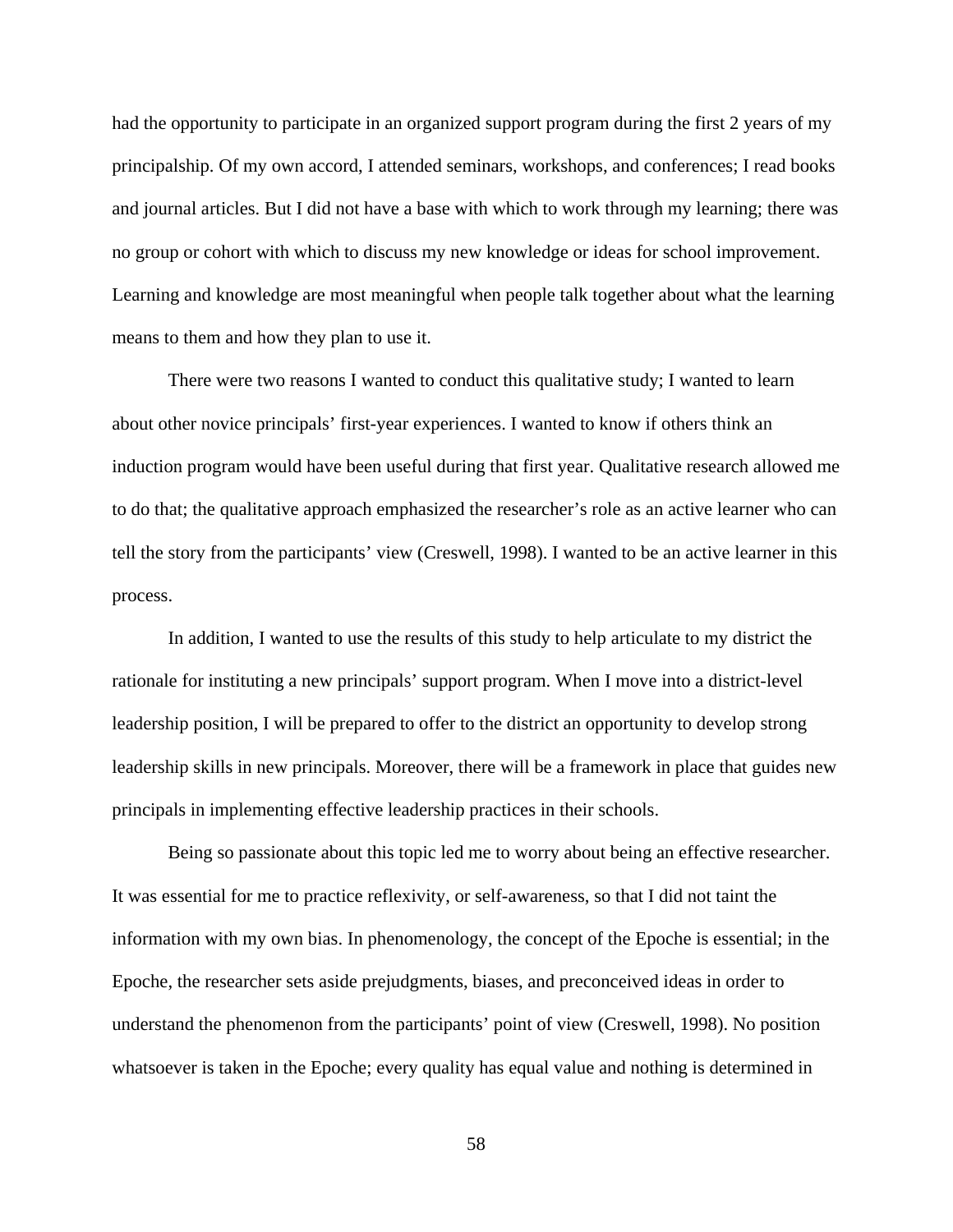advance. The challenge of the Epoche is to be transparent to ourselves, to allow whatever is before us in consciousness to disclose itself so that we may see with new eyes in a naïve and completely open manner.

 I am very curious to see if a new principals' support program will do all that I expect it will do. How beneficial, if at all, is it for new principals to participate in a support program? What knowledge and skills do they gain? How do they implement effective practices into their schools? Do they believe they were more successful their first year as a result of participating in the program? Did I really miss out on something special?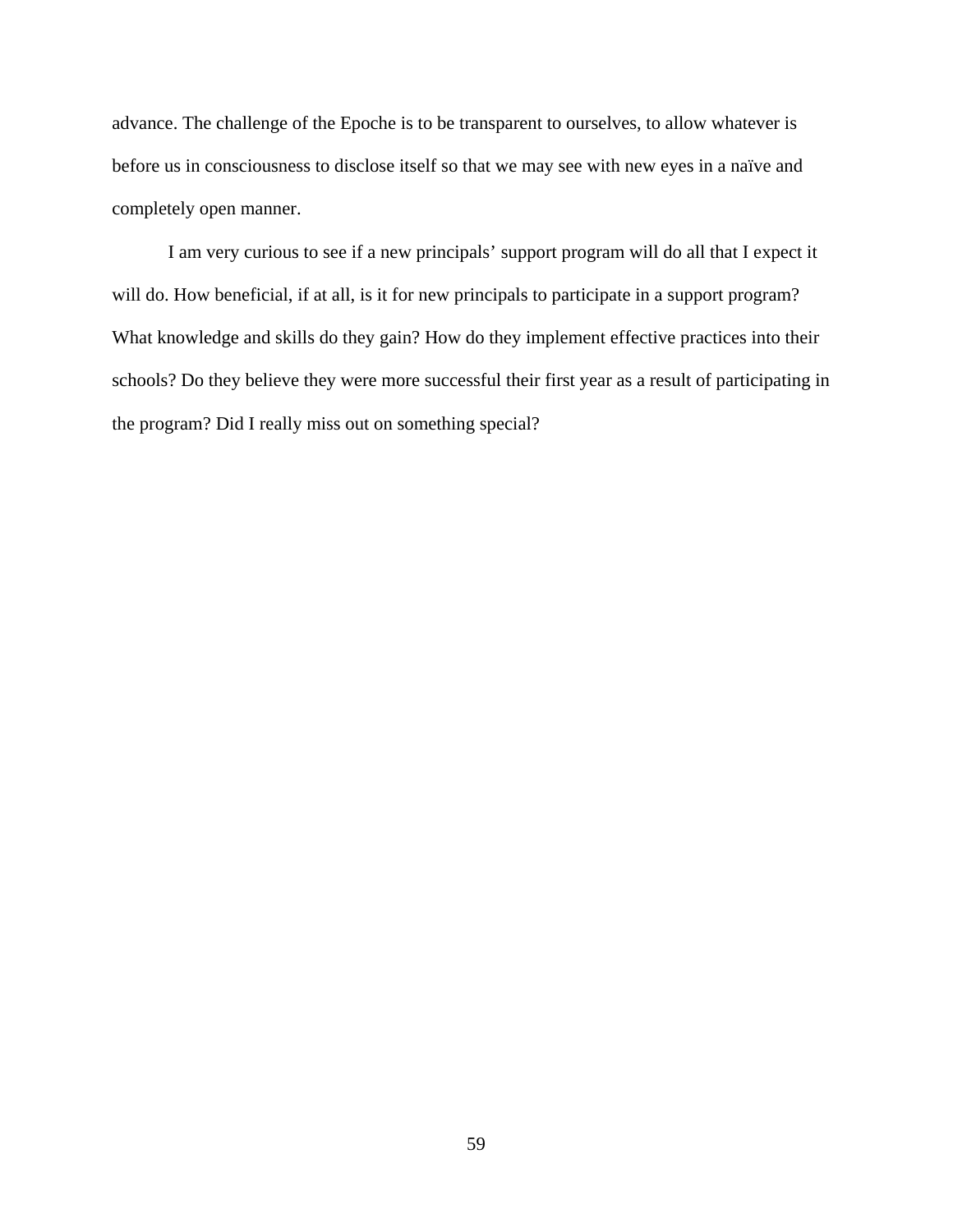# CHAPTER IV

# ANALYSIS OF DATA

## **Introduction**

The purpose of this research study was two-fold; the first purpose was to examine the first-year experience of novice principals. The second purpose was to examine what novice principals want from their school district in terms of support during their first years of service. Through interviews and written responses, a group of seven new principals described in detail their first-year experience; they passionately shared their distress and frustration as they had no one to guide them through the minefield of being a new principal. They had no one to show them how to assimilate their theoretical knowledge with the practical, daily applications of leadership.

Through this research study, this group of novice principals delineated what they desired from their district. By sharing the problems unique to their first-year experience, they offered solutions to those problems for future principals. They expressed a need for support--formal, constant and consistent support from district leaders. In place of their isolation, they stated the need for a sense of community with their peers. And recognizing their lack of knowledge, they called for real-life opportunities to see leadership theory in practice. Most emphatically, they believed new principals should not experience the frustration of trial-by-error learning. The firstyear experience is difficult at best; new principals want their districts to invest in them. They want to learn, they want to develop their skills, and they do not want to do it alone.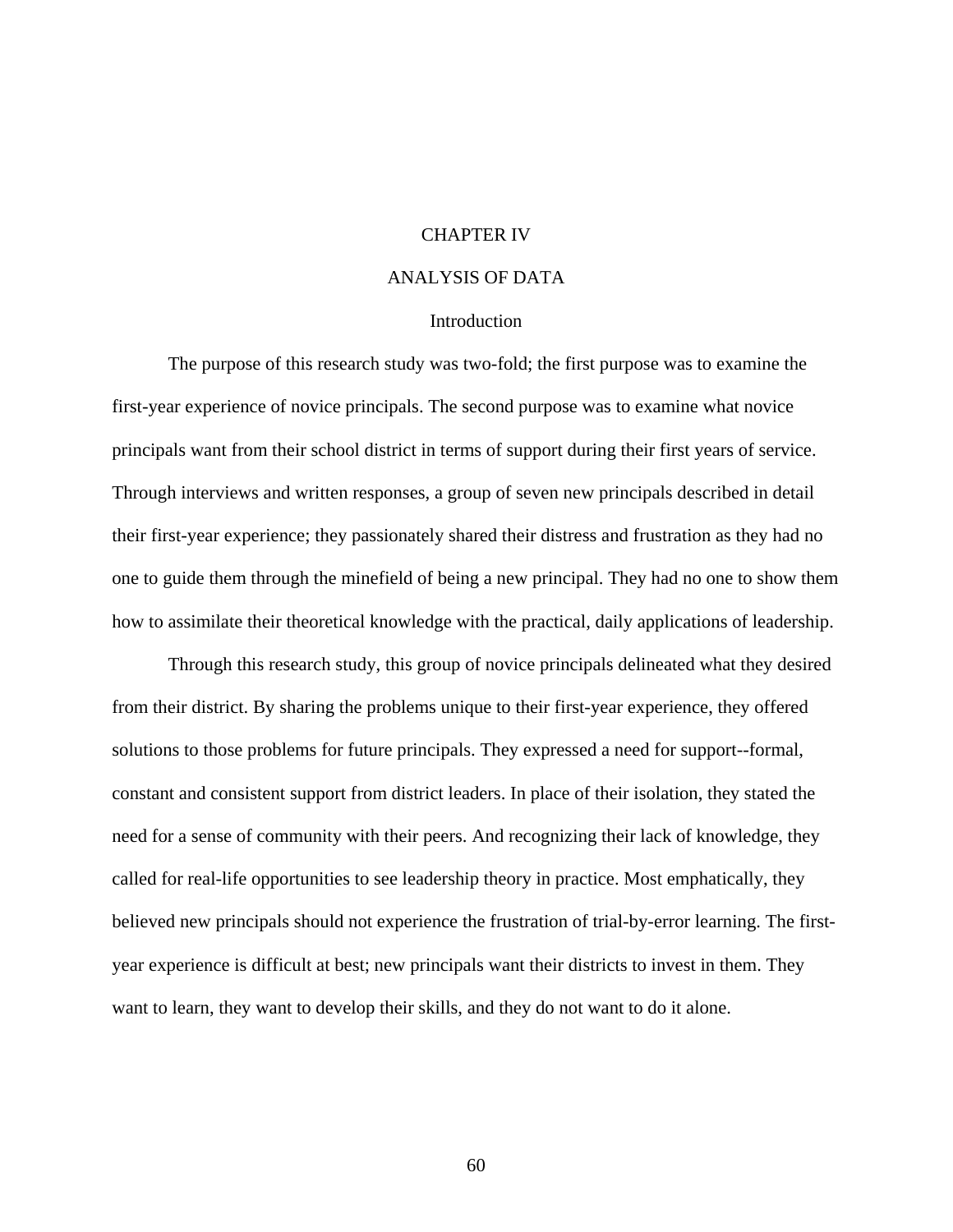To ensure anonymity, participants' names were changed to the names of famous rock stars. This idea was based on one principal's belief that districts should value new leaders so much that they are trained, supported, and treated "like rock stars."

## Table 2

## *Study Participants*

| <b>Novice Principals</b> | Gender | Ethnicity               | Experience | Grade Level        | AP Experience |
|--------------------------|--------|-------------------------|------------|--------------------|---------------|
| Linda McCartney          | Female | Caucasian               | 1 year     | Elementary         | 4 years       |
| <b>Stevie Nicks</b>      | Female | Caucasian               | 3 years    | <b>High School</b> | 0 years       |
| Tina Turner              | Female | Caucasian               | 1 year     | Middle School      | 4 years       |
| <b>Bruce Springsteen</b> | Male   | Caucasian               | 4 years    | Middle School      | 4 years       |
| Lita Ford                | Female | African American        | 1 year     | Elementary         | 4 years       |
| <b>Bob Dylan</b>         | Male   | Caucasian               | 2 years    | <b>High School</b> | 5 years       |
| Michael Jackson          | Male   | <b>African American</b> | 1 year     | High School        | 2 years       |
|                          |        |                         |            |                    |               |

Following the steps laid out in the methodology chapter, I scheduled personal interviews with each subject. Participants all agreed to face-to-face meetings, and were very accommodating with their time. All interviews were conducted in the participants' offices, with the exception of Stevie Nicks and Tina Turner. Those interviews were conducted after a principals' meeting at the district professional learning complex. Most of the interviews lasted just over an hour; because most interviews took place during the school day on the principal's campus, a specific amount of time was scheduled into the principal's day. Only two interviews lasted 1.5 hours, Bruce Springsteen's and Michael Jackson's; they took place after school and were the last scheduled appointments for the day.

Four of the participants agreed to answer follow-up questions in response to findings within the data analysis. In particular, I sought to discover more information about novice principals' educational leadership programs. Of greatest interest was their understanding of the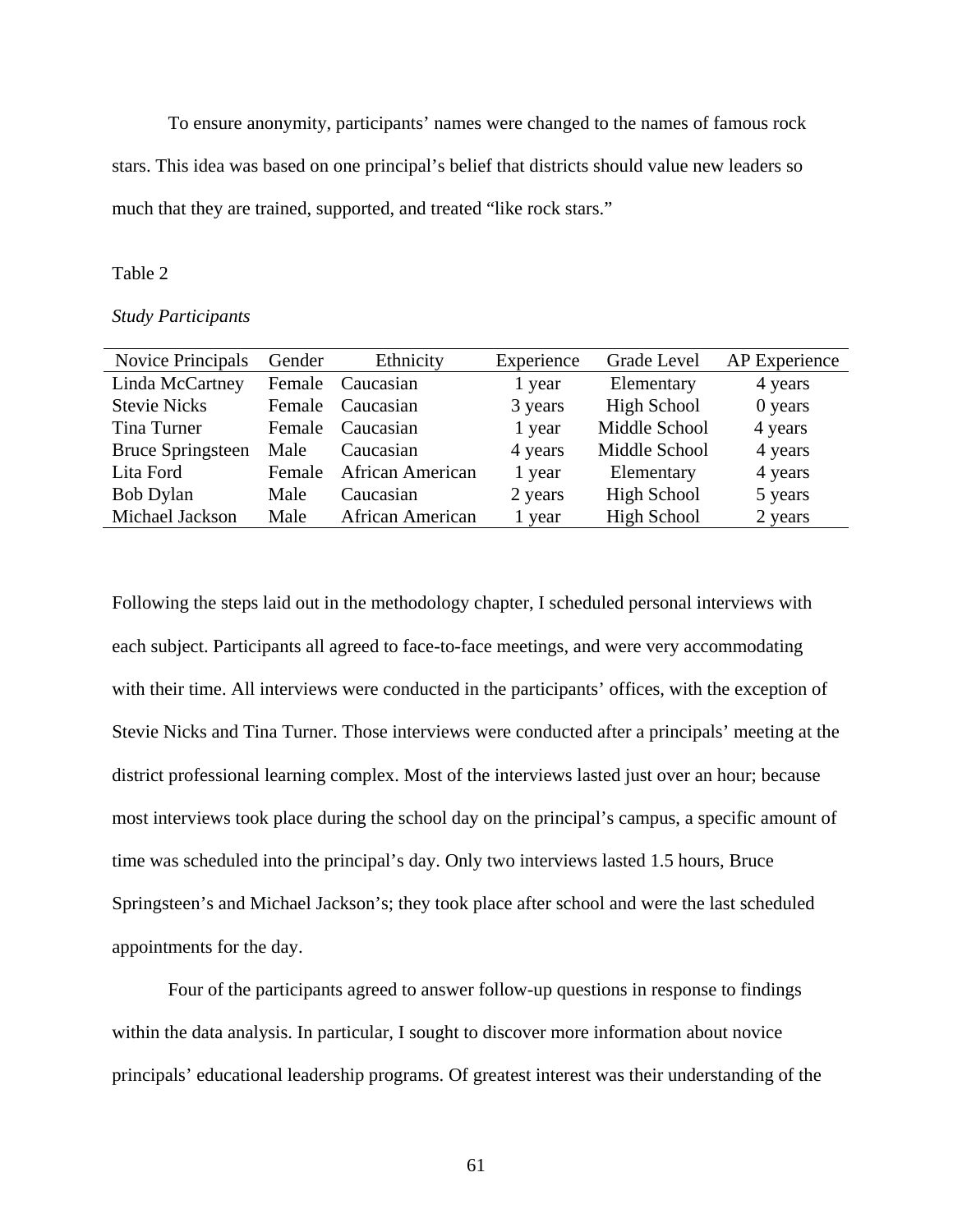relationship between leadership theory and leadership practice. Their written responses were included in the data analysis.

All principals were novice principals, which defined in this study, means they have been principals for no more than four years. Three principals were in their first year, two were in their second year, and two were in their third year. McCartney, Turner, and Ford were in their first year.

Linda McCartney has been an elementary principal for 1 year. She was an elementary school teacher for 16 years and an elementary curriculum specialist for 5 years. She served as an assistant principal in three different schools for a period of 4 years. During the middle of her fourth year, the district moved her from the elementary to the high school level. McCartney shared that making that move was exceptionally difficult because there are so many differences at each level. The curriculum, students' needs, extracurricular activities--the learning curve was steep.

Stevie Nicks' career path is quite different from the other participants. Nicks served as a high school English teacher for 11 years before moving directly to the district office. She was the Director of High School Education for 12 years. During that time she worked with the high school principals in the district, helping implement district and state initiatives at the school level. She was a resource for principals and provided guidance and support as needed. After 12 years, Nicks accepted a position as a high school principal in the same district.

Tina Turner had been an educator in the same school district for 13 years. After serving 7 years in the classroom, Turner became an assistant principal at the middle school level, finishing out that academic year. She then moved to the high school level where she was an assistant principal for the next 3.5 years before taking a principalship at a middle school in the district.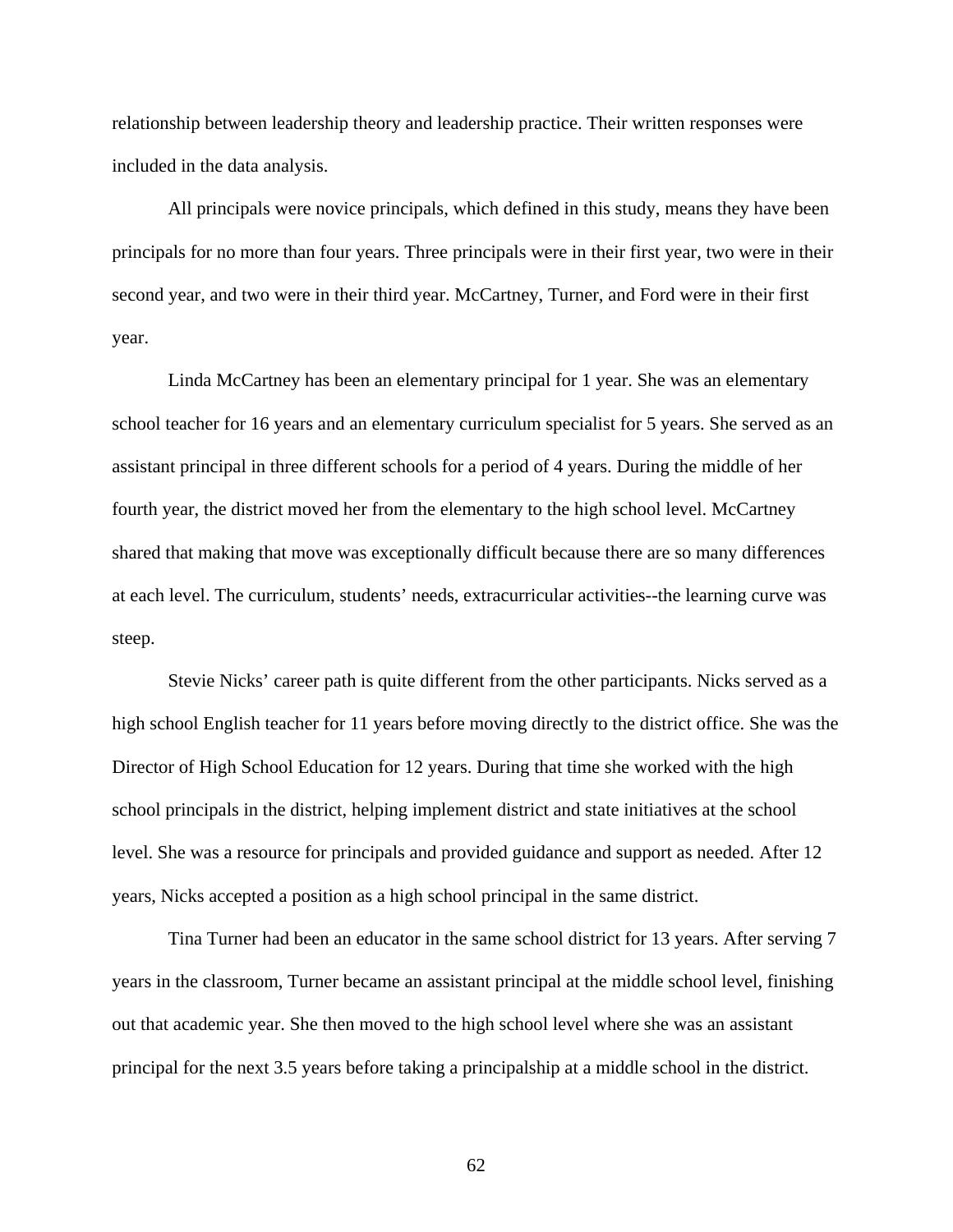Turner strongly believed in the necessity of induction and support for novice principals. In fact, she saw value in participating in a formalized leadership academy before taking on a leadership position. She cited such a program in the largest school district in Georgia; "It is an extensive, organized program; when you are finished, you are ready to take office. If you work through the program, you won't need support once you've become a school leader." Turner asserted that learning should not be just "trial and error." Districts should address principals' obvious needs and work to prepare them to move from level to level.

Bruce Springsteen was a middle school teacher and coach for 10 years before becoming a high school assistant principal. He served in that role for 4 years before accepting a position as a middle school principal. He stayed in the same district and in the same cluster of schools; his middle school feeds students into the high school where he served as assistant principal.

Lita Ford had been a principal for 1 year. All of her leadership experience had been at the elementary level. Her career path was a bit different from the others' in that she had been both the assistant principal and principal at the same school. The district moved her to another elementary school as an assistant principal for 2 years before allowing her to return to her current school.

Bob Dylan's career path is much like Ford's experience. He had served at the high school level his entire career. He was a high school English teacher for 8 years before becoming an assistant principal. After 5 years, he accepted a position as a high school principal in a neighboring school district. Dylan was the one participant in this study who wanted more support from his district, but he did not want to be involved in a formal induction program. He believed the most difficult aspect of leadership is making quick decisions based on good judgment, which cannot necessarily be taught. It is more experience driven. Also, he stated that his experience as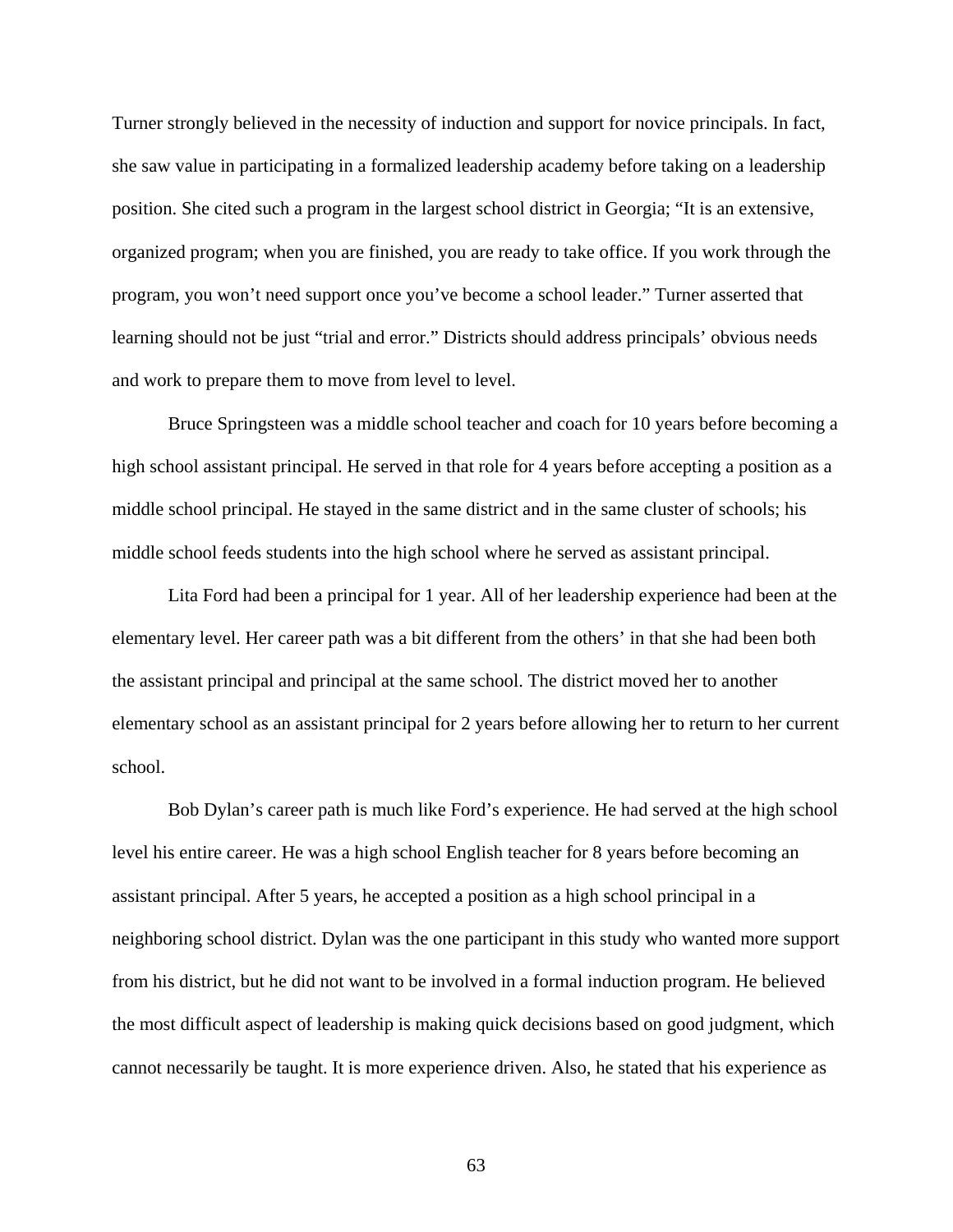an assistant principal was valuable in preparing him to be a principal. His principal gave Dylan a variety of duties and responsibilities that provided learning opportunities to better prepare him for a principalship.

Michael Jackson lived and taught in Florida for several years before moving to Georgia. He was a high school assistant principal for 2 years in another school district before accepting his current position and had been a high school principal for 2 years. As an assistant principal, Jackson served in a district that serves 3,761 students. The district was 67% White and 29% African American; 56% of the student body is economically disadvantaged, which means those students participate in the free and reduced lunch program. Jackson's current district was quite different, serving 10,242 students. Demographically, 71% of students were economically disadvantaged, 48% were white, and 45% were African American. Student achievement scores were so low that the school qualified for a 3-year school improvement grant. Principal Jackson stated that many of his daily frustrations originate from this grant; there is so much paperwork, so many site monitoring visits, and a great deal of policies and procedures to follow to qualify for the money each year.

Three participants in this study had no formal support, while others had minimal support provided by an assigned mentor. Nicks, Springsteen, and Jackson had no formal support from their districts. Dylan had a mentor who was a retired high school principal and former superintendent. They met informally and sporadically during Dylan's first year. McCartney, Ford, and Turner had minimal support from their district; all were assigned the same consultant who served as their mentor. They met monthly using a formal agenda developed by the consultant and their superintendent.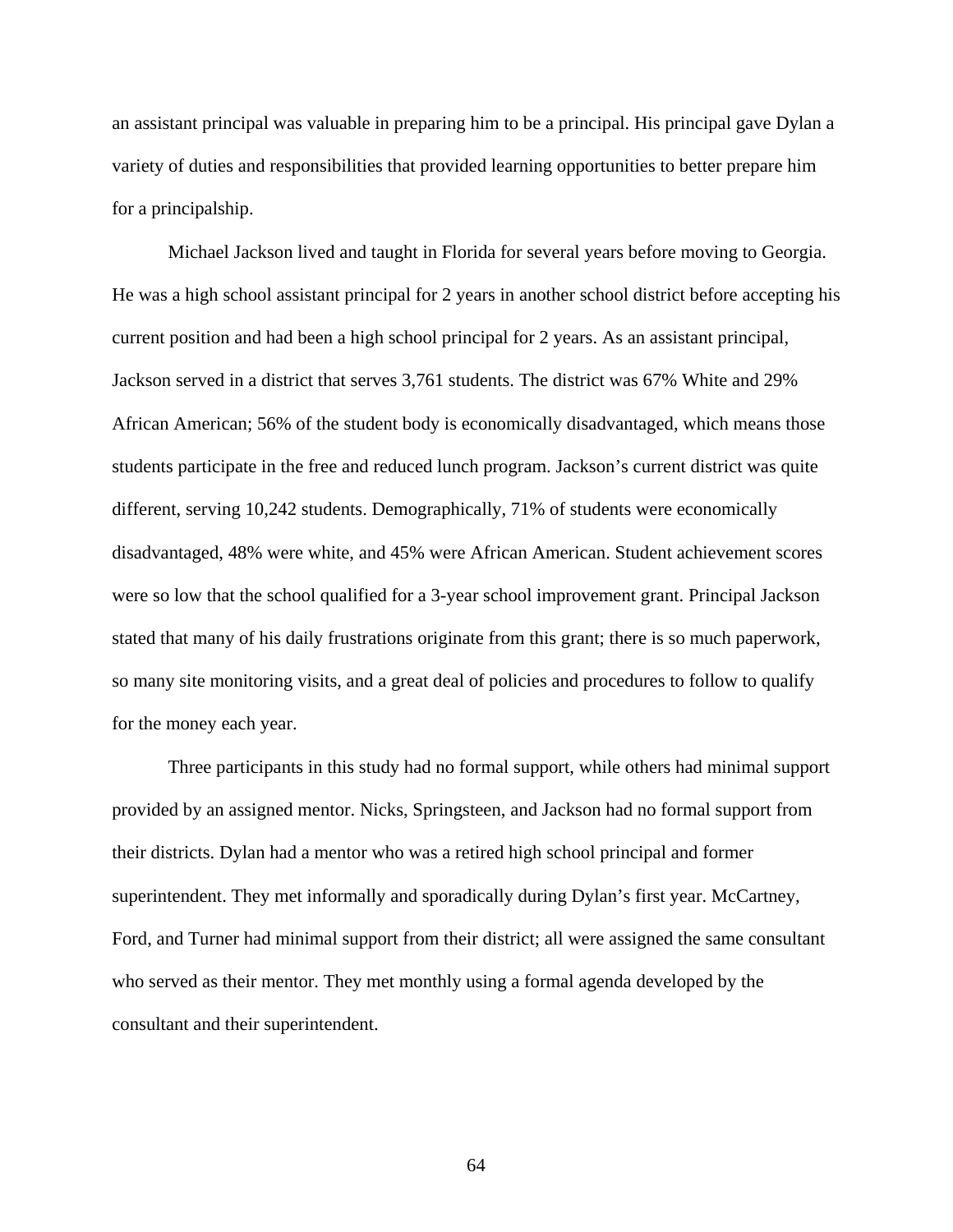Study participants worked in two school districts. Principal Jackson worked in a district located in Central Georgia. Prior to Jackson's employment, the district provided a wellorganized, formal induction program for its new principals. Led by the superintendent, new principals met monthly using a formal agenda tailored to district programs and expectations. That program was scaled down and finally cut due to lack of funding. The district made its new principals participate in a state leadership program called "Rising Stars." As funding continued to dwindle, leadership development became nonexistent.

All other participants worked in a district located in West Georgia. The district's philosophy about leadership development had changed with its superintendents. The former superintendent did not implement any kind of leadership support when Principals Nicks and Springsteen became principals. The current superintendent assigned a mentor to Principal Dylan when he accepted a principalship. The next year McCartney, Ford, and Turner were hired; the superintendent hired a consultant to work with them. They met with the consultant every month, focusing on an agenda of topics developed by the superintendent.

All participants agreed that having district support was important to their success during the first year as principal. Each had different experiences as assistant principals, and agreed that their time as assistant principals should not be viewed as a preparation program for the principalship. Furthermore, findings indicated differences of opinion about what kind of support is best.

Does the assistant principalship serve as a true preparation for leaders as principals? Is it an effective apprenticeship? If the district is not deliberate in developing assistant principals, then the answer is, "It depends." Study participants agreed overall that being an assistant principal is much different than being a principal. Reality does not constitute training, and no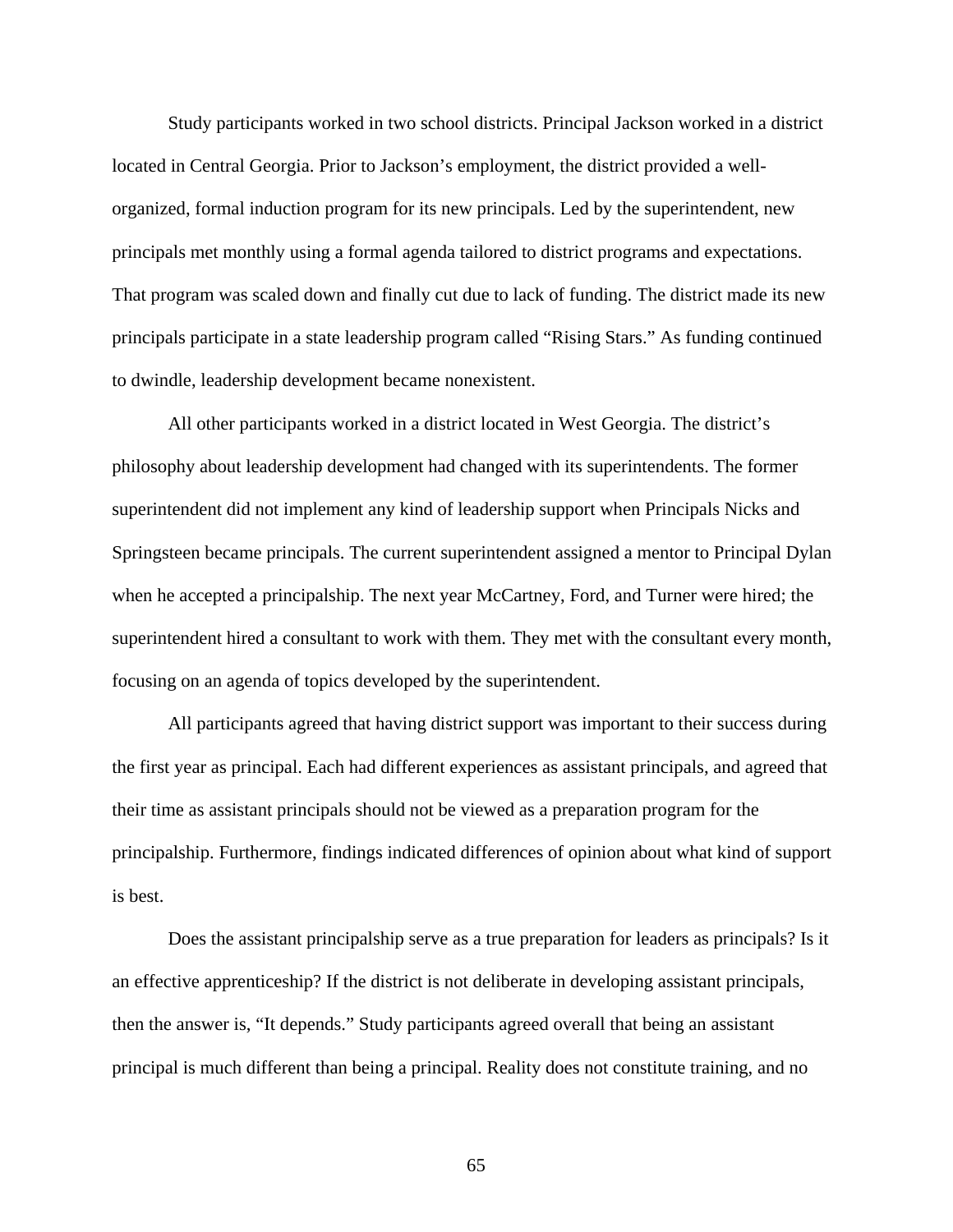matter the numbers of years of experience as an assistant principal, participants stated that they did not believe they were ready to be the principal.

Principal Nicks had no previous experience as an assistant principal. She left the classroom to go to the district office before becoming a principal. Springsteen's tenure as an assistant principal was at the high school level; he stated that he did not feel his experience prepared him to be a middle school principal. Both Ford and McCartney served as assistant principals and principals at the elementary level. Both noted they understood specific job duties and responsibilities such as curriculum and instruction.

Dylan was the only study participant who stated that his 5-year tenure as an assistant principal was valuable preparation in becoming a principal. Dylan's principal gave him a wide variety of duties and responsibilities. He also gave him a great deal of autonomy and decisionmaking power. Dylan's principal served as his mentor, teaching and guiding him through the learning process.

Participants' individual experiences as assistant principals show different levels and kinds of preparation. Could districts better use this experience as preparation for the principalship? Despite the fundamental differences in the two experiences, it is possible. However, daily reality is not a substitute for direct training and support.

Regardless of their first-year experiences, these novice principals agreed that their first year was overwhelming. They experienced many problems, but had ideas for solutions. Districtlevel support and induction was one solution to those problems.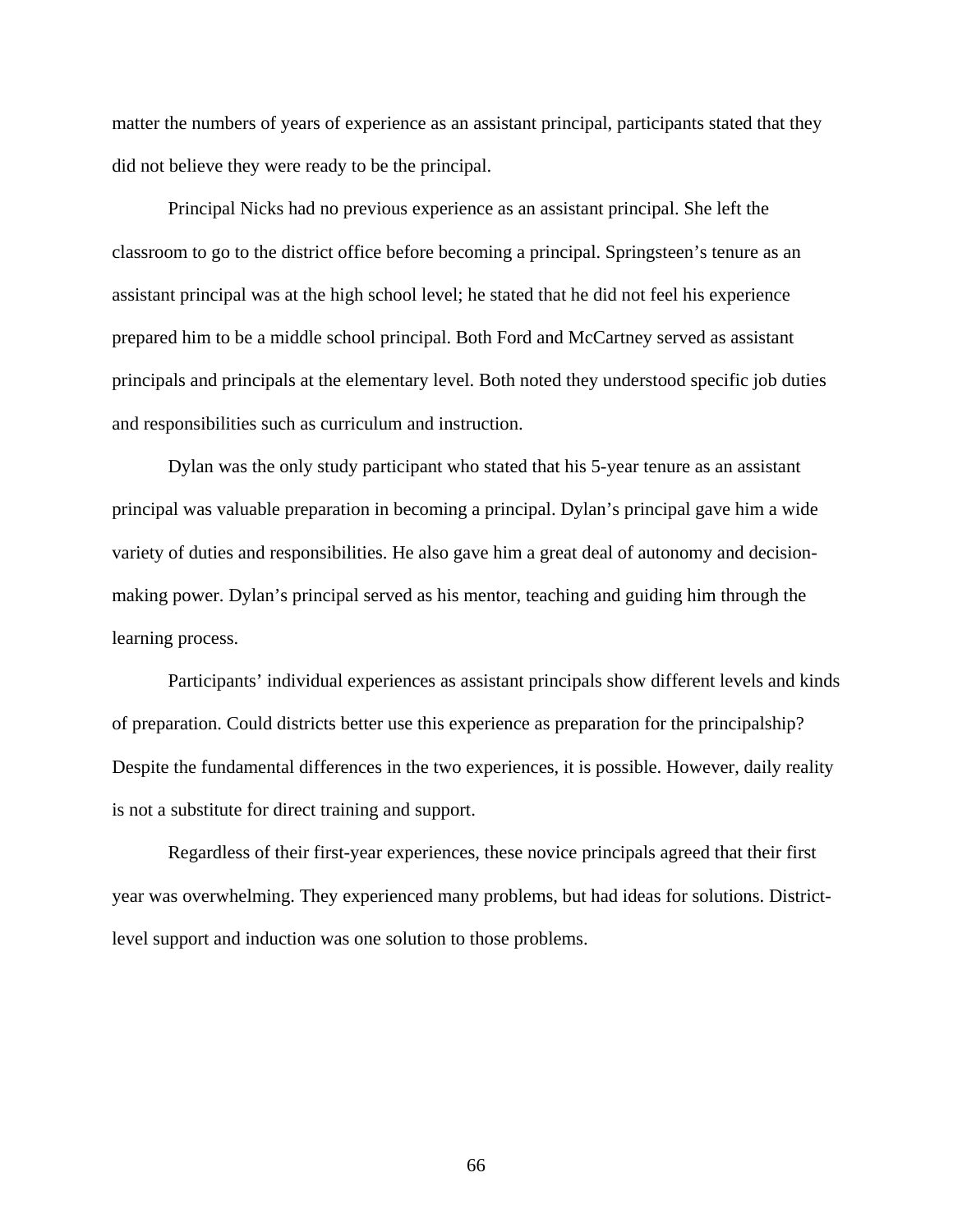#### Data Analysis

 Once the interviews were completed, notes and additional written information gathered were reviewed, organized, and outlined. An examination was done to determine themes and common strands of thought. Focusing on similarities, such as common words, two central themes were identified: the need for community and the application between theory and practice. The same process was used to study contrasting experiences of participants. In the following sections, I explore the first-year experience through these themes and the challenges participants faced in their role as new principals.

# First-year Experience

The first year as a principal can be described as difficult, at best. "Stressful" was the overarching idea, made significant by words like, "constant pressure," "challenging," and "overwhelming." One point that was reiterated during the interviews was the realization by most new principals that, "I did not know what I didn't know." The learning curve is straight upward, and there is little time to truly know and understand information before it must be applied in working situations. The recognition of lost opportunities was extremely frustrating. The firstyear experience was also described as "all-consuming." Every principal noted that they experienced a level of stress they had not encountered before; stress that resulted from the weight of responsibility, building relationships, and establishing credibility.

Principal McCartney used the word "shock" to describe her first year. She indicated that she "was ignorant of the differences between being the assistant principal and the principal." She discussed the constant level of pressure she felt, a pressure she had never experienced. She struggled to manage the day because so many people demanded her time; she kept getting behind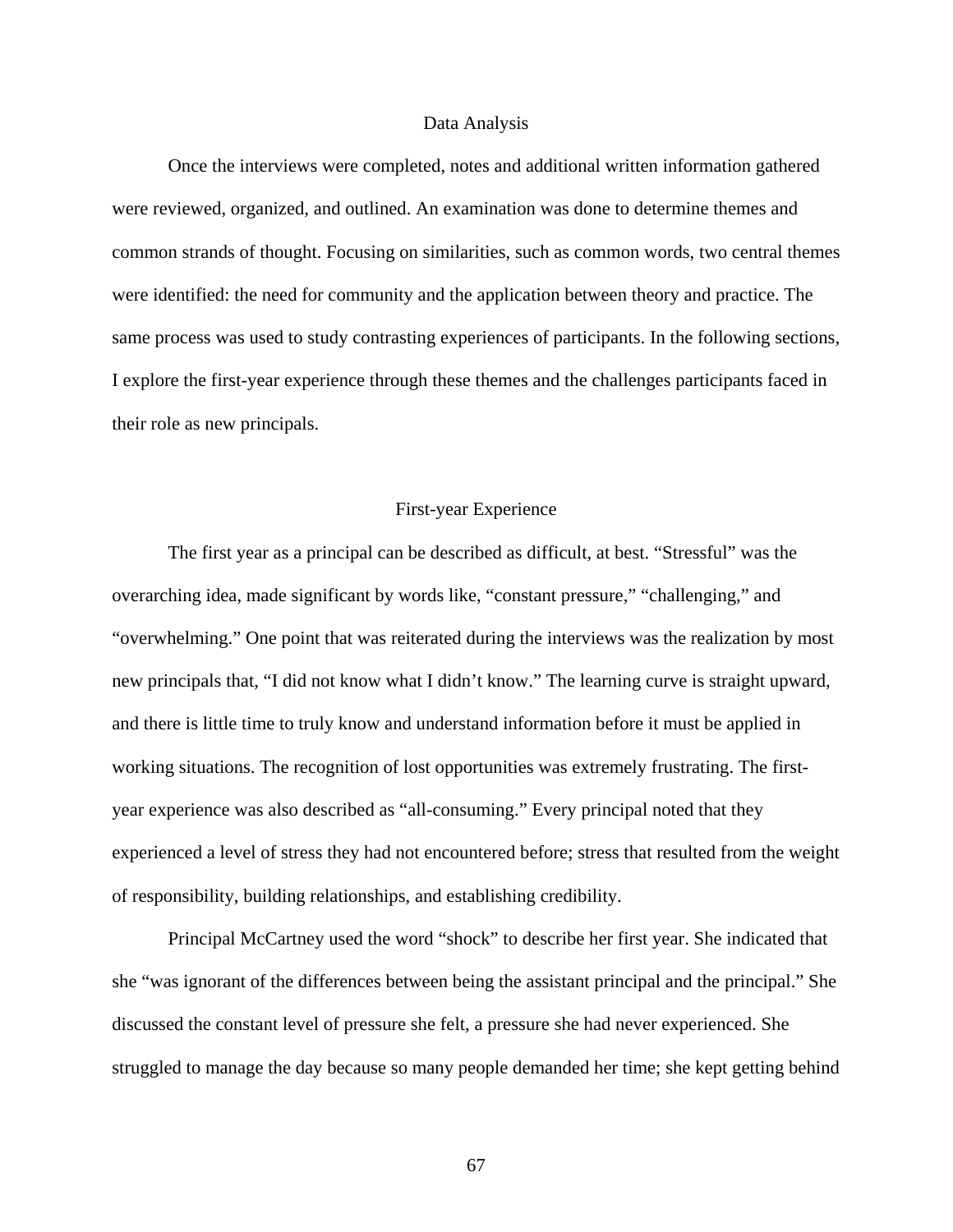in completing her tasks. Both Principal Springsteen and Principal Dylan felt that pressure as well. They both discussed how quickly they had to learn new information and how they felt like they could never finish a task before starting another one. Common descriptors were, "overwhelmed," "learning on the fly," "whirlwind," and "my feet didn't touch the ground." Principal Jackson echoed these sentiments using the word "chaotic" to describe his first year as the principal.

All principals shared that their confidence waivered at times during their first year. Their confidence waivered when they were dealing with situations in which they felt they had little prior knowledge or experience. Principal McCartney was very confident about curriculum and instruction; she lacked confidence in her ability as a public relations representative for her school. Springsteen and Jackson both stated that their confidence as principals was low. Springsteen did not think that he learned enough during his four-year tenure as an assistant principal. Jackson's confidence was low because he was a first-year principal in a very large, underperforming high school; he had so much to learn so quickly because his high school was on the verge of being taken over by the state. It was a Title I school, and it was selected to receive a multimillion dollar school improvement grant.

Another common idea expressed by all novice principals centered on the concept of "balance." They all noted that being a school principal was overwhelming and all-consuming. They discussed the importance of acknowledging the intense stress level, but managing it in such a way that it did not take precedence over or negatively affect their personal lives. McCartney advised, "There is no framework of reference. Know that being a principal is a very different pressure than you have ever experienced." She also encouraged future principals to balance family and job, and "Be true to yourself--own who you are and what you believe in." Springsteen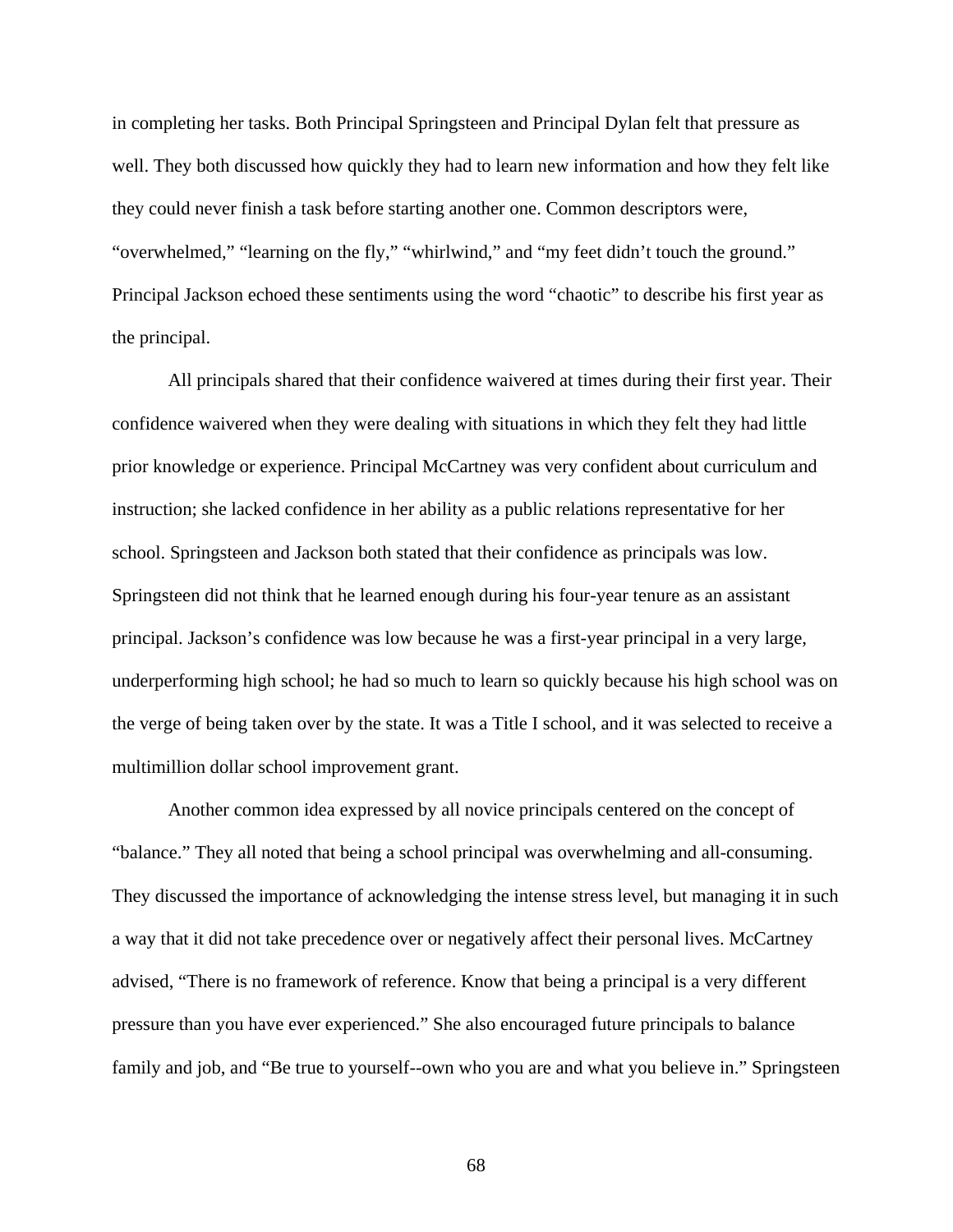believed in good time management skills to accomplish tasks; he said it was important not to work long hours. Principal Ford also mentioned long work hours and emphatically stated, "Go home!" Also like Springsteen, Ford noted the importance of being a good planner and finding someone who has a similar work ethic.

 Principal Jackson said it was important for new principals to give themselves credit for being there; they were chosen for this job. He said, "It is OK to acknowledge that you don't know everything."

## Problems

Being a new principal is tough. More and more principals are leaving the profession; younger and less experienced educators are being thrown into a job that has been described as overwhelming. What problems do new principals face that make the job so stressful? Participants in this study listed and discussed a multitude of problems which can be organized into two main categories--isolation and lack of knowledge.

## *Isolation*

All participants made comments about needing someone to confide in, reflect with, and talk to about the daily experiences of being the principal. Many participants felt isolated in their positions; as the new leader, there is no one who is equal. It is lonely at the top. Principal Nicks stated that she wanted, "someone to talk to, someone to bounce ideas off of. I want someone with whom to share my confidences and emotions I can't share with teachers, someone who is my equal." Isolation compounded emotional distress; new principals had no affirmation, no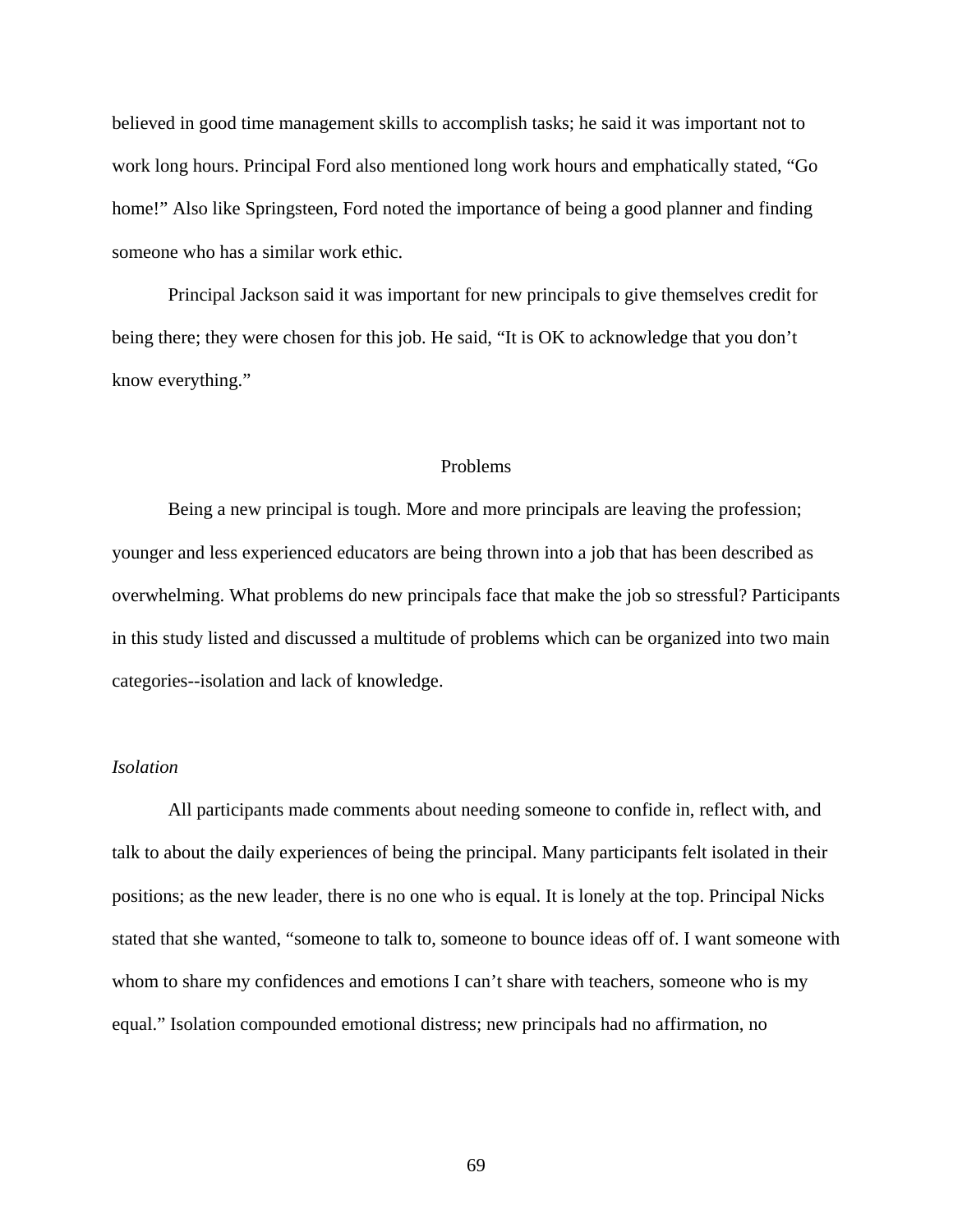reassurance of a job well done, no one with whom to share fears and frustrations. McCartney simply stated that she just needed someone to, "give me permission to realize "I'm not perfect."

Most principals wanted to work with their peer group. For some, a sense of community would have positively affected their self-confidence during their first year as principal. Ford gained confidence from support sessions she arranged with her peers. "We share our experiences, praise one another, and find each other's strengths. There is a sense of safety in this group." Nicks wanted someone to help her work through the decision-making process, sharing ideas for possible solutions.

Isolation is one of many problems new principals face in their first year. That isolation can negatively affect one's self-confidence because there is no one available to combat the feelings of insecurity that creep up on someone when they are lonely. These novice principals wanted to build relationships with their peers; they wanted the affirmation, collaboration, and perspective that come from belonging to a community.

# *Lack of Working Knowledge*

The relationship between what new principals know and what they need to know is unclear. It might be that the disconnect is more about the practical application of their leadership knowledge and how it meshes with their districts' policies and procedures for leaders. Regardless, these novice principals believed they should have more knowledge about how to do their jobs well.

In terms of knowing how to do their jobs, participants discussed how their Educational Leadership programs prepared them for the actual principalship. Most believed they were fundamentally ready to take on a leadership position, but felt unprepared in how to actually be a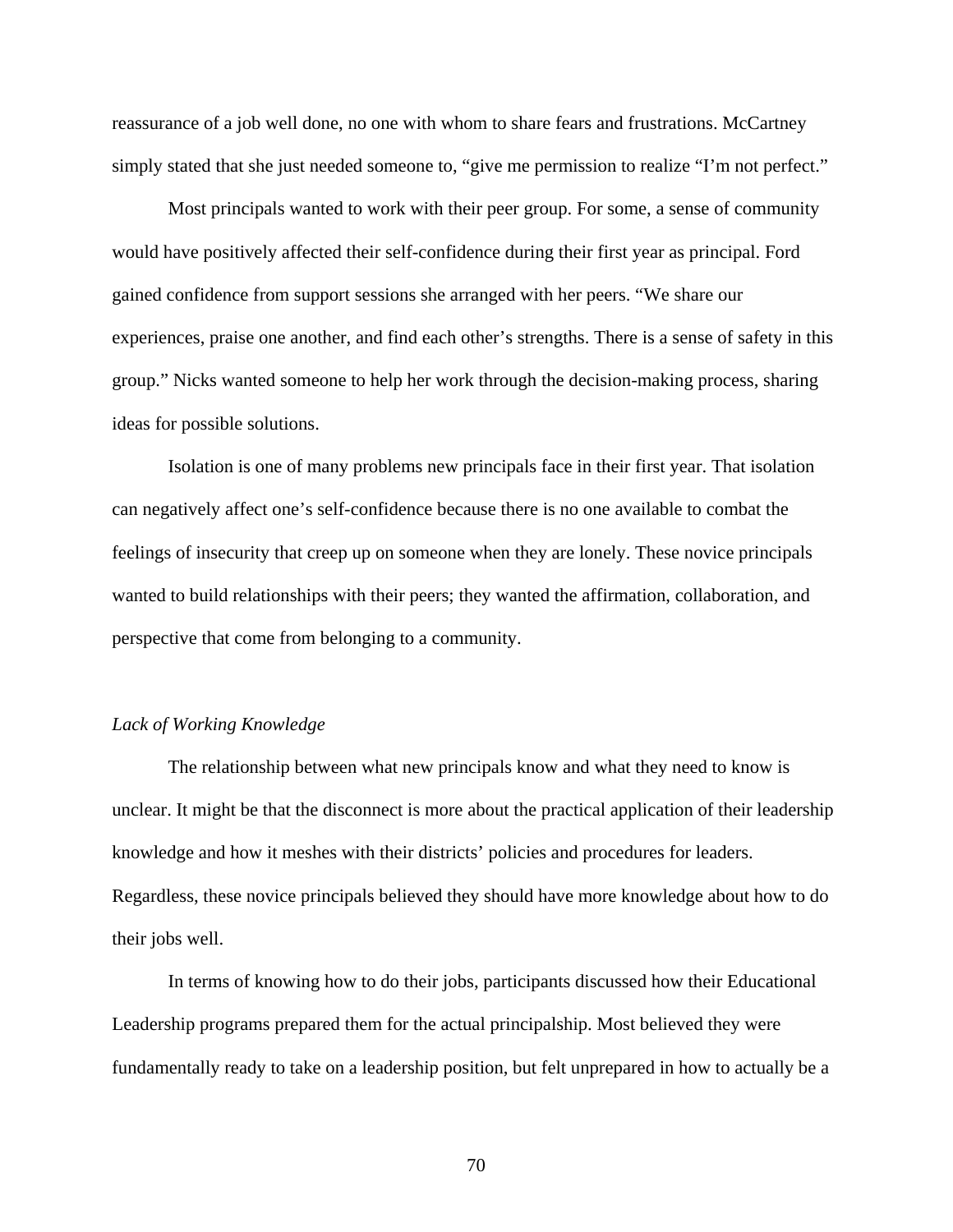principal. All participants discussed the idea that their collegiate experience provided a foundation for school leadership. Most believed their programs provided an explanation and review of the general theory and practice of leadership. Principal Nicks stated,

My experience with the Educational Leadership program included a foundation for school leadership; however, the collegiate theory and practice was a very general orientation. Although specific skills were introduced, significant learning and skill development in the areas of finance, human resource development, effective parent interactions, technology, curriculum, instruction, and assessment occurred through authentic experiences and professional learning.

Nicks did note that her university experience certainly helped develop understandings for education reform and that the most helpful portion of her experience in the graduate program was school law.

It was interesting to note that these new principals did not find fault with their preparation programs. Although they believed they were lacking in their knowledge, participants asserted that they did not see how universities could truly prepare people for the day-to-day reality of being a principal. Nicks noted that the world of education was constantly changing and that it was impossible to keep up with that change. Principal Dylan asserted,

I really cannot say that my leadership program prepared me in any of those areas [finance, human resource development, communication, technology]. While it did help somewhat, my job as an assistant principal helped me much more. I feel like I received some exposure to those elements; however, the day-to-day operational burden of each was not sufficiently addressed. I do not know that it could be adequately done given how various systems approach those topics differently.

These novice principals have a degree in Educational Leadership; they have knowledge about building school culture, instructional supervision, finance and maintenance operations, but, they asserted that they need to better understand how their district wants them to put this knowledge into practice. These principals wanted to clearly know the policies and procedures their districts had in place that govern them in how they do their jobs as principals.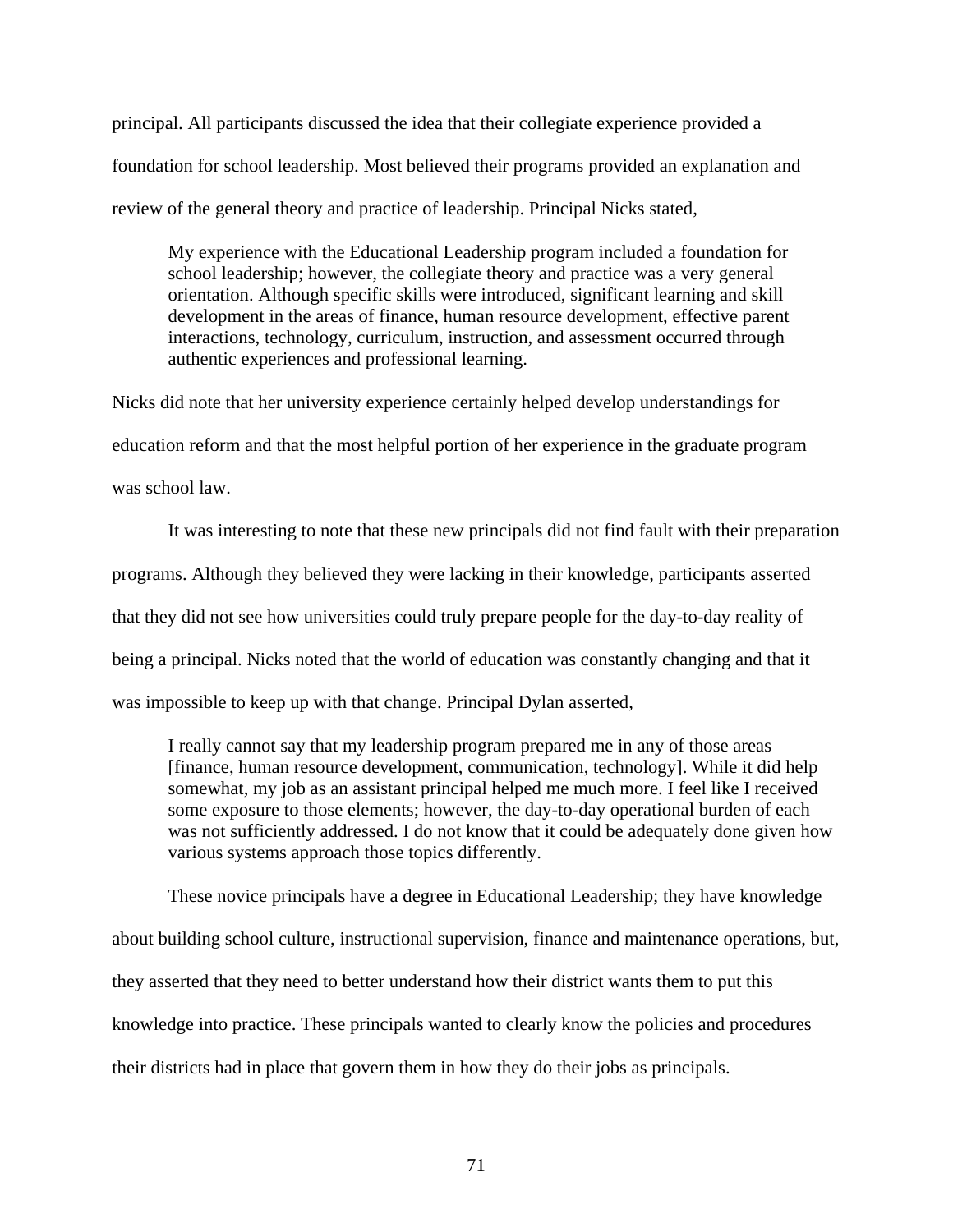All wanted to learn more about budget and finance both at the school and district levels. Other mentioned topics of interest were school operation, state-mandated testing, and scheduling to maximize state funding. Several participants needed more information about their districts' personnel policies; they were most interested in the interviewing and hiring process, teacher evaluation, and documenting poor-performing teachers. Additionally, time management, public relations, scheduling, communication skills, and monitoring school initiatives were areas of concern.

Principal McCartney would have appreciated support with time management and more access to a greater number of professional resources. Turner wanted more general information about the district and a basic knowledge of expected tasks. Springsteen wanted an outline listing monthly tasks and deadlines; he believed he would have greatly benefitted in his ability to do his job if he had a framework to help him stay on track with his responsibilities. If he stayed organized, he could know ahead of time if he needed additional information, clarification, or understanding and get it before he completed a task or responsibility incorrectly.

 A lack of working knowledge and isolation are just two themes in the myriad of problems that principals face in their first-year experience. But it is the emotional distress created by isolation and not knowing that makes these new principals feel the overwhelming, all-consuming pressure that is almost unbearable to even the strongest of people.

 What are the solutions to these problems? How can districts address these problems and solutions with their new principals? Three words—support through induction.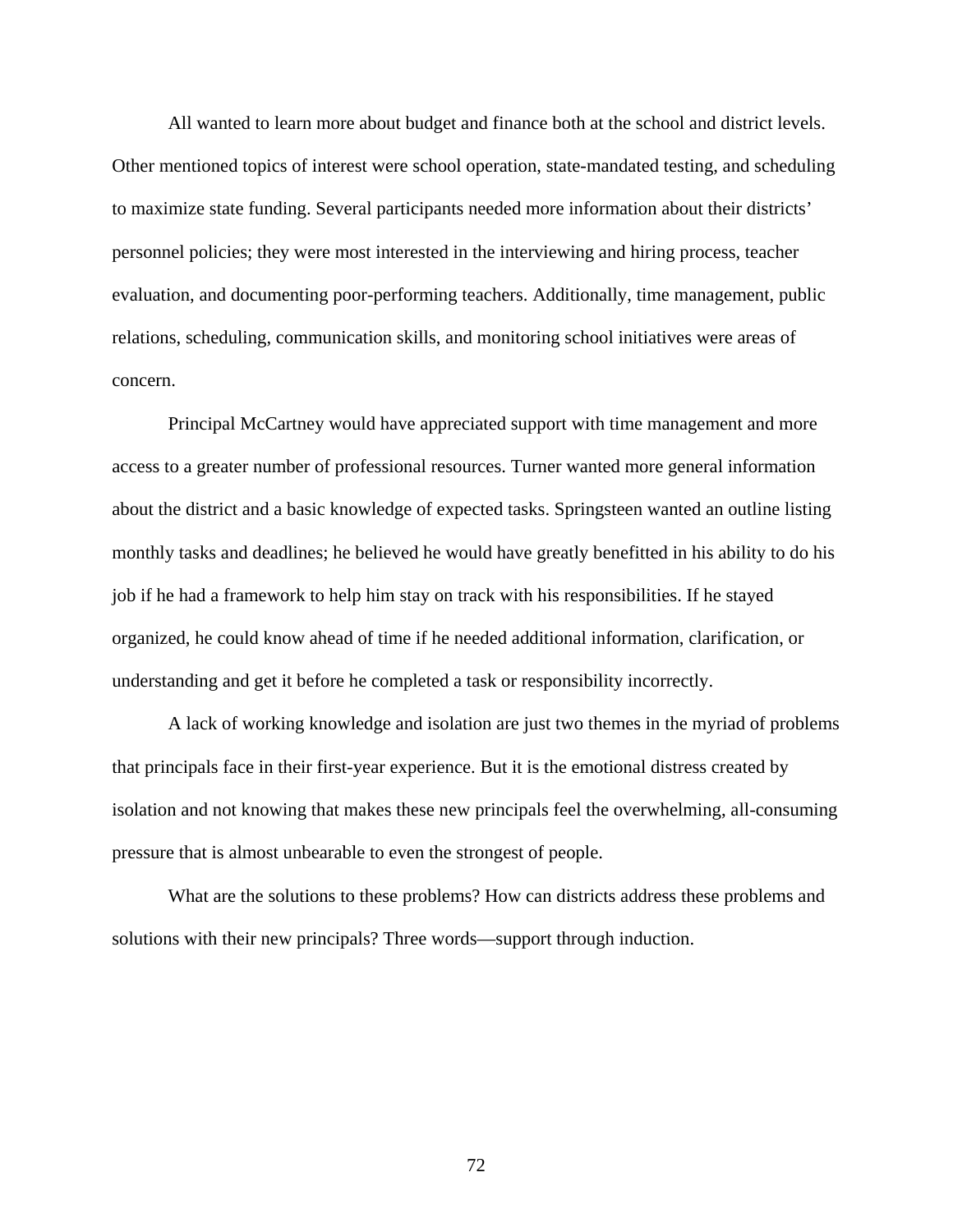### Is Induction an Answer?

To induct means to provide with knowledge or experience of something not open to all (Merriam, 1997). When asked about the concept of a formal induction program, all of the participants in this study agreed that induction could have been beneficial in a variety of ways in guiding them through their first year as principals.

Most of the participants agreed that their confidence in being a new principal would have been bolstered by an induction program. Knowledge is power and that power can sustain one's self-confidence during trying times. For some, it would have given them a sense of community, for others, a sense of accomplishment. All participants agreed that it was important that districts provide support for first-year principals. Principal McCartney stated, "I think it's critical in functioning as a good principal." Principal Jackson believed induction was "an integral part of the transition into a leadership role."

Principal Ford suggested that support for leaders should be included in a district's improvement plan; improving the caliber of district leaders would be an initiative. She asserted that districts should "invest and grow us." McCartney agreed that districts should "absolutely value" providing support for new principals. She went on to say that superintendents should want induction for new principals; the district would reap rewards more quickly from new administrators' performance. Principal Jackson stated, "High performing principals without induction is not possible."

What does a formal induction program look like? What are its components? What is its purpose or does it have more than one? In reviewing participants' descriptions of their first-year experience and in keeping with the themes of isolation and lack of working knowledge, participants' common ideas focus on a community approach and a basic curriculum and design.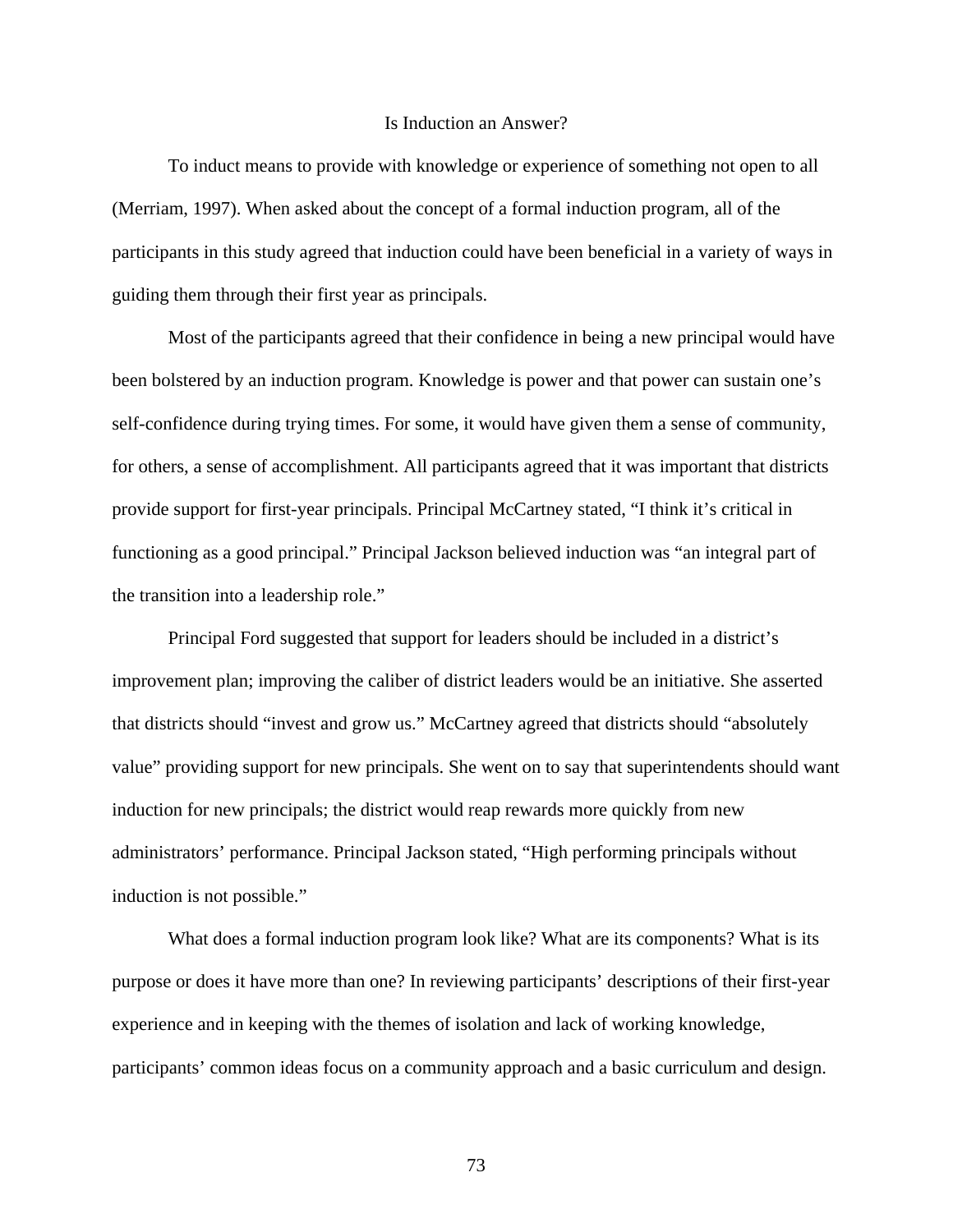# *Community*

A community approach to leadership support addresses new principals' feelings of insecurity and isolation. A sense of community helps new principals deal with many emotions regarding that first-year experience. Possible benefits of participating in an induction program are building relationships with peers, gaining perspective from veteran principals, networking, affirmation, and collaboration. Collaboration can also help new principals develop and build leadership skills.

Many of the participants noted that their self-confidence might have been improved through an induction program. Working with peers allowed them time and opportunity for selfreflection and evaluation. Springsteen went as far as to say, "I would have realized my strengths based on what my peers couldn't or wouldn't do; I could have measured myself by others' progress."

Ford worked in a district that provided minimal formal support. A sense of isolation pushed her to reach out to her peers, and she arranged to meet regularly with the other new elementary principals in her district. "My self-confidence is positively affected by the meetings with my peers. We shared our experiences, praised one another, and found each other's strengths. There is a sense of safety in this group. We get tangible work done."

 Four of the novice principals in this study had a mentor their first year. Most participants agreed that there was great value in having a mentor. However, they were quick to mention that the mentor should be well-matched to ensure a more positive learning environment. Ford, McCartney, and Turner shared a mentor. Their mentor was a consultant their superintendent hired to meet with them monthly. She [consultant] developed the agenda topics. Ford did not like this experience at all. She stated, "My self-confidence has been negatively affected by support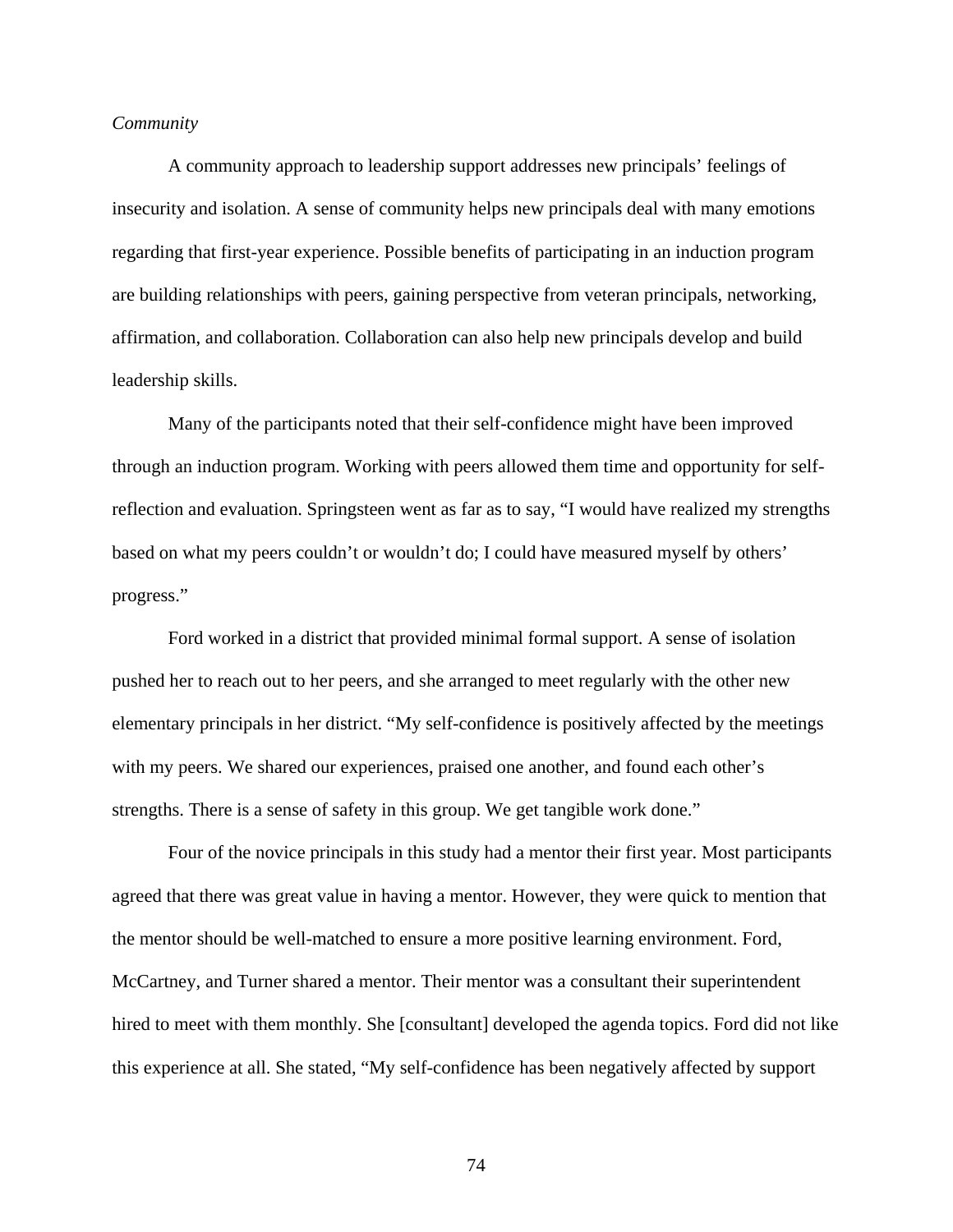sessions with the consultant. Sessions are rigid and inflexible. The consultant is cold in her interactions with me." Turner was more neutral in her response about their mentor. "I complete activities or prepare documents for our meetings. During our meetings, I ask questions and listen to her recommendations. Our agendas are based on what our superintendent wants." McCartney thought the process was beneficial to her. She stated, "I am held accountable for my progress by completing various assignments. . . . I am working to meet expectations outside myself, which creates another level of awareness for me."

Principal Dylan's mentor was a retired superintendent and former high school principal. He thought mentors should be retired administrators because they are more readily available. He went on to state, "Retired administrators can offer reflection and reassurance based on similar experiences." Principal Jackson agreed that having a mentor/coach available to help reflect on performance-related tasks would be important in an effective induction program. He stated that novice principals could gain a better understanding of their own leadership strengths and weaknesses while learning from experienced, veteran educational leaders.

# *Curriculum*

It was evident that the principals' chosen topics were based on their self-assessed needs. While budget and personnel were the most discussed topics, each principal acknowledged a need to know more about a variety of topics. Several of the principals stated that they wanted input in developing the curriculum and/or agendas for induction; they commented that the program should be "tailored" to meet their needs. Only one principal discussed the importance of differentiating professional learning for new principals. He stated that his time would be better spent in learning sessions that met his identified needs. Because time has been the major cost of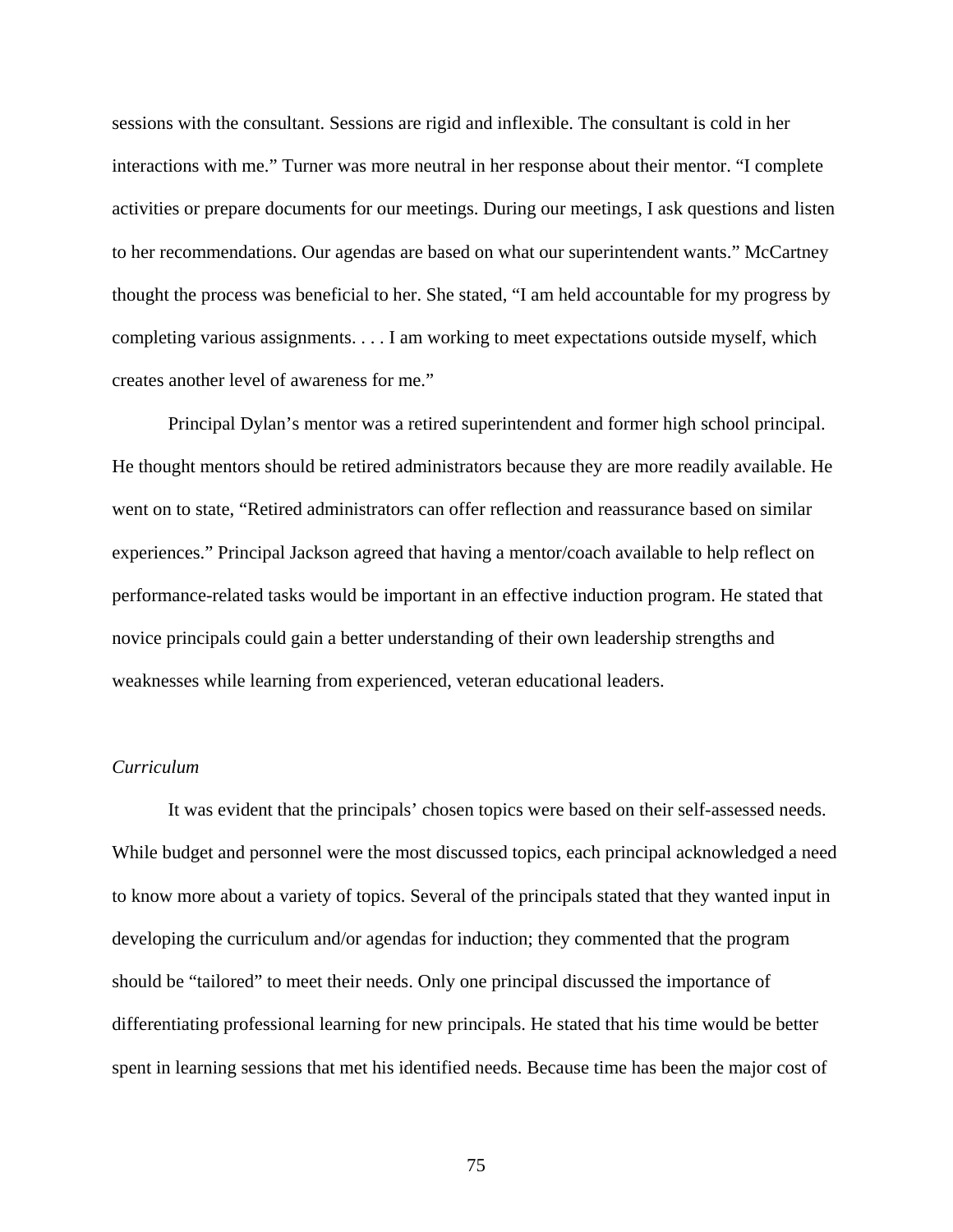participating in an induction program, as cited by these novice principals, it is important to note that designing induction based on principals' self-assessed needs is important.

Participants had definite ideas about the topics of study included in a district-level principal induction program. University educational leadership programs of study included classes in human resources, budget and finance, school law, facilities operations, and instructional supervision. Novice principals begin in their new positions with a fundamental knowledge of such leadership principles, but, again, struggle with the application and practice of those principles. These new principals wanted more clarity and understanding of their school districts' processes and policies governing human resources, budget and finance, and so forth.

 When asked about the curriculum of an induction program, participant responses included many ideas such as school improvement, scheduling for instruction, Federal programs, school policy, time management, and instructional supervision and monitoring. The topics that were listed by most, if not all participants, were human resources and budget.

 The budget process was included as a topic of study by five of the seven novice principals involved in this study. Participants generally wanted to better understand their district's budget process at the school level. They were interested in gaining more knowledge of the full-time equivalent (FTE) and QBE funding; one topic of study inherent in that funding is instructional scheduling and maximizing learning time. Both Principals Dylan and Ford wanted to learn more about process of developing a master instructional schedule.

 Other participants stated that they needed a better understanding of district policies governing school accounts. Additionally, they wanted to learn more about the funding categories and how best to allocate state monies into those categories.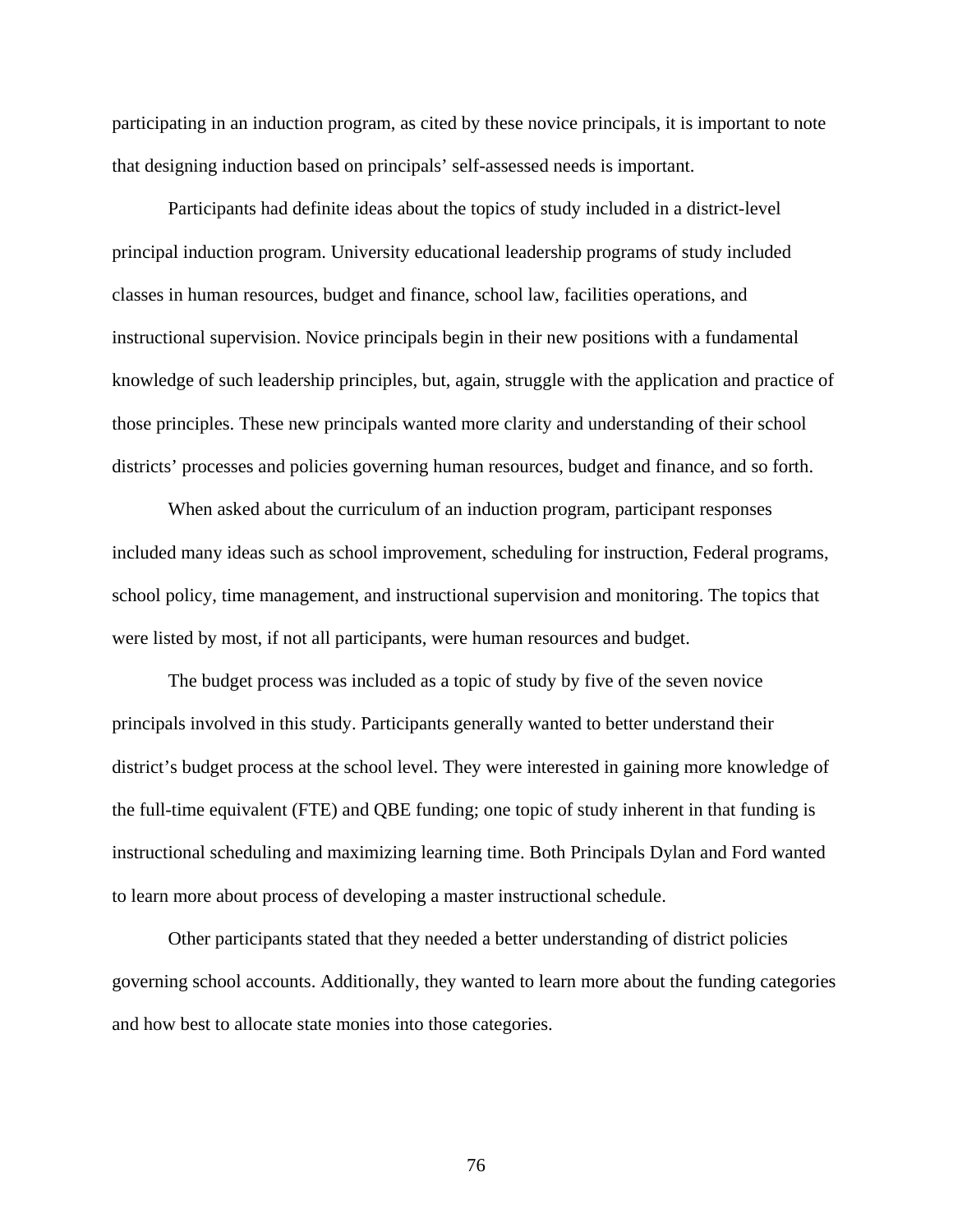A majority of the participants also stated they wanted to learn more about human resources. Principal Dylan stated that he wanted to learn more about personnel evaluations, specifically the process of giving unsatisfactory evaluations to underperforming teachers. He stressed that he needed to understand his district's teacher evaluation process, focusing on the procedures for developing professional development plans to remediate struggling teachers and documenting that process for possible dismissal due-process hearings.

 Principal Nicks and Principal Turner expressed concern over their need to learn more about the interviewing process. Both wanted to develop their skills as well as a process by which to hire effective teachers. They also stated that once they hired effective teachers, they needed to learn more about how to retain those teachers.

 The novice principals in this study wanted to be successful in their new leadership roles. While they agreed that there are many topics of study to undertake in an induction program, they wanted to know more about policies and processes governing budget and human resources. They wanted their districts to provide direction and perspective on how school business should be conducted.

### *Design*

Many ideas about the design of an induction program were discussed during the interviews, including the length of time. Most new principals thought formal, monthly work sessions were the best way to provide support. They agreed that these work sessions should involve district personnel and possibly outside consultants. There were differences of opinion in terms of the format of the sessions; some principals wanted more collegial, collaborative meetings whereas others thought whole-group lecture meetings worked best.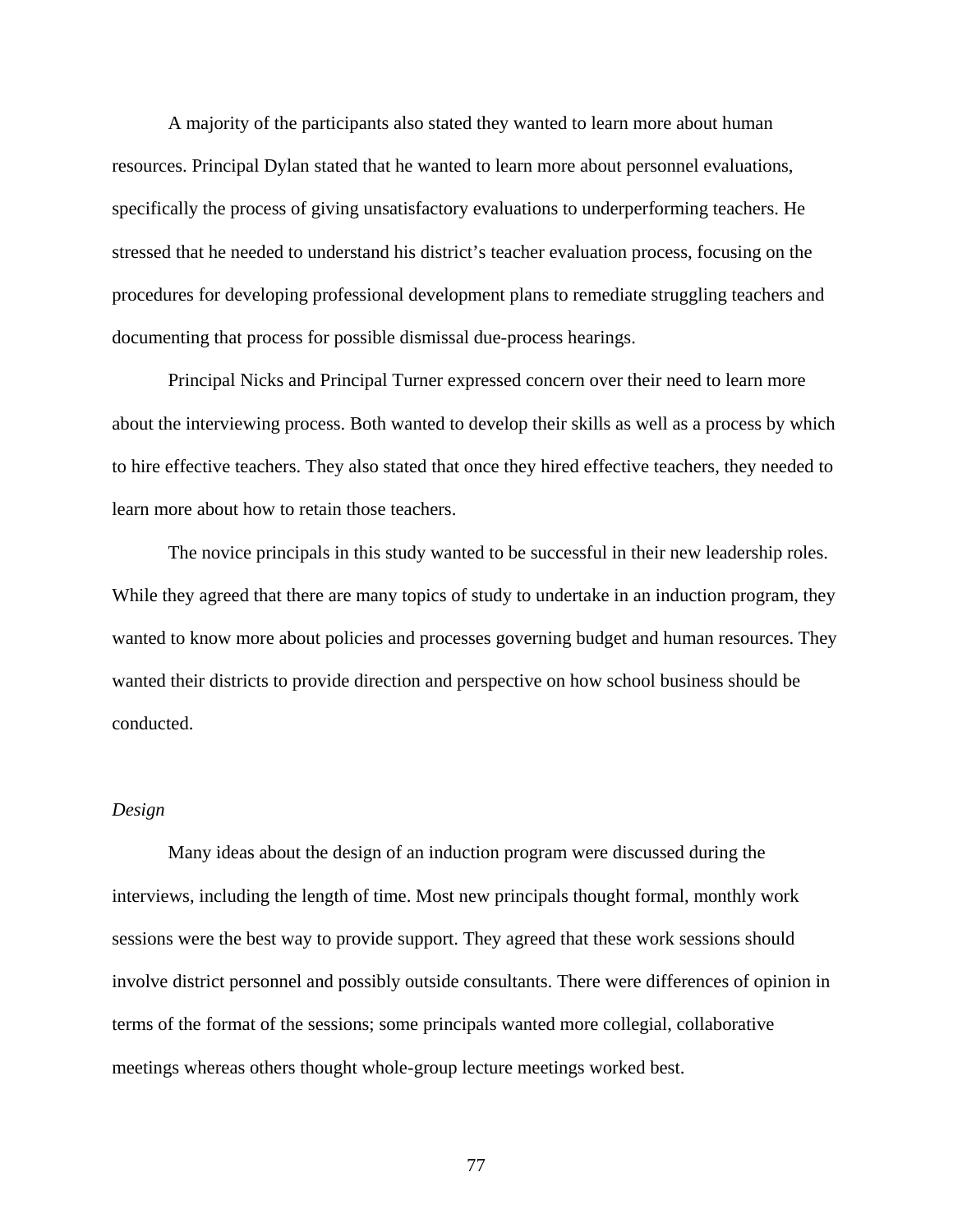Generally, participants sought a formal induction program consisting of a mentor and regularly scheduled learning sessions with their peers. Participant responses in this category further support the theme of seeking a community approach to induction. Six of the seven participants in this study stated they wanted to be in an induction program with other novice principals in their respective school districts.

 All agreed that an induction program should be tailored to the district in which they were employed. Springsteen stated that the superintendent should lead the program; the learning sessions should be common from year to year as they serve to teach new principals the philosophies, principles, and processes that govern district operations. McCartney suggested learning tasks be aligned to district initiatives and the improvement plan.

 Another common idea was regularly scheduled meetings. Most participants thought novice principals should meet every month to learn more about specific leadership topics and their practical applications within their districts. Springsteen wanted an agenda determined by district personnel. McCartney and Turner agreed, but both Ford and Nicks thought novice principals should have input on the agenda. Springsteen thought a whole-group lecture meeting format was most effective, but McCartney and Ford disagreed. Both stated they wanted to use meeting time to collaborate with their peers on the assigned topics of study. McCartney said, "I envision district support as more organic in nature; we work in an atmosphere where we refine our ideas about what's going on in our schools." Principal Ford agreed that district personnel should "provide necessary support based on our topics." She envisioned an atmosphere in which leadership theories are actually practiced.

Principal Turner's idea of induction was a bit different; she discussed a leadership academy designed and implemented by an extremely large district in the state. It was an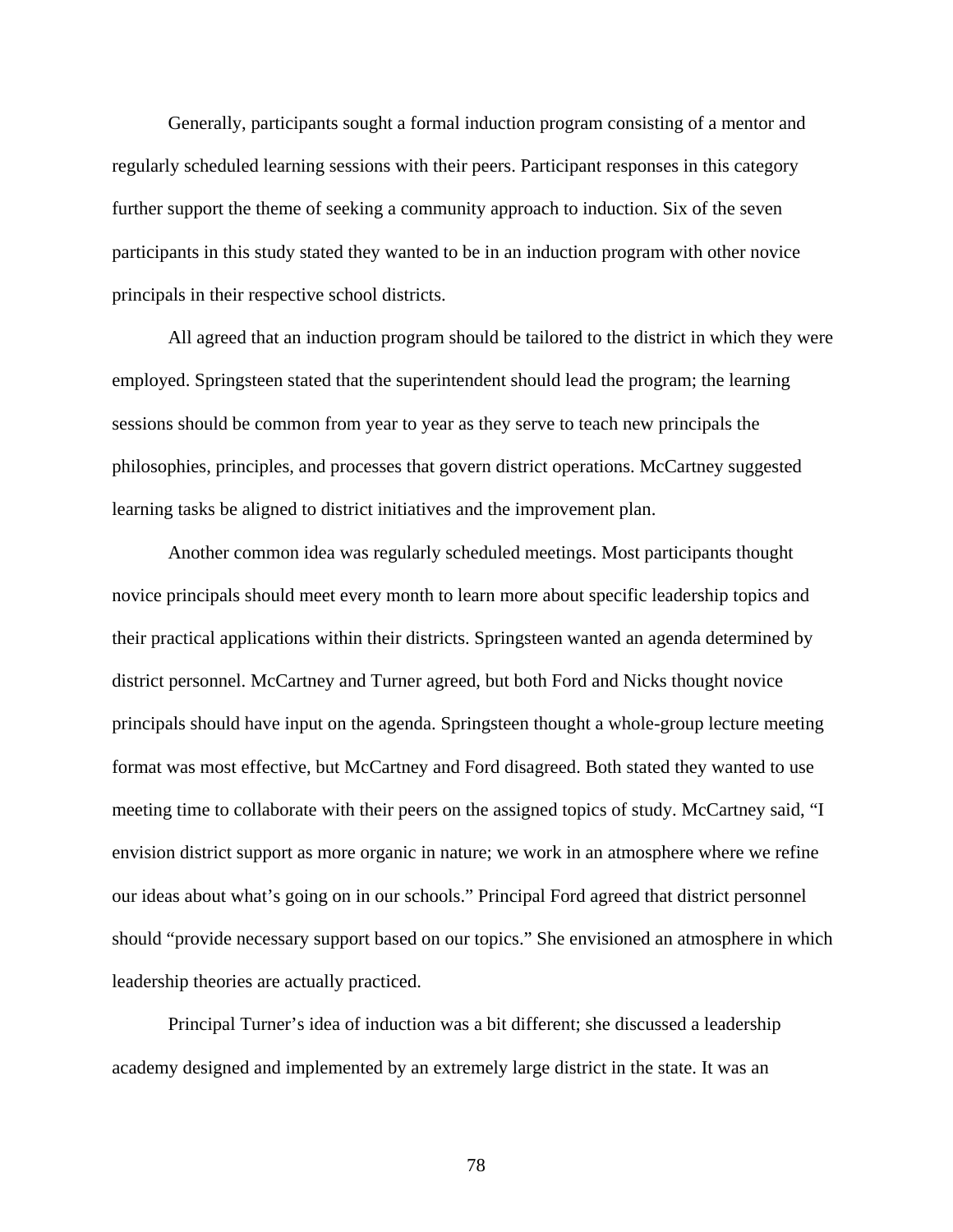extensive program focused on preparing assistant principals for the principalship. Turner asserted that once a candidate worked through the program, there would be little need for support after taking office.

 Jackson also had very different ideas about principal induction. He believed induction was most important before taking on a principalship. His idea was that a new principal could go into a new position with the benefit of having had practice with practical applications followed by reflection and learning. He envisioned a year-long program; the first semester would be devoted to a series of performance-related tasks. During the second semester, the participant would be paired with a coach, and most of their time would be spent on reflection of those performance-based tasks.

 Whether or not induction should end after a new principal's first year was an interesting concept that surfaced during the interviews. Most principals stated that one year of formal induction was sufficient. However, Principals McCartney and Dylan suggested that a second year of support could be beneficial. McCartney asserted that a second year of induction could be visionary in its purpose, and a continuation of the first year. She described the first year as sort of "triage--in the moment." The second year should be more about reflection, long-range planning, and deeper thought processes. Principal Dylan suggested that during their second year, new principals should work with peers of their choice. The group should meet as they feel necessary; the district should provide direction and give principals perspective on how to conduct district business.

 "Shock, pressure, all-consuming, challenging, overwhelming"--participants in this study used these words to describe their first-year experience as principals. They struggle with loneliness and isolation; they have a great deal of leadership knowledge, but they do not see how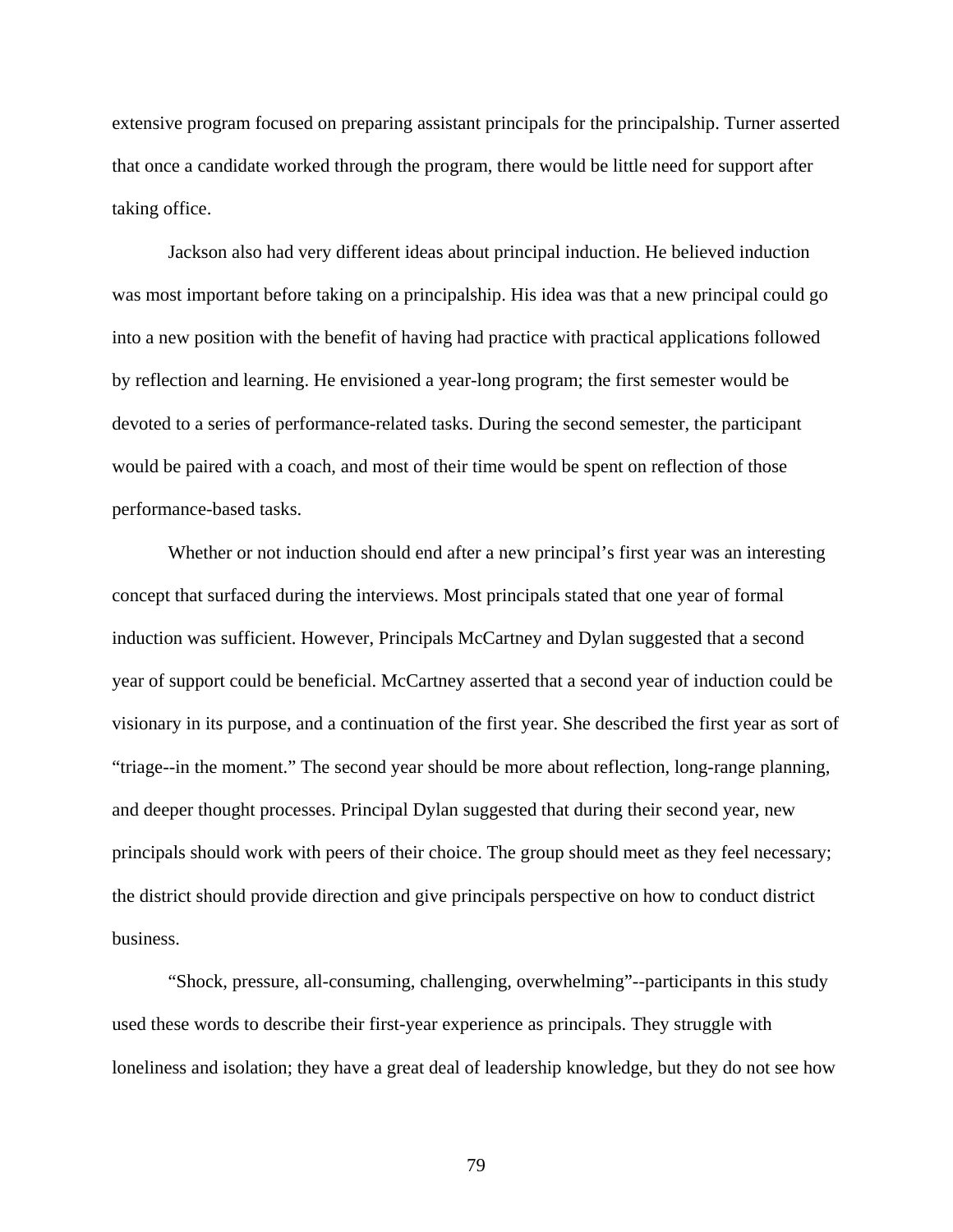it fits with the daily reality of actually being the principal. They need help and they realize it. In fact, they crave it. Most participants have support from their districts, but they want a different kind of induction process. A formal induction process addresses isolation and the emotional stress it causes. Induction could serve to bridge that gap between leadership principles and leadership practice. While participating in a formal induction program will not solve every problem, it will help in more ways than not.

 It is hopeful that this study will inform individuals at the district level who wish to develop induction programs for novice principals. Examining a principal's first-year experience provides valuable insight about the problems new principals face. One problem is the emotional stress of the job. While that problem in and of itself cannot be completely solved, the sense of isolation and lack of knowledge can be addressed. The participants offered possible solutions to making the first-year experience more beneficial and manageable. It is important to note that the novice principals interviewed for this study strongly believed that participating in an induction program was essential to the level of success one achieves during the first year in office. Districts should also recognize that value and commit to investing in its new principals; that commitment is a commitment to its future successes.

#### Summary of Findings

These interviews were guided by two research questions:

1. What is the first-year experience of new principals who are not involved in a leadership induction program?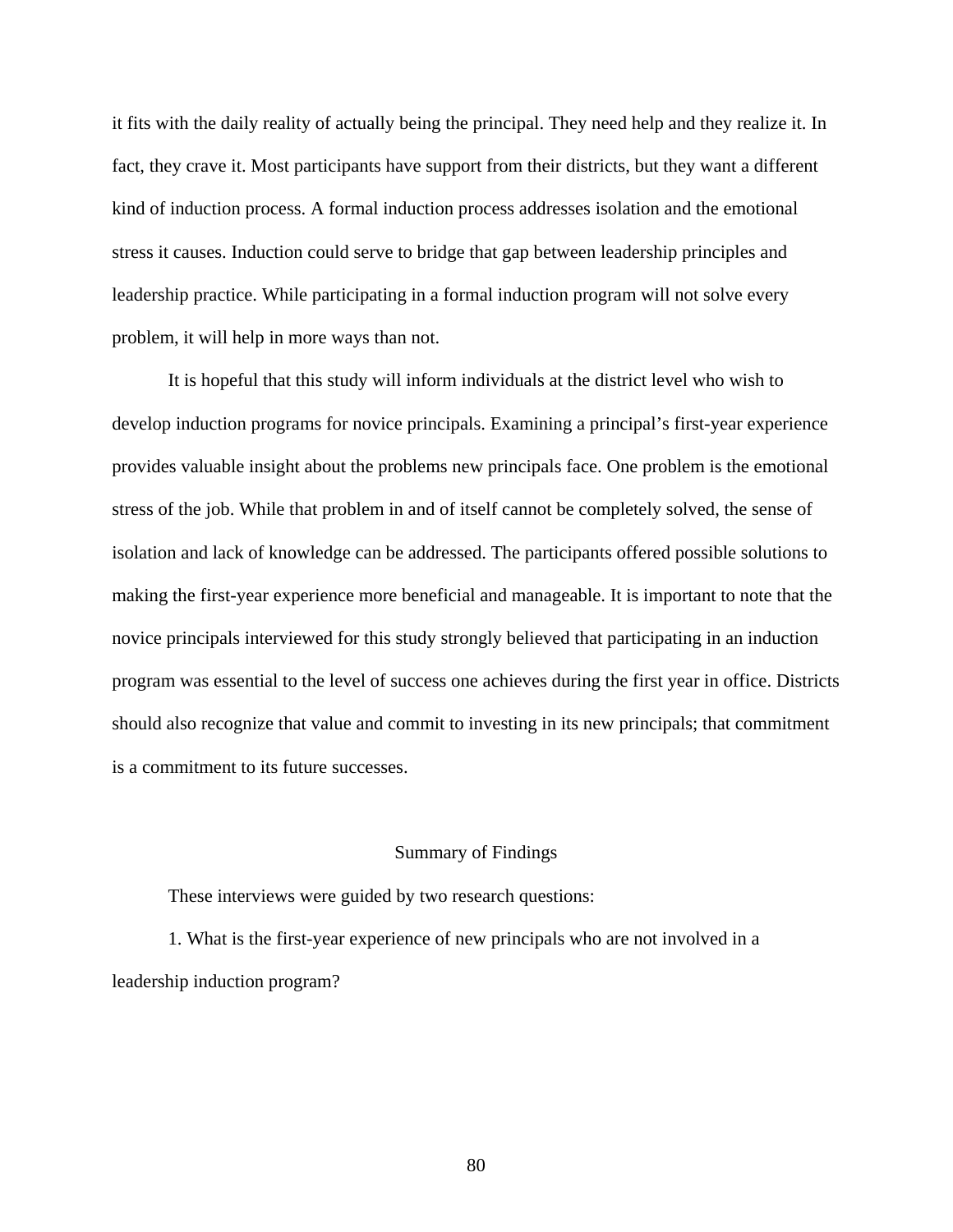2. Do these new principals think participating in an induction program would have been beneficial during the first year? If so, what are their ideas about the curriculum and design of such a program?

Weaving together the main themes from participants' responses, we can see that the firstyear experience can be described as lacking--a lack of community and a lack of working knowledge. Participants described their first year as "stressful," "overwhelming," and "all-consuming." They felt isolated, unable to reach out to their peers to seek guidance, information, support, even affirmation. They found themselves unprepared for the emotional stress of that first year. They also found they were unprepared for the expectation for practical knowledge. They did not know how best to combine their knowledge of leadership theory with the daily, practical applications and competencies associated with being a principal. They needed a professional community that would help them translate formal learning into practical experience. This is not something easily done alone. All participants recommended an induction program for modeling and support.

As for the second research question, these novice principals agreed that participating in an induction program would have been helpful in that first-year experience. They agreed that it would have provided a sense of community to quash their feelings of isolation. An induction program would have provided a vehicle for learning more about their districts' expectations for leadership. These novice principals had many ideas about the curriculum and design of an induction program; key components include formal monthly meetings led by district personnel balanced with informal small group meetings designed as work sessions. Topics of study include budget, personnel, public relations, and an understanding of district expectations for performance. Having the professional development support of their districts could have provided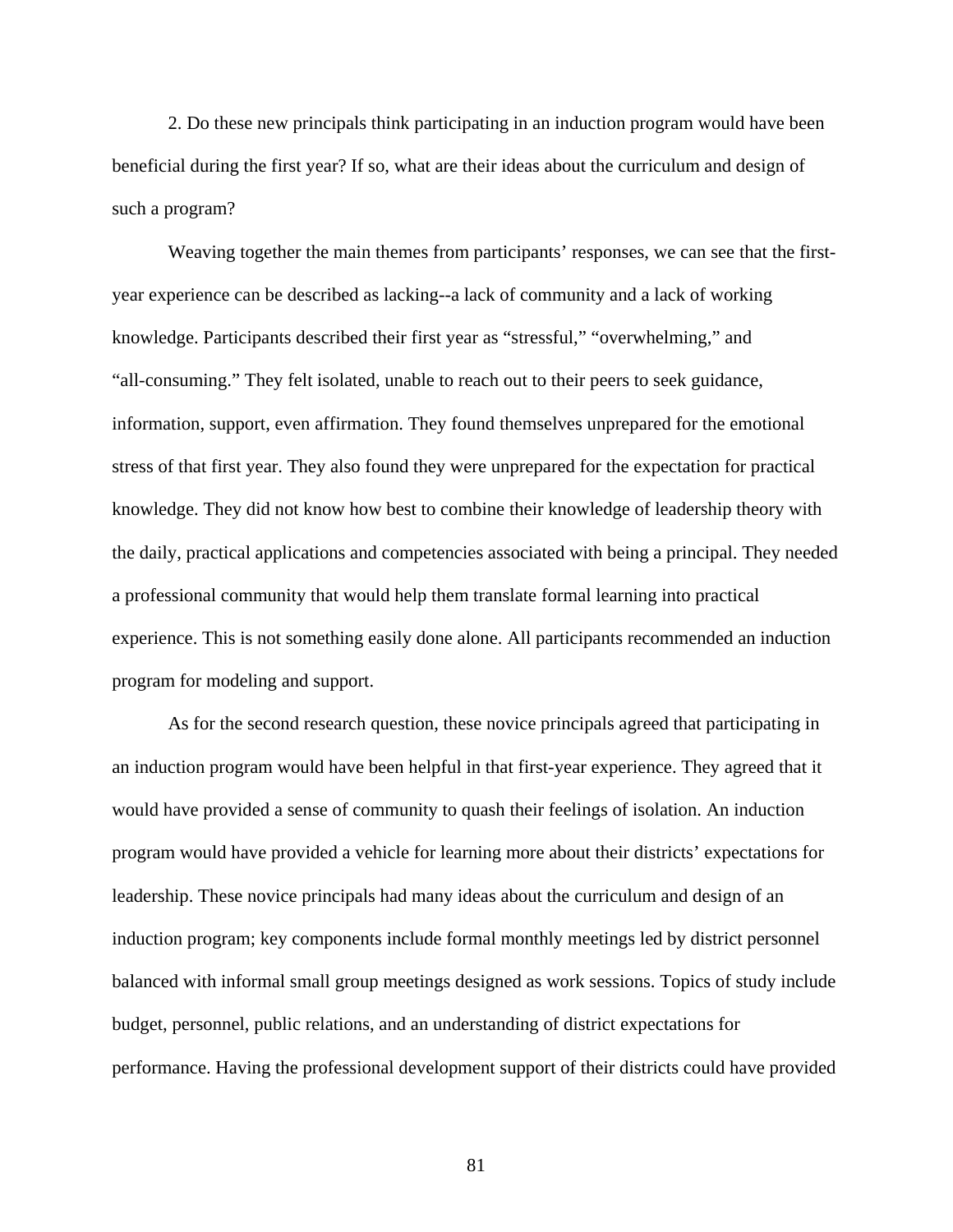them a working knowledge of the principalship which might have made that first-year experience less "overwhelming" and "all-consuming."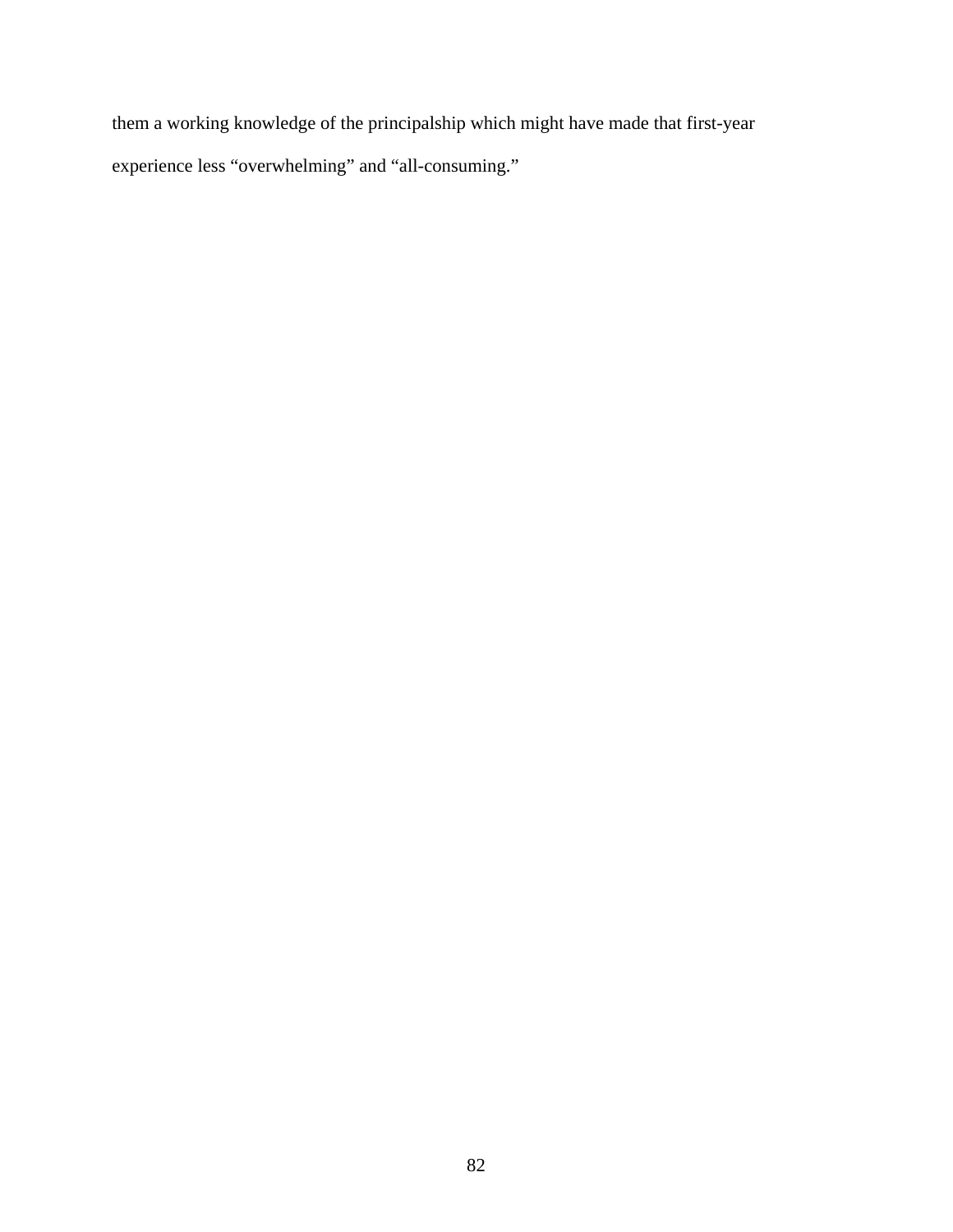# CHAPTER V

## CONCLUSIONS AND IMPLICATIONS

## **Introduction**

 In this chapter, I explore the implications of the research findings for our understanding of principal preparation. I also explore novice principals' need for district support through an induction program and consider appropriate policy for such a program. Overall, my conclusions are in strong agreement with the current research about induction, professional development for educational leaders, and the challenges of the first-year experience.

Being a school principal is harder than it has ever been before and is becoming increasingly more difficult. The job of the school leader has been transformed by extraordinary economic, demographic, technological, and global change (Levine, 2005). As a result, principals are leaving the profession at an alarming rate; many choose to leave only after a few years in office, never making it to retirement age. Left in this wake are young educators who are left to flounder in new leadership roles.

 Their leadership ability and skills are questionable, even to themselves. They do not believe they have been prepared to be the principal and yet they are given the keys to the building and left alone to find their own way. They discover that way only through making mistakes, faltering through the school improvement process, not realizing how much more they could achieve if they only knew what to do. Ignorance is not bliss, and after a few years of fumbling around in the dark, these novice principals leave their positions and the cycle begins again with a new naïve bright soul believing he is on the cusp of greatness.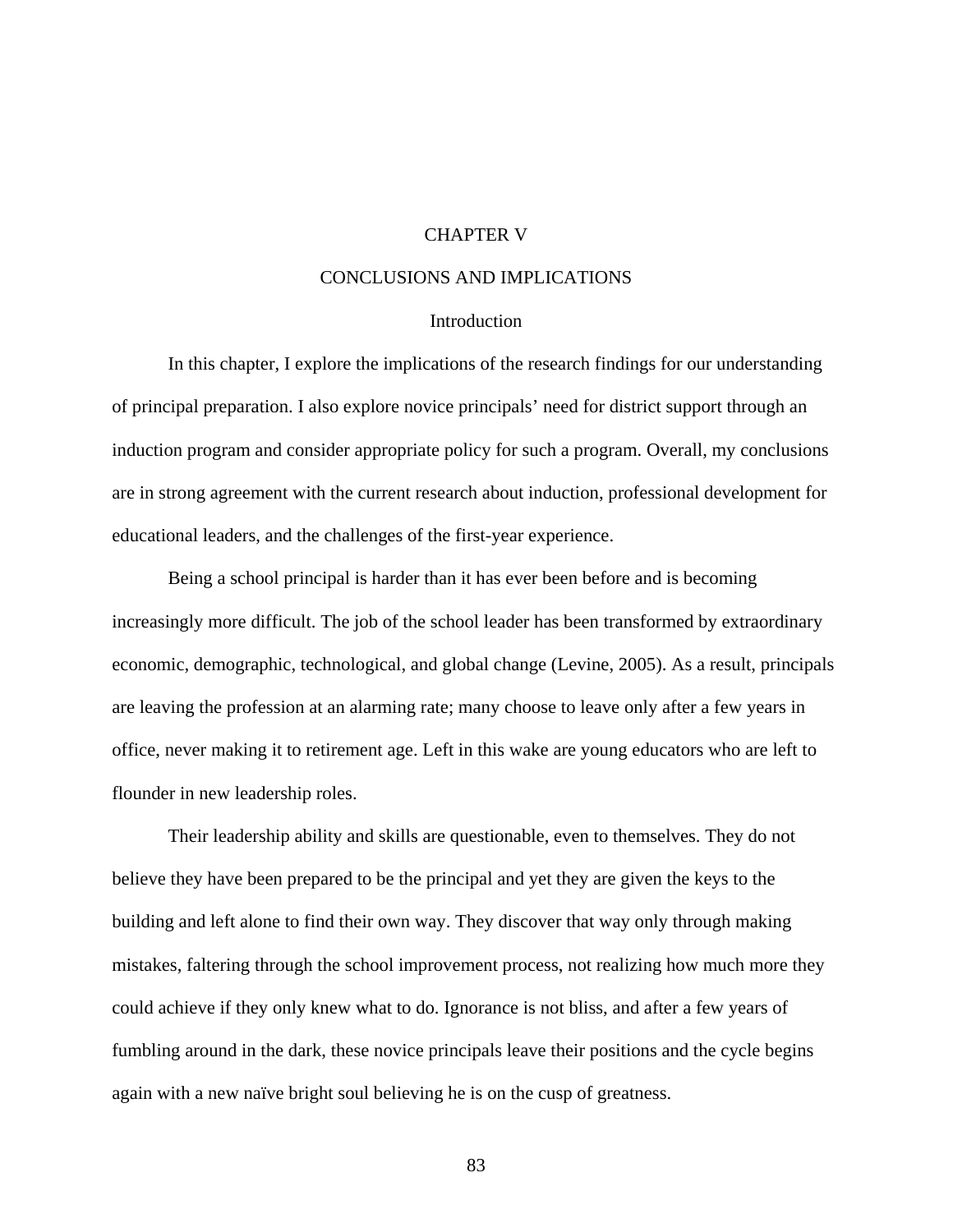That is crazy. How insane is it for district leaders to allow this exercise in stupidity? Education is one profession in which its leaders are expected to be experts on the very first day of the new assignment, with little to no learning support. There is no systematic plan for helping them move along the natural continuum from novice-to-expert. Why do school districts not embrace the importance of providing induction and support for their new principals? Plenty of research supports this process, and the findings of this study verify that novice principals want formal guidance and support from their districts. They want to participate in an induction program.

#### Discussion of Findings

Hess and Kelly (2005) discovered that a majority of new principals feel less than minimally prepared to take on the new challenges they face as leaders in the new era of accountability. My participants agreed; preparedness or lack thereof, is a concern for these novice principals. They used words like "overwhelmed," "shock," and "chaotic." They did not believe that they were sufficiently prepared to take on the role of principal. Springsteen actually commented, "I didn't know what I didn't know." Principal Jackson noted that recognition of lost opportunities was very frustrating during his first year. In a presentation to the University Council for Educational Administration in Phoenix, Arizona, Plavko and Daresh (1989) shared that the world of the novice principal is one that is characterized by considerable anxiety, frustration, and professional isolation. Novice principals suffer a great deal of stress associated with their new job and its responsibilities.

My participant responses support current research focused on principal preparation. Hess and Kelly (2005) asserted that graduates of principal preparation programs are ill-equipped for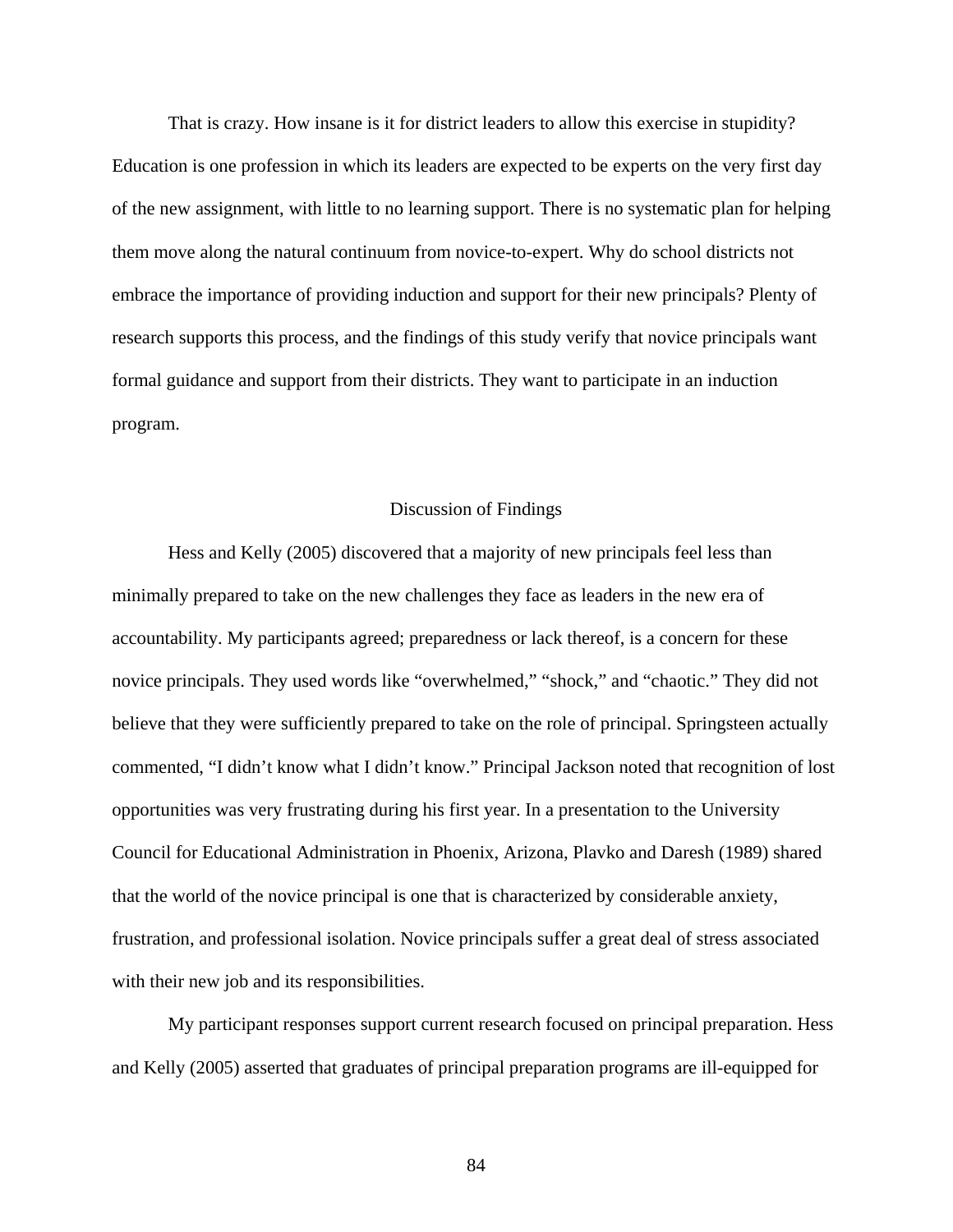the challenges and opportunities posed by an era of accountability. Educational leaders are formally trained through university programs of study; however, my participants believed that their programs, while fundamentally sound and valuable in leadership theory, did not fully prepare them for the daily practice of being the principal. The complexity of the actual job is difficult to clearly convey through a pre-service program.

It is important to note that there was no indictment of the participants' leadership preparation programs. In fact, they spoke highly of their programs, stating they believed they had learned a great deal about leadership. Most agreed that the coursework of their programs provided a foundation of understanding about leadership. One participant specifically stated that her school law class was most beneficial to her in her first-year experience. However, all agreed they needed more practical application opportunities in their preparation programs. A valuable point is there should be a delicate balance between leadership theory and leadership practice in and beyond the preparation program. New principals need the fundamental knowledge of leadership theory. Knowledge is a firm foundation for the novice leader. But drawing upon Dreyfus' situated learning theory; induction programs could become the vehicles by which leaders move through the stages, from novice to competent to expert.

My participants said the pressure and demands of the principalship added a level of learning that could not have been experienced in a university preparation program. District-level support programs for novice principals can bridge that gap between theory and practical application of leadership as well as move leaders from novices to experts. Principal induction is the process by which new school principals make the transition from theoretical leadership to operational leadership (Andrews, 1989). My participants agreed they needed an induction program during their first year as principals. Induction could have provided a framework for task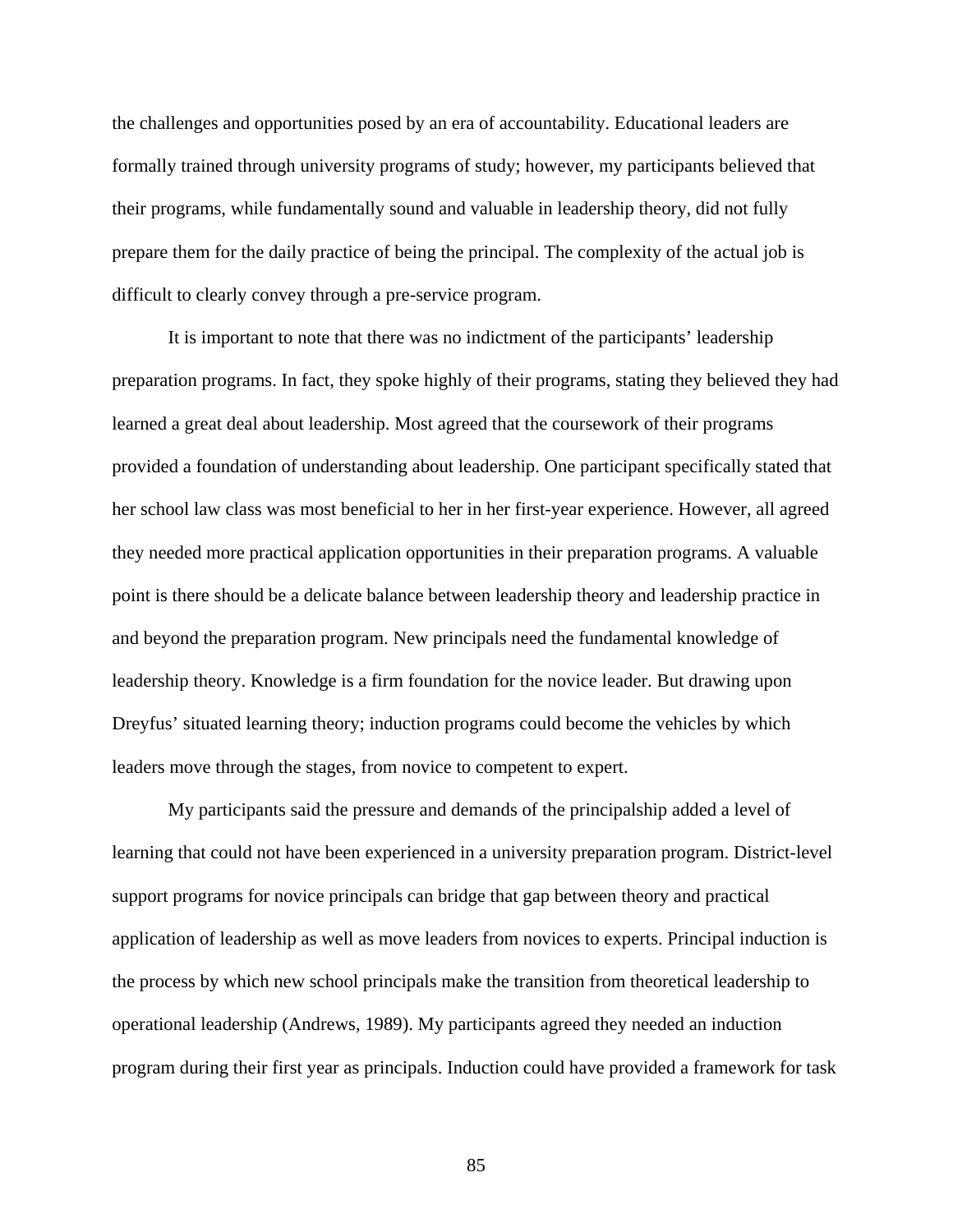completion, new knowledge about the district's policies and philosophies of leadership, reflection on actual practices, and a community of learning for new leaders.

My findings concur with the research. In a study of novice principals, Barnett and Shoho (2005) noted that new principals spend a great deal of time attempting to understand the peculiar dynamics of their school organization, assessing staff members' strengths and weaknesses, and determining areas of need. In their second year, principals were ready to begin to initiate changes and take actions focused on school improvement. These authors asserted that it was during this critical 2-year period when new principals either develop the confidence and competence to become effective school leaders or burn out (Barnett & Shoho, 2005).

There is a great deal of research outlining novice principals' needs during that first year. In her study entitled, *The Perceptions of New Principals Regarding the Knowledge and Skills Important to Their Initial Success*, Petzko (2008) cited that the domains of human relations and personnel were very important to new principals. These domains were defined as, "the ability to communicate; resolve conflicts; motivate employees; manage teams; and select, evaluate, and further develop faculty and staff" (p. 238). Educational leadership, defined as the knowledge and skills needed to provide vision, create effective schools, and use situational leadership theory was also placed in the top five importance areas (Petzko, 2008). Also ranked in the top five needs of new principals were knowledge and skills associated with curriculum, precisely curriculum alignment, content, the instructional process, student evaluation, and curriculum change processes.

The literature review includes information about developing effective induction programs. Goal-setting and planning, instruction and curriculum development, policy guidelines, time management, and conflict management are areas of responsibility having the greatest need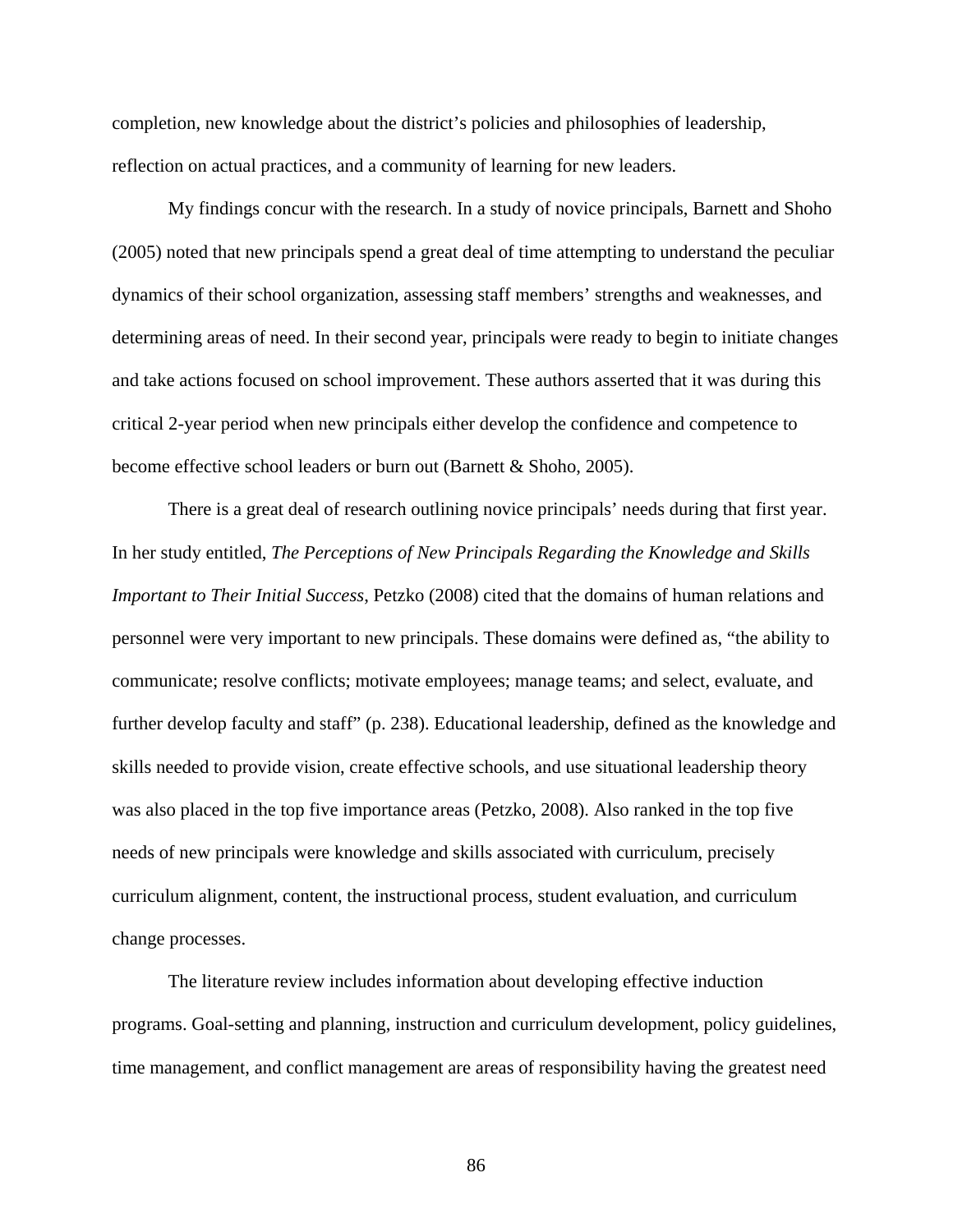for inclusion in an induction program (Elsberry & Bishop, 1993). In addition to connecting leadership theory to leadership practice, participating in a district induction program also deters the sense of isolation new principals experience in their new jobs. Induction programs need to stress the development of strong norms of collegiality within a cohort of new principals so that they can realize that they are not responsible for knowing all the answers (Plavko & Daresh, 1989). These new principals must also realize they will rarely be effective by trying to do everything alone; their success as a school leader is often based on their ability to seek support from many different people in the school district.

My participants agreed they needed more practical knowledge; their responses support current research, and add to it. Like the research, participants want to learn more specifically about personnel. They want to know more about effective hiring, especially the recruiting and interviewing processes. However, they were more focused on how to effectively document poorperforming employees instead of learning more about how to retain their best employees. Other responses that support the research are effective communication, supervising instruction, and building relationships. Participant responses that extend topics cited in the research literature, suggesting more information about school improvement, scheduling for instruction and maximizing funding, Federal programs, school policy, time management, and public relations. The topics that were listed by most participants were human resources and budget and knowhow.

An induction program also builds a sense of community among novice principals. One major problem new principals face is isolation from their peers, the lack of feedback, and interpersonal support (Daresh, 1987). Participants in this research study want this sense of community. All participants made comments about needing someone to confide in, reflect with,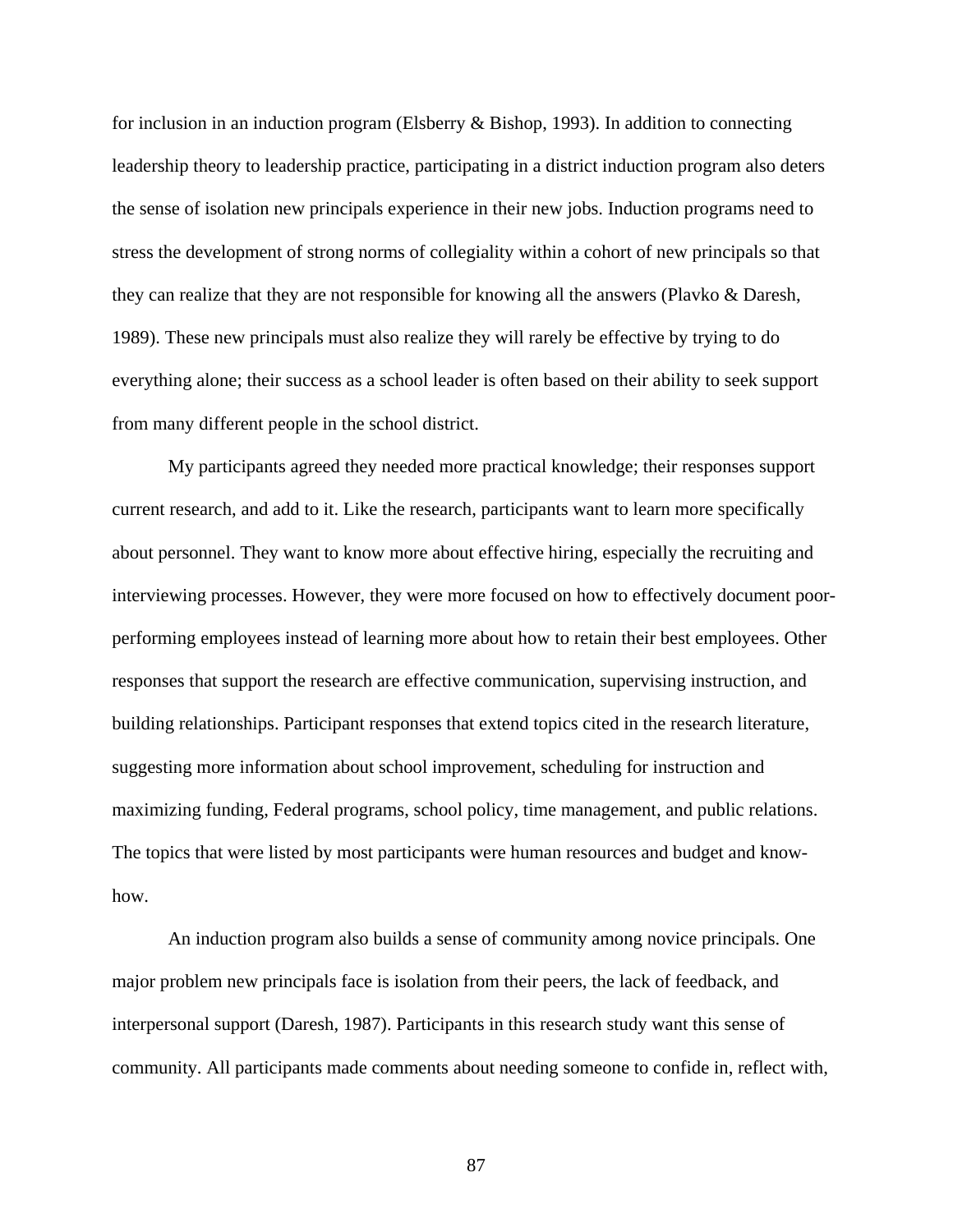and talk to about the daily experiences of being the principal. They want to confide in fellow novice principals and senior, seasoned administrators as well. Affirmation and reassurance were very important to both Principals McCartney and Turner. Principal Madonna sought someone with whom she could share confidences and reflect on ideas. Principal Dylan appreciated informal meetings with his mentor and Springsteen was glad he could call on his mentor when necessary.

Districts providing induction programs are duty bound to closely examine the knowledge and skills emphasized in their curriculum to better align it with the needs and perceptions of this vital constituency of school leaders (Petzko, 2008).

The literature about new principals' induction and support can be tied to the Dreyfus research on the relationship of theory and practice in the acquisition of skill. This model describes how and why our abilities, attitudes, capabilities, and perspectives change according to skill level. Additionally, the model shows there is more to skills levels than just being better, smarter, or faster (Hunt, 2008). My participants agree there are many benefits in participating in an induction program during their first year as a principal. Their responses support the Dreyfus model of skill acquisition.

A logical assumption is that most educational leaders are novices when they become principals. As novices, they are concerned about their ability to succeed; with little experience to guide them, they really do not know if their actions or decisions will guide or lead to success in their schools. While novices understand the need to learn, new principals are more driven to accomplish immediate goals, make the school their own, and establish credibility with their faculty, staff, and students. They might struggle to effectively respond to mistakes, and so might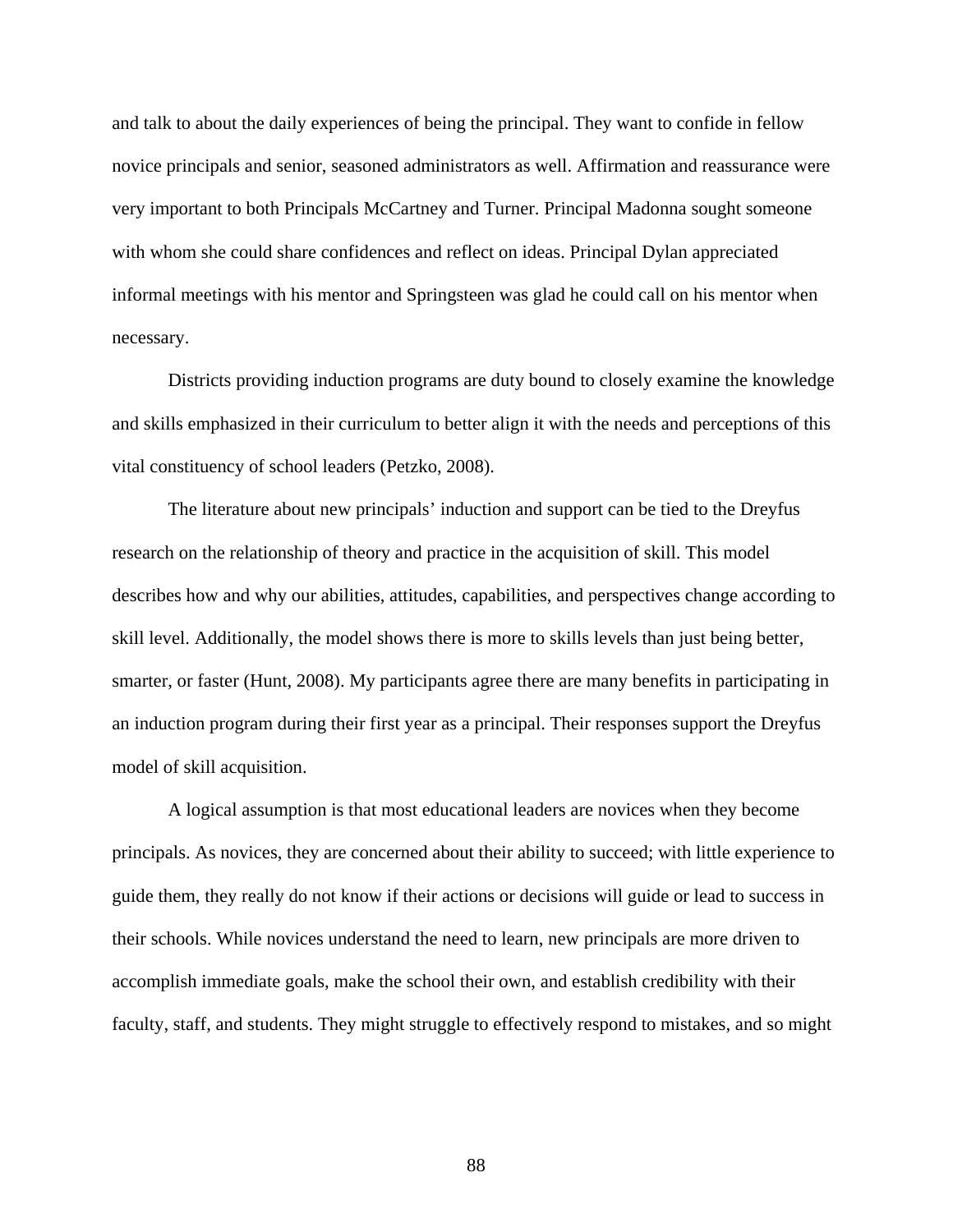be fairly vulnerable to confusion when their plans do not go the way they are intended (Hunt, 2008).

In this stage of the Dreyfus model, the instruction process begins with the instructor decomposing the task environment into context-free features which the beginner can recognize without the benefit of experience (Dreyfus & Dreyfus, 2009). The beginner is then given rules for determining actions on the basis of these features. Through instruction, the novice acquires rules for drawing conclusions or for determining actions, based upon facts and features of the situation that are recognizable without experience in the skill being learned (Dreyfus & Dreyfus, 2009). Think about what participating in an induction program could do for new principals at this juncture. The district could outline its rules and expectations governing principals' responsibilities to the district. In a 1-week summer seminar, new principals could learn the district's components of the school improvement process. They could learn about school finances, personnel guidelines, and instructional supervision. They could also receive a district calendar listing required tasks and deadlines.

As new principals experience the growing pains of the novice, they begin to see problems, make decisions, and manage their schools from the viewpoint of an advanced beginner, which is the second stage of the Dreyfus model. Through practical experience, the advanced beginner starts to intuitively recognize elements of a situation and break away from the fixed set of rules a little bit. Advanced beginners can start using advice in the correct context, based on similar situations they have experienced in the recent past, but just barely (Hunt, 2008). They have begun to create overall principles, but they have no holistic understanding, and they're really not ready to understand the "big picture."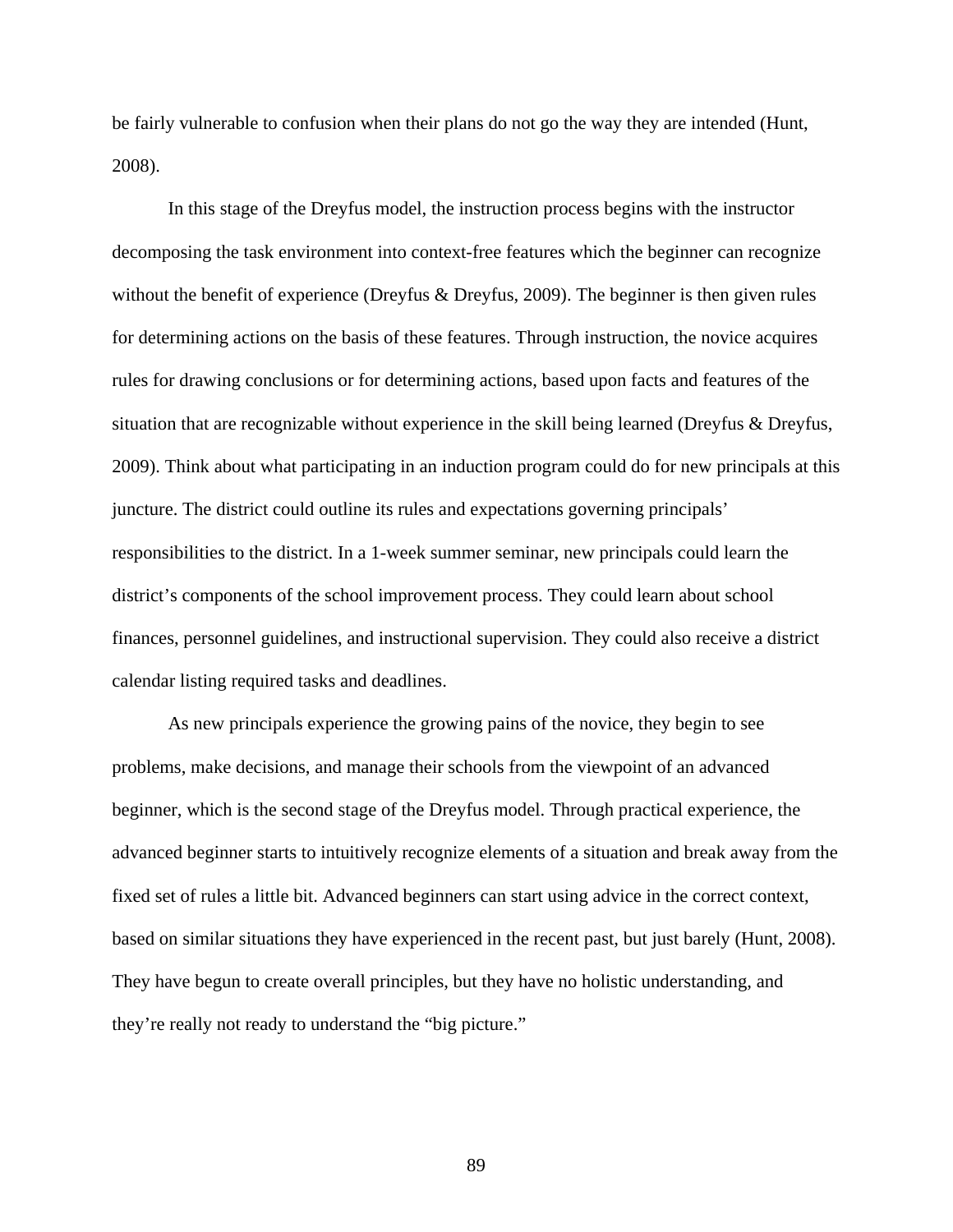At this stage, the power of induction is very important. New principals need experienced mentors; they need to meet regularly to talk about and discuss the problems they face daily. They need to reflect on how they handled or mishandled situations at school so that they continue to learn and develop their craft. It is important to articulate their decision-making process so that their more-experienced mentor can guide them through the reflection process, figuring out where they went wrong in making a decision or edifying what was right in that process. It is also important to engage in reflection with peers. Principal Springsteen really solidified this point when he said that he could learn about himself and what he was doing well or not doing well by learning from his peers.

It is also the responsibility of the district to continue to teach new principals as they are moving through this advanced beginner stage. Many professions, medicine, law, manufacturing for instance, provide training programs for employees when they are new to the job. There are also opportunities for additional training as employees move into new roles within the profession. School districts have to be involved as any business is in the on-the-job training of employees; furthermore, districts should take this responsibility seriously. Principal McCartney believed that superintendents should want induction for new principals because the district can more quickly reap the rewards from their performance. Principal Ford wanted it to be an initiative in the district's improvement plan; to improve the caliber of leadership in the district through knowledge and practical competence.

Again, there should be a balance between theory and practice. The district can offer monthly workshops about topics of interest for new principals. My participants stated they would like to learn more about public relations, the school improvement process, scheduling to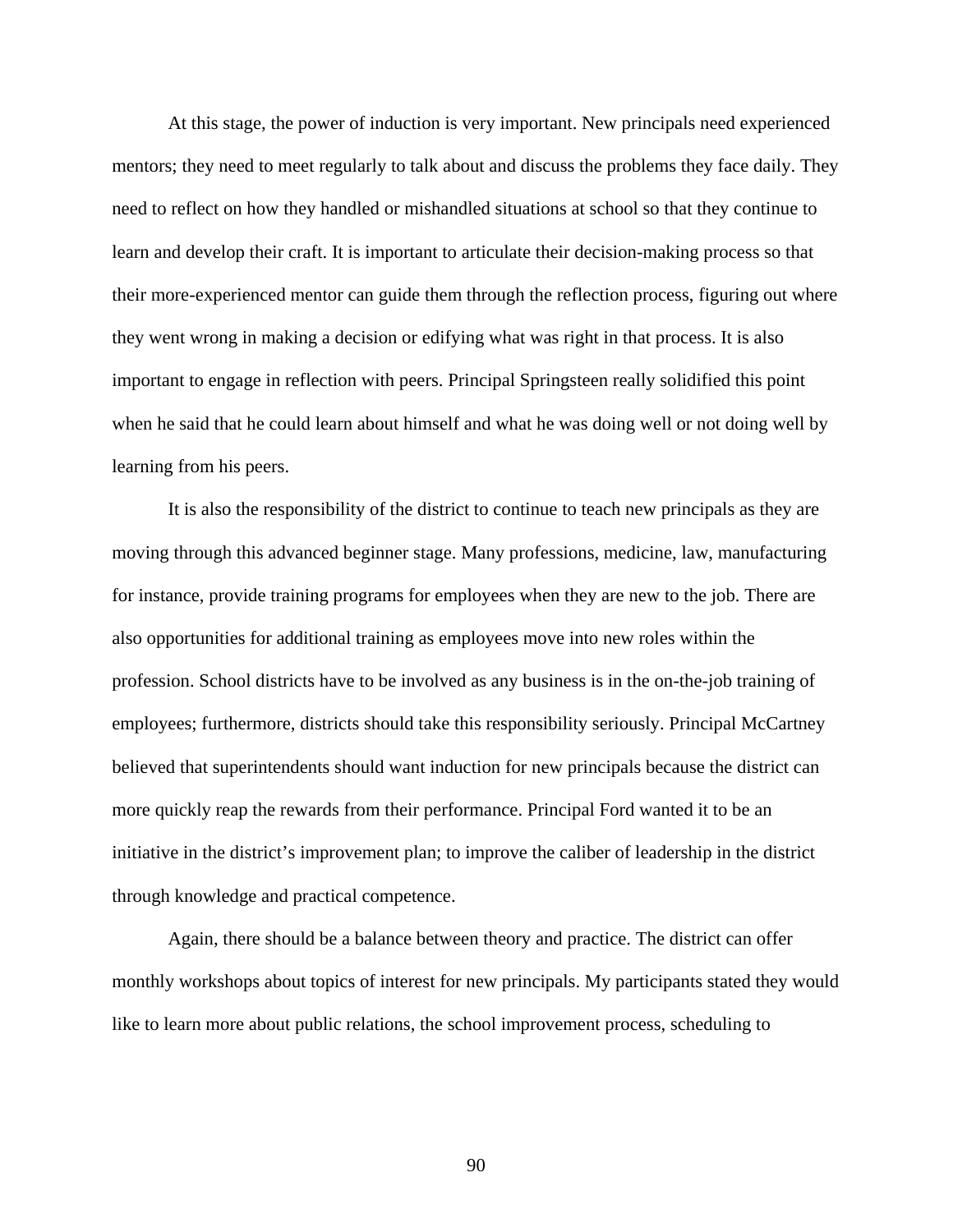maximize instruction, developing professional learning for their faculty, time management, personnel procedures, and school budget.

At the third stage, competence, new principals can now develop their own conceptual models in effectively managing their schools. They can begin to figure out how to solve new problems on their own. They seek out and apply advice from experts and use that advice effectively. A *competent* new principal will seek out and solve problems; their work is based more on deliberate planning and past experience (Hunt, 2008). A competent principal might be described as "having initiative" or being "resourceful" (Hunt, 2008).

Additionally, a competent principal becomes more emotionally involved in his or her tasks and at times it is increasingly difficult to draw back (Dreyfus & Dreyfus, 2009). The novice and advanced beginner, applying rules and maxims, feel little or no responsibility for the outcome of their acts. The competent principal, on the other hand, feels great responsibility, and thus emotionally involved in, the result of his or her choices or decisions. An outcome that is clearly successful is deeply satisfying and memorable, whereas a disaster is not easily forgotten (Dreyfus & Dreyfus, 2009).

Quite honestly, I do not know the role of an induction program at this stage; it is a question for further research. I do not know if there is a need for formalized induction at this stage. It depends on new principals and their level of performance on the continuum of the Dreyfus model. In thinking about my participants and their responses, most, if not all were advanced beginners at the end of their first year as principals. I think there is much to be gained from regular reflection meetings with a mentor, peers, or possibly both. Other businesses take such ongoing training very seriously. If not an induction-type program, perhaps some sort of continuing mentoring initiative.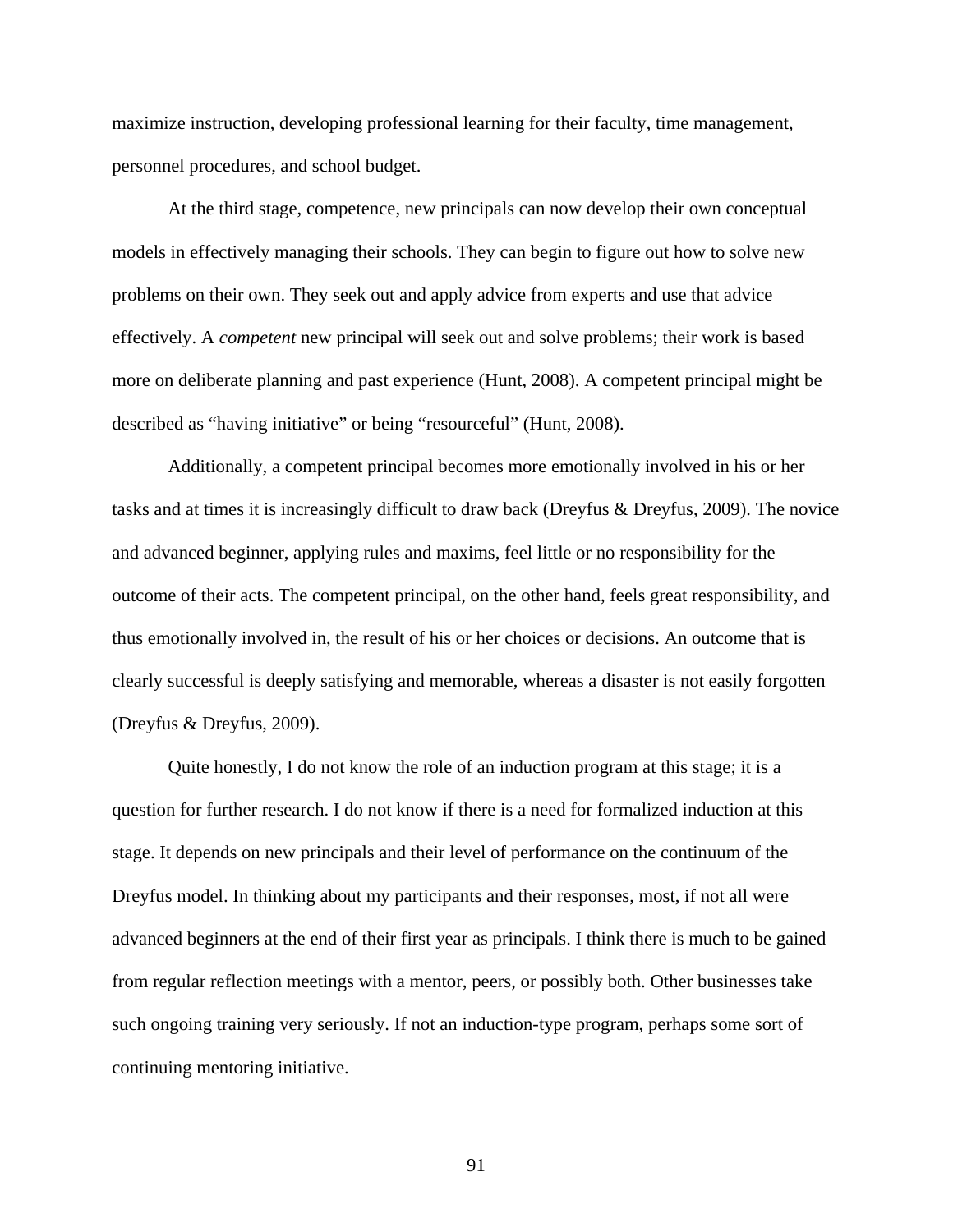In his article, *Building Bridges: Strengthening The Principal Induction Process Through Intentional Mentoring*, Hall (2008) cited the common theme in his research was developing the protégé's strengths and abilities by deliberately compelling him or her to engage in accurate and productive self-reflection. The mentor behaviors deemed most effective for cultivating this habit include ask probing questions, provide honest feedback, listen, analyze decisions, propose alternative viewpoints, encourage independence, foster lifelong learning, and offer caring support. Effective, positive mentors understand their mission is to support the protégé's learning, not to help them run their school (Hall, 2008).

Without a doubt, my research findings support the literature about the importance of induction and support for new principals. It is necessary to the level of success a principal experiences in that first year. An induction program is a democratic approach to principals' teaching and learning; it provides a sense of community as principals gain practical competencies of leadership theory. But what is the best way to provide support? What is an effective program design?

Effective professional learning for school principals is long term and planned, focused on student achievement, job-embedded, supportive of reflective practice, and provides opportunities to work, discuss, and problem solve with peers (Sparks, 2002). Plavko and Daresh (1989) asserted that induction will be more effective if it is initiated in conjunction with activities for aspiring leaders who have been identified by the district. Furthermore, a successful induction program is part of a comprehensive, district-wide program designed to encourage professional growth and development for all leaders. Finally, beginning principals have a special need for frequent, specific, and accurate feedback about their performance (Plavko & Daresh, 1989).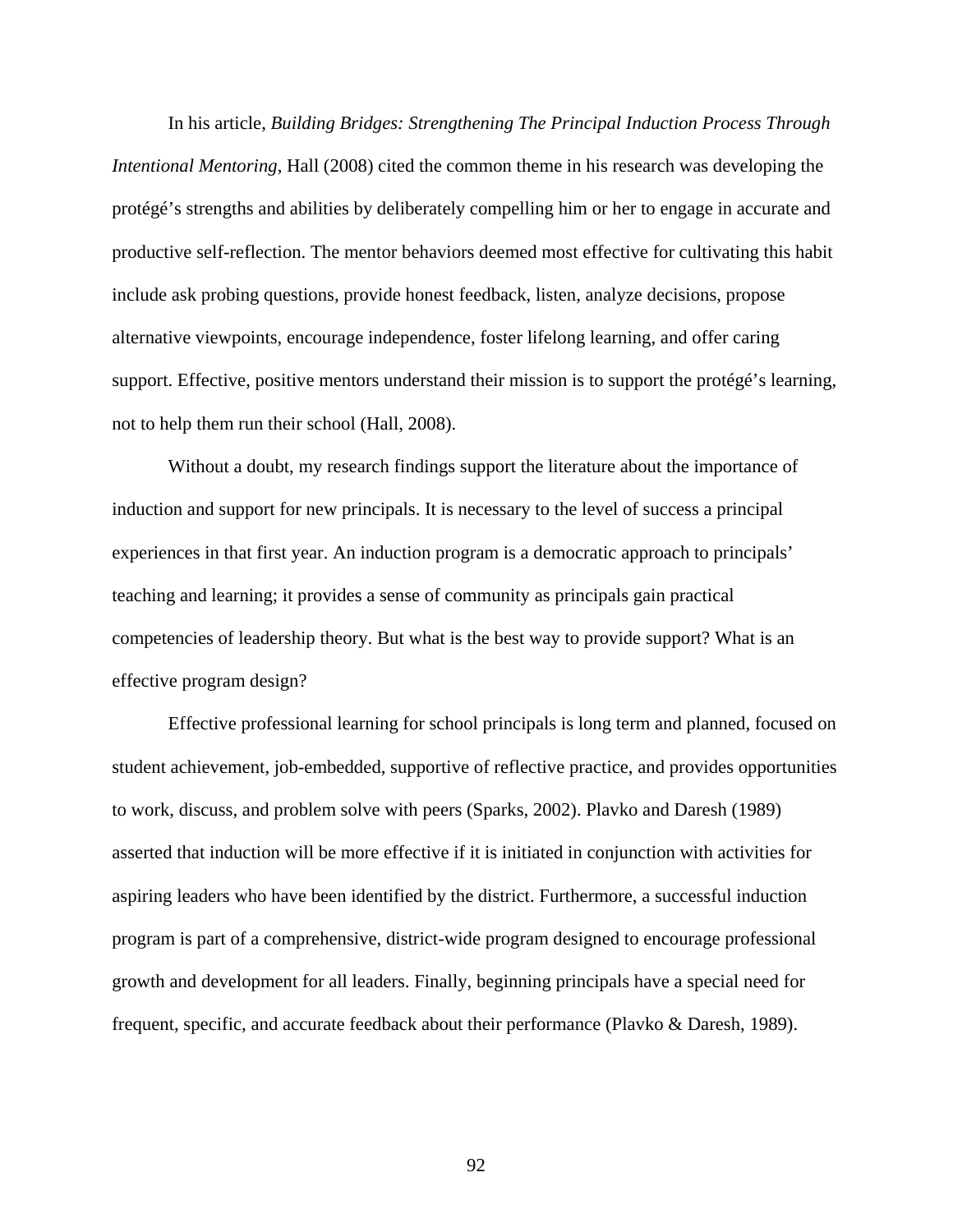Fleck (2007) listed district-level constructs that bridge the gap between theory and practical knowledge. The author suggests that school districts need to:

- Create a new principal induction program;
- Create a quality mentoring program;
- Set goals with new principals and meet to discuss them on a regular basis;
- **•** Create networking opportunities for new principals to meet together regularly;
- Require new principals to visit other principals within their district; and
- Encourage attendance at principal meetings within their region.  $(p. 26)$

My participants' responses support the research. In thinking about a mentoring program, I think the main word is "quality." Based on responses, those participants who had good relationships with their mentors believed it to be beneficial to their success, and those who did not believed their mentor to be a bother and hindrance to their success. Far worse is the untrained mentor and *ad hoc* appointments where nobody knows the program.

 My participants also want to meet on a regular basis with their peers and with district leaders. They want input into the agenda and they want meetings to be tailored to their learning needs. Even though the participants did not discuss in detail visiting other principals within their districts, they did make mention of holding monthly meetings at different schools. No participant spoke specifically about the concept of regional principals meetings, but some of them attended similar meetings as a way to find and participate in professional learning opportunities. Because their districts did not provide support through induction, my participants sought out opportunities to learn and develop themselves as leaders. Many take seminars offered by their local Regional Educational Service Agency (RESA). There are also learning opportunities offered through professional organizations like the Georgia Association of Secondary School Principals (GASSP) or the Georgia Association of Educational Leaders (GAEL). Of course, there are also book studies, listservs, journal subscriptions and blogs.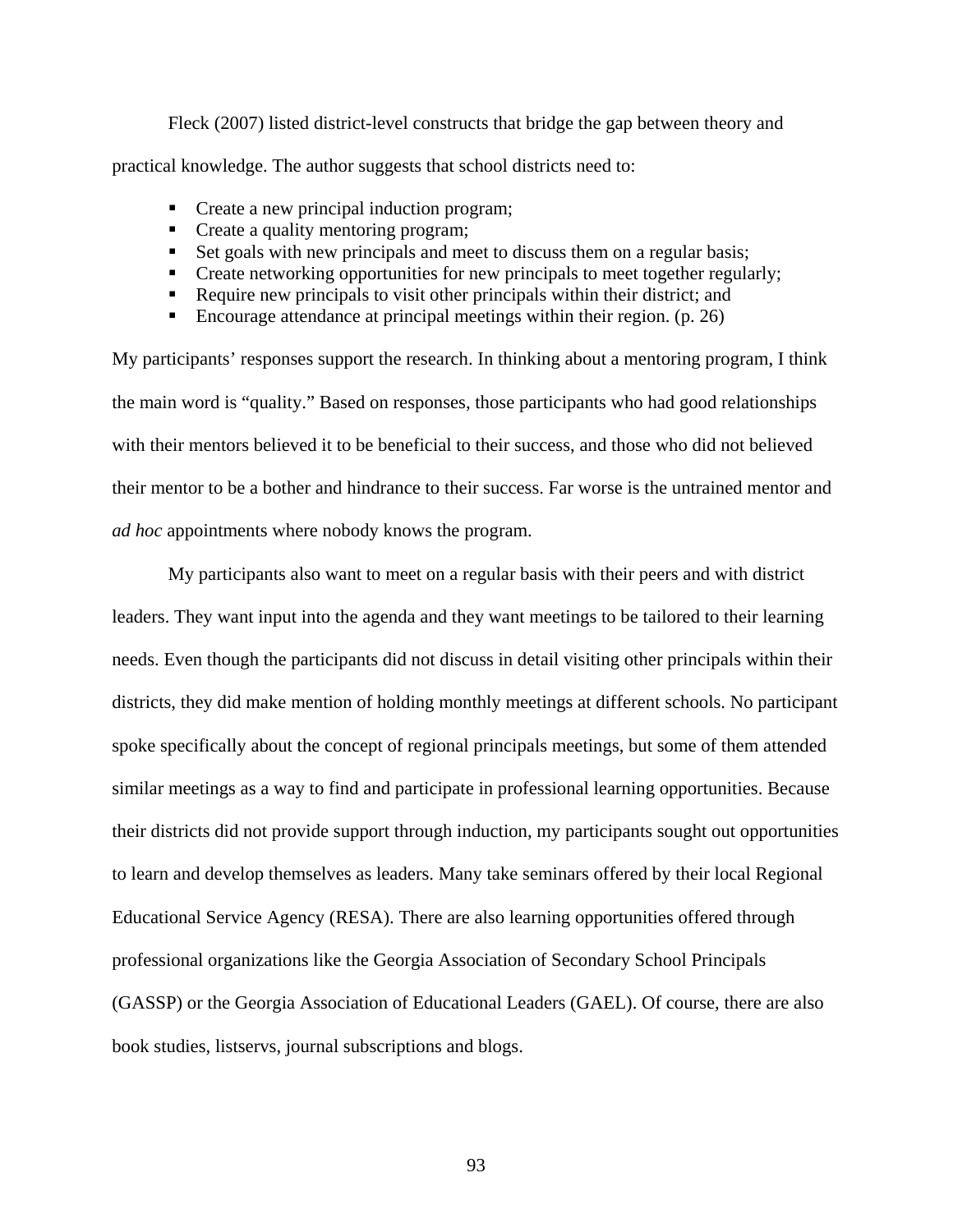The principalship is a complex and demanding job; the principal's office houses all the responsibility for school operations and student success (Linn et al., 2007). Principals in this 21st century are expected to know more and to do more and yet maintain a balance so that they do not fail to meet those expectations. Even though the specific targets are constantly moving, principals are expected to have the skills set necessary for immediate success; for new principals, there is no time for failure or incompetence.

#### Recommendations/Implications

One implication for practice in providing a district induction for new principals is the district realizing the necessity of such a program. Regardless of the structure, it will only be as effective as the local belief that it is the professional responsibility of the district to do what it can to help people succeed in their careers (Plavko & Daresh, 1989). Nothing is more important than the district's strong commitment to its leaders' development. If the district is fully committed to nurturing and developing strong principals, its leaders will work to provide the resources necessary to ensure that program implementation is effective.

It is hopeful that this study will inform individuals at the district level who wish to develop induction programs for novice principals. It is important to note that the novice principals interviewed for this study strongly believed that participating in an induction program was imperative to the level of success one achieves during the first year in office. Equally important was the common belief that being in an induction program could have boosted selfconfidence. All interviewed principals stated they wanted the opportunity to participate in an induction program. All had specific ideas about the benefits, curriculum, and design of such a program. Participant responses both supported and added to the research in the literature. In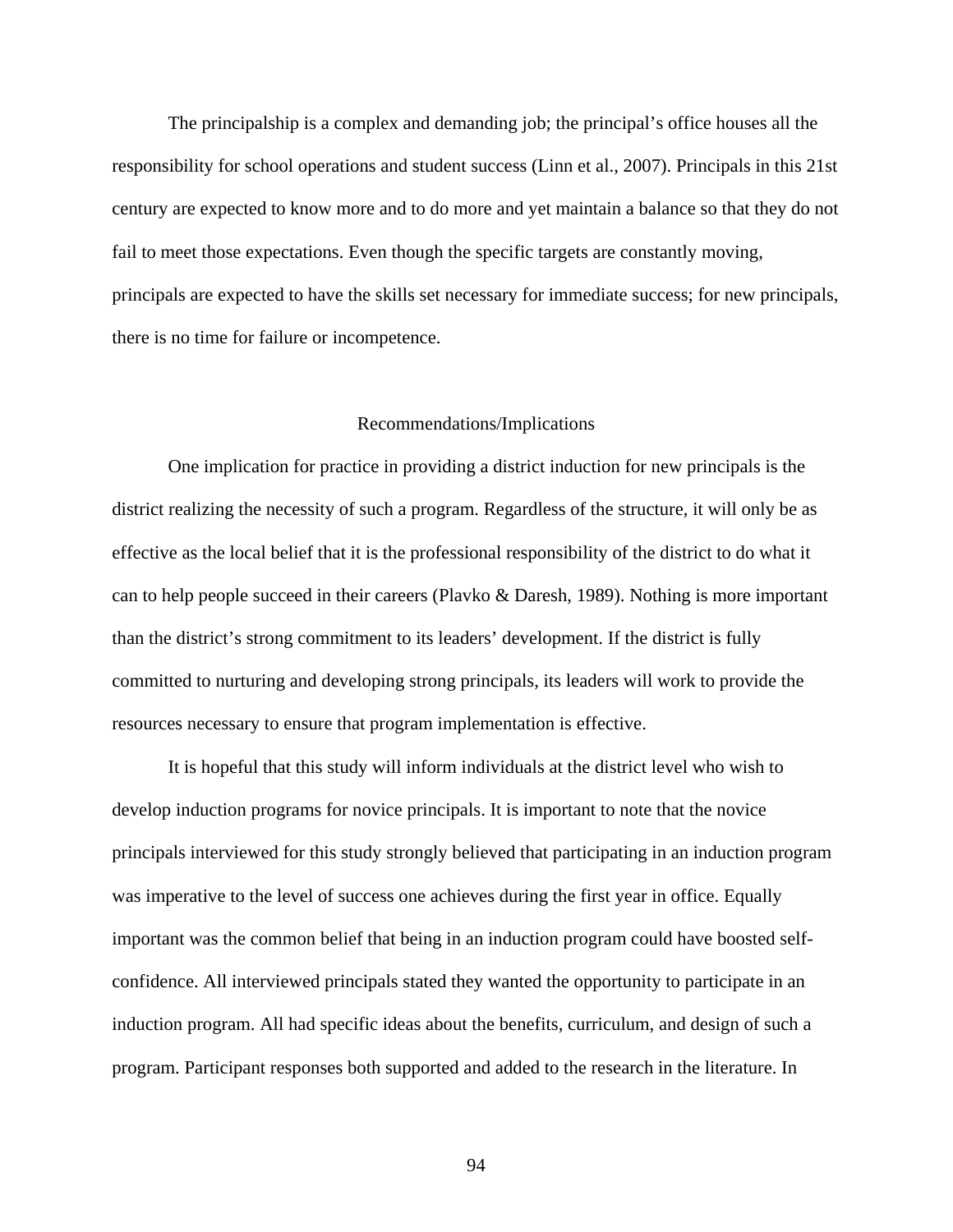putting together a composite of what the participants call for and what other authors recommend, I suggest the following components:

1. *The various needs of the principals must be effectively intertwined with the needs of the district*. An induction program is an excellent vehicle by which a district can outline its expectations for performance of its new principals. Additionally, a district can give direction to its new leaders about its improvement plan, initiatives, and put into place the action steps leaders are expected to complete in order to improve student achievement throughout the school district. Moreover, a district should make provisions to address the specific learning needs of its new principals. Whether through a needs-assessment survey or one-on-one conversations, district personnel should discover the needs unique to a new cohort of novice principals.

2. *Formal meetings led by the Superintendent should be included.* These meetings can be somewhat regimented and focused on providing district information to new principals. The agenda is determined by the Superintendent and narrow in its focus. The Superintendent talks to the entire group in a lecture format, but there is interaction through a question-and-answer period. It could be that district-level leaders also lecture, providing direction to new principals. Again, this meeting is driven by the Superintendent. This meeting could be a summer leadership institute, perhaps a 2-day seminar at the beginning of each semester, or monthly principals meetings. Agenda topics might most productively be based on district information.

3. *Informal meetings with peers led by a district-level leader should be included.* Another component of an induction program focuses on opportunities for new principals to have work sessions. Novice principals give input on the agenda topics. Even though there is an agenda, this work is more organic in nature. The group discussion is more reflective, with principals sharing their experiences, getting feedback from each other, and working on tasks together. The formal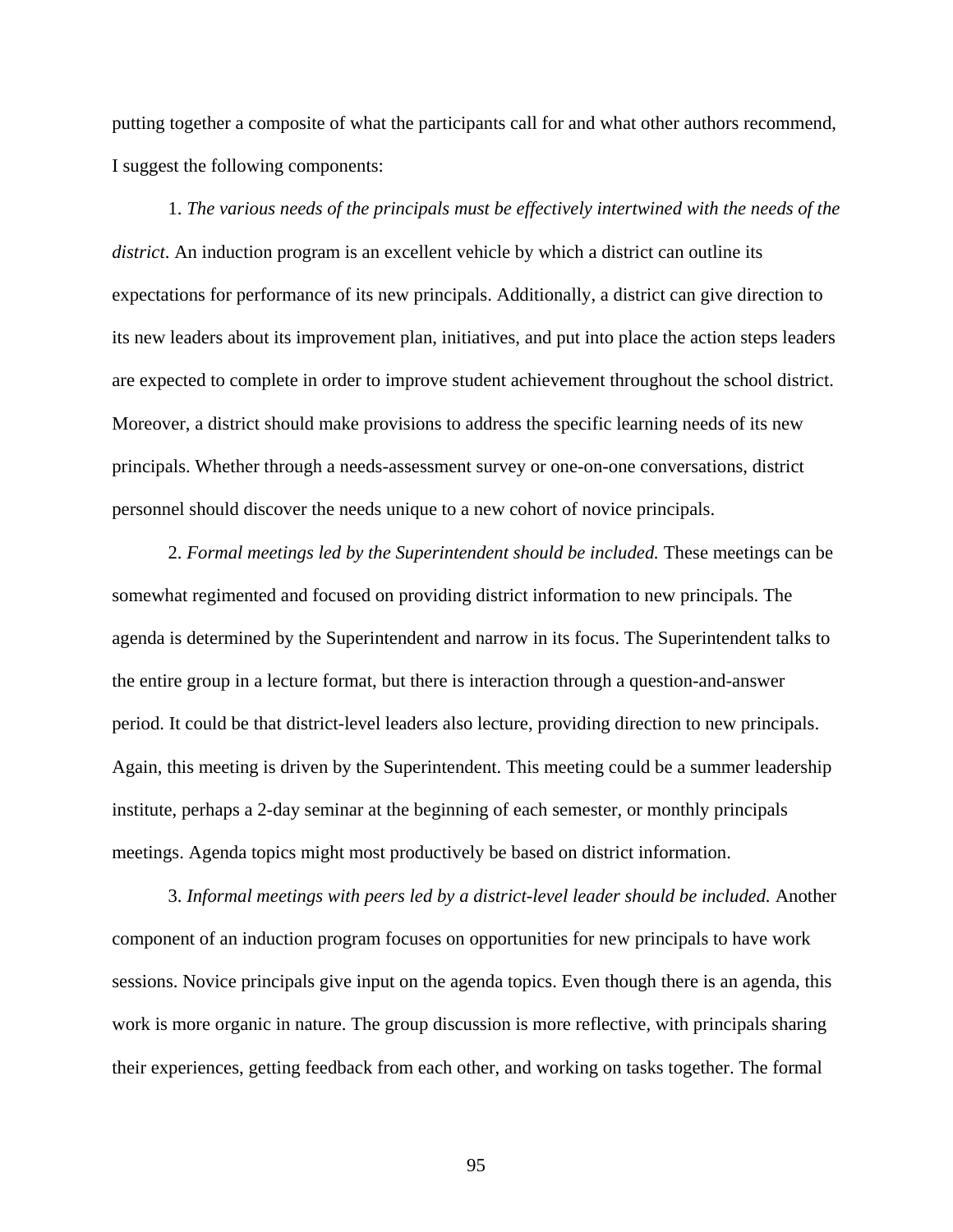meetings represent the "what" of the work, these informal meetings represent the "how" of the work. These meetings are used to reflect on the practical competencies of new principals' daily lives.

4. *All novice principals should have a mentor.* Districts must take the time to effectively pair mentors and their protégés. This relationship can become either the greatest help or the greatest hindrance during a new principal's first year. Districts must also provide training for mentors; this relationship cannot be haphazard or random in nature. Mentors meet regularly with their protégés at their schools. The agenda is determined by both parties and based on the previous meeting and the goals set to be achieved between meetings. The relationship is formal in its structure and purpose, but informal in the interaction between mentor and protégé. It is important that the mentor has a great deal of experience as a school leader; it provides credibility in the eyes of the protégé.

5. *A second year of formal support should be considered.* Some participants discussed the importance of a second year of support. One participant stated that a second year should be "visionary" in its purpose in that it is more focused on reflection, long-range planning, and deeper thought processes. Another participant believed that first-year induction should be about performance-based leadership tasks, and the second year is focused on coaching and reflection. In thinking about the model of skill acquisition, a second year could be beneficial in moving advanced beginners to levels of competency and proficiency.

There are many implications for the design of an effective induction program. Again, the needs of both the district and new principals will inform both the curriculum and design of the program. Participants in this research study wanted more support from their districts. They wanted more knowledge, more ideas for practical application, more time to work with their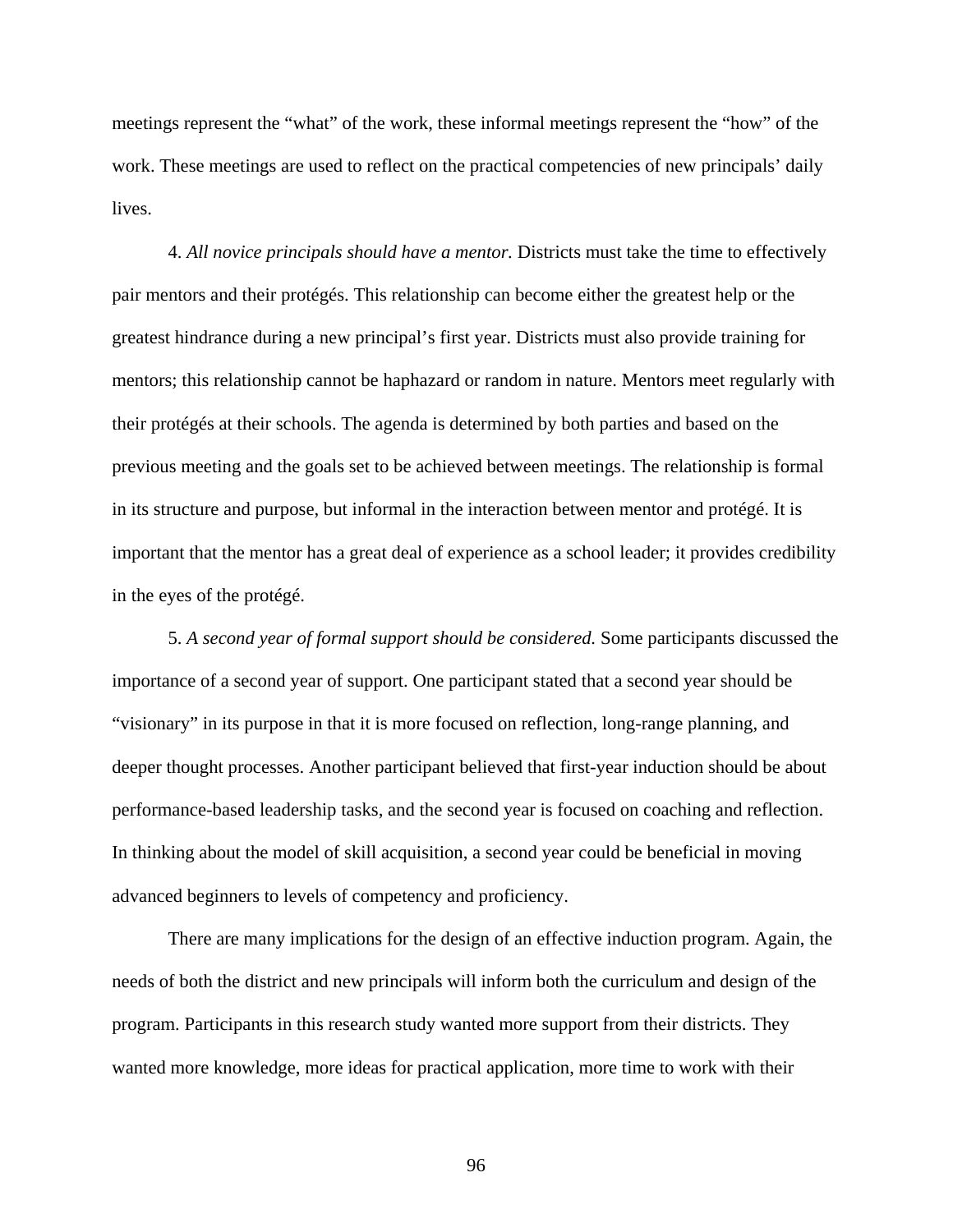peers, and time with people who had been where they are now. They felt overwhelmed, unprepared, stressed out, and out of control. They wanted to be successful leaders. School districts need to demonstrate the same investment in their future leaders.

Another implication of this study is districts' philosophies about the purpose of the assistant principal position. Only one participant believed that his tenure as an assistant principal provided him with experiences valuable to becoming a principal. One participant stated that his 4-year tenure did not prepare him to be a principal, and the other five participants never mentioned their experience as assistant principals.

 It can be argued that principals would not be novices if they received some instructional training as assistant principals. Should this position be used as a first step in developing the skills necessary for the principalship?

 I am fortunate that my tenure as an assistant principal was a different experience than my participants' tenure. My job description was the same--to effectively manage the daily running of the school. My job tasks were designed to maintain order--student discipline, student supervision, testing, facilities repairs, teacher evaluations. However, my principal provided several learning opportunities that prepared me to for this role. In addition to my duties and responsibilities, I wrote the school's professional learning plan and led those meetings. I also led faculty and parent meetings; it was important to my principal that I learn how to present myself and our school to our community. I had a great deal of autonomy in making decisions about the direction of the school. Of course, my principal monitored my performance, taught me to reflect on my work, and provided guidance and support when I made mistakes. Again, my tenure as an assistant principal was a valuable experience in preparing me to take on my own school.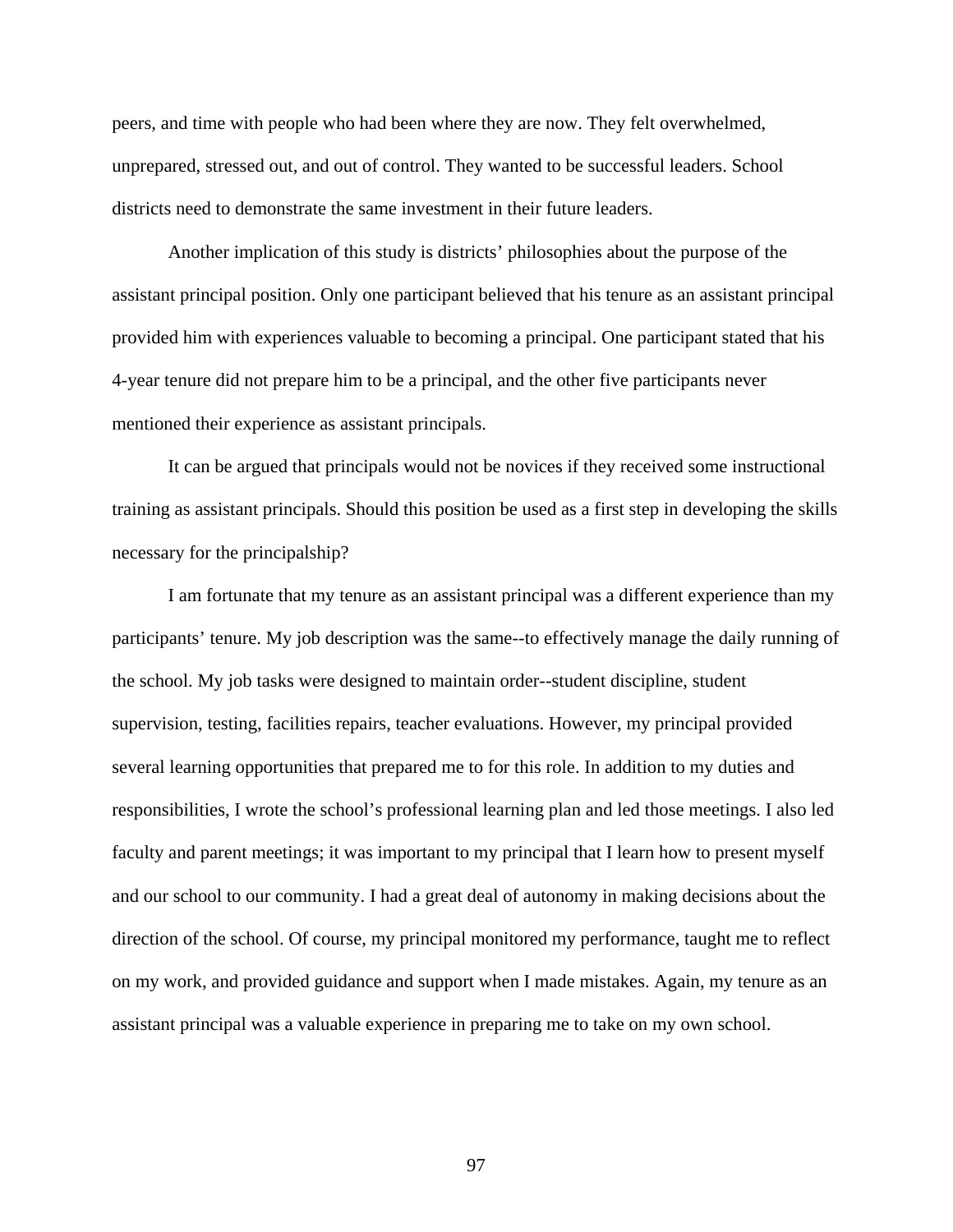But what about the assistant principals who do not have that kind of relationship with their principals? The nature of the two positions is vastly different; it has been described as the principal sees the forest and the assistant principal sees the individual trees. A day in the life of the principal is fundamentally different than a day in the life of an assistant principal. Knowing that, how can districts effectively use the assistant principalship to both prepare leaders to effectively lead in that position as well as prepare them to become principals? This is a topic worthy of further research.

## Further Research

A few questions that developed out of this study warrant further examination:

1. *This study focused on what new principals want in terms of district support. But what do districts want in terms of principal preparation?* I think it is important to gain more insight into districts' perspectives on induction. If it is deemed important, what are the obstacles districts face that limit their implementation? If a district offers any form of novice principal support, what is it and on what principles is it based?

2. *What are the differences between districts that provide induction programs and those that do not?* It would be interesting to know if there are differences and, if so, what they are. I am most interested in differences in student achievement, leader retention, and leader promotion.

3. *Are there differences between the quality of work of principals who participated in an induction program versus those principals who did not? If so, what are they?* It would have been interesting to do a comparison/contrast study of a body of work completed by principals who experienced an induction program and those who did not.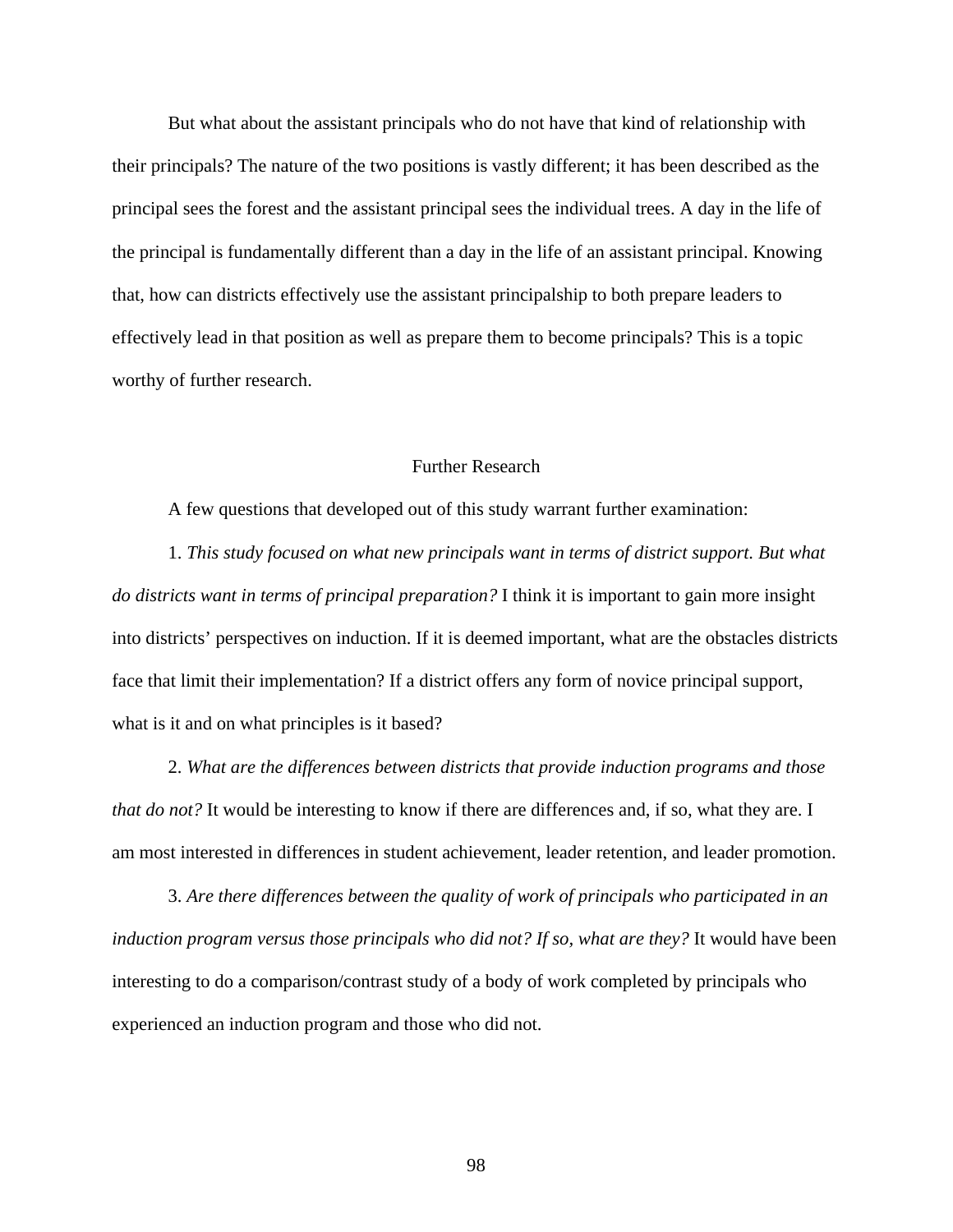4. *At what point does the induction process end?* There was discussion about whether or not an induction program would be a multiple-year program. I am also interested in knowing more about induction and learning in relation to the Dreyfus model of skill acquisition. At what stage does induction become continuing education and is there really a difference?

# Final Thoughts

 I am Ruth; I have been a principal for 8 years now. I have served as a principal at all three levels--elementary, middle, and high school. I am an accomplished leader, but I think it has taken me too long to recognize and believe that about myself. Still, I sometimes wonder, would I be a better leader if I had just had some formal support during my first years? Would I know more? Have a deeper understanding of the nuances of being the principal?

 This research study has led me to believe so. Had I been in a formal induction program, I think I would know more about my district's fundamental operating philosophies. I think I would have had a greater understanding about the district's expectations for leadership. My theoretical knowledge would have more quickly become practical know-how. That knowledge could have given me permission to be more of a risk-taker. Had I known the rules of the game, I could have played the game with greater intensity and challenged those rules. Instead, I spent time figuring out the rules on my own, sometimes misinterpreting them and losing out on great opportunities for my school. Thank goodness I never broke a rule that cost me my job. Like Principal Jackson, recognizing lost opportunities because I did not know what I did not know is extremely frustrating. It is also disappointing to know that my lack of knowledge hurt my school.

I also think had I been in a formal induction program, I would have stronger, deeper relationships with my peers. Many of us are still in this system, but there is little sense of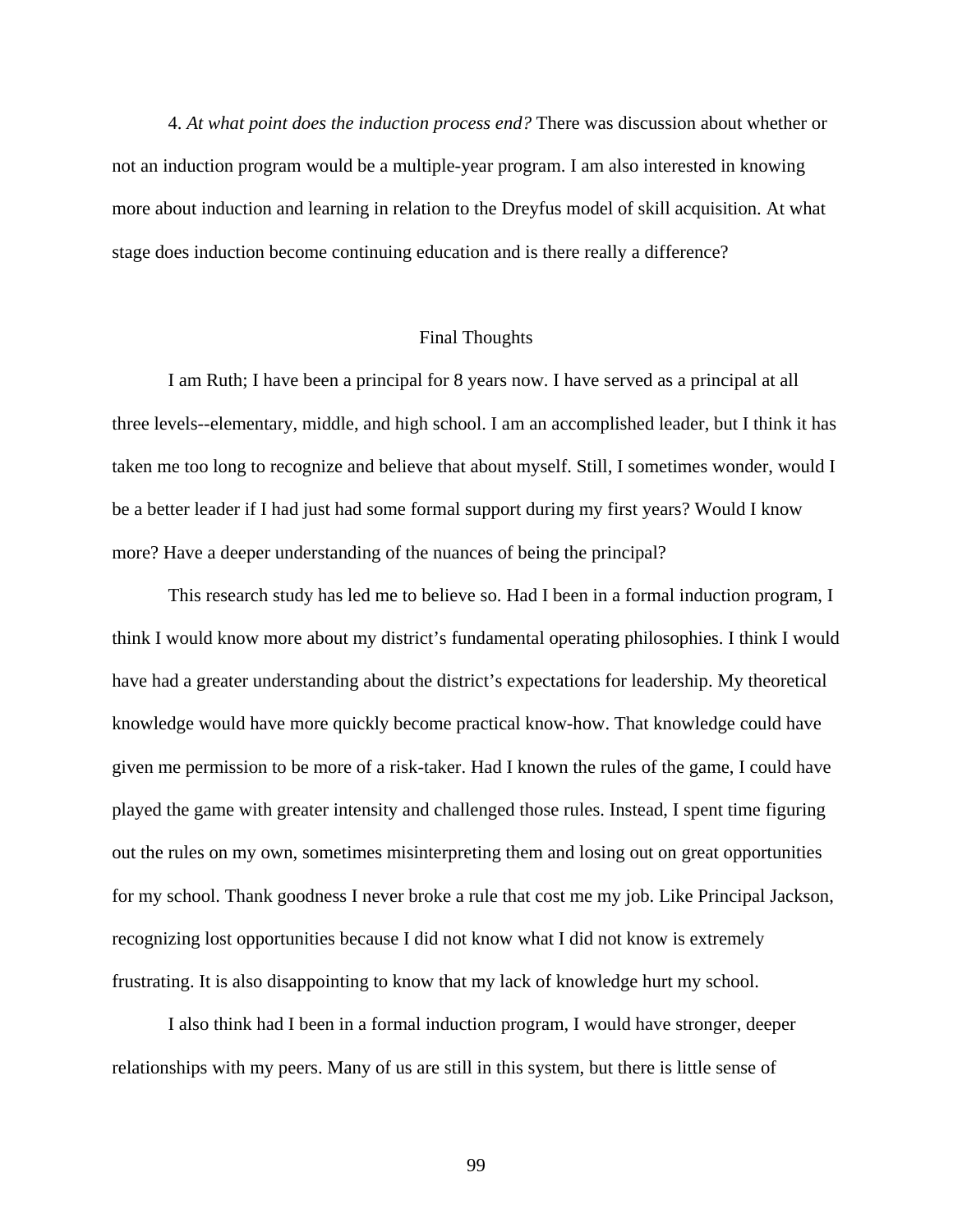community. Some of us are no longer serving in the schools where we started our careers as principals; we have separated into the different grade-levels, and there is no tie that binds us, no sense of belonging to a specific group. Even as I think on it now, I do not remember who was a first-year principal in 2004. I feel an incredible sense of loss, possible friendships that could have stood the test of time.

I now contemplate my future as a result of this study. I learned a great deal about the model of skill acquisition and the relationship between that and theory and practice. There are certain aspects of my position in which I function at an expert level, and there are areas in which I am competent and working toward proficiency. But what about those opportunities to serve at a higher level in the district's hierarchy? In my current position, am I acquiring the skills and experiences necessary to be competent as a district director, assistant superintendent, or even a superintendent? I can make opportunities to get those experiences on my own, but what can my district do to nurture my leadership growth and promotion? Our profession calls for us to be lifelong learners, but our district does not provide the opportunities or situations in which that learning can occur.

I also think I can do more to prepare my assistant principals to become principals. I believe I do a good job in showing and teaching them about the aspects of my job that are different than theirs, but I know it can be more formalized and I can hold them more accountable for learning and practice.

I look forward to sharing the results of this study with my district leaders. As I stated earlier, my hope is to use the results of this study to inform induction program design at the district level. Currently, leadership development is a strong focus in my district. We have a Leadership Advance meeting each summer, first-year principals work with a consultant on a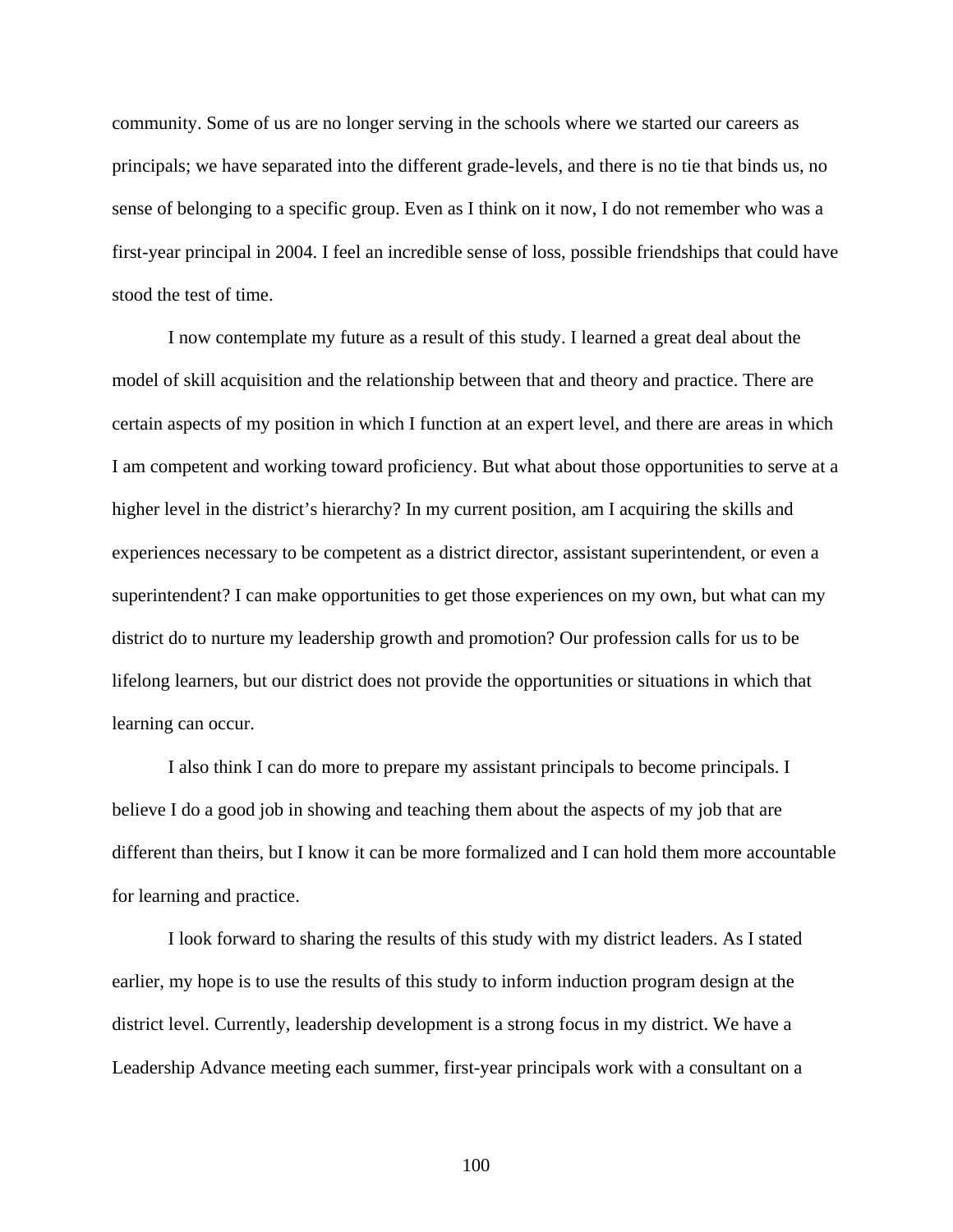regular basis, and we attend monthly principals meetings that are designed to keep us focused on our work that drives district initiatives for improved student academic achievement. I think all of those components are a sound foundation for extensive professional learning. But we can do so much more. I would like the district to revive the Aspiring Principals program; it was cut due to funding and a shallow pool of candidates. Additionally, I hope my district will use these results to develop professional learning focused on preparing assistant principals for the principalship and preparing principals for district-level positions.

Even though I am considered a strong leader by my superintendent, I would have enjoyed and appreciated the opportunity of participating in an induction program. My final conclusion as a result of this research project is that I could have benefitted greatly from a support program. Although it would not have solved every problem I faced as a new principal, it would have helped me be a better principal in that first year. While I did not have that opportunity, I sought out opportunities to grow professionally. I have developed into a strong leader by my own will and my own design. It is what successful leaders do. But what of the many potential leaders who have been lost in the struggle?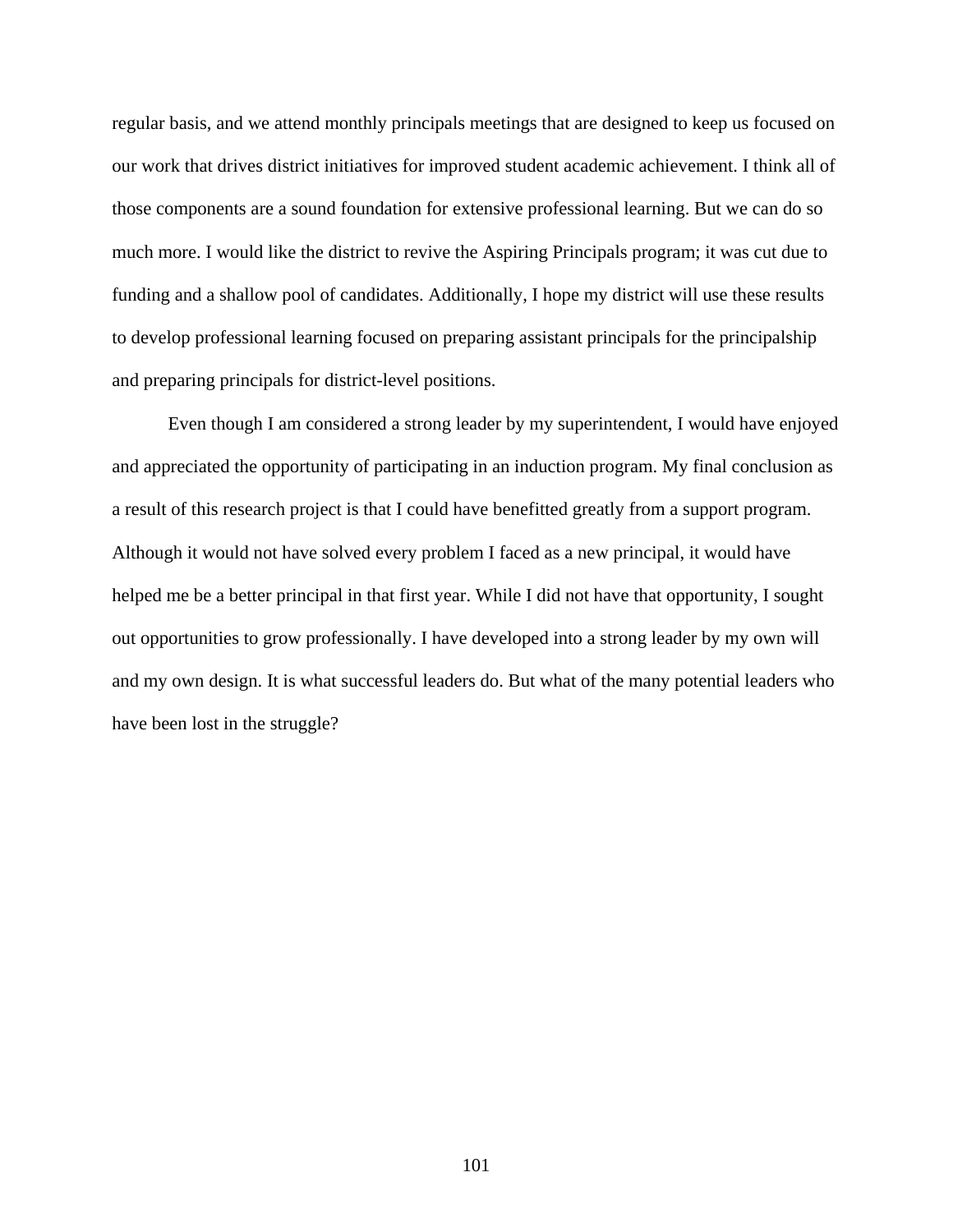## REFERENCES

- Afolabi, C., Eads, G. M., & Nweke, W. C. (2008). *Supply and demand of administrative and student services personnel*. Atlanta, GA: Georgia Professional Standards Commission.
- Andrews, C. (1989). Inducting principals. *NAESP Research Roundup, 6*(1), 3-6.
- Association for Effective Schools. (1996). Process for creating more effective schools. In *Association for Effective Schools, Inc.* Retrieved June 15, 2008, from http://www.mes.org
- Barnett, B. G., & Shoho, A. R. (2005, November). *The challenge of novice school administrator preparation:Implications for preparation, induction, and professional support. Paper* presented at the University Council of Educational Administration, Nashville, TN.
- Barnett, D. (2004). School leadership preparation programs: Are they preparing tomorrow's leaders? *Education, 125*(1), 121-129.
- Bossi, M. (2007). Revolutionary leadership. *Leadership*, *36*(5), 32-38.
- Brown, P. (2006). Preparing principals for today's demands. *Phi Delta Kappan, 87*(7), 525-526.
- Browne-Ferrigno, T., & Shoho, A. (2002, November). *An exploratory analysis of leadership preparation selection criteria*. Paper presented at the annual meeting of the University Council for Educational Administration, Pittsburgh. (ERIC Document Reproduction Service No. ED472145)
- Creswell, J. (1998). *Qualitative inquiry and research design: Choosing among five traditions*. Thousand Oaks, CA: SAGE Publications.
- Daresh, J. C. (1987). *The highest hurdles for the first year principal*. Paper presented at the annual meeting of the American Educational Research Association, Washington, DC, April 1987. 27 pages. ED 280 136.
- Davenport, L. D. (2001). A qualitative analysis of a distinctly designed administrative leadership development program implemented by one north Alabama district. *Dissertation Abstracts International, 63*(01), 34. (UMI No. 3038854)
- Devin, M. (2004). Save a place for leadership in the debate on adequacy: A new model for developing leadership for schools. *Educational Considerations, 32*(1), 70-75.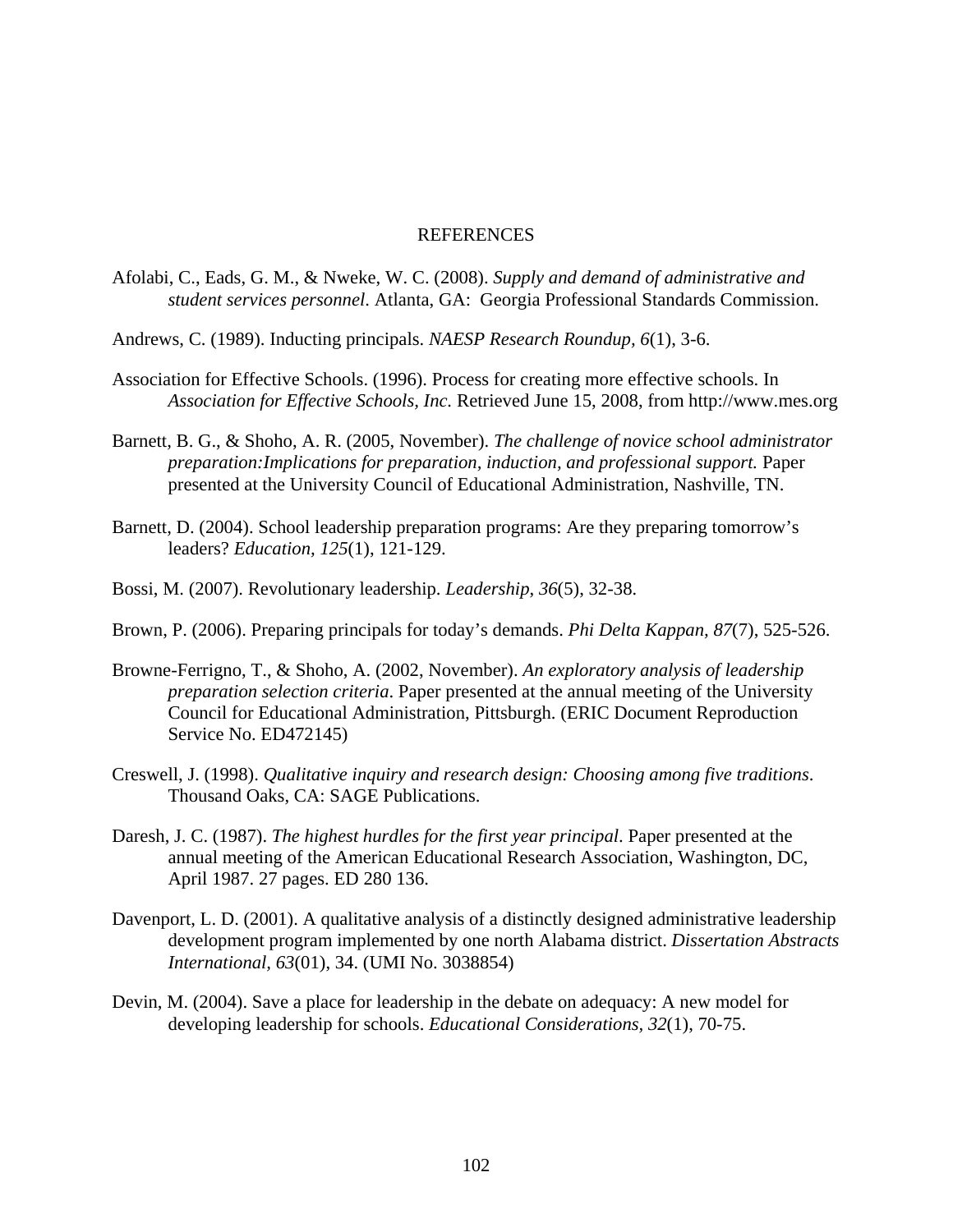- Dreyfus, H., & Dreyfus, S. (2009). The relationship of theory and practice in the acquisition of skill. In P. Benner, C. Tanner, & C. Chesla (Eds.), *Expertise in nursing practice* (2nd ed.): *Caring, clinical judgment, and ethics* (pp. 29-47). New York: Springer Publishing Company, LLC.
- Elsberry, C. C., & Bishop, H. L. (1993). *Perceptions of first-year elementary principals in three southeastern states regarding principal induction programs*. Paper presented at the annual meeting of the mid-south Educational Research Association, New Orleans, LA, November 1993. 31 pages. ED 369 187.
- Evans, P. M., & Mohr, N. (1999). Professional development for principals: Seven core beliefs. *Phi Delta Kappan, 80*(7), 530-532.
- Family Health International. (2010). *Qualitative Research Methods: A data collector's field guide*. Chapel Hill, NC: Author.
- Fleck, F. (2007). Joining theory and practical knowledge. *Principal, 87*(1), 25-31.
- Grogan, M., & Andrews, R. (2002). Defining preparation and professional development for the future. *Educational Administration Quarterly, 38*(2), 233-256.
- Hackmann, D. G., & Alsbury, T. L. (2005). Standards-based leadership preparation program improvement through the use of portfolio assessments. *Educational Considerations, 32*(2), 36-45.
- Hall, P. (2008). Building bridges: Strengthening the principal induction process through intentional mentoring. *Phi Delta Kappan, 89*(6), 449-452.
- Hall, P., & Harris, R. (2008). 10 rungs to proficiency--district partners with universities to create principals' academy. *Journal of Staff Development, 29*(2), 38-40, 62.
- Hausman, C. S., Crow, G. M., & Sperry, D. J. (2000). Portrait of the "ideal principal": Context and self. *NASSP Bulletin, 84*(617), 5-14.
- Hess, F. M., & Kelly, A. P. (2005). The accidental principal: What doesn't get taught at ed schools. *Education Next, 5*(3), 35-40.
- Hughes, R. C. (2005). Creating a new approach to principal leadership. *Principal*, May/June, 35- 39.
- Hunt, A. (2008). *Pragmatic thinking and learning: Refactor your "wetware."* USA: Pragmatic Bookshelf, LLC.
- Irwin, P. (2002). Life's playbook. *Principal Leadership, 3*(2), 41-45.
- Kennedy, C. (2002). The principalship: Too much for one person? *Principal*, September/October, 29-31.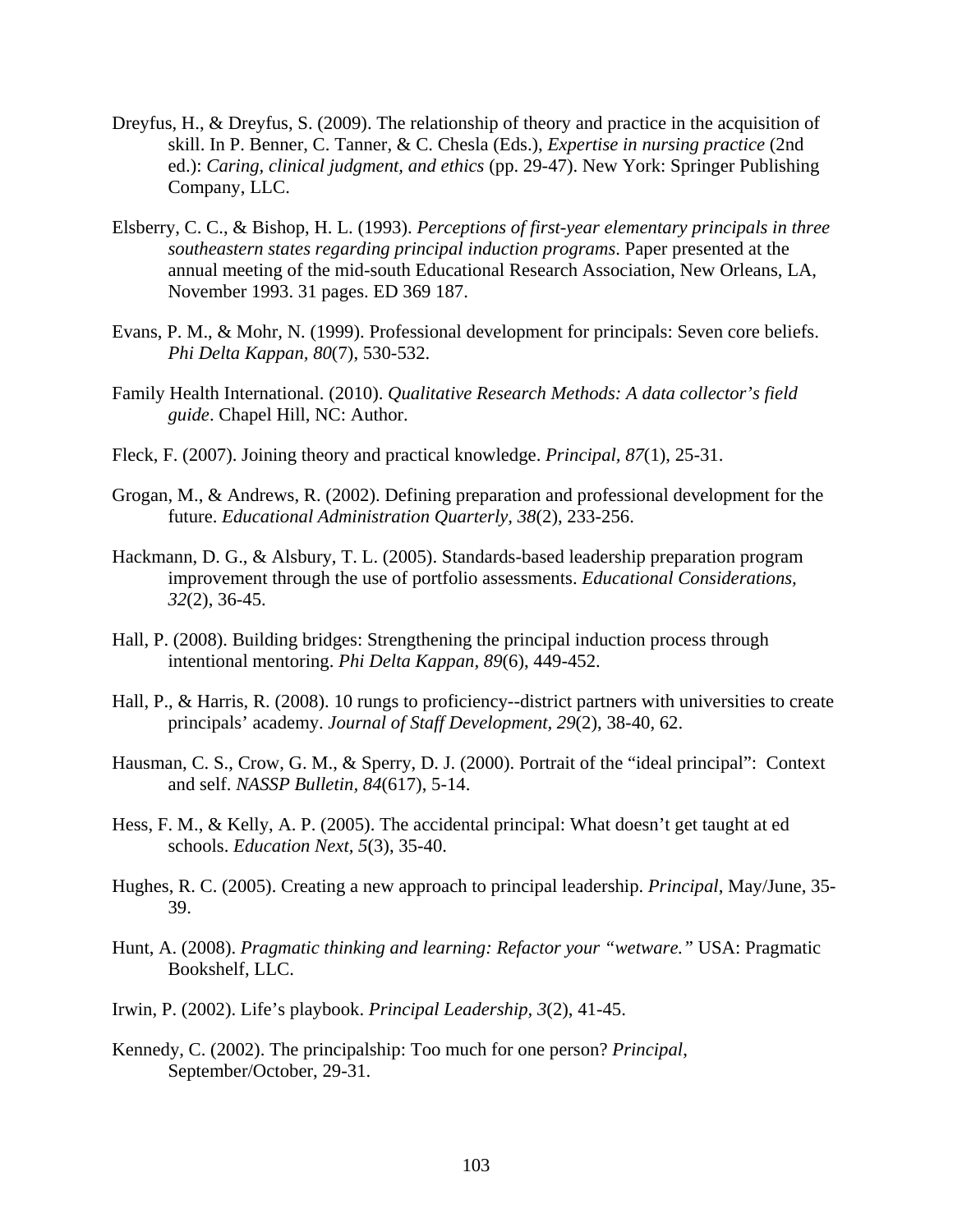- LaPointe, M., & Davis, S. (2006). Effective schools require effective principals. *Leadership,36*(1), 16-19, 34, 36-38.
- Lauder, A. (2000). The new look in principal preparation programs. *NASSP Bulletin, 84*(617), 23-28.
- Leithwood, K., Strauss, T., & Anderson, S. (2007). District contributions to school leaders' sense of efficacy: A qualitative analysis. *Journal of School Leadership, 17*(6), 735-770.
- Levine, A. (2005). *Educating school leaders* (Report #1). Washington, DC: The Education Schools Project.
- Linn, G. B., Sherman, R., & Gill, P. B. (2007). Making meaning of educational leadership: The principalship in metaphor. *NASSP Bulletin, 91*(2), 161-171.
- Martin, G., & Papa, R. (2008). Examining the principal preparation and practice gap. *Principal, 88*(1), 12-16.
- Matthews, D. (2002). Why principals fail and what we can learn from it. *Principal*, September/October, 38-41.
- Maxwell, J. (1993). *Think on these things*. Nashville, TN: Thomas Nelson, Inc.
- Mohn, C., & Machell, J. (2005). Reconceptualizing school leader learning: Blurring the lines between staff development and university-based principal preparation programs. *Planning and Changing, 36*(1-2), 120-127.
- Moustakas, C. (1994). *Phenomenological Research Methods*. Thousand Oaks, CA: SAGE Publications.
- Murphy, J. (2007). Questioning the core of university-based programs for preparing school leaders. *Phi Delta Kappan, 88*(8), 582-585.
- National Staff Development Council. (2000). *Learning to lead, learning to learn: Improving school quality through principal professional development*. Retrieved June 28, 2007, from http://www.nsdc.org/library/leaders/leader\_report.cfm
- Olson, L. (2007). Getting serious about preparation. *Education Week*, September 12, S1-S8.
- Ospina, S. (2004). Qualitative research. *Encyclopedia of leadership*. Thousand Oaks, CA: SAGE Publications.
- Peterson, K. (2002). The professional development of principals: Innovations and opportunities. *Educational Administration Quarterly, 38*, 213-232.
- Peterson, K., & Cosner, S. (2005). Teaching your principal. *Journal of Staff Development, 26*(2), 28-32.